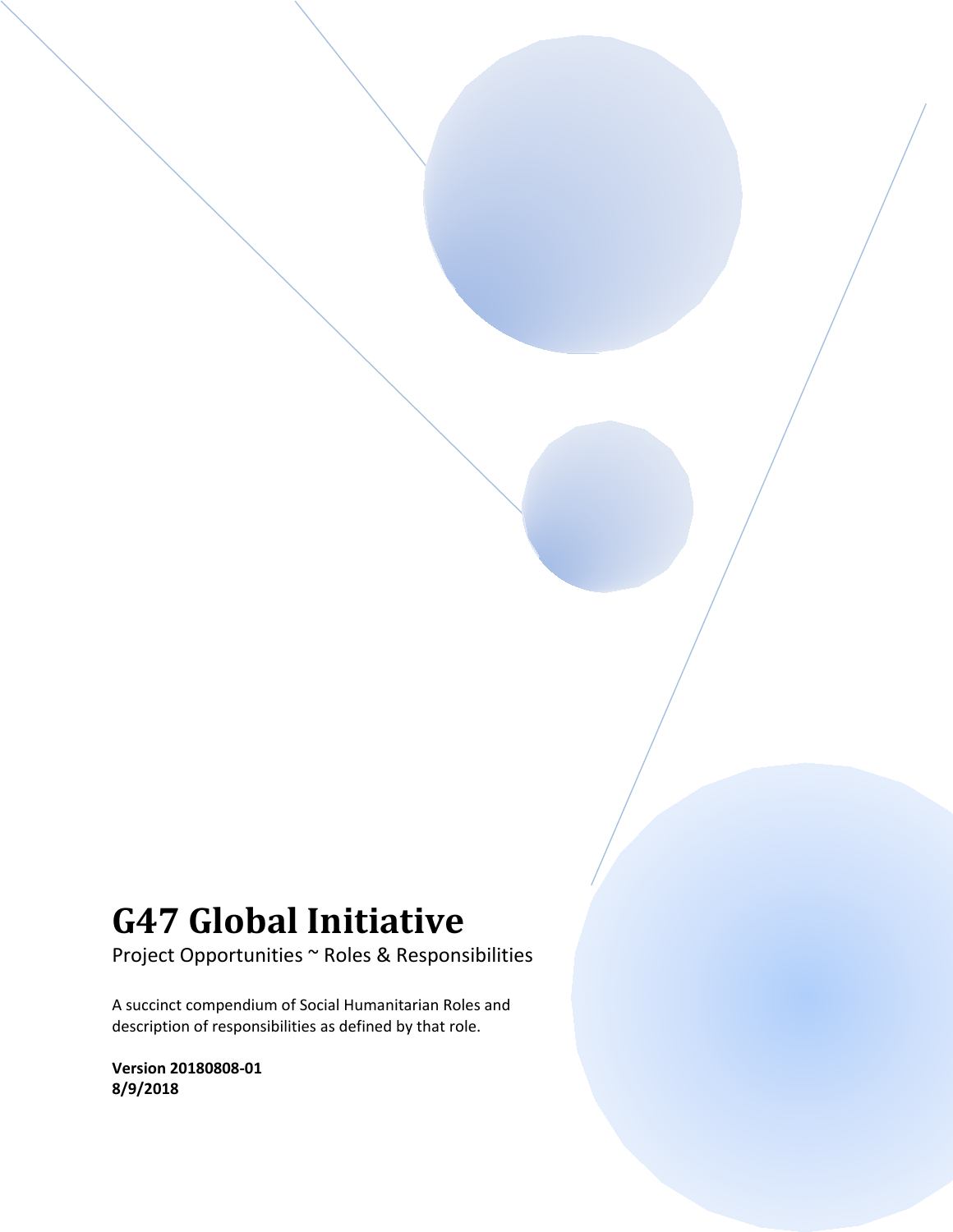# Project Opportunities; Roles & Responsibilities

# **Table of Contents**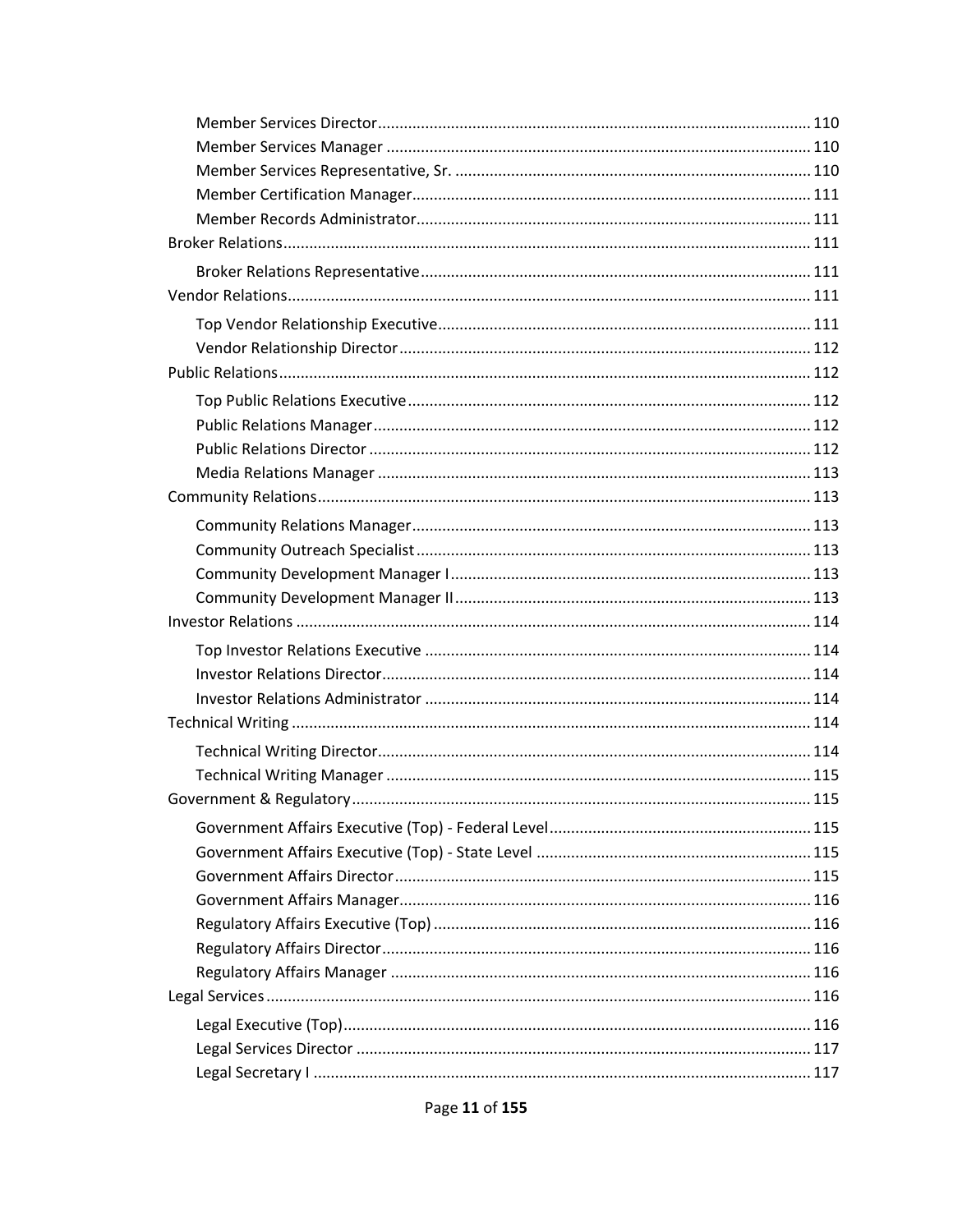| 123 |
|-----|
|     |
|     |
|     |
|     |
|     |
|     |
|     |
|     |
|     |
|     |
|     |
|     |

Page 12 of 155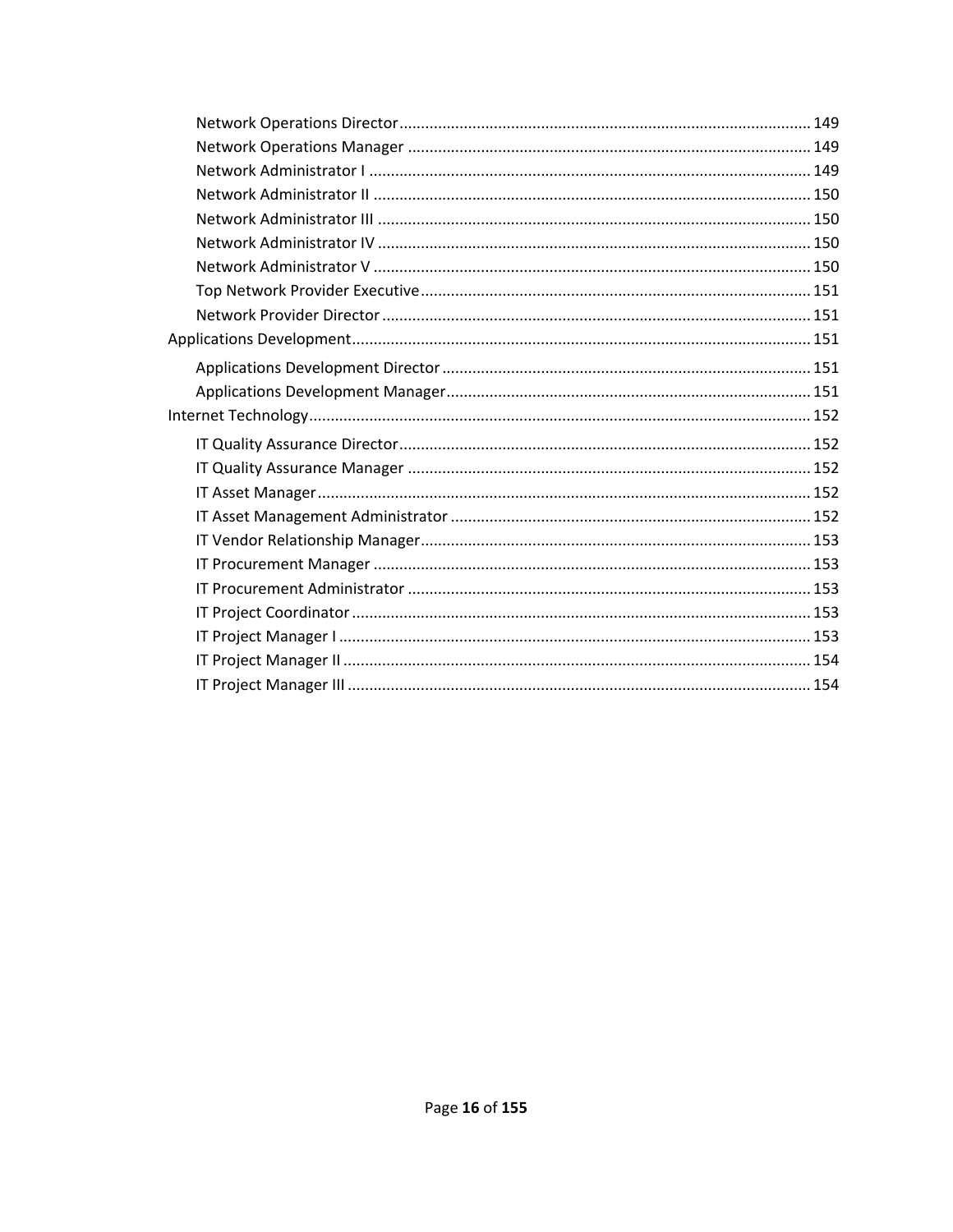# <span id="page-17-0"></span>**Executive**

## <span id="page-17-1"></span>**Chief Executive Officer**

Plans and directs all aspects of an organization's policies, objectives, and initiatives. Responsible for the short- and long-term profitability and growth of the company. May require a bachelor's degree with at least 15 years of experience in the field. Demonstrates expertise in a variety of the field's concepts, practices, and procedures. Relies on extensive experience and judgment to plan and accomplish goals. Performs a variety of tasks. Leads and directs the work of others. A wide degree of creativity and latitude is expected. May preside over board of directors.

## <span id="page-17-2"></span>**Chief Financial Officer**

Responsible for directing an organization's overall financial policies. Oversees all financial functions including accounting, budget, credit, insurance, tax, and treasury. Designs and coordinates a wide variety of accounting and statistical data and reports. Requires a bachelor's degree and at least 15 years of direct experience in the field. Demonstrates expertise in a variety of the field's concepts, practices, and procedures. Relies on extensive experience and judgment to plan and accomplish goals. Performs a variety of tasks. Leads and directs the work of others. A wide degree of creativity and latitude is expected. Typically reports to CEO or COO.

## <span id="page-17-3"></span>**Chief Operating Officer**

Plans and directs all aspects of an organization's operational policies, objectives, initiatives. Responsible for the attainment of short- and long-term financial and operational goals. Directs the development of the organization to ensure future growth. Requires a bachelor's degree with at least 15 years of experience in the field. Demonstrates expertise in a variety of the field's concepts, practices, and procedures. Relies on extensive experience and judgment to plan and accomplish goals. Performs a variety of tasks. Leads and directs the work of others. A wide degree of creativity and latitude is expected. Typically reports to chief executive officer.

## <span id="page-17-4"></span>**Chief Information Technology Officer**

Establishes and directs the strategic long-term goals, policies and procedures for an information technology department. Determines an organization's long-term systems needs and any hardware acquisitions needed to accomplish the organization's business objectives. May require an advanced degree in a related area with at least 10 years of experience in the information technology field. Demonstrates expertise in a variety of the field's concepts, practices, and procedures. Relies on extensive experience and judgment to plan and accomplish goals. Performs a variety of tasks. Leads and directs the work of others. A wide degree of creativity and latitude is expected. Typically reports to a CEO or COO.

## <span id="page-17-5"></span>**Chief Technology Officer**

Responsible for the long-range direction of an organization's technology function. Directs the strategic design, acquisition, management, and implementation of an enterprise-wide technology infrastructure. Maintains technology standards for the organization. Directs the activities necessary to keep the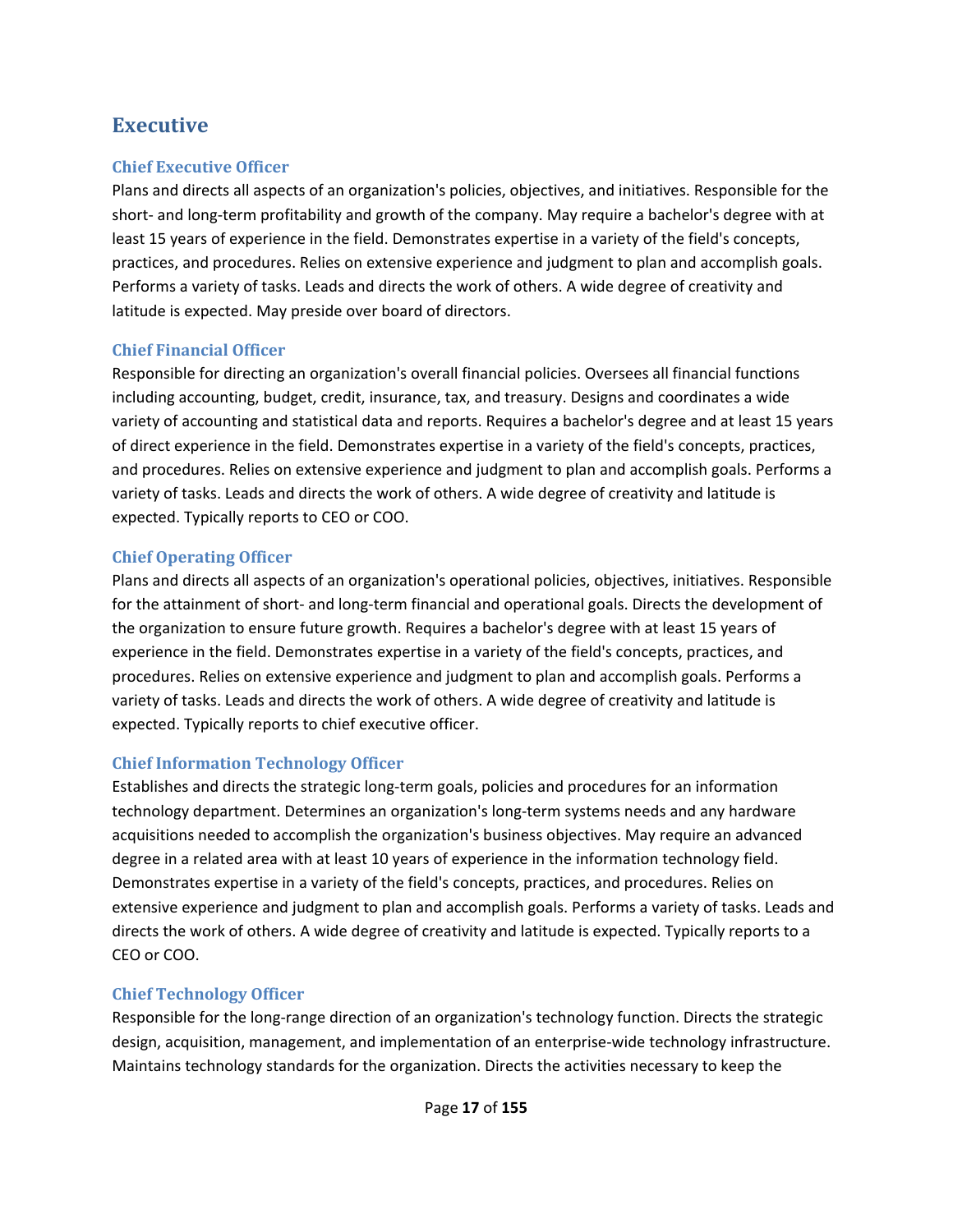technology infrastructure running seamlessly, efficiently, and effectively while ensuring compliance with established standards and policies. May require an advanced degree in a related area with at least 15 years of experience in the information technology field. Demonstrates expertise in a variety of the field's concepts, practices, and procedures. Relies on extensive experience and judgment to plan and accomplish goals. Performs a variety of tasks. Leads and directs the work of others. A wide degree of creativity and latitude is expected. Typically reports to a Chief Information Technology Officer or a Chief Executive Officer.

#### <span id="page-18-0"></span>**Chief Information Security Officer**

Responsible for determining enterprise information security standards. Develops and implements information security standards and procedures. Ensures that all information systems are functional and secure. Requires a bachelor's degree with at least 12 years of experience in the field. Familiar with a variety of the field's concepts, practices, and procedures. Relies on extensive experience and judgment to plan and accomplish goals. Performs a variety of tasks. Leads and directs the work of others. A wide degree of creativity and latitude is expected. Typically reports to top management.

# <span id="page-18-1"></span>**Operations**

## <span id="page-18-2"></span>**Operations Executive (Top)**

Plans and directs all aspects of an organization's non-manufacturing operational policies, objectives, and initiatives. Develops policies and procedures for operational processes in order to ensure optimization and compliance with established standards and regulations. Requires a bachelor's degree with at least 15 years of experience in the field. Demonstrates expertise in a variety of the field's concepts, practices, and procedures. Relies on extensive experience and judgment to plan and accomplish goals. Performs a variety of tasks. Leads and directs the work of others. A wide degree of creativity and latitude is expected. Typically reports to top management.

## <span id="page-18-3"></span>**Operations Manager**

Manages the day-to-day activities of an organization's non-manufacturing operations department. Assists in evaluating current and proposed systems and procedures. Recommends changes when necessary and assists in implementation of new processes. Requires a bachelor's degree with at least 8 years of experience in the field. Familiar with a variety of the field's concepts, practices, and procedures. Relies on extensive experience and judgment to plan and accomplish goals. Performs a variety of tasks. Leads and directs the work of others. A wide degree of creativity and latitude is expected. Typically reports to a senior manager or head of unit/department.

## <span id="page-18-4"></span>**Enterprise Operations Executive (Top)**

Plans and directs all aspects of the organization's technical infrastructure. Oversees implementation and maintenance of enterprise-wide system tools and ensures scalability and accessibility of applications or services. Establishes and approves operating policies to mitigate risk. Requires a bachelor's degree in area of specialty and at least 15 years of experience in the field or in a related area. Familiar with a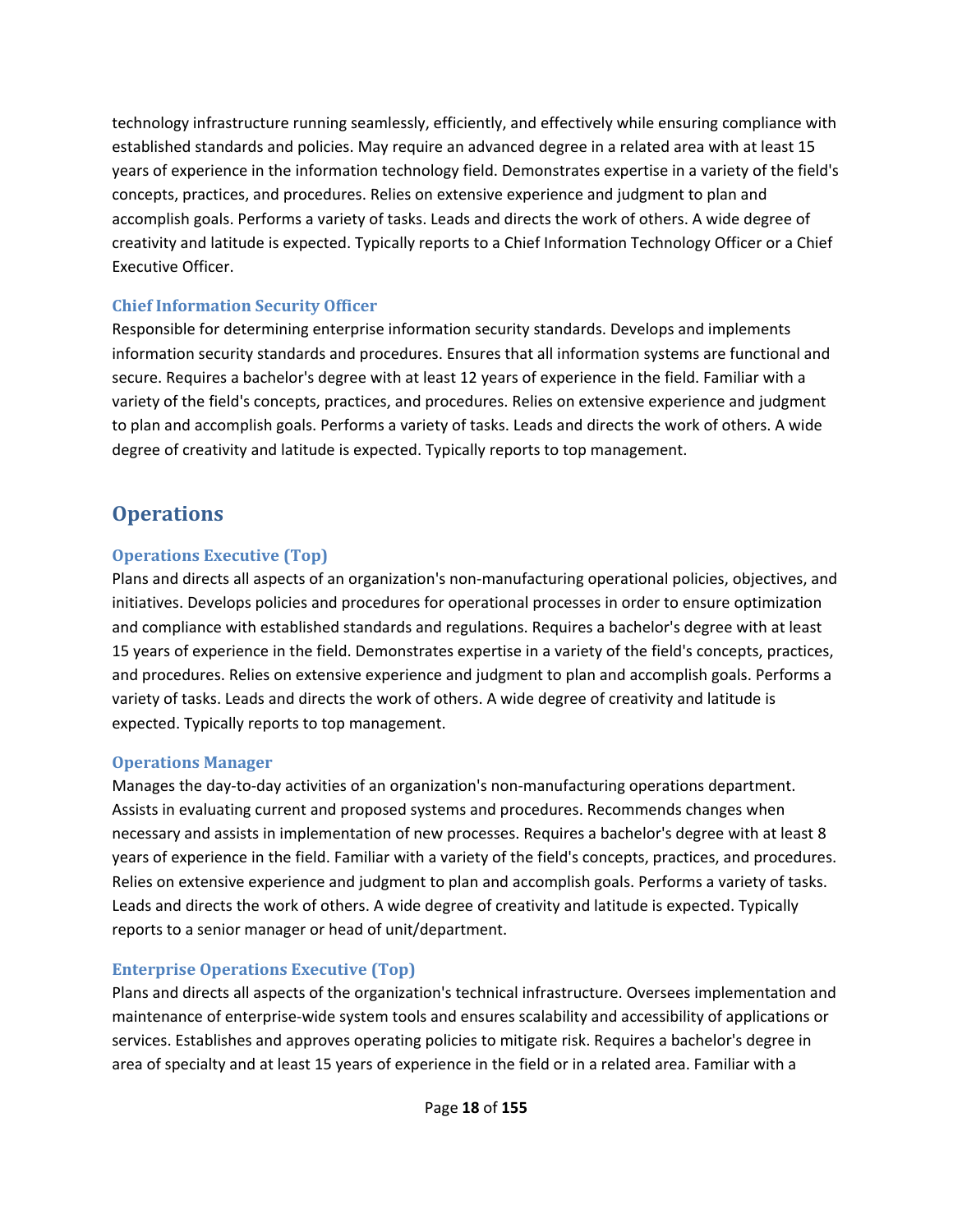variety of the field's concepts, practices, and procedures. Relies on extensive experience and judgment to plan and accomplish goals. Performs a variety of tasks. Leads and directs the work of others. A wide degree of creativity and latitude is expected. Typically reports to top management.

# <span id="page-19-0"></span>**Marketing**

## <span id="page-19-1"></span>**International Marketing Executive (Top)**

Plans and directs all aspects of an organization's international marketing policies, objectives, and initiatives. Identifies changes in the marketing environment or changes in competitive strategies and evaluates, adjusts, or redrafts the organization's international marketing plan and philosophy accordingly. Requires a bachelor's degree with at least 15 years of experience in the field. Demonstrates expertise in a variety of the field's concepts, practices, and procedures. Relies on extensive experience and judgment to plan and accomplish goals. Performs a variety of tasks. Leads and directs the work of others. A wide degree of creativity and latitude is expected. Typically reports to top management.

## <span id="page-19-2"></span>**Marketing Executive (Top)**

Plans and directs all aspects of an organization's marketing policies, objectives, and initiatives. Identifies changes in the marketing environment or competitive strategies and evaluates, adjusts, or redrafts the organization's marketing plan and philosophy accordingly. Requires a bachelor's degree with at least 15 years of experience in the field. Demonstrates expertise in a variety of the field's concepts, practices, and procedures. Relies on extensive experience and judgment to plan and accomplish goals. Performs a variety of tasks. Leads and directs the work of others. A wide degree of creativity and latitude is expected. Typically reports to top management.

## <span id="page-19-3"></span>**Association Executive (Chief)**

Plans and directs all policies, objectives, and initiatives for an association, foundation, coalition, or other similar organization. Responsible for the development, promotion, and operations of the organization. Ensures all activities support the focus of the organization. May represent the organization in the community or serve as spokesperson. May require a bachelor's degree with at least 10 years of experience in the field. Demonstrates expertise in a variety of the field's concepts, practices, and procedures. Relies on extensive experience and judgment to plan and accomplish goals. Performs a variety of tasks. Leads and directs the work of others. A wide degree of creativity and latitude is expected. May preside over board of directors/trustees.

## <span id="page-19-4"></span>**International Marketing Manager**

Develops and implements strategic international marketing plans for an organization. Stays abreast of changes in assigned marketing environment to best serve the objectives of the organization and adjusts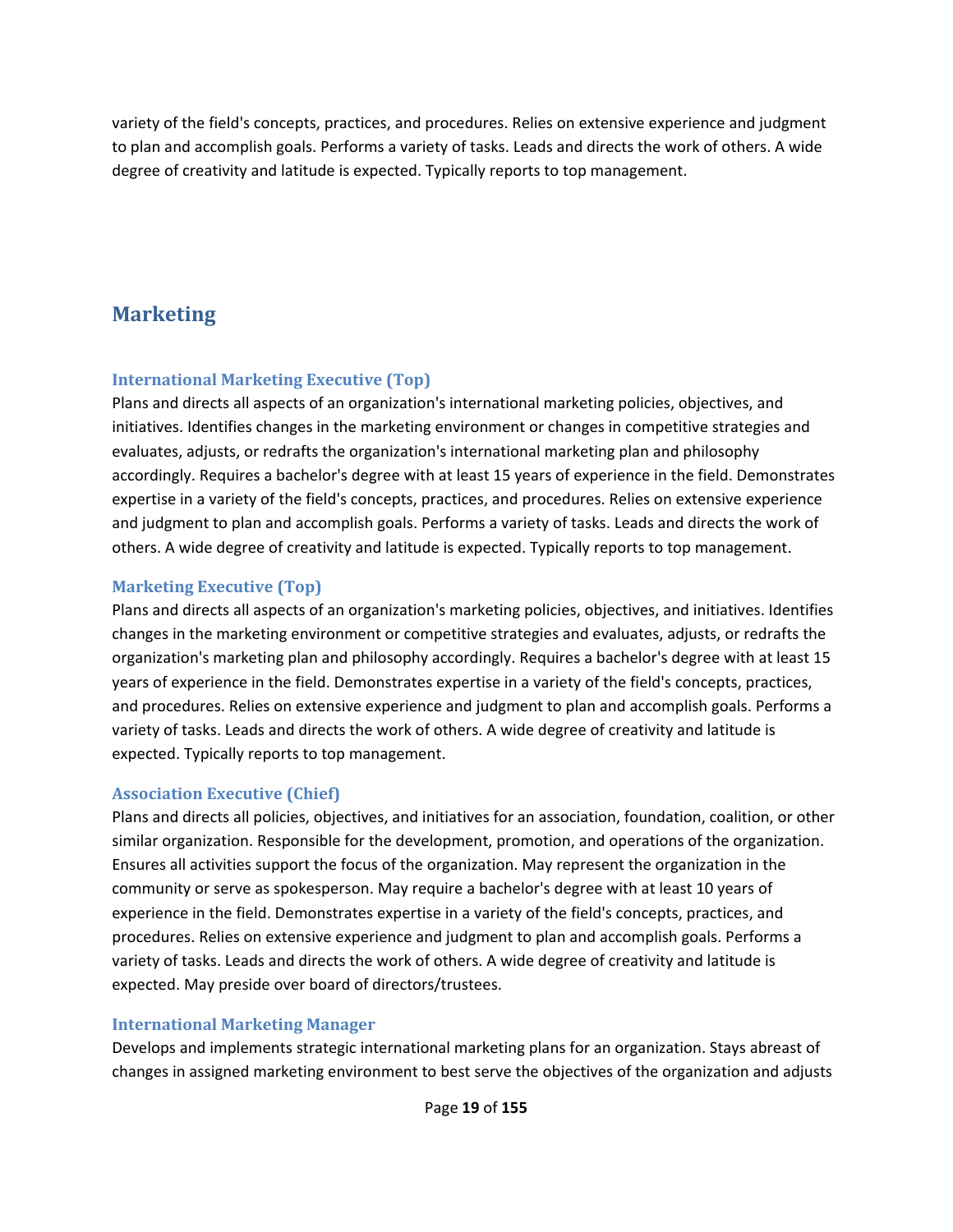plans accordingly. Researches and develops pricing policies and recommends appropriate sales channels. Requires a bachelor's degree in business, marketing, or related area, and at least 7 years of experience in the field. Relies on experience and judgment to plan and accomplish goals. Performs a variety of tasks. Leads and directs the work of others. A wide degree of creativity and latitude is expected. Typically reports to top management.

## <span id="page-20-0"></span>**Marketing Director**

Directs and oversees an organization's marketing policies, objectives, and initiatives. Conducts market research and develops marketing plans for specific products, services, or business lines. Reviews changes to the marketplace and industry and adjusts marketing plan accordingly. Requires a bachelor's degree with at least 10 years of experience in the field. Familiar with a variety of the field's concepts, practices, and procedures. Relies on extensive experience and judgment to plan and accomplish goals. Performs a variety of tasks. Leads and directs the work of others. A wide degree of creativity and latitude is expected. Typically reports to top management.

## <span id="page-20-1"></span>**Marketing Manager**

Develops and implements strategic marketing plans for an organization. Stays abreast of changes in the marketing environment to best serve the objectives of the organization and adjusts plans accordingly. Researches and develops pricing policies and recommends appropriate sales channels. Requires a bachelor's degree with at least 7 years of experience in the field. Familiar with a variety of the field's concepts, practices, and procedures. Relies on experience and judgment to plan and accomplish goals. Performs a variety of tasks. Leads and directs the work of others. A wide degree of creativity and latitude is expected. Typically reports to a head of a unit/department.

## <span id="page-20-2"></span>**Marketing Manager - Social Media**

Develops and implements the organization's social media strategy, including marketing plans that leverage social media outlets. Responsible for development and maintenance of online content that attracts attention, generations interest, and is easily shared with social networks. Establishes relationships with bloggers and other members of the online community. May work with technical personnel in the development of tools that allow for easy integration with a social network. Requires a bachelor's degree with at least 7 years of marketing experience. Familiar with a variety of the field's concepts, practices, and procedures. Relies on extensive experience and judgment to plan and accomplish goals. Performs a variety of tasks. Leads and directs the work of others. A wide degree of creativity and latitude is expected. Typically reports to top management.

## <span id="page-20-3"></span>**Marketing Communications Specialist**

Creates communications programs that effectively describe and promote the organization and its products including graphics, brochures, company or product fact sheets, logos, or other promotional products. Researches and develops content for publication of products. Prepares presentations and/or speeches geared towards employees. Requires a bachelor's degree in area of specialty and 2-4 years of experience in the field or in a related area. Familiar with a variety of the field's concepts, practices, and procedures. Relies on experience and judgment to plan and accomplish goals. Performs a variety of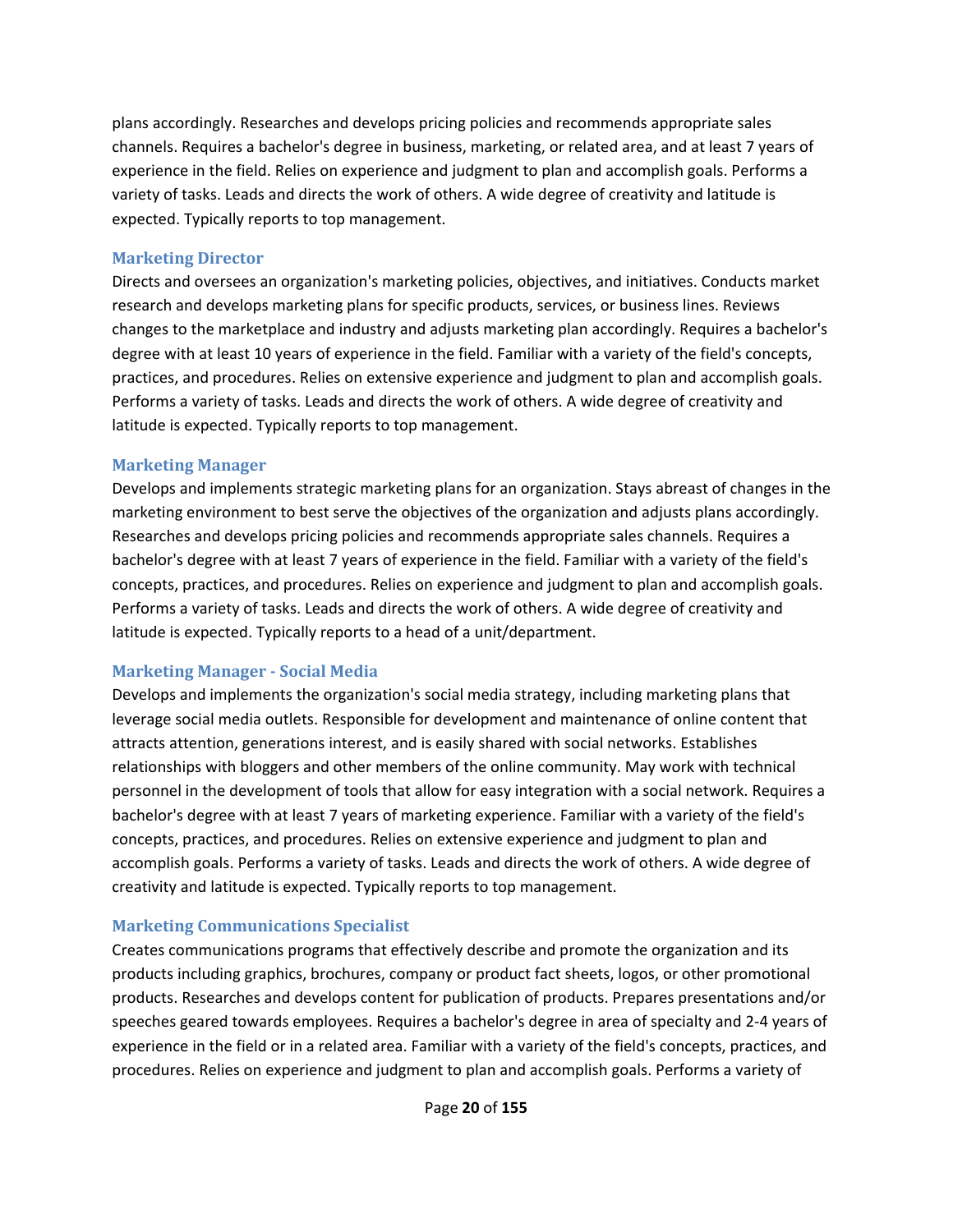tasks. A certain degree of creativity and latitude is expected. Typically reports to a supervisor or manager.

## <span id="page-21-0"></span>**Market Research**

## <span id="page-21-1"></span>**Market Research Director**

Responsible for the market research department. Directs and oversees an organization's marketing policies, objectives, and initiatives. Manages a team to review changes to the marketplace and industry and adjusts marketing plan accordingly. Analyzes existing goals and programs and recommends improvements. Requires a bachelor's degree in area of specialty and at least 10 years of experience in the field or in a related area. Familiar with a variety of the field's concepts, practices, and procedures. Relies on extensive experience and judgment to plan and accomplish goals. Performs a variety of tasks. Leads and directs the work of others. A wide degree of creativity and latitude is expected. Typically reports to top management.

## <span id="page-21-2"></span>**Market Research Manager**

Manages market research efforts for the organization. Sets policies and practices for gathering research on market conditions, competitors and consumer trends. Analyzes and presents gathered research to sales, research and development, and management. Requires a bachelor's degree in area of specialty and at least 7 years of experience in the field or in a related area. Familiar with a variety of the field's concepts, practices, and procedures. Relies on extensive experience and judgment to plan and accomplish goals. Performs a variety of tasks. Leads and directs the work of others. A wide degree of creativity and latitude is expected. Typically reports to a head of a unit/department.

## <span id="page-21-3"></span>**Market Research Analyst I**

Collects and analyzes data to evaluate existing and potential product/service markets. Identifies and monitors competitors and researches market conditions or changes in the industry that may affect sales. Requires a bachelor's degree, and 0-2 years of experience in the field or in a related area. Has knowledge of commonly-used concepts, practices, and procedures within a particular field. Relies on instructions and pre-established guidelines to perform the functions of the job. Works under immediate supervision. Primary job functions do not typically require exercising independent judgment. Typically reports to a supervisor or manager.

## <span id="page-21-4"></span>**Market Research Analyst II**

Collects and analyzes data to evaluate existing and potential product/service markets. Identifies and monitors competitors and researches market conditions or changes in the industry that may affect sales. Requires a bachelor's degree and 2-4 years of experience in the field or in a related area. Familiar with standard concepts, practices, and procedures within a particular field. Relies on experience and judgment to plan and accomplish goals. Performs a variety of tasks. Works under general supervision; typically reports to a supervisor or manager. A certain degree of creativity and latitude is required.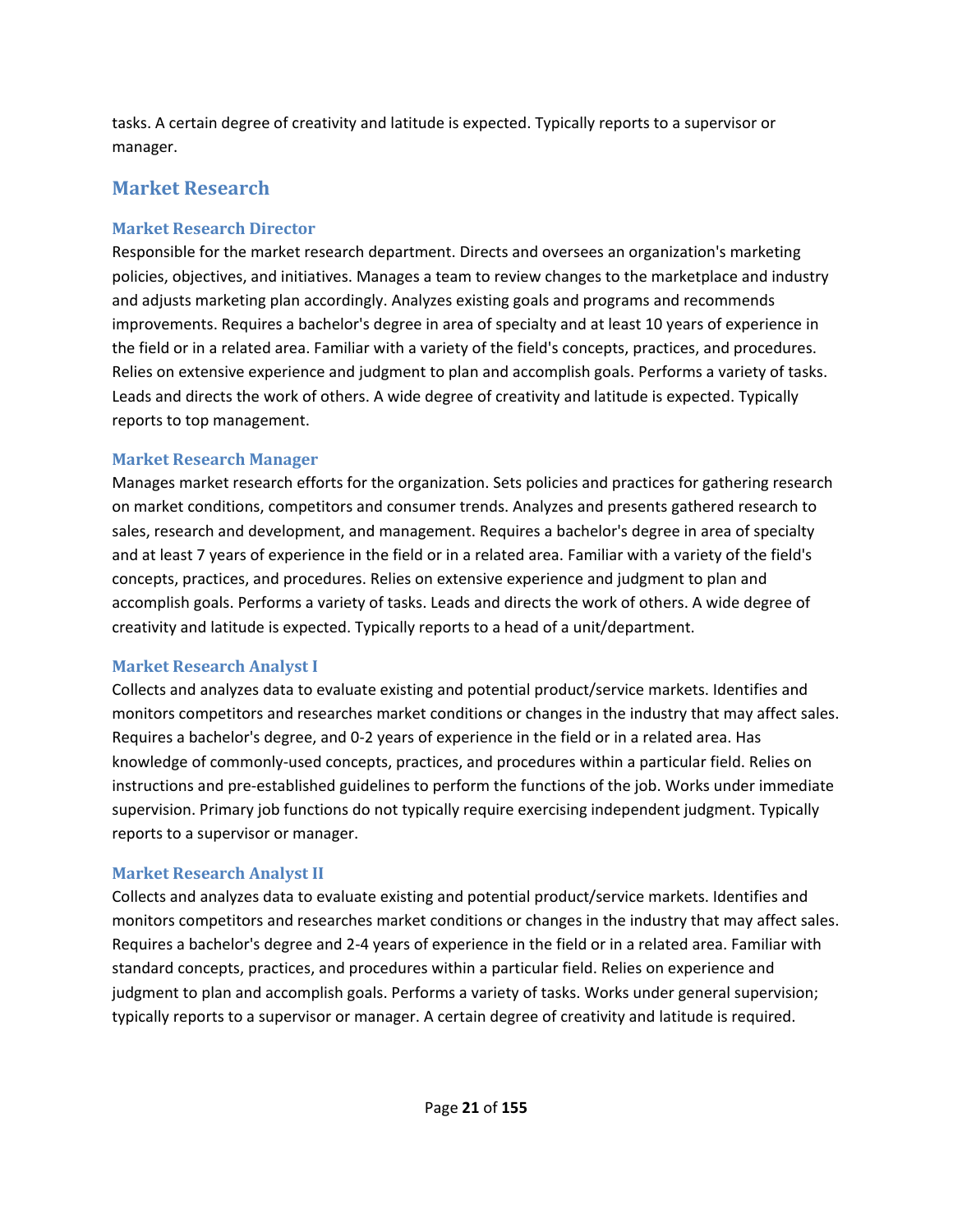#### <span id="page-22-0"></span>**Market Research Analyst III**

Collects and analyzes data to evaluate existing and potential product/service markets. Identifies and monitors competitors and researches market conditions or changes in the industry that may affect sales. Requires a bachelor's degree and 4-6 years of experience in the field or in a related area. Familiar with a variety of the field's concepts, practices, and procedures. Relies on experience and judgment to plan and accomplish goals. Performs a variety of complicated tasks. May report to an executive or a manager. A wide degree of creativity and latitude is expected.

#### <span id="page-22-1"></span>**Market Research Analyst IV**

Collects and analyzes data to evaluate existing and potential product/service markets. Identifies and monitors competitors and researches market conditions or changes in the industry that may affect sales. Requires a bachelor's degree in area of specialty and 6-8 years of experience in the field or in a related area. Familiar with a variety of the field's concepts, practices, and procedures. Relies on extensive experience and judgment to plan and accomplish goals. Performs a variety of tasks. Leads and directs the work of others. A wide degree of creativity and latitude is expected. May report to an executive or a manager.

#### <span id="page-22-2"></span>**Social Media Analyst, Sr.**

Collects and analyzes data related to social media marketing campaigns. Assists organizations in identifying appropriate social media channels for their specific business needs, and tailors campaigns to the target audience. Tracks performance of various social media initiatives and develops/implements changes to improve business results. Requires a bachelor's degree in area of specialty and at least 5 years of experience in the field or in a related area. Familiar with a variety of the field's concepts, practices, and procedures. Relies on extensive experience and judgment to plan and accomplish goals. Performs a variety of complicated tasks. May lead and direct the work of others. A wide degree of creativity and latitude is expected. Typically reports to a manager or head of a unit/department.

## <span id="page-22-3"></span>**Finance**

#### <span id="page-22-4"></span>**Asset Management Executive (Top)**

Plans and directs all aspects of an organization's asset management policies, objectives, and initiatives. Plans asset strategies that increase revenue and high rate of return on investments. Ensures asset management services consistently meet organization's vision and investment goals. Requires a bachelor's degree with at least 10 years of experience in the field. Familiar with a variety of the field's concepts, practices, and procedures. Relies on extensive experience and judgment to plan and accomplish goals. Performs a variety of tasks. Leads and directs the work of others. A wide degree of creativity and latitude is expected. Typically reports to top management.

#### <span id="page-22-5"></span>**Finance Director**

Directs an organization's financial policies. Oversees all financial functions including accounting, budget, credit, insurance, tax, and treasury. Typically represents the 2nd most senior finance executive. Typically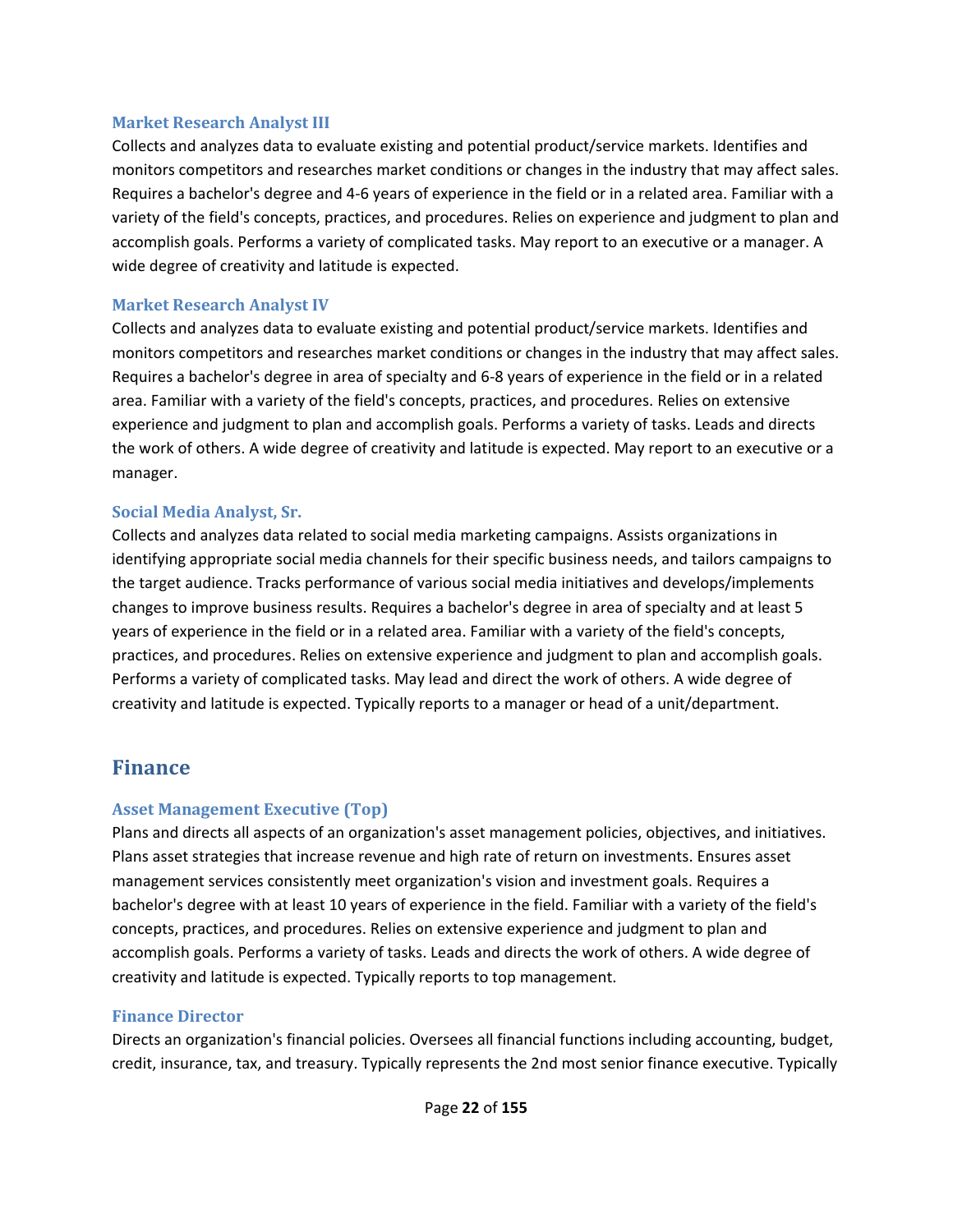requires an advanced degree with at least 10 years of experience in the field. Familiar with a variety of the field's concepts, practices, and procedures. Relies on extensive experience and judgment to plan and accomplish goals. Performs a variety of tasks. Leads and directs the work of others. A wide degree of creativity and latitude is expected. Typically reports to top management.

#### <span id="page-23-0"></span>**Finance & Insurance Manager**

Offers finance or insurance options to clients through established relationships with lenders/providers. Explains offerings and recommends products to meet the needs of the client. Negotiates contract terms and rates to meet the goals of the organization. Ensures applications and paperwork are completed correctly and in a timely manner. May require a bachelor's degree in area of specialty and at least 5 years of experience in the field or in a related area. Familiar with a variety of the field's concepts, practices, and procedures. Relies on extensive experience and judgment to plan and accomplish goals. Performs a variety of complex tasks. Leads and directs the work of others. A wide degree of creativity and latitude is expected. Typically reports to head of a unit/department.

## <span id="page-23-1"></span>**Budgeting Executive (Top)**

Oversees all aspects of an organization's budgeting function. Responsible for coordinating budgeting procedures for collecting and analyzing an annual budget plan. Evaluates organization's actual performance to set budget. Not responsible for long-range planning. Requires a bachelor's degree with at least 15 years of experience in the field. Familiar with a variety of the field's concepts, practices, and procedures. Relies on extensive experience and judgment to plan and accomplish goals. Performs a variety of tasks. Leads and directs the work of others. A wide degree of creativity and latitude is expected. Typically reports to top management.

## <span id="page-23-2"></span>**Reinsurance Director**

Responsible for the administration of reinsurance plans. Maintains plan records and ensures compliance with federal regulations. Communicates with customers and assists with plan design and distribution when necessary. Ensures timely accounting, reporting and auditing. Researches and analyzes reinsurance prices and specifications. Requires a bachelor's degree in area of specialty and at least 10 years of experience in the field or in a related area. Familiar with a variety of the field's concepts, practices, and procedures. Relies on extensive experience and judgment to plan and accomplish goals. Performs a variety of tasks. Leads and directs the work of others. A certain degree of creativity and latitude is expected. Typically reports to top management.

## <span id="page-23-3"></span>**Controller**

Responsible for directing an organization's accounting functions. These functions include establishing and maintaining the organization's accounting principles, practices, procedures, and initiatives. Prepares financial reports and presents findings and recommendations to top management. Requires a bachelor's degree and at least 15 years of direct experience in the field. Typically requires a CPA. Demonstrates expertise in a variety of the field's concepts, practices, and procedures. Relies on extensive experience and judgment to plan and accomplish goals. Performs a variety of tasks. Leads and directs the work of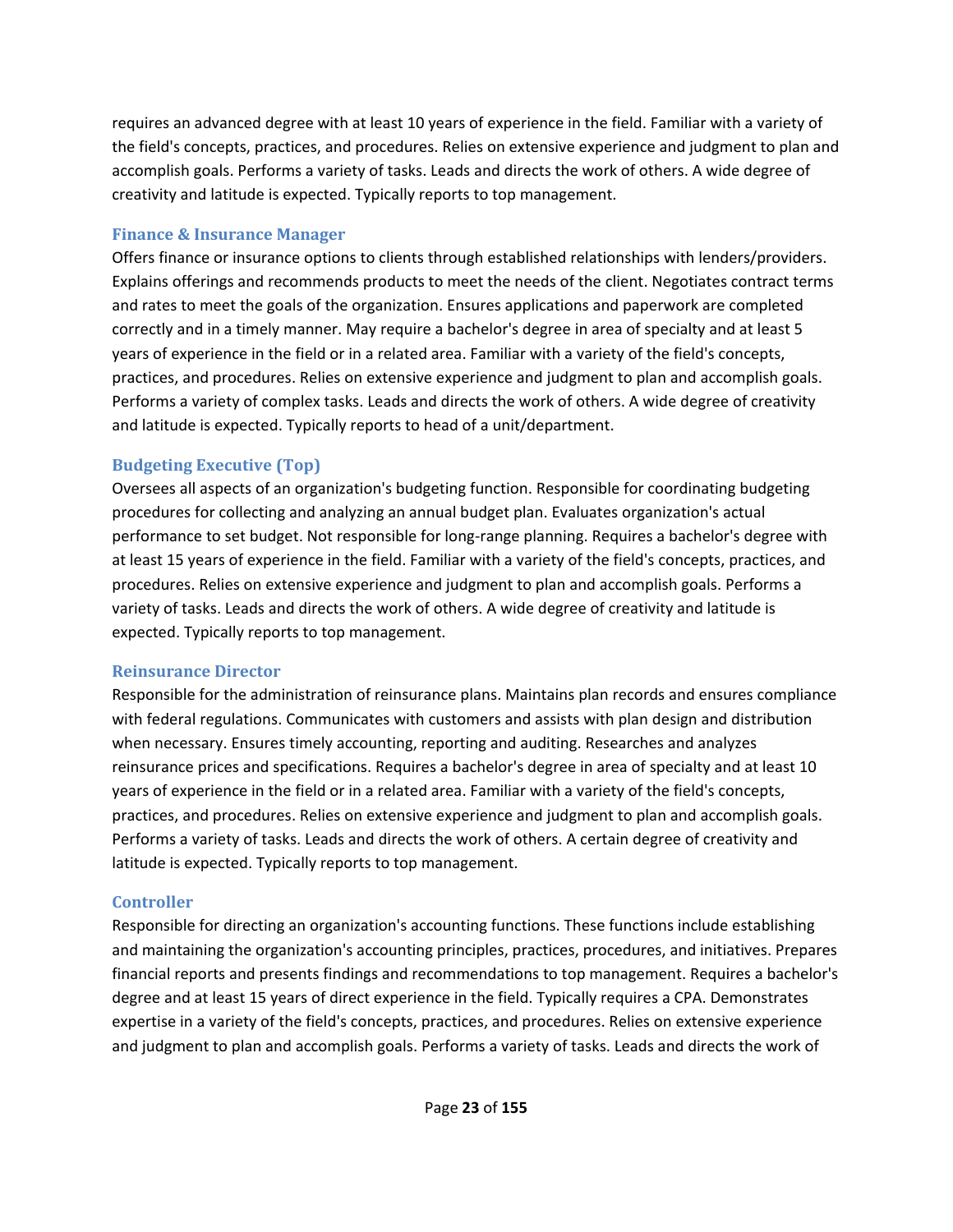others. A wide degree of creativity and latitude is expected. Typically reports to top financial officer or CEO.

#### <span id="page-24-0"></span>**Escrow Officer**

Responsible for providing escrow information to clients and loan officers. Provides mortgage holders with required tax documentation and escrow documents for filing tax returns. Reviews regulatory documents dealing with escrow issues and ensures completeness and legal compliance. Requires a bachelor's degree in area of specialty and 0-3 years of experience in the field or in a related area. Familiar with standard concepts, practices, and procedures within a particular field. Relies on limited experience and judgment to plan and accomplish goals. Performs a variety of tasks. Works under general supervision. A certain degree of creativity and latitude is required. Typically reports to a manager or head of a unit/department.

#### <span id="page-24-1"></span>**Estate Planning Director**

Directs all aspects of the estate planning function including sales, staffing, and supervision. Participates in training and estate planning workshops. Ensures that the agency stays abreast of regulatory guidelines and new trends in the field. Requires a bachelor's degree in area of specialty and at least 10 years of experience in the field or in a related area. Familiar with a variety of the field's concepts, practices, and procedures. Relies on extensive experience and judgment to plan and accomplish goals. Performs a variety of tasks. Leads and directs the work of others. A wide degree of creativity and latitude is expected. Typically reports to top management.

#### <span id="page-24-2"></span>**Estate Planning Consultant**

Provides estate planning consultation to the agency work force. Develops and conducts any training or educational seminars necessary to guide agents and their clients through the procedural, legal, and financial aspects of their plans. Requires a bachelor's degree in area of specialty and at least 7 years of experience in the field or in a related area. Familiar with a variety of the field's concepts, practices, and procedures. Relies on extensive experience and judgment to plan and accomplish goals. Performs a variety of tasks. May lead and direct the work of others. A wide degree of creativity and latitude is expected. Typically reports to top management.

#### <span id="page-24-3"></span>**Forecast Planning Manager**

Manages the organization's forecast planning function using inventory levels, production speed, and product demand to estimate output. Gathers and evaluates data to develop solutions for increasing production. May work with vendors and customers to determine optimal inventory levels. May require a bachelor's degree with 7 years of experience in the field or in a related area. Familiar with a variety of the field's concepts, practices, and procedures. Relies on extensive experience and judgment to plan and accomplish goals. Performs a variety of tasks. Leads and directs the work of others. A wide degree of creativity and latitude is required. Typically reports to a head of a unit/department.

#### <span id="page-24-4"></span>**Financial Planning and Analysis Director**

Directs and oversees competitive financial analysis and statistical studies. Reviews reports on historical and future trends in performance, return and depreciation to determine appropriate paths for financial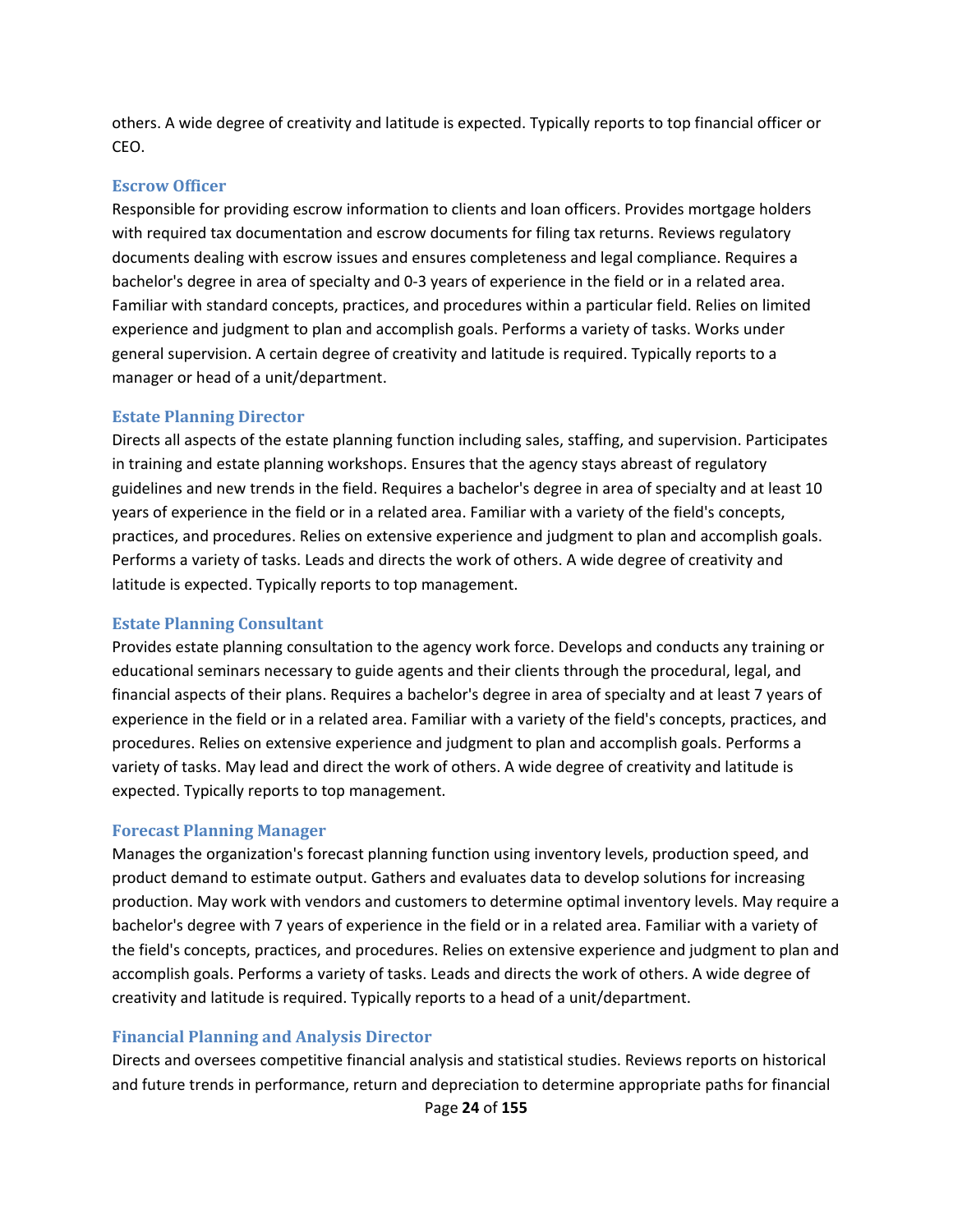development. Reviews forecasts for a variety of departments and business opportunities. Heads corporate function which provides financial oversight, leadership and support. Requires a bachelor's degree with at least 10 years of experience in the field. Familiar with a variety of the field's concepts, practices, and procedures. Relies on extensive experience and judgment to plan and accomplish goals. Performs a variety of tasks. Leads and directs the work of others. A wide degree of creativity and latitude is expected. Typically reports to top management.

#### <span id="page-25-0"></span>**Treasury Director**

Responsible for carrying out the development and implementation of treasury functions. Allocates cash balances, maintains investment records and prepares expense and earning forecasts. May require a bachelor's degree in a related area and at least 7 years of experience in the field. Familiar with a variety of the field's concepts, practices, and procedures. Relies on extensive experience and judgment to plan and accomplish goals. Performs a variety of tasks. Leads and directs the work of others. A wide degree of creativity and latitude is expected. Typically reports to the treasurer.

## <span id="page-25-1"></span>**International Trade Specialist**

Responsible for coordinating credit and financial activities and obtaining payments for import/export operations. Acts as an advisor on matters of tariffs, markets, and federal and foreign regulations. Ensures that paperwork and letters of credit are completed accurately, in a timely manner, and according to trade laws. May negotiate letters of credit or handle issues with international banks. May require a bachelor's degree in area of specialty and 2-4 years of experience in the field or in a related area. Familiar with a variety of the field's concepts, practices, and procedures. Relies on experience and judgment to plan and accomplish goals. Performs a variety of tasks. May lead and direct the work of others. A wide degree of creativity and latitude is expected. Typically reports to a manager or head of a unit/department.

## <span id="page-25-2"></span>**Top Foreign Exchange Executive**

Leads and directs an institution's foreign exchange functions. Sets corporate policies and procedures and ensures compliance with government laws and regulations. May require an advanced degree and at least 15 years of direct experience in the field. Familiar with a variety of the field's concepts, practices, and procedures. Relies on extensive experience and judgment to plan and accomplish goals. Performs a variety of tasks. Leads and directs the work of others. A wide degree of creativity and latitude is expected. Typically reports to top management.

## <span id="page-25-3"></span>**Foreign Exchange Manager**

Manages trading functions to meet corporate financial goals. Services clients on international business issues by developing forecasts of hedging exposures. Must stay current with financial developments in foreign economies that affect clients and the organization. May require a bachelor's degree and at least 5 years of experience in the field or in a related area. Familiar with a variety of the field's concepts, practices, and procedures. Relies on extensive experience and judgment to plan and accomplish goals. Performs a variety of tasks. May lead and direct the work of others. A wide degree of creativity and latitude is expected. Typically reports to top management.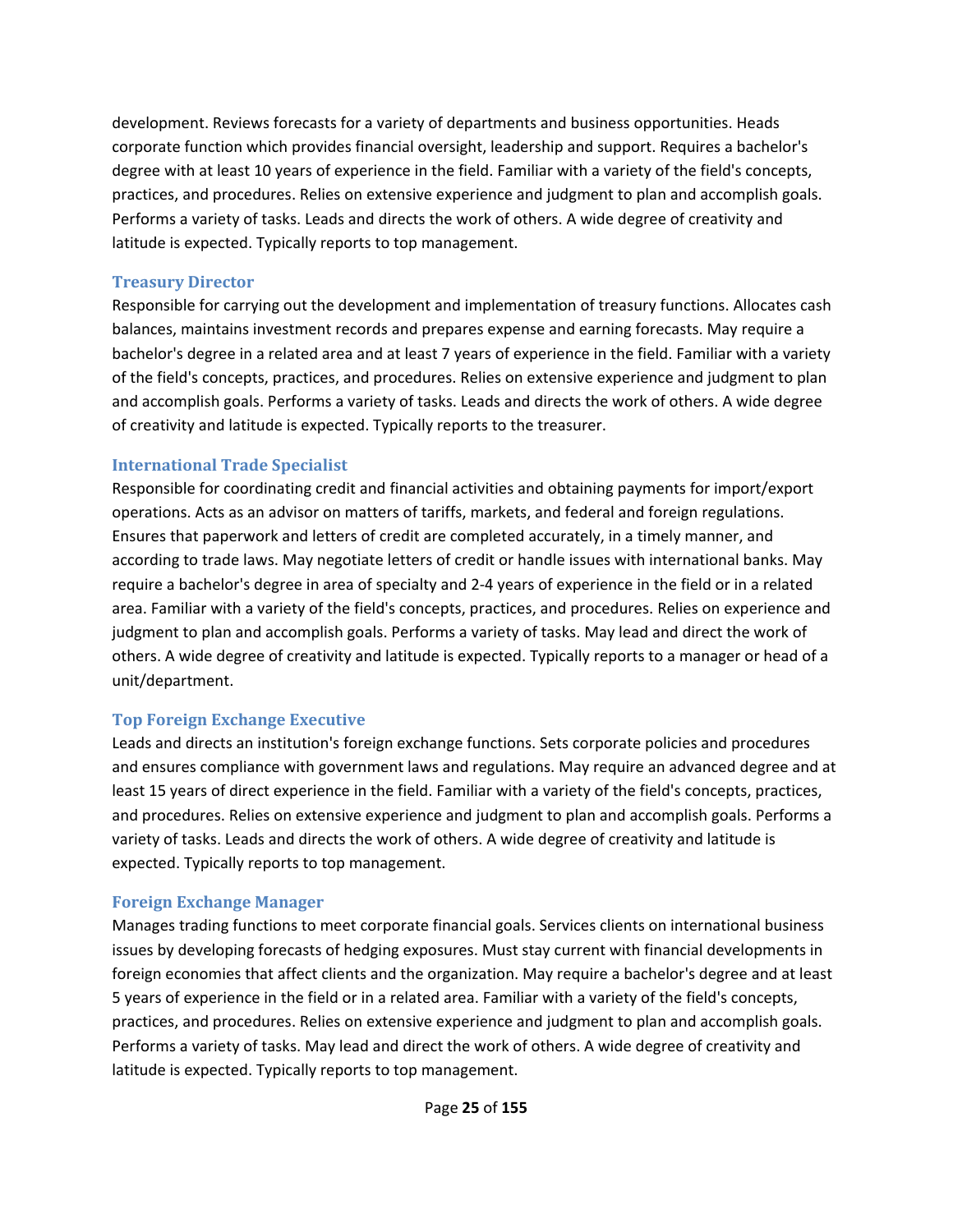#### <span id="page-26-0"></span>**International Controller**

Responsible for directing the international accounting functions for an organization. These functions include establishing and maintaining the organization's accounting principles, practices, procedures, and initiatives. Prepares financial reports and presents findings and recommendations to top management. Requires an in-depth understanding of both US and international accounting principles. Requires a bachelor's degree and at least 15 years of direct experience in the field. Typically requires a CPA. Demonstrates expertise in a variety of the field's concepts, practices, and procedures. Relies on extensive experience and judgment to plan and accomplish goals. Performs a variety of tasks. Leads and directs the work of others. A wide degree of creativity and latitude is expected. Typically reports to top financial officer or CEO.

## <span id="page-26-1"></span>**Checking/Debit Card Business Manager**

Manages a bank's debit card operation. Reviews and assesses bank's product offering and market penetration and recommends new product offerings based on analysis. May require a bachelor's degree and at least 8 years of experience in the field or in a related area. Familiar with a variety of the field's concepts, practices, and procedures. Relies on experience and judgment to plan and accomplish goals. Performs a variety of tasks. May lead and direct the work of others. A wide degree of creativity and latitude is expected. Typically reports to top management.

## <span id="page-26-2"></span>**Merchant Card Customer Service Manager**

Manages a staff of merchant card customer service representatives and ensures that customers are retained, satisfied, and that their needs are fulfilled. Responsible for designing and implementing improved process or operational policies. Recommends changes to products or services to fulfill customer needs. Requires a bachelor's degree in area of specialty and at least 7 years of experience in the field. Familiar with a variety of the field's concepts, practices, and procedures. Relies on experience and judgment to plan and accomplish goals. Performs a variety of tasks. Leads and directs the work of others. A wide degree of creativity and latitude is expected. Typically reports to a head of a unit/department.

## <span id="page-26-3"></span>**Account Management**

## <span id="page-26-4"></span>**Subsidiary Executive (Top)**

Plans and directs all aspects of a subsidiary organization's policies, objectives, initiatives approved by the parent organization. Requires a bachelor's degree with at least 15 years of experience in the field. Demonstrates expertise in a variety of the field's concepts, practices, and procedures. Relies on extensive experience and judgment to plan and accomplish goals. Performs a variety of tasks. Leads and directs the work of others. A wide degree of creativity and latitude is expected. May serve as a director of the parent organization.

#### <span id="page-26-5"></span>**Account Management Executive (Top)**

Directs and oversees an organization's account management policies, objectives, and initiatives. Plans client retention strategies and account strategies that increase revenue. Ensures products and services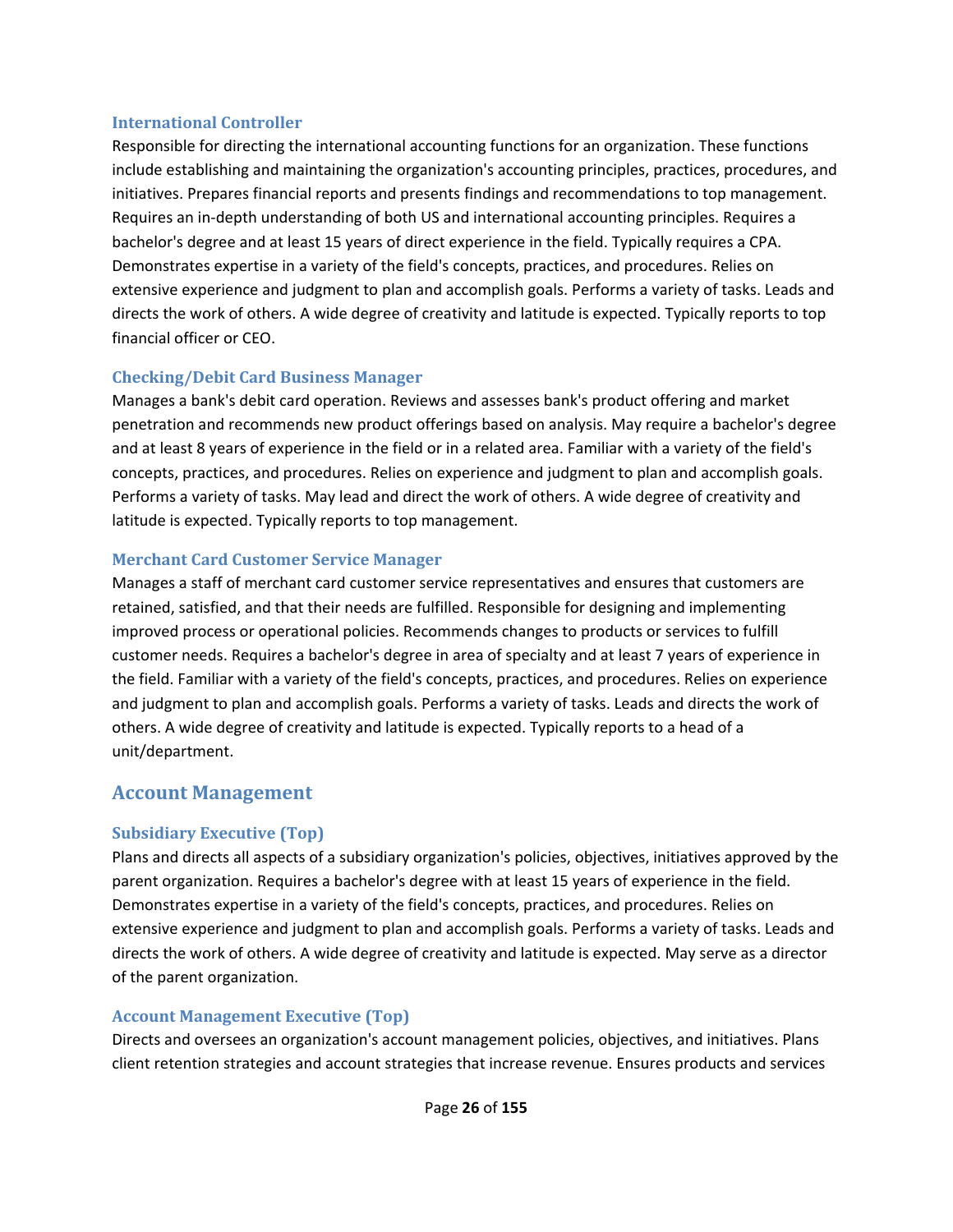consistently meet client needs. Requires a bachelor's degree with at least 10 years of experience in the field. Familiar with a variety of the field's concepts, practices, and procedures. Relies on extensive experience and judgment to plan and accomplish goals. Performs a variety of tasks. Leads and directs the work of others. A wide degree of creativity and latitude is expected. Typically reports to top management.

#### <span id="page-27-0"></span>**Account Management Director**

Defines business strategies by applying knowledge based on customer market. Responsible for retention and growth of the existing client base through individual efforts and efforts of the account management team to deliver profitable quality service. Manages client assignments. Builds strong customer relationships. Requires a bachelor's degree in area of specialty and 8-10 years of experience in the field or in a related area. Familiar with a variety of the field's concepts, practices, and procedures. Relies on extensive experience and judgment to plan and accomplish goals. Performs a variety of tasks. Leads and directs the work of others. A wide degree of creativity and latitude is expected. Typically reports to top management.

#### <span id="page-27-1"></span>**Account Management Manager**

Manages and develops client accounts to initiate and maintain favorable relationship with clients. Responsible for leading a team of account managers dedicated to meeting the operational needs of assigned client segments. Requires a bachelor's degree in area of specialty and at least 5 years of experience in the field or in a related area. Familiar with a variety of the field's concepts, practices, and procedures. Relies on extensive experience and judgment to plan and accomplish goals. Performs a variety of tasks. Leads and directs the work of others. A wide degree of creativity and latitude is expected. Typically reports to head of a unit/department.

#### <span id="page-27-2"></span>**Account Executive, Sr.**

Develops and maintains favorable relationships with new and existing clients in order to increase revenue. Ensures that organizational goods or services consistently meet client needs. May be responsible for sustaining and renewing client contracts. Reports on sales activities and creates sales quotations for customers. Typically handles larger or more complex client accounts. May require a bachelor's degree and at least 5 years of experience in the field or in a related area. Familiar with a variety of the field's concepts, practices, and procedures. Relies on extensive experience and judgment to plan and accomplish goals. Performs a variety of tasks. May lead and direct the work of others. A wide degree of creativity and latitude is expected. Typically reports to a manager or head of a unit/department.

#### <span id="page-27-3"></span>**Account Executive**

Develops and maintains favorable relationships with new and existing clients in order to increase revenue. Ensures that organizational goods or services consistently meet client needs. May be responsible for providing sales quotations as well as sustaining and renewing client contracts. May require a bachelor's degree in area of specialty and at least 3 years of experience in the field or in a related area. Familiar with a variety of the field's concepts, practices, and procedures. Relies on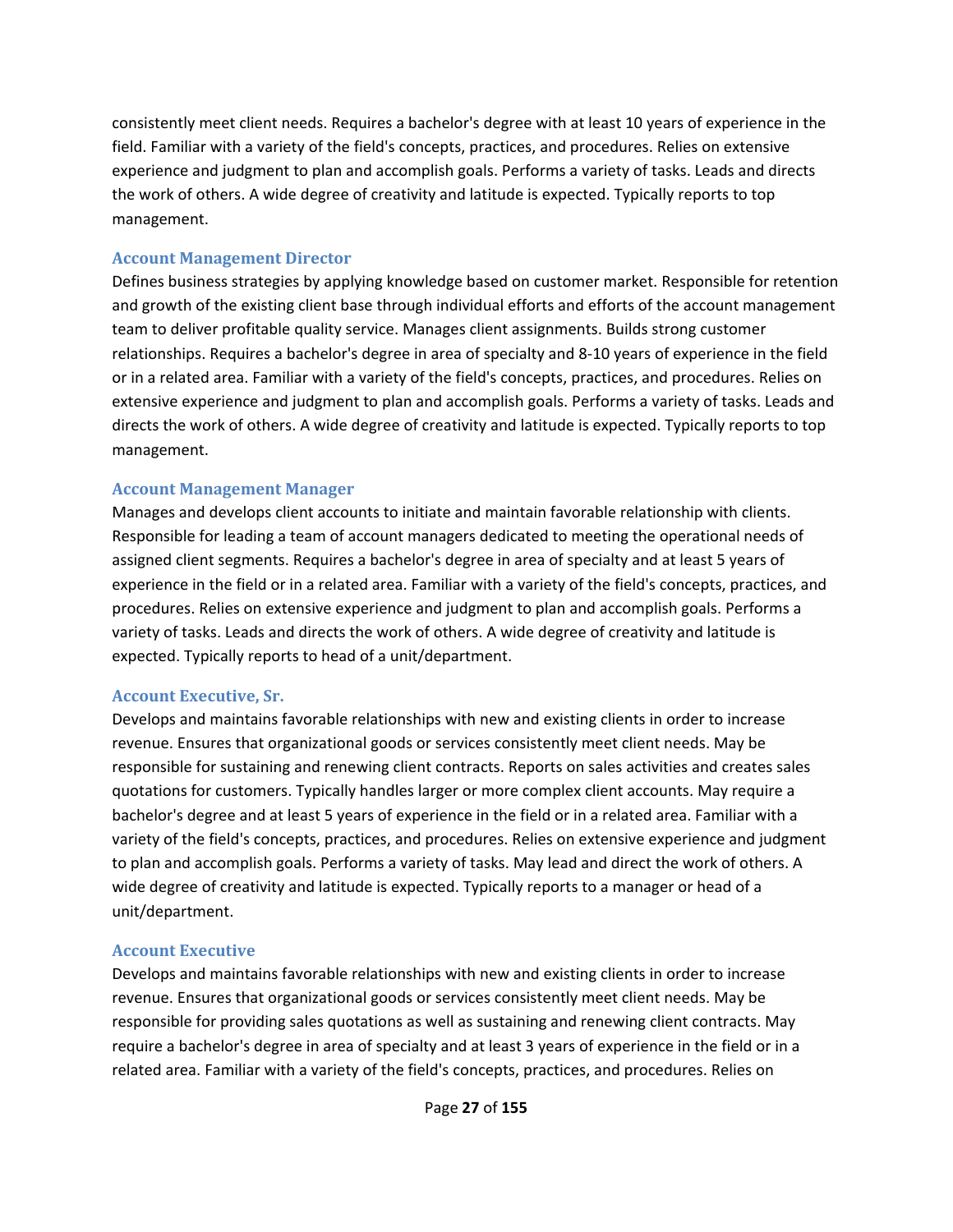experience and judgment to plan and accomplish goals. Performs a variety of tasks. A wide degree of creativity and latitude is expected. Typically reports to a supervisor or manager.

# <span id="page-28-0"></span>**Accounting**

## <span id="page-28-1"></span>**Accounting Executive (Top)**

Oversees all aspects of an organization's accounting function. Responsible for planning and directing ledger accounts, financial statements, and cost control systems. Requires a bachelor's degree with at least 15 years of experience in the field. Familiar with a variety of the field's concepts, practices, and procedures. Relies on extensive experience and judgment to plan and accomplish goals. Performs a variety of tasks. Leads and directs the work of others. A wide degree of creativity and latitude is expected. Typically reports to top management.

## <span id="page-28-2"></span>**Accounting Director**

Responsibilities include directing and overseeing all or one of the following accounting functions: general accounting, payroll, and cost accounting. Requires a bachelor's degree in area of specialty with at least 10 years of experience in the field or in a related area. Familiar with a variety of the field's concepts, practices, and procedures. Relies on extensive experience and judgment to plan and accomplish goals. Performs a variety of tasks. Leads and directs the work of others. A wide degree of creativity and latitude is expected. Typically reports to top management.

## <span id="page-28-3"></span>**Accounting Manager**

Responsible for managing the general accounting function. Oversees the completion of ledger accounts and financial statements. Evaluates and makes appropriate improvements to internal accounting processes ensuring that practices are in line with the overall goals of the organization. Designation of CPA may be required. Requires a bachelor's degree in area of specialty and at least 7 years of experience in the field or in a related area. Familiar with a variety of the field's concepts, practices, and procedures. Relies on extensive experience and judgment to plan and accomplish goals. Performs a variety of tasks. Leads and directs the work of others. A wide degree of creativity and latitude is expected. Typically reports to top management.

## <span id="page-28-4"></span>**Accountant I**

Prepares balance sheets, profit and loss statements, and other financial reports. Responsibilities also include analyzing trends, costs, revenues, financial commitments, and obligations incurred to predict future revenues and expenses. Reports organization's finances to management, and offers suggestions about resource utilization, tax strategies, and assumptions underlying budget forecasts. May require a bachelor's degree in area of specialty and 0-2 years of experience in the field or in a related area. Has knowledge of commonly-used concepts, practices, and procedures within a particular field. Relies on instructions and pre-established guidelines to perform the functions of the job. Works under immediate supervision. Primary job functions do not typically require exercising independent judgment. Typically reports to a supervisor or manager.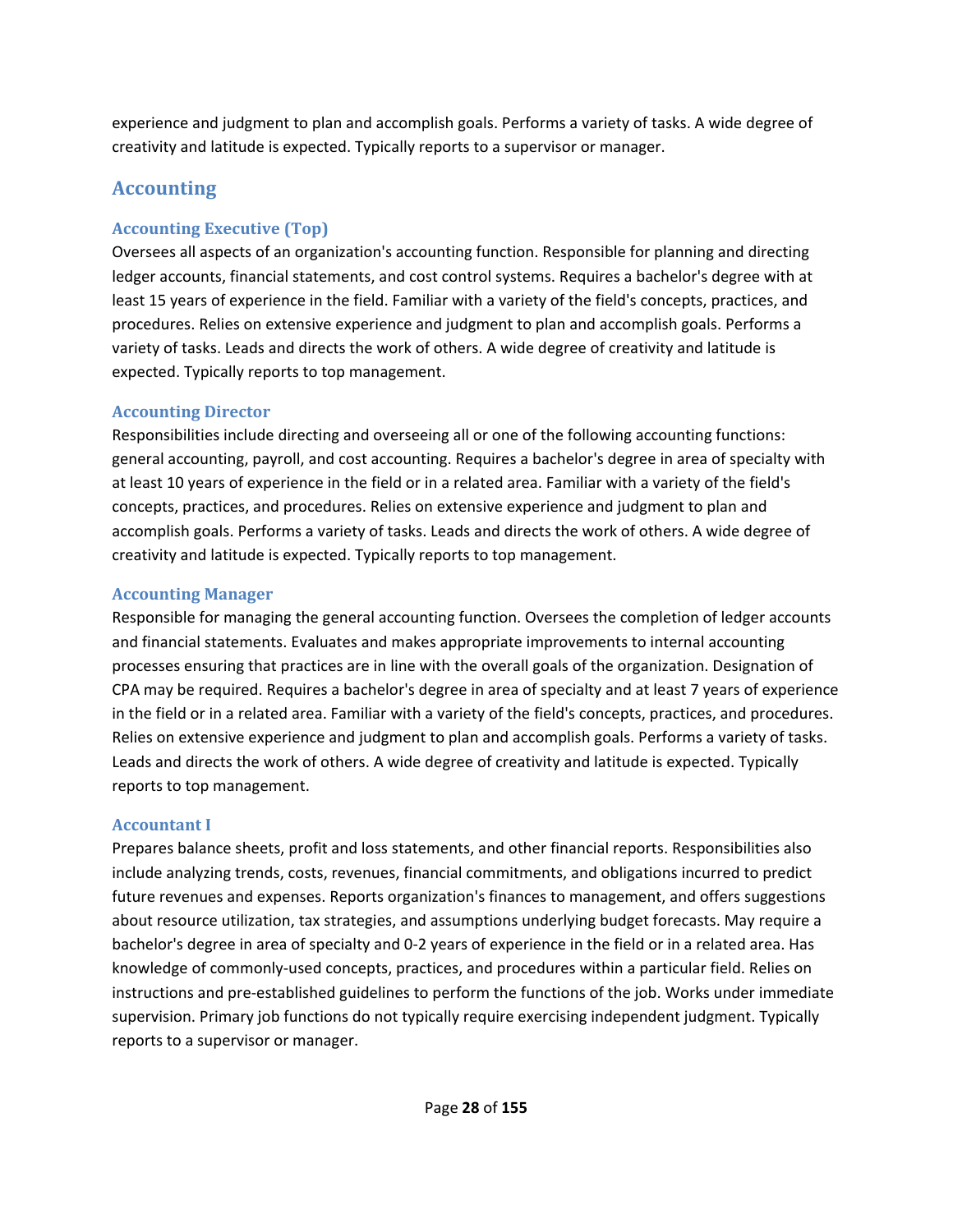#### <span id="page-29-0"></span>**Accountant II**

Prepares balance sheets, profit and loss statements, and other financial reports. Responsibilities also include analyzing trends, costs, revenues, financial commitments, and obligations incurred to predict future revenues and expenses. Reports organization's finances to management, and offers suggestions about resource utilization, tax strategies, and assumptions underlying budget forecasts. May require a bachelor's degree in area of specialty and 2-4 years of experience in the field or in a related area. Familiar with standard concepts, practices, and procedures within a particular field. Relies on experience and judgment to plan and accomplish goals. Performs a variety of tasks. Works under general supervision. A certain degree of creativity and latitude is required. Typically reports to a supervisor or manager.

#### <span id="page-29-1"></span>**Accountant III**

Prepares balance sheets, profit and loss statements, and other financial reports. Responsibilities also include analyzing trends, costs, revenues, financial commitments, and obligations incurred to predict future revenues and expenses. Reports organization's finances to management, and offers suggestions about resource utilization, tax strategies, and assumptions underlying budget forecasts. Requires a bachelor's degree in area of specialty, and 4-6 years of experience in the field or in a related area. Familiar with a variety of the field's concepts, practices, and procedures. Relies on experience and judgment to plan and accomplish goals. Performs a variety of complicated tasks. May lead and direct the work of others. A wide degree of creativity and latitude is expected. Typically reports to a manager or head of a unit/department.

#### <span id="page-29-2"></span>**Accountant IV**

Prepares balance sheets, profit and loss statements, and other financial reports. Responsibilities also include analyzing trends, costs, revenues, financial commitments, and obligations incurred to predict future revenues and expenses. Reports organization's finances to management, and offers suggestions about resource utilization, tax strategies, and assumptions underlying budget forecasts. Requires a bachelor's degree in area of specialty and 6-8 years of experience in the field or in a related area. Familiar with a variety of the field's concepts, practices, and procedures. Relies on extensive experience and judgment to plan and accomplish goals. Performs a variety of tasks. May lead and direct the work of others. A wide degree of creativity and latitude is expected. Typically reports to a manager or head of a unit/department.

## <span id="page-29-3"></span>**Audit**

#### <span id="page-29-4"></span>**Audit Executive (Top)**

Oversees all aspects of an organization's auditing function. Responsible for planning and directing all accounting and financial data. Requires a bachelor's degree with at least 15 years of experience in the field. Familiar with a variety of the field's concepts, practices, and procedures. Relies on extensive experience and judgment to plan and accomplish goals. Performs a variety of tasks. Leads and directs the work of others. A wide degree of creativity and latitude is expected. Typically reports to top management.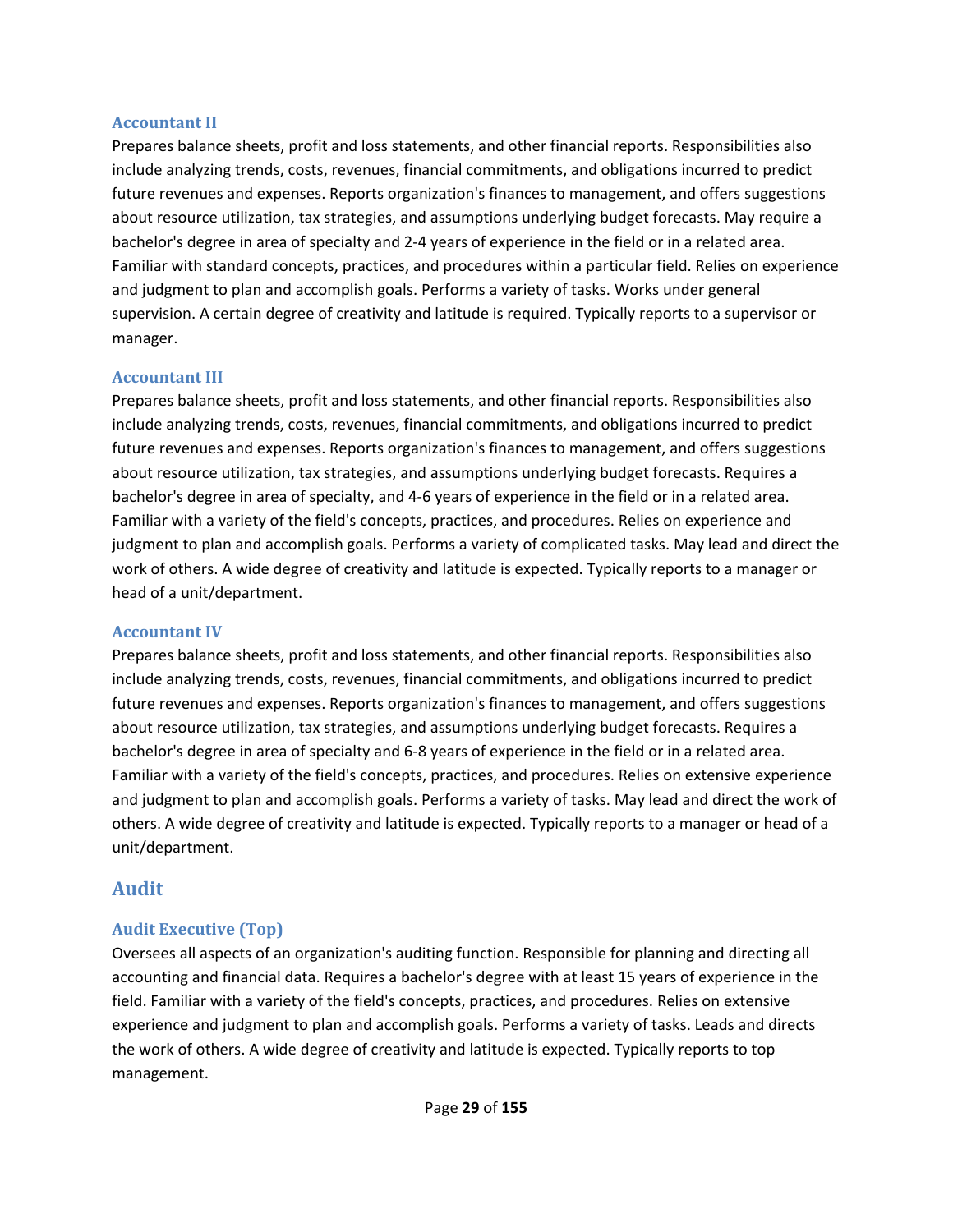#### <span id="page-30-0"></span>**Auditing Director**

Directs the auditing of accounting and financial data of various departments within an organization. Designs, develops, and implements of internal auditing policy and procedure within the organization. Ensures accuracy and compliance with government guidelines and laws. Identifies improper accounting or documentation and makes recommendations for improvement to top management. May require a bachelor's degree in area of specialty and at least 10 years of experience. Familiar with a variety of the field's concepts, practices, and procedures. Relies on extensive experience and judgment to plan and accomplish goals. Performs a variety of tasks. Leads and directs the work of others. A wide degree of creativity and latitude is expected. Typically reports to top management.

#### <span id="page-30-1"></span>**Auditing Manager**

Oversees the auditing of accounting and financial data of various departments within an organization. Assists in the design and administration of audit policy and procedure within the organization. May require a bachelor's degree in area of specialty and at least 8 years of experience. Familiar with a variety of the field's concepts, practices, and procedures. Relies on extensive experience and judgment to plan and accomplish goals. Performs a variety of tasks. Leads and directs the work of others. A wide degree of creativity and latitude is expected. Typically reports to top management.

## <span id="page-30-2"></span>**Banking Operations**

#### <span id="page-30-3"></span>**Banking Operations Director**

Directs all duties and functions of departments for a financial institution. Plans and accomplishes business objectives. Establishes standards for work-related policies and procedures. Requires a bachelor's degree in area of specialty and at least 10 years of experience in the field or in a related area. Familiar with a variety of the field's concepts, practices, and procedures. Relies on extensive experience and judgment to plan and accomplish goals. Performs a variety of tasks. Leads and directs the work of others. A wide degree of creativity and latitude is expected. Typically reports to top management.

#### <span id="page-30-4"></span>**International Banking Manager**

Directs and oversees a financial institution's international banking policies, objectives, and initiatives. Must stay current with international variances in cultural and legal issues as they pertain to banking. Responsible for the development and maintenance of banking services to international accounts. Requires a bachelor's degree with at least 5 years of experience in the field. Familiar with a variety of the field's concepts, practices, and procedures. Relies on extensive experience and judgment to plan and accomplish goals. Performs a variety of tasks. Leads and directs the work of others. A wide degree of creativity and latitude is expected. Typically reports to a head of unit/department.

#### <span id="page-30-5"></span>**Private Banking Director**

Oversees all aspects of private banking activities regarding individuals with high net-worth. Responsibilities include development and adherence to the private banking deposit and loan volume goals, policies and procedures. Acts as a consultant for complex credit decisions. May require a bachelor's degree and at least 10 years of experience in the field or in a related area. Familiar with a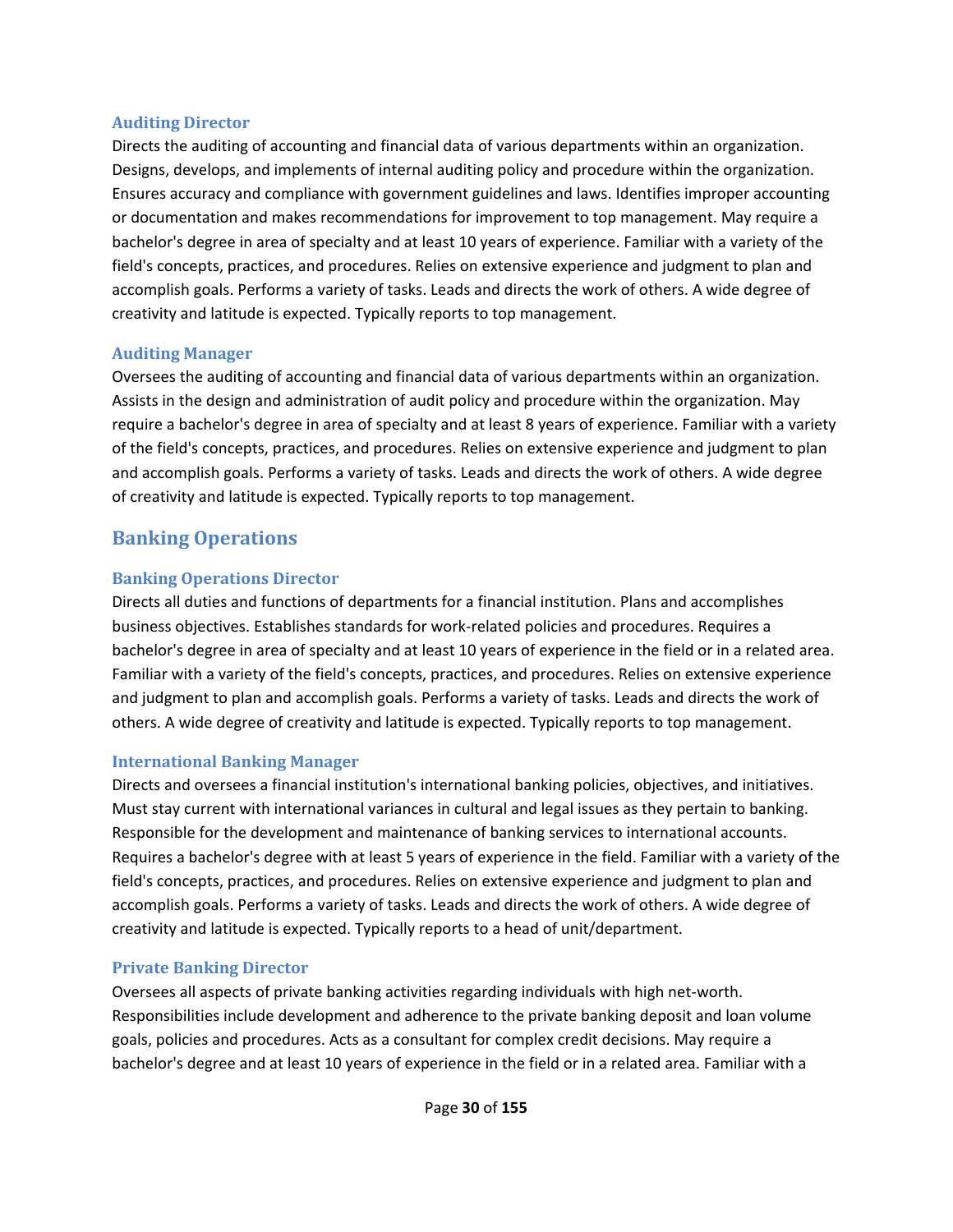variety of the field's concepts, practices, and procedures. Relies on extensive experience and judgment to plan and accomplish goals. Performs a variety of tasks. Leads and directs the work of others. A wide degree of creativity and latitude is expected. Typically reports to top management.

#### <span id="page-31-0"></span>**Private Banking Manager**

Manages a team of private banking officers who are responsible for individuals with high net-worth. Responsibilities include overseeing maintenance of the private banking officers' deposit and loan volume and ensuring policies and procedures are met. Acts as an advisor for complex credit decisions. May require a bachelor's degree and at least 7 years of experience in the field or in a related area. Familiar with a variety of the field's concepts, practices, and procedures. Relies on extensive experience and judgment to plan and accomplish goals. Performs a variety of tasks. Leads and directs the work of others. A wide degree of creativity and latitude is expected. Typically reports to a head of unit or department.

#### <span id="page-31-1"></span>**Private Banker I**

Manages a private banking portfolio of individuals with high-net worth. Responsible for accomplishing deposit and loan volume goals through customer service and adhering to policies and procedures. May require a bachelor's degree and 0-2 years of experience in the field or in a related area. Familiar with standard concepts, practices, and procedures within a particular field. Relies on limited experience and judgment to plan and accomplish goals. Performs a variety of tasks. Works under general supervision. A certain degree of creativity and latitude is required. Typically reports to a supervisor or manager.

#### <span id="page-31-2"></span>**Private Banker II**

Manages a private banking portfolio of individuals with high net-worth. Responsible for accomplishing deposit and loan volume goals through customer service and adhering to policies and procedures. May require a bachelor's degree and 2-4 years of experience in the field or in a related area. Familiar with standard concepts, practices, and procedures within a particular field. Relies on limited experience and judgment to plan and accomplish goals. Performs a variety of tasks. Works under general supervision. A certain degree of creativity and latitude is required. Typically reports to a supervisor or manager.

#### <span id="page-31-3"></span>**Private Banker III**

Manages a private banking portfolio of individuals with high-net worth. Responsible for accomplishing deposit and loan volume goals through customer service and adhering to policies and procedures. May require a bachelor's degree and at least 5 years of experience in the field or in a related area. Familiar with standard concepts, practices, and procedures within a particular field. Relies on experience and judgment to plan and accomplish goals. Performs a variety of tasks. Works under general supervision. A certain degree of creativity and latitude is required. Typically reports to a manager.

#### <span id="page-31-4"></span>**Branch Manager I**

Manages all aspects of a branch office that handles loans/deposits up to \$25 million. Accountable for financial performance, customer satisfaction, and branch policies and procedures. Ensures the branch adheres to policies, objectives, and practices of the parent company. Develops and maintains business relationships with customers. May require a bachelor's degree and 2-4 years of experience in the field or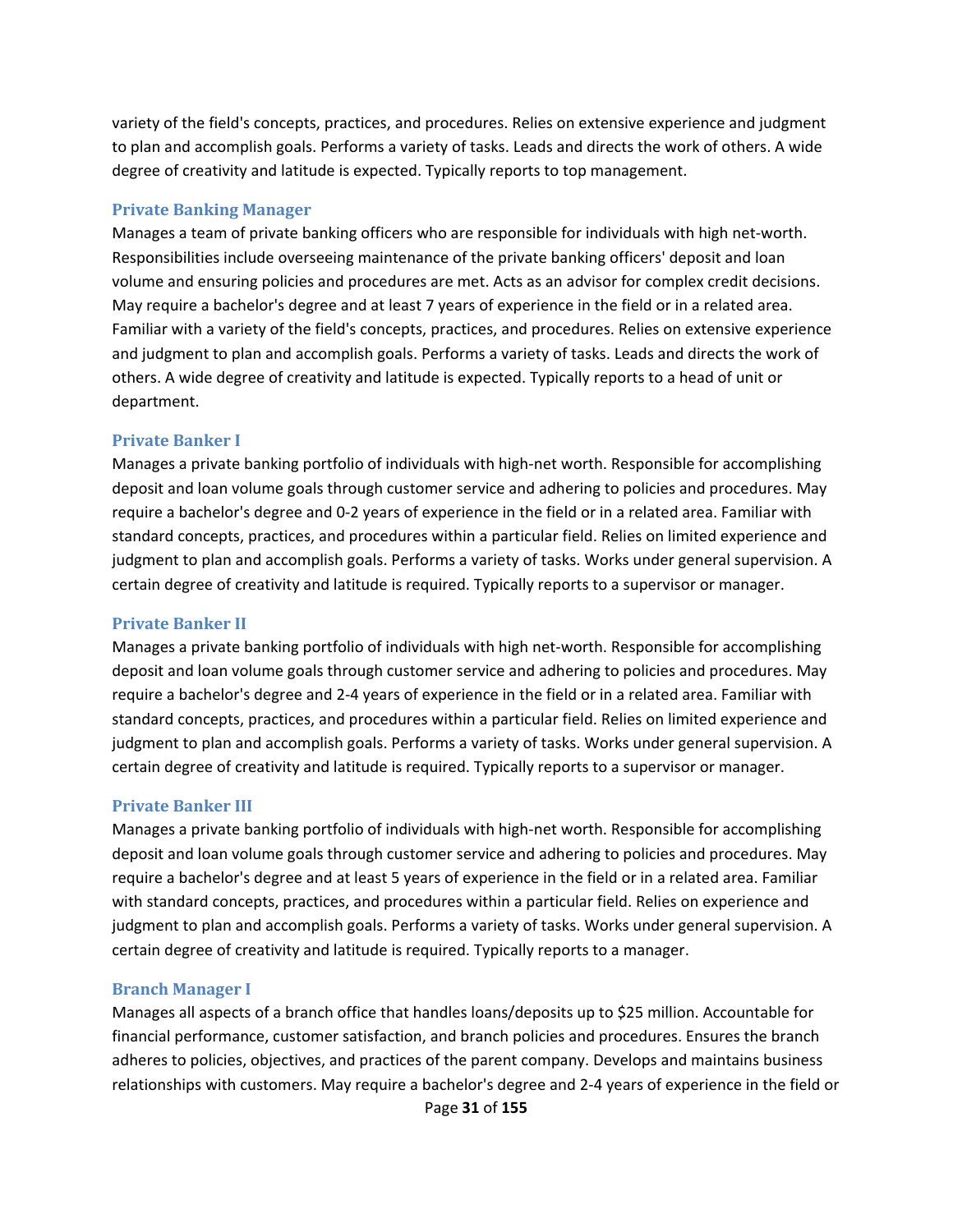related area. Familiar with a variety of the field's concepts, practices, and procedures. Relies on experience and judgment to plan and accomplish goals. Performs a variety of tasks. May lead and direct the work of others. Typically reports to the Regional Branch Manager.

#### <span id="page-32-0"></span>**Branch Manager II**

Manages all aspects of a branch office that handles loans/deposits of \$25M- \$75M. Accountable for financial performance, customer satisfaction, and branch policies and procedures. Ensures the branch adheres to policies, objectives, and practices of the parent company. Develops and maintains business relationships with customers. May require a bachelor's degree and 3-5 years of experience in the field or related area. Familiar with a variety of the field's concepts, practices, and procedures. Relies on experience and judgment to plan and accomplish goals. Performs a variety of tasks. May lead and direct the work of others. Typically reports to the Regional Branch Manager.

#### <span id="page-32-1"></span>**Branch Manager III**

Manages all aspects of a branch office that handles loans/deposits of more than \$75 million. Accountable for financial performance, customer satisfaction, and branch policies and procedures. Ensures the branch adheres to policies, objectives, and practices of the parent company. Develops and maintains business relationships with customers. May require a bachelor's degree and 5-7 years of experience in the field or related area. Familiar with a variety of the field's concepts, practices, and procedures. Relies on extensive experience and judgment to plan and accomplish goals. Performs a variety of tasks. May lead and direct the work of others. Typically reports to the Regional Branch Manager.

#### <span id="page-32-2"></span>**Branch Manager Assistant**

Assists the branch manager in the daily activities of the branch office. Collects loans, closes loans, and may initiate and sustain relationships with dealers. Requires a high school diploma with 2-4 years of experience in the field or in a related area. Familiar with standard concepts, practices, and procedures within a particular field. Relies on experience and judgment to plan and accomplish goals. May lead and direct the work of others. Typically reports to Branch Manager.

#### <span id="page-32-3"></span>**Group Branch Manager I**

Manages a specific industry vertical group and/or geographic area of branches. Accountable for group's financial performance. Typically, aggregate of group's loans and deposits between \$0M and \$500M. Establishes goals and performance levels for specified branches according to goals set by the organization. Ensures branches have the tools and personnel needed to meet goals. Requires a bachelor's degree with at least 8 years of experience in the field. Familiar with a variety of the field's concepts, practices, and procedures. Relies on extensive experience and judgment to plan and accomplish goals. Performs a variety of tasks. Leads and directs the work of others. A wide degree of creativity and latitude is expected. Typically reports to top management.

#### <span id="page-32-4"></span>**Group Branch Manager II**

Manages a specific industry vertical group and/or geographic area of branches. Accountable for group's financial performance. Typically, aggregate of group's loans and deposits between \$500M and \$1B.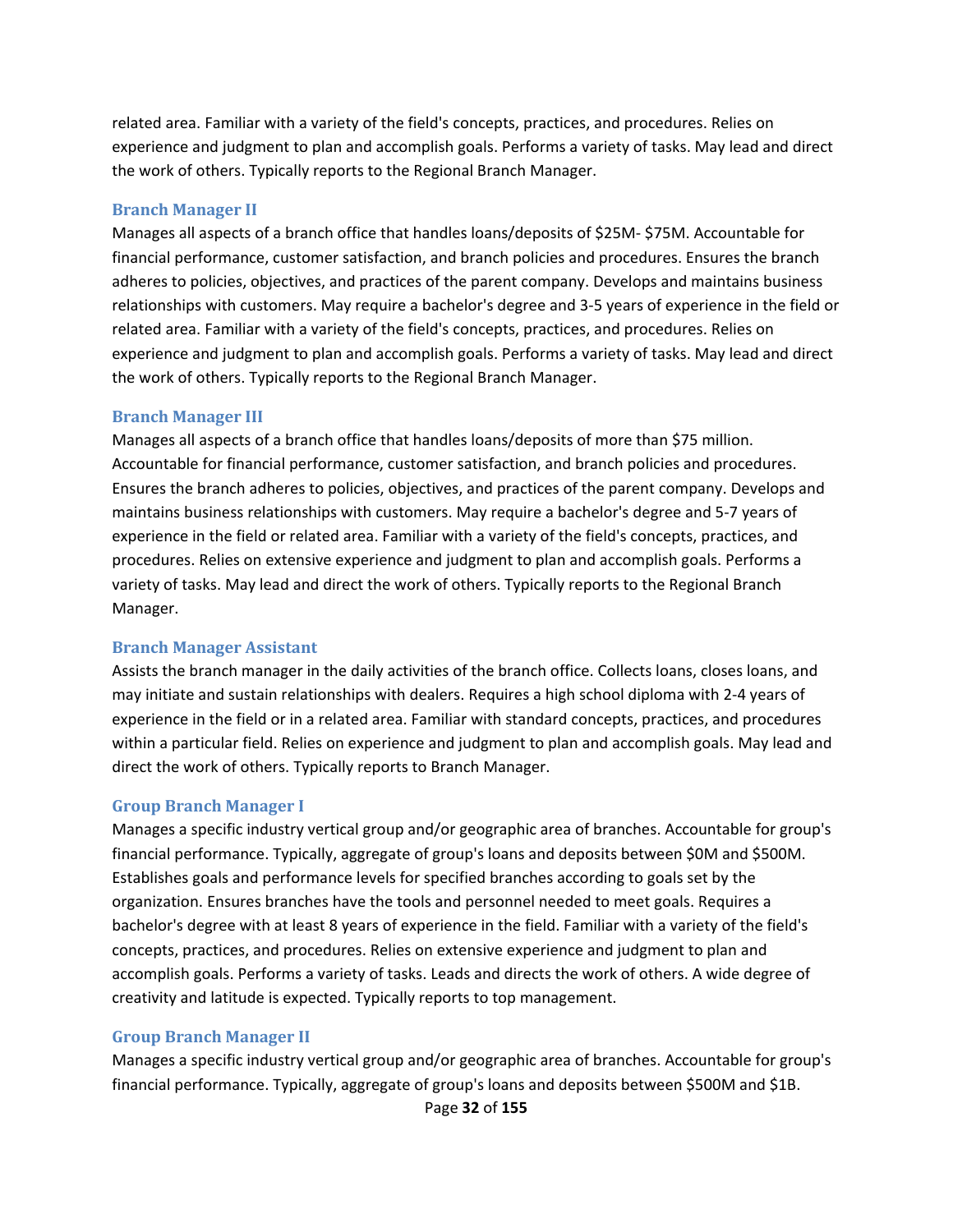Establishes goals and performance levels for specified branches according to goals set by the organization. Ensures branches have the tools and personnel needed to meet goals. Requires a bachelor's degree with at least 8 years of experience in the field. Familiar with a variety of the field's concepts, practices, and procedures. Relies on extensive experience and judgment to plan and accomplish goals. Performs a variety of tasks. Leads and directs the work of others. A wide degree of creativity and latitude is expected. Typically reports to top management.

## <span id="page-33-0"></span>**Group Branch Manager III**

Manages a specific industry vertical group and/or geographic area of branches. Accountable for group's financial performance. Typically, aggregate of group's loans and deposits between \$1B and \$2B. Establishes goals and performance levels for specified branches according to goals set by the organization. Ensures branches have the tools and personnel needed to meet goals. Requires a bachelor's degree with 10-12 years of experience in the field. Familiar with a variety of the field's concepts, practices, and procedures. Relies on extensive experience and judgment to plan and accomplish goals. Performs a variety of tasks. Leads and directs the work of others. A wide degree of creativity and latitude is expected. Typically reports to top management.

## <span id="page-33-1"></span>**Group Branch Manager IV**

Manages a specific industry vertical group and/or geographic area of branches. Accountable for group's financial performance. Typically, aggregate of group's loans and deposits greater than \$2B. Establishes goals and performance levels for specified branches according to goals set by the organization. Ensures branches have the tools and personnel needed to meet goals. Requires a bachelor's degree with 10-12 years of experience in the field. Familiar with a variety of the field's concepts, practices, and procedures. Relies on extensive experience and judgment to plan and accomplish goals. Performs a variety of tasks. Leads and directs the work of others. A wide degree of creativity and latitude is expected. Typically reports to top management.

## <span id="page-33-2"></span>**Branch Service Manager I**

Oversees daily branch activities. Manages and schedules tellers and customer service staff. Maintains financial records and budget. Implements and reviews bank policies and procedures. May require a bachelor's degree and 4-6 years of experience in the field or related area. Familiar with a variety of the field's concepts, practices, and procedures. Relies on experience and judgment to plan and accomplish goals. Performs a variety of tasks. May lead and direct the work of others. Typically reports to the Branch Manager.

## <span id="page-33-3"></span>**Branch Service Manager II**

Oversees daily branch activities. Manages and schedules tellers and customer service staff. Maintains financial records and budget. Implements and reviews bank policies and procedures. May require a bachelor's degree and 5-7 years of experience in the field or related area. Familiar with a variety of the field's concepts, practices, and procedures. Relies on experience and judgment to plan and accomplish goals. Performs a variety of tasks. May lead and direct the work of others. Typically reports to the Branch Manager.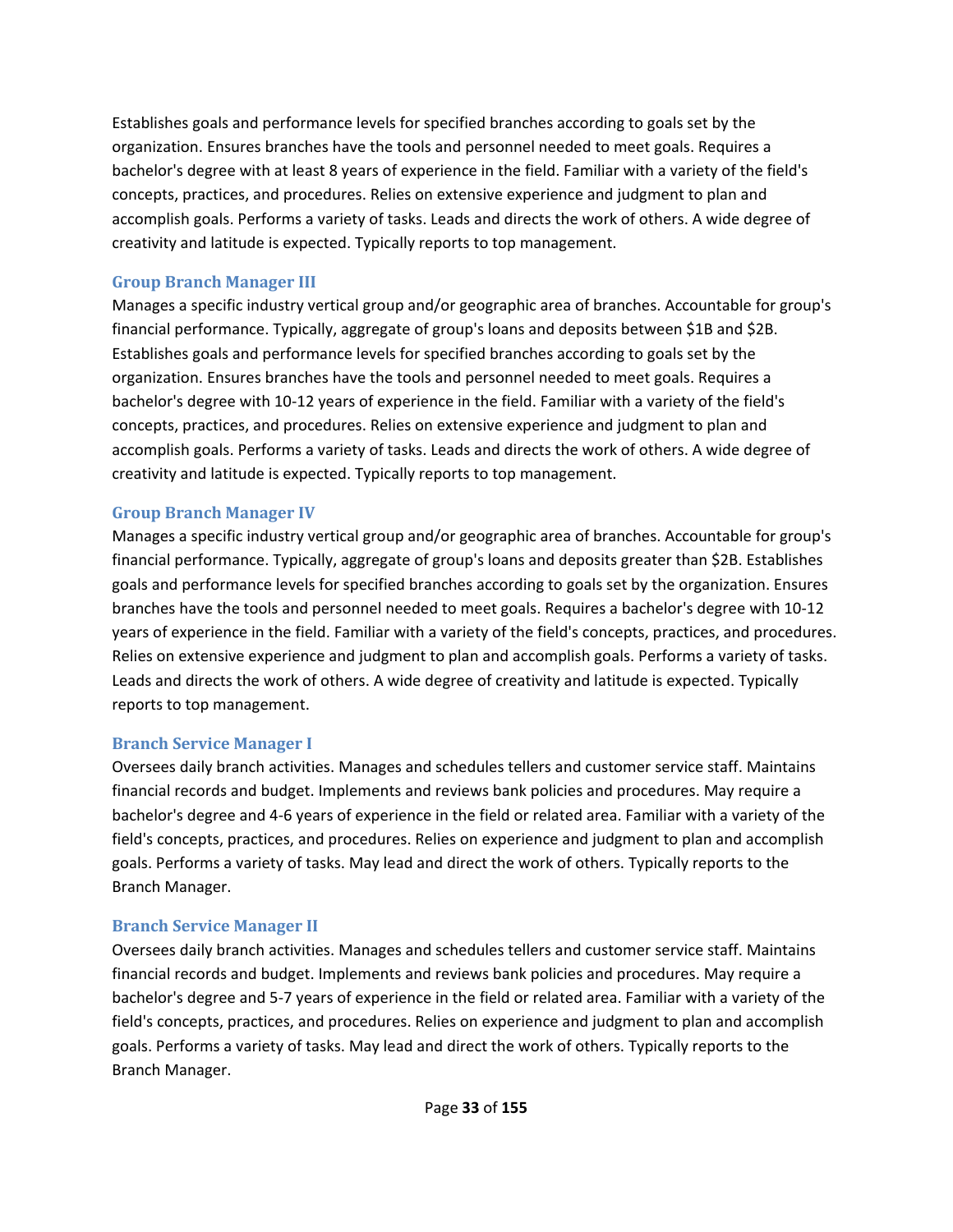#### <span id="page-34-0"></span>**Branch Service Manager III**

Oversees daily branch activities. Manages and schedules tellers and customer service staff. Maintains financial records and budget. Implements and reviews bank policies and procedures. May require a bachelor's degree and 8-10 years of experience in the field or related area. Familiar with a variety of the field's concepts, practices, and procedures. Relies on experience and judgment to plan and accomplish goals. Performs a variety of tasks. May lead and direct the work of others. Typically reports to the Branch Manager.

## <span id="page-34-1"></span>**Banking Systems**

## <span id="page-34-2"></span>**Business Systems Executive (Banking)**

Oversees all aspects of an organization's business banking systems. Plans and directs cost effective solutions to business issues. Implements technological service strategies to support business and user needs. Evaluates revenue potential; may be responsible for segment P&L. Requires a bachelor's degree with at least 15 years of experience in the field. Familiar with a variety of the field's concepts, practices, and procedures. Relies on extensive experience and judgment to plan and accomplish goals. Performs a variety of tasks. Leads and directs the work of others. A wide degree of creativity and latitude is expected. Typically reports to top management.

## <span id="page-34-3"></span>**Business Systems Executive (Banking)**

Oversees all aspects of an organization's business banking systems. Plans and directs cost effective solutions to business issues. Implements technological service strategies to support business and user needs. Evaluates revenue potential; may be responsible for segment P&L. Requires a bachelor's degree with at least 15 years of experience in the field. Familiar with a variety of the field's concepts, practices, and procedures. Relies on extensive experience and judgment to plan and accomplish goals. Performs a variety of tasks. Leads and directs the work of others. A wide degree of creativity and latitude is expected. Typically reports to top management.

## <span id="page-34-4"></span>**Business Systems Manager (Banking)**

Develops business banking strategies in order to reach branch sales and service goals. Monitors performance and productivity of the business systems group. May require a bachelor's degree and 8-10 years of experience in the field. Familiar with a variety of the field's concepts, practices, and procedures. Relies on extensive experience and judgment to plan and accomplish goals. Performs a variety of tasks. Leads and directs the work of others. A wide degree of creativity and latitude is expected. Typically reports to top management.

#### <span id="page-34-5"></span>**Business Systems Officer (Banking)**

Analyzes and evaluates business banking strategies in order to reach branch sales and service goals. Responsible for establishing performance measures and enhancing productivity. May require a bachelor's degree with at least 5 years of experience in the field or in a related area. Familiar with a variety of the field's concepts, practices, and procedures. Relies on experience and judgment to plan and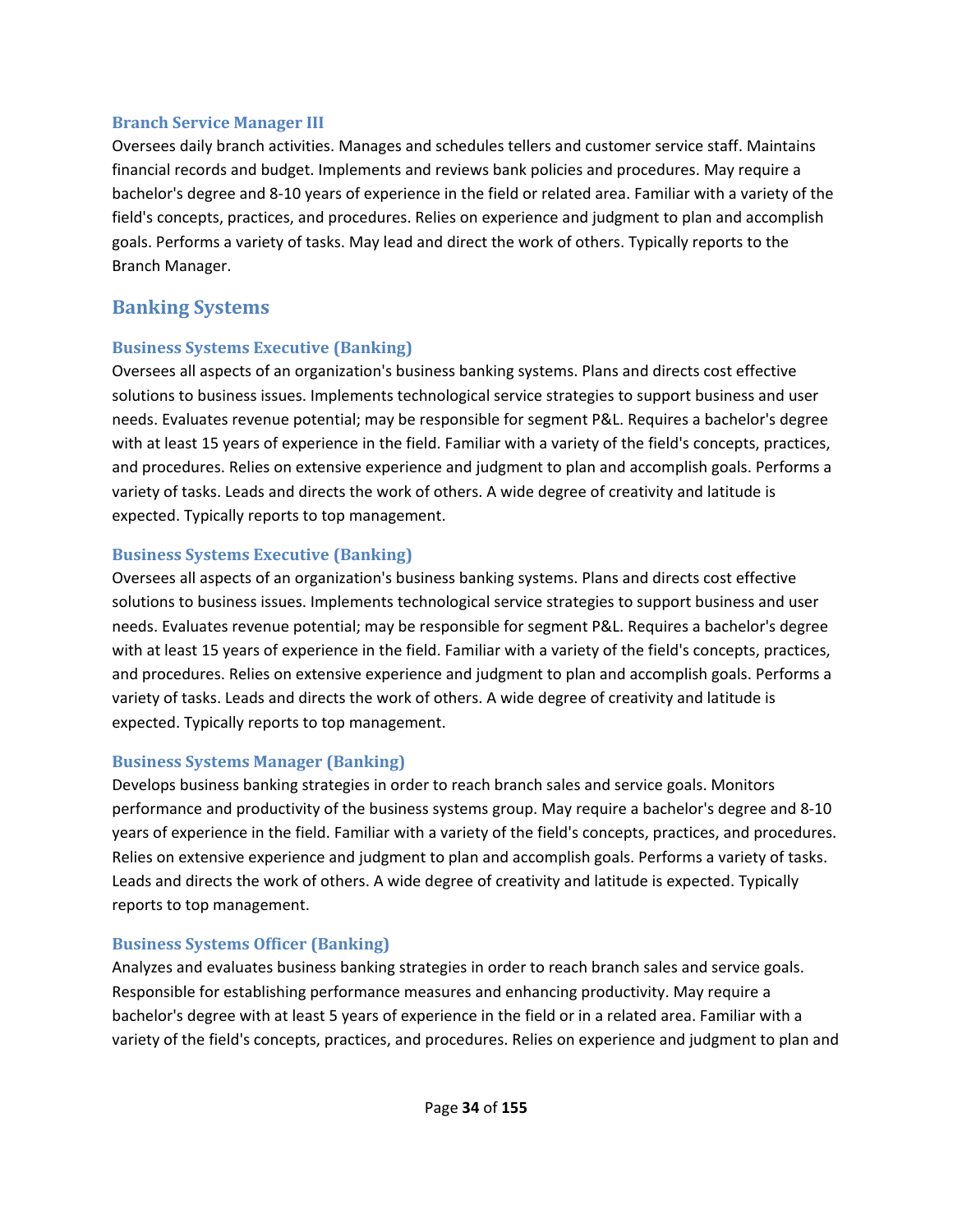accomplish goals. Performs a variety of tasks. A wide degree of creativity and latitude is expected. Typically reports to a manager or head of a unit/department

# <span id="page-35-0"></span>**Business & Relationship Development**

## <span id="page-35-1"></span>**Business Development Executive (Top)**

Plans and directs all aspects of an organization's business development policies, objectives, and initiatives. Responsible for developing new market initiatives, assessing new markets, and analyzing business opportunities. Conducts financial feasibility studies and develops proposals for new business opportunities. May also be accountable for licensing initiatives and programs; duties include negotiating contracts, initiating proposals, and closing deals. Requires a bachelor's degree with at least 15 years of experience in the field. Demonstrates expertise in a variety of the field's concepts, practices, and procedures. Relies on extensive experience and judgment to plan and accomplish goals. Performs a variety of tasks. Leads and directs the work of others. A wide degree of creativity and latitude is expected. Typically reports to top management.

## <span id="page-35-2"></span>**Business Development Director**

Directs, establishes, maintains, and plans the overall policies and goals for a business development department. Identifies potential business partners and negotiates agreements. Works with product development, marketing and/or sales group to align with the company's growth strategy. Requires a bachelor's degree in a related area and at least 7 years of experience in the field. Familiar with a variety of the field's concepts, practices, and procedures. Relies on extensive experience and judgment to plan and accomplish goals. Performs a variety of tasks. Leads and directs the work of others. A wide degree of creativity and latitude is expected. Typically reports to top management.

## <span id="page-35-3"></span>**Business Development Manager, Sr.**

Identifies and helps to develop strategic relationships with partners or potential customers. Leads development of new business opportunities that support the overall growth strategy. Manages the marketing, sales and product development teams to implement business development initiatives. Responsible for reviewing and analyzing the results of past campaigns and developing new initiatives and partnerships. May be expected to have an advanced degree in business management and at least 5 years of experience in business development. Generally manages a group of associate and business development professionals. Relies on experience and judgment to plan and accomplish goals. Typically reports to director or a VP of business development.

## <span id="page-35-4"></span>**Business Development Manager**

Identifies and helps to develop strategic relationships with partners or potential customers. Manages the marketing, sales and product development teams to implement business development initiatives. Requires a bachelor's degree in business, finance or marketing with 4 years of experience in the field or a related area. Familiar with a variety of the field's concepts, practices, and procedures. Relies on experience and judgment to plan and accomplish goals. Performs a variety of complicated tasks. May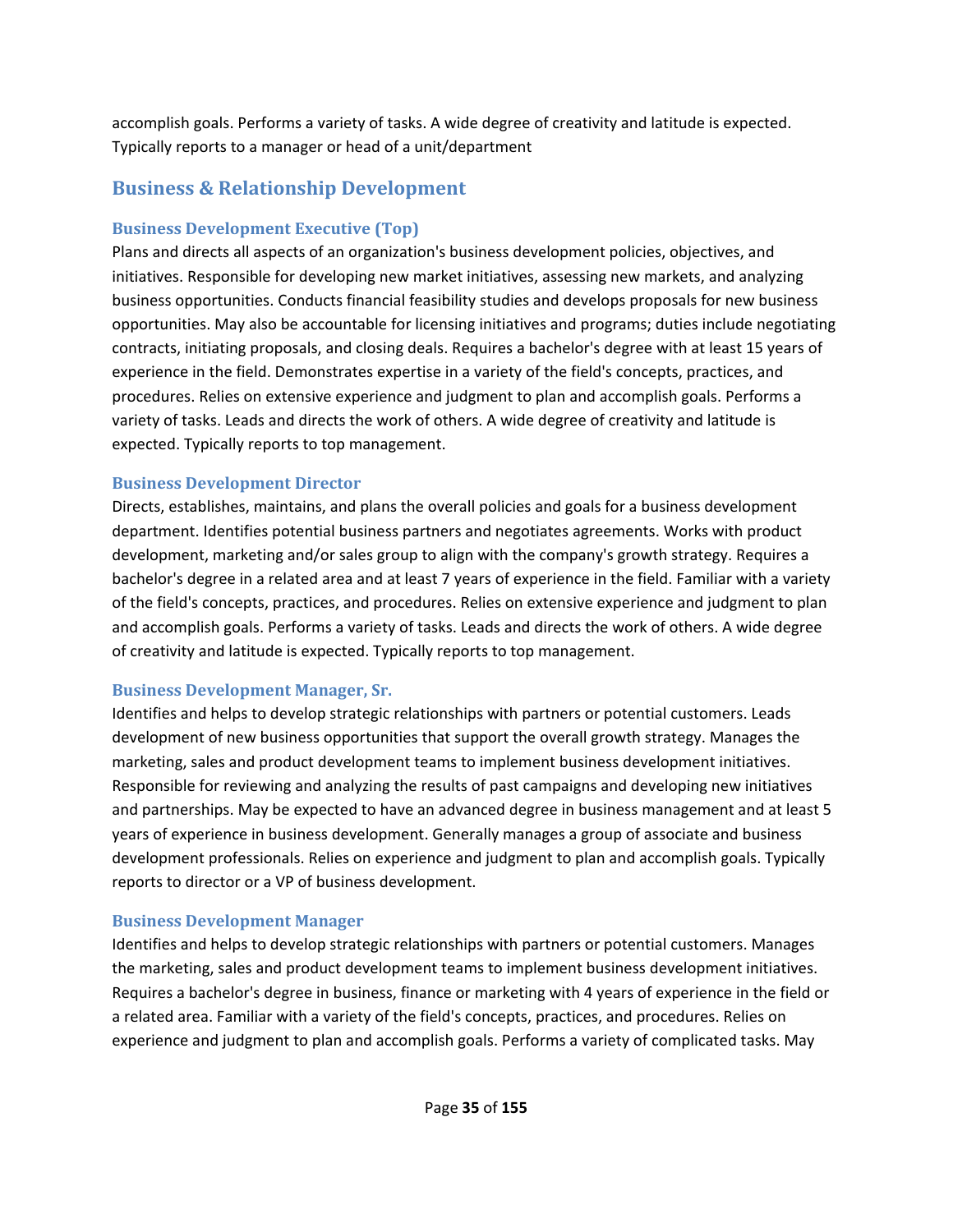lead and direct the work of others. May report to an executive or a manager. A wide degree of creativity and latitude is expected.

#### **Business Development Associate, Sr.**

Identifies and helps to develop strategic relationships with partners or potential customers. Assists in the development of a strong pipeline of new customers and projects in accounts through direct or indirect customer contact and prospecting. Works with marketing, sales, and product development teams to implement business development initiatives. Requires a bachelor's degree in business, finance or marketing with at least 3 years of experience in the field or a related area. Familiar with a variety of the field's concepts, practices, and procedures. Relies on extensive experience and judgment to plan and accomplish goals. Performs a variety of tasks. May lead and direct the work of others. A wide degree of creativity and latitude is expected. Typically reports to a supervisor or manager.

#### **Business Development Associate**

Identifies and helps to develop strategic relationships with partners or potential customers. Assists in the development of a strong pipeline of new customers and projects in accounts through direct or indirect customer contact and prospecting. Works with marketing, sales, and product development

## **Business Development Officer (Select Customer),Sr.**

Develops and implements select customer referral strategies in order to increase client satisfaction and portfolio growth for affluent professional customers. Responsible for initial relationship and follow-up with prospects. May require a bachelor's degree with at least 7 years of experience in the field or in a related area. Familiar with a variety of the field's concepts, practices, and procedures. Relies on experience and judgment to plan and accomplish goals. Performs a variety of tasks. May lead and direct the work of others. A wide degree of creativity and latitude is expected. Typically reports to a manager or head of a unit/department.

### **Business Development Officer (Select Customers)**

Develops and implements select customer referral strategies in order to increase client satisfaction and portfolio growth for affluent professional customers. Responsible for initial relationship and follow-up with prospects. May require a bachelor's degree with at least 5 years of experience in the field or in a related area. Familiar with a variety of the field's concepts, practices, and procedures. Relies on experience and judgment to plan and accomplish goals. Performs a variety of tasks. A wide degree of creativity and latitude is expected. Typically reports to a manager or head of a unit/department

### **Business Banking Development Officer I**

Develops business banking strategies in order to sell products and services to prospective clients. Responsible for the initial relationship with prospects and works with business banking relationship manager to close selling process. Requires a bachelor's degree in area of specialty and 1-3 years of experience in the field or in a related area. Familiar with standard concepts, practices, and procedures within a particular field. Relies on experience and judgment to plan and accomplish goals. Performs a variety of tasks. Works under general supervision. A certain degree of creativity and latitude is required. Typically reports to a manager or head of a unit/department.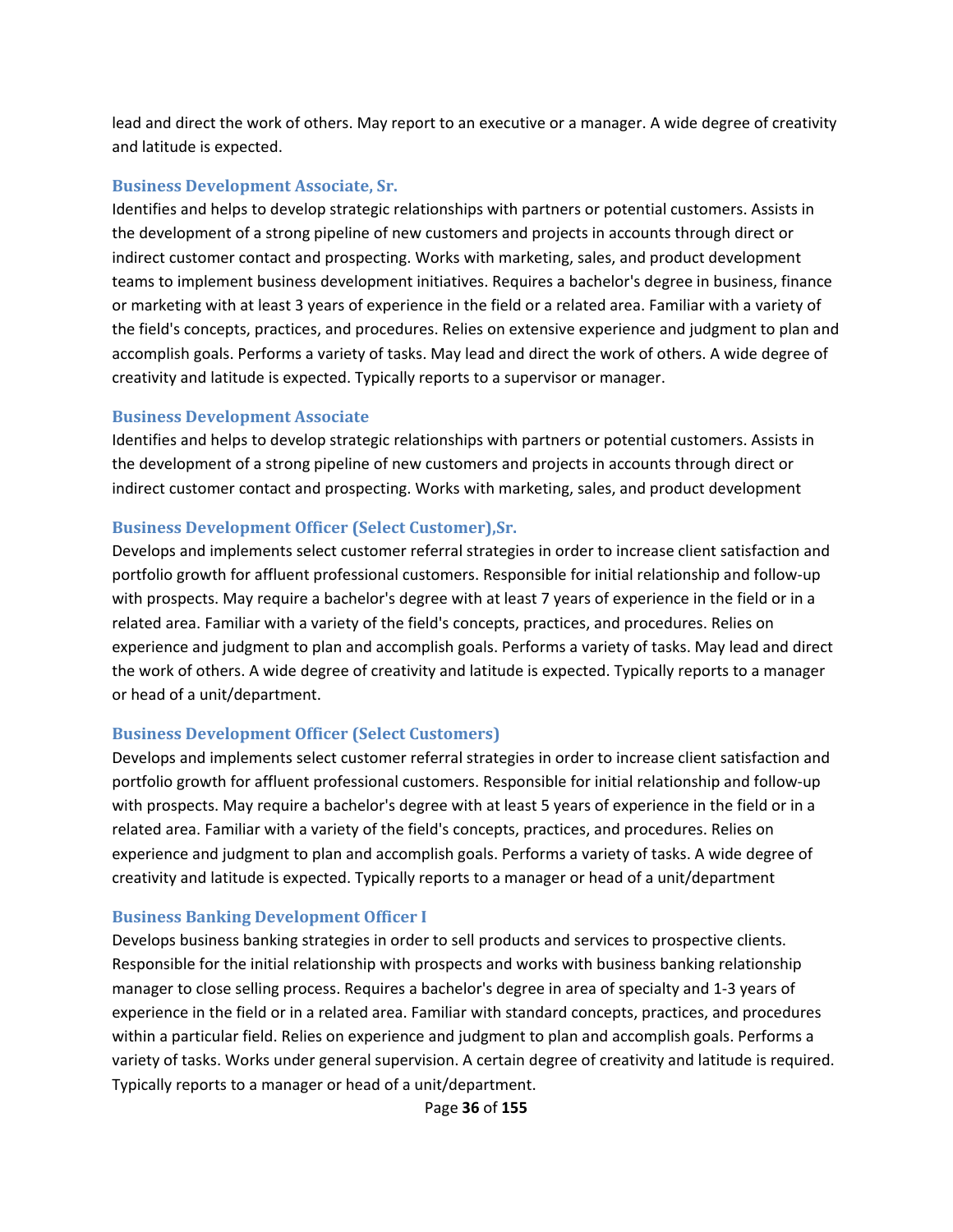#### **Business Banking Development Officer II**

Develops business banking strategies in order to sell products and services to prospective clients. Responsible for the initial relationship with prospects and works with Business Banking Relationship Manager to close selling process. Requires a bachelor's degree in area of specialty and 3-5 years of experience in the field or in a related area. Familiar with a variety of the field's concepts, practices, and procedures. Relies on experience and judgment to plan and accomplish goals. Performs a variety of tasks. A wide degree of creativity and latitude is expected. Typically reports to a manager or head of a unit/department

### **Business Banking Manager I**

Manages relationships with business banking clients by providing service and support. Responsibilities include overseeing maintenance of client accounts and ensuring clients needs are met. May require a bachelor's degree and 7-10 years of experience in the field or in a related area. Familiar with a variety of the field's concepts, practices, and procedures. Relies on extensive experience and judgment to plan and accomplish goals. Performs a variety of tasks. Leads and directs the work of others. A wide degree of creativity and latitude is expected. Typically reports to top management.

### **Business Banking Manager II**

Manages relationships with business banking clients by providing service and support. Responsibilities include overseeing maintenance of client accounts and ensuring clients needs are met. May require a bachelor's degree and at least 10 years of experience in the field or in a related area. Familiar with a variety of the field's concepts, practices, and procedures. Relies on extensive experience and judgment to plan and accomplish goals. Performs a variety of tasks. Leads and directs the work of others. A wide degree of creativity and latitude is expected. Typically reports to top management.

### **Relationship Manager I (Business Banking)**

Manages and maintains current business relationships and seeks new accounts. Responsible for a portfolio of small to mid-sized businesses. Requires a bachelor's degree in area of specialty and 1-3 years of experience in the field or in a related area. Familiar with standard concepts, practices, and procedures within a particular field. Relies on limited experience and judgment to plan and accomplish goals. Performs a variety of tasks. A certain degree of creativity and latitude is required. Typically reports to a manager or head of a unit/department.

# **Relationship Manager II (Business Banking)**

Manages and maintains current business relationships and seeks new accounts. Responsible for a portfolio of mid-sized businesses. Requires a bachelor's degree in area of specialty and 3-5 years of experience in the field or in a related area. Familiar with standard concepts, practices, and procedures within a particular field. Relies on experience and judgment to plan and accomplish goals. Performs a variety of tasks. A certain degree of creativity and latitude is required. Typically reports to a manager or head of a unit/department.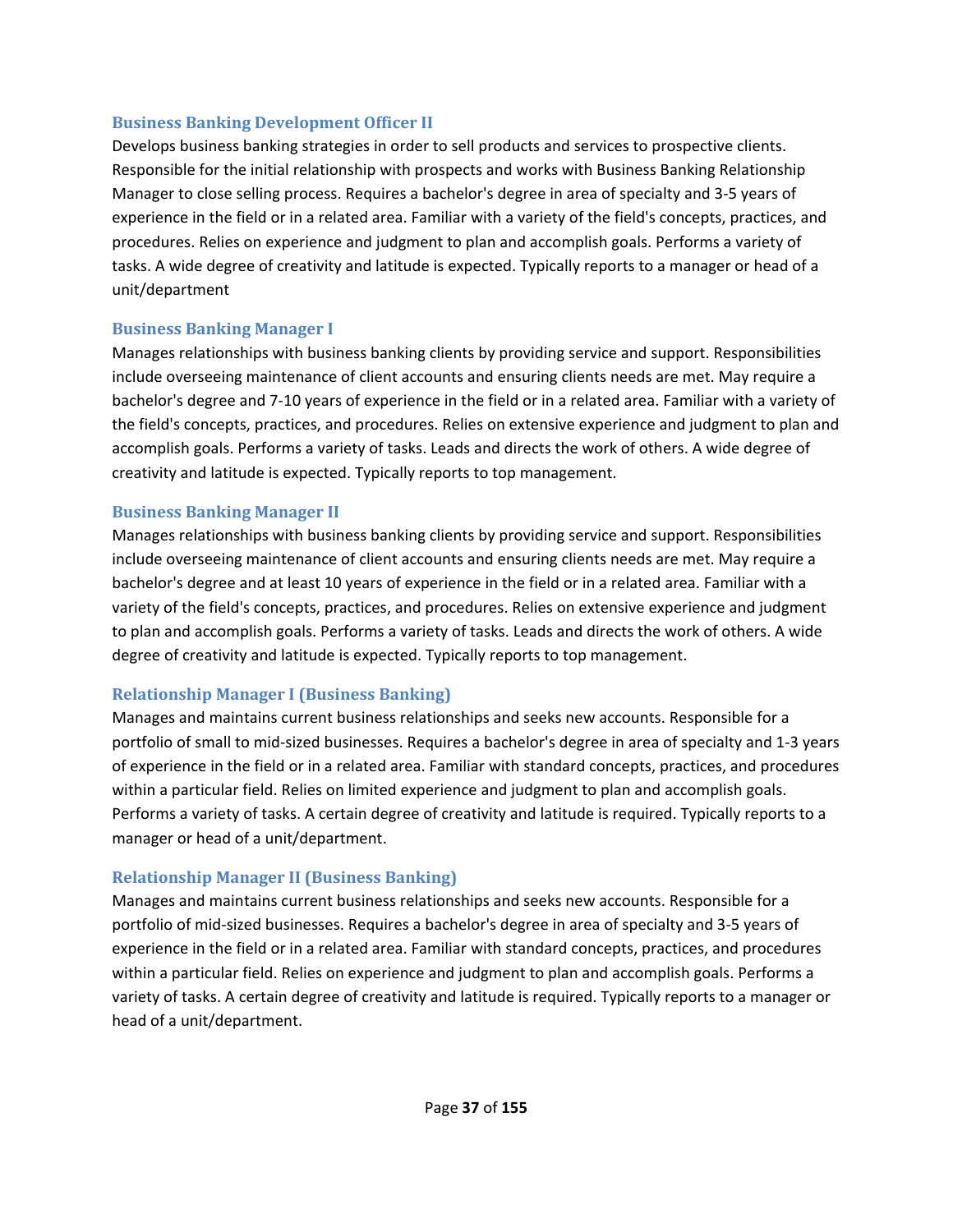### **Relationship Manager III (Business Banking)**

Manages and maintains current business relationships and seeks new accounts. Responsible for a portfolio of large businesses. Requires a bachelor's degree in area of specialty and 5-8 years of experience in the field or in a related area. Familiar with standard concepts, practices, and procedures within a particular field. Relies on extensive experience and judgment to plan and accomplish goals. Performs a variety of tasks. A wide degree of creativity and latitude is required. Typically reports to a manager or head of a unit/department.

#### **Relationship Manager IV (Business Banking)**

Manages and maintains current business relationships and seeks new accounts. Responsible for a portfolio of large businesses and/or complex accounts. Requires a bachelor's degree in area of specialty and at least 8 years of experience in the field or in a related area. Familiar with standard concepts, practices, and procedures within a particular field. Relies on extensive experience and judgment to plan and accomplish goals. Performs a variety of tasks. A wide degree of creativity and latitude is required. Typically reports to a manager or head of a unit/department.

# **Cash Management**

## **Cash Management Executive (Top)**

Minimizes financial, reputational and regulatory risk to the firm and maximizes the utilization of organization funds. Responsible for determining cash requirements and maintaining cash flows, including banking accounts, long-and short-term debt and investment management. Typically manages the organization's bank accounts, including the oversight of staff responsible for account reconciliation, transfer of funds, or purchase or sale of foreign currencies. Requires a bachelor's degree in area of specialty and at least 15 years of experience in the field or in a related area. Familiar with a variety of the field's concepts, practices, and procedures. Relies on extensive experience and judgment to plan and accomplish goals. Performs a variety of tasks. Leads and directs the work of others. A wide degree of creativity and latitude is expected. Typically reports to top management.

### **Cash Management Director**

Determines corporate cash requirements and oversees short-term cash assets or liabilities. Develops corporate investment strategy while maintaining liquidity. Typically manages the organization's bank accounts, including the oversight of staff responsible for account reconciliation, transfer of funds, or purchase or sale of foreign currencies. May require a bachelor's degree and at least 8 years of experience in the field or in a related area. Familiar with a variety of the field's concepts, practices, and procedures. Relies on experience and judgment to plan and accomplish goals. Performs a variety of tasks. A wide degree of creativity and latitude is expected. Typically reports to top management.

### **Cash Management Manager**

Determines corporate cash requirements and maintains appropriate cash flow. Responsible for managing lockbox deposits and disbursements and wire transfer operations. May require a bachelor's degree and at least 5 years of experience in the field or in a related area. Familiar with a variety of the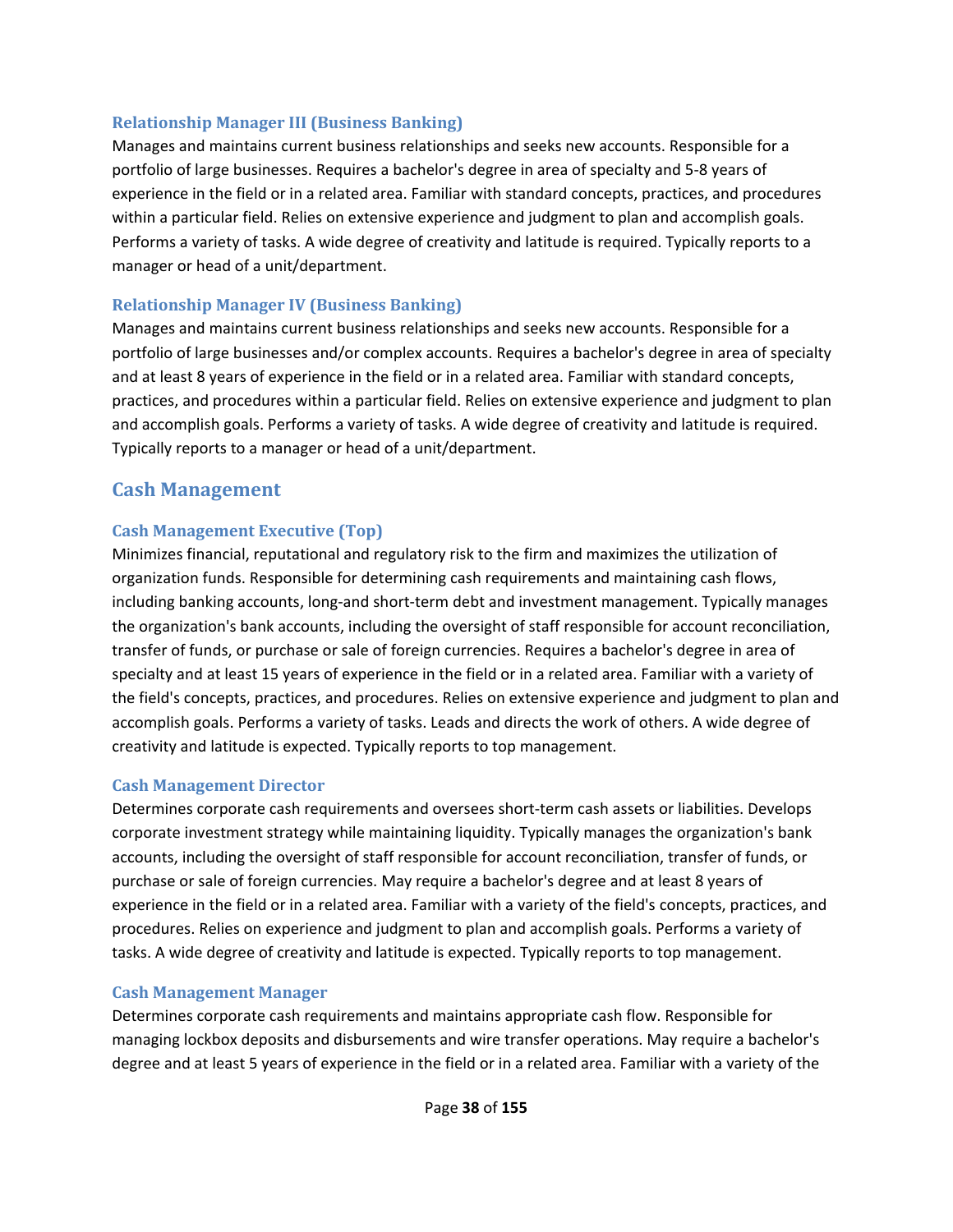field's concepts, practices, and procedures. Relies on experience and judgment to plan and accomplish goals. Performs a variety of tasks. A wide degree of creativity and latitude is expected. Typically reports to top management.

# **Cost Accounting**

# **Cost Accounting Manager**

Prepares and directs the implementation of cost accounting methods and activities. Oversees the cost control systems, manages and interprets cost audits, and prepares cost accounting reports for presentation to top management. Requires a bachelor's degree in a related area and at least 7 years of experience in the field. Familiar with a variety of the field's concepts, practices, and procedures. Relies on experience and judgment to plan and accomplish goals. A wide degree of creativity and latitude is expected. Manages the cost accounting staff and typically reports to top management.

## **Cost Accountant I**

Determines and implements cost accounting procedures and methods. Responsible for the preparation and analysis of cost reports and costing audits. Examines and reviews unusual cost records and ensures cost data is allocated correctly. May require a bachelor's degree and 0-2 years of experience in the field or in a related area. Has knowledge of commonly-used concepts, practices, and procedures within a particular field. Relies on instructions and pre-established guidelines to perform the functions of the job. Works under immediate supervision. Primary job functions do not typically require exercising independent judgment. Typically reports to a supervisor or manager.

### **Cost Accountant II**

Determines and implements cost accounting procedures and methods. Responsible for the preparation and analysis of cost reports and costing audits. Examines and reviews unusual cost records and ensures cost data is allocated correctly. May require a bachelor's degree and 2-4 years of experience in the field or in a related area. Familiar with standard concepts, practices, and procedures within a particular field. Relies on experience and judgment to plan and accomplish goals. Performs a variety of tasks. Works under general supervision; typically reports to a supervisor or manager. A certain degree of creativity and latitude is required.

# **Cost Accountant III**

Determines and implements cost accounting procedures and methods. Responsible for the preparation and analysis of cost reports and costing audits. Examines and reviews unusual cost records and ensures cost data is allocated correctly. Requires a bachelor's degree and 4-6 years of experience in the field or in a related area. Familiar with a variety of the field's concepts, practices, and procedures. Relies on experience and judgment to plan and accomplish goals. Performs a variety of complicated tasks. May lead and direct the work of others. May report to an executive or a manager. A wide degree of creativity and latitude is expected.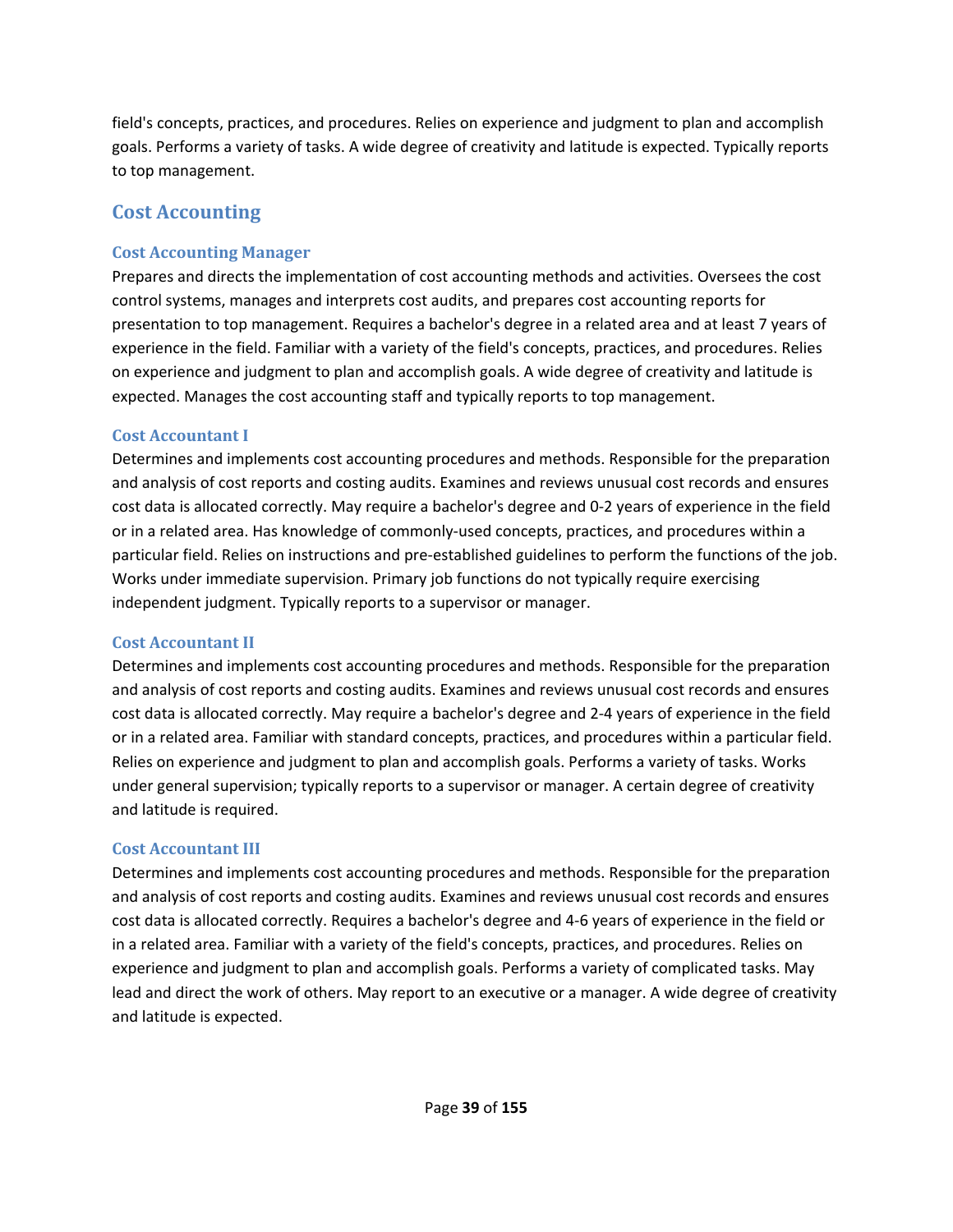#### **Cost Accountant IV**

Determines and implements cost accounting procedures and methods. Responsible for the preparation and analysis of cost reports and costing audits. Examines and reviews unusual cost records and ensures cost data is allocated correctly. Requires a bachelor's degree in area of specialty and 6-8 years of experience in the field or in a related area. Familiar with a variety of the field's concepts, practices, and procedures. Relies on extensive experience and judgment to plan and accomplish goals. Performs a variety of tasks. Leads and directs the work of others. A wide degree of creativity and latitude is expected. May report to an executive or a manager.

#### **Cost Analyst I**

Provides cost analysis results to assist senior management in decision making or other financial initiatives. Performs variance analysis between actual and standard costs. Monitors, analyzes and reports on inventory valuation, production and various other costs. Provides productivity analysis. Requires a bachelor's degree in area of specialty and 0-2 years of experience in the field or in a related area. Has knowledge of commonly-used concepts, practices, and procedures within a particular field. Relies on instructions and pre-established guidelines to perform the functions of the job. Works under general supervision. Typically reports to a supervisor or manager.

#### **Cost Analyst II**

Provides cost analysis results to assist senior management in decision making or other financial initiatives. Performs variance analysis between actual and standard costs. Monitors, analyzes and reports on inventory valuation, production and various other costs. Provides productivity analysis. Requires a bachelor's degree in area of specialty and 2-4 years of experience in the field or in a related area. Familiar with standard concepts, practices, and procedures within a particular field. Relies on experience and judgment to plan and accomplish goals. Performs a variety of tasks. Works under general supervision. A certain degree of creativity and latitude is required. Typically reports to a supervisor or manager.

#### **Cost Analyst III**

Provides cost analysis results to assist senior management in decision making or other financial initiatives. Performs variance analysis between actual and standard costs. Monitors, analyzes and reports on inventory valuation, production and various other costs. Provides productivity analysis. Requires a bachelor's degree in area of specialty and 4-6 years of experience in the field or in a related area. Familiar with a variety of the field's concepts, practices, and procedures. Relies on extensive experience and judgment to plan and accomplish goals. Performs a variety of tasks. May lead and direct the work of others. A wide degree of creativity and latitude is expected. Typically reports to a manager or head of a unit/department.

### **Cost Analyst IV**

Provides cost analysis results to assist senior management in decision making or other financial initiatives. Performs variance analysis between actual and standard costs. Monitors, analyzes and reports on inventory valuation, production and various other costs. Provides productivity analysis.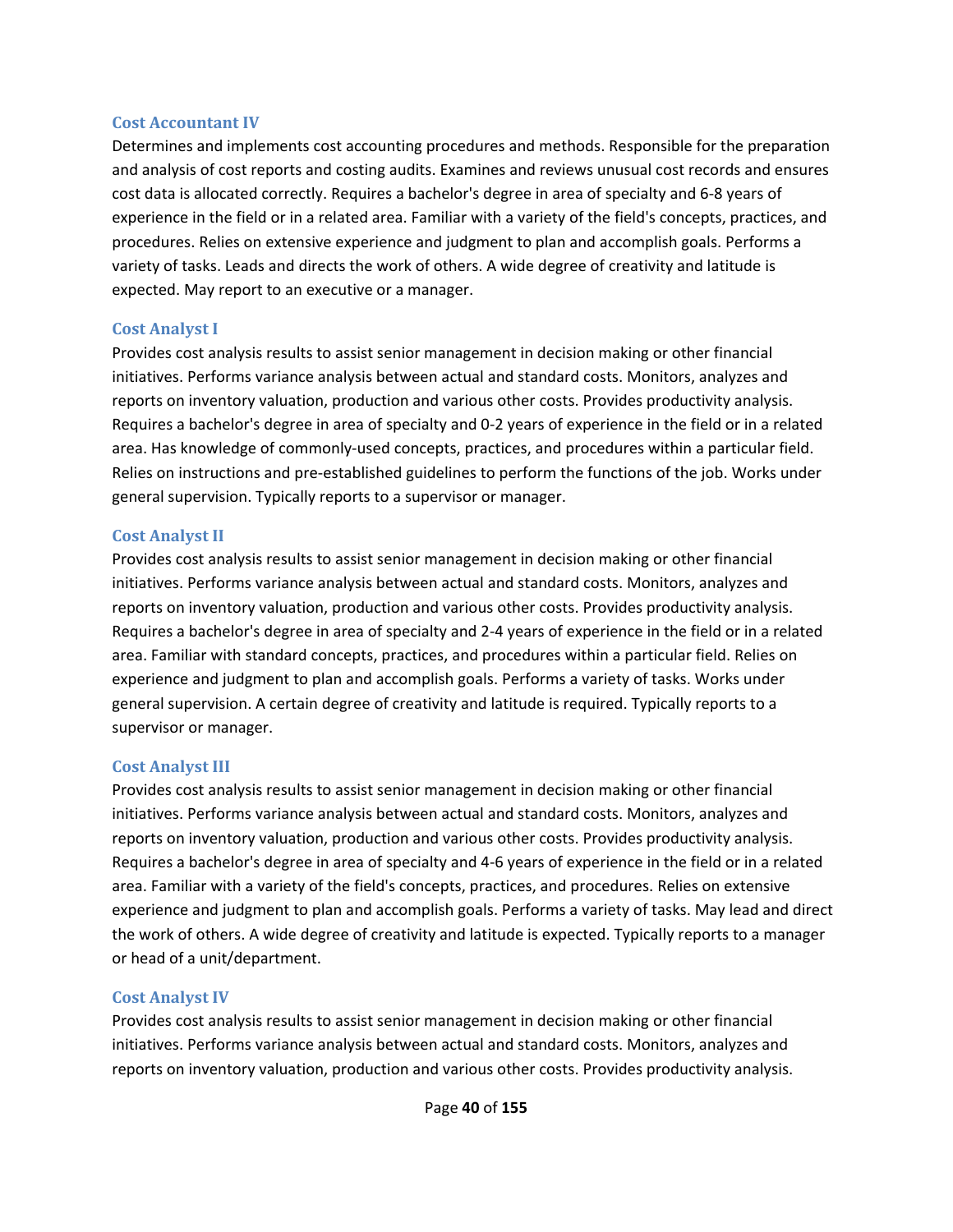Requires a bachelor's degree in area of specialty and 6-8 years of experience in the field or in a related area. Familiar with a variety of the field's concepts, practices, and procedures. Relies on extensive experience and judgment to plan and accomplish goals. Performs a variety of tasks. Leads and directs the work of others. A wide degree of creativity and latitude is expected. Typically reports to a manager or head of a unit/department.

#### **Economics**

#### **Economic Executive (Top)**

Provides economic data, prepares interpretative reports, and provides leadership for the company's use of economic data and adaptation of economic models. Communicates the results of economic studies to the stakeholders and sets guidelines for corporate economic strategies. Understands the macro and micro economic environment and its impact on the industry. Typically requires a Ph.D in a field of specialty and at least 15 years of experience. Familiar with a variety of the field's concepts, practices, and procedures. Relies on extensive experience and judgment to plan and accomplish goals. Performs a variety of tasks. May provide consultation on complex projects and is considered to be the top level contributor/specialist. Typically reports to top management.

#### **Economist (Corporate)**

Conducts research and analysis on economic data/trends and provides interpretation. Organizes data into report format and arranges graphic illustrations of research findings. Interprets economic conditions and advises management on business implications. Requires a bachelor's degree in a related field and at least 2-4 years of experience. Familiar with standard concepts, practices, and procedures within a particular field. Relies on experience and judgment to plan and accomplish goals. Typically reports to a senior manager.

#### **Sector Executive (Top)**

Plans and directs a sector's activities, policies, objectives, and initiatives according to the mission of the organization. Ensures the sector meets budgeted financial goals and objectives. Requires a bachelor's degree with at least 15 years of experience in the field. Familiar with a variety of the field's concepts, practices, and procedures. Relies on extensive experience and judgment to plan and accomplish goals. Performs a variety of tasks. Leads and directs the work of others. A wide degree of creativity and latitude is expected. Typically reports to top management.

### **Financial Analysis**

#### **Financial Analysis Executive (Top)**

Plans and directs all aspects of an organization's financial analysis projects and statistical studies. Evaluates organizational projects or plans to determine financial impact. Ensures projects or departments are working towards achievement of the organization's financial goals. Not typically the lead decision maker of finance group. May require an advanced degree and at least 15 years of direct experience in the field. Familiar with a variety of the field's concepts, practices, and procedures. Relies on extensive experience and judgment to plan and accomplish goals. Performs a variety of tasks. Leads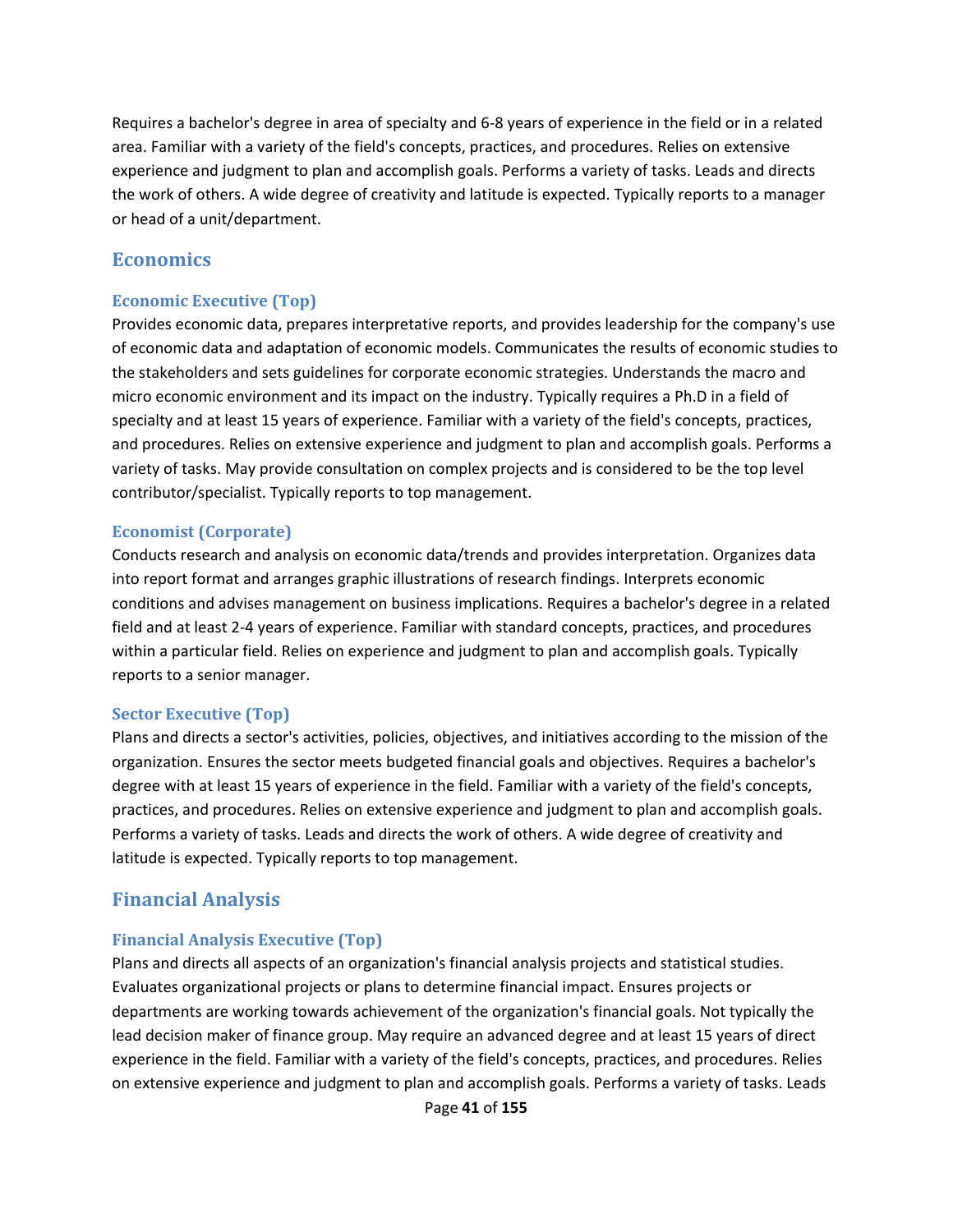and directs the work of others. A wide degree of creativity and latitude is expected. Typically reports to top management.

## **Financial Analysis Manager**

Responsible for managing financial analysis projects and statistical studies. Projects may include evaluation of potential investments and divestitures as well as general economic outlooks. Requires a bachelor's degree in a related area and at least 7 years of experience in the field. Familiar with a variety of the field's concepts, practices, and procedures. Performs a variety of tasks. A wide degree of creativity and latitude is expected. Relies on experience and judgment to plan and accomplish goals. Manages financial analyst staff and typically reports to top management.

# **Financial Analyst I**

Compiles and analyzes financial information for an organization. Develops integrated revenue/expense analyses, projections, reports, and presentations. Creates and analyzes monthly, quarterly, and annual reports and ensures financial information has been recorded accurately. Identifies trends and developments in competitive environments and presents findings to senior management. Performs financial forecasting and reconciliation of internal accounts. Requires a bachelor's degree and 0-2 years of experience in the field or in a related area. Has knowledge of commonly-used concepts, practices, and procedures within a particular field. Relies on instructions and pre-established guidelines to perform the functions of the job. Works under immediate supervision. Typically reports to a supervisor or manager.

## **Financial Analyst II**

Compiles and analyzes financial information for an organization. Develops integrated revenue/expense analyses, projections, reports, and presentations. Creates and analyzes monthly, quarterly, and annual reports and ensures financial information has been recorded accurately. Identifies trends and developments in competitive environments and presents findings to senior management. Performs financial forecasting and reconciliation of internal accounts. Requires a bachelor's degree and 2-4 years of experience in the field or in a related area. Familiar with standard concepts, practices, and procedures within a particular field. Relies on experience and judgment to plan and accomplish goals. Performs a variety of tasks. Works under general supervision. A certain degree of creativity and latitude is required. Typically reports to a supervisor or manager.

### **Financial Analyst III**

Compiles and analyzes financial information for an organization. Develops integrated revenue/expense analyses, projections, reports, and presentations. Creates and analyzes monthly, quarterly, and annual reports and ensures financial information has been recorded accurately. Identifies trends and developments in competitive environments and presents findings to senior management. Performs financial forecasting and reconciliation of internal accounts. Requires a bachelor's degree and 4-7 years of experience in the field or in a related area. Familiar with a variety of the field's concepts, practices, and procedures. Relies on experience and judgment to plan and accomplish goals. Performs a variety of complicated tasks. May lead and direct the work of others. A wide degree of creativity and latitude is expected. Typically reports to a manager.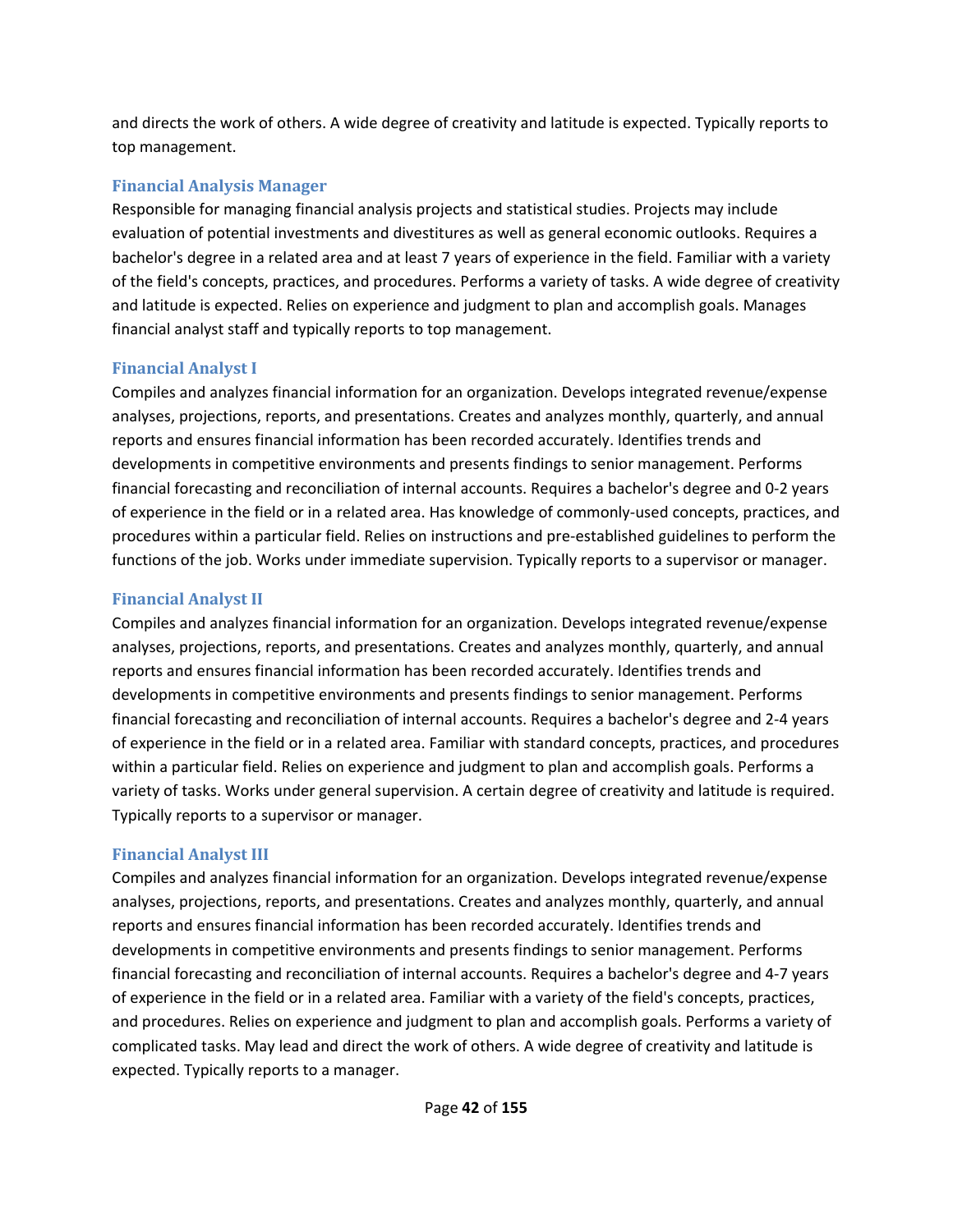#### **Financial Analyst IV**

Compiles and analyzes financial information for an organization. Develops integrated revenue/expense analyses, projections, reports, and presentations. Creates and analyzes monthly, quarterly, and annual reports and ensures financial information has been recorded accurately. Identifies trends and developments in competitive environments and presents findings to senior management. Performs financial forecasting and reconciliation of internal accounts. Requires a bachelor's degree in accounting or finance and may be expected to have an advanced degree in a related area with at least 7 years of related experience. Familiar with a variety of the field's concepts, practices, and procedures. Relies on extensive experience and judgment to plan and accomplish goals. Performs a variety of tasks. Leads and directs the work of others. A wide degree of creativity and latitude is expected. Typically reports to a manager.

## **Financial Assistant (Corporate)**

Provides assistance to the Corporate Financial Associates. Prepares business reports, proposals, and presentations. Responds to customer inquiries. May require a bachelor's degree in area of specialty and 0-2 years of experience in the field or in a related area. Familiar with standard concepts, practices, and procedures within a particular field. Relies on limited experience and judgment to plan and accomplish goals. Performs a variety of tasks. Works under general supervision. A certain degree of creativity and latitude is required. Typically reports to a supervisor or manager.

## **Financial Associate (Corporate) I**

Gathers and interprets financial data in order to assist in corporate financial decisions. Assists in determining and negotiating financial aspects of mergers and acquisitions. Advises on new investment opportunities for the company. Requires a bachelor's degree in area of specialty and 0-3 years of experience in the field or in a related area. Familiar with standard concepts, practices, and procedures within a particular field. Relies on limited experience and judgment to plan and accomplish goals. Performs a variety of tasks. Works under general supervision. A certain degree of creativity and latitude is required. Typically reports to a manager or head of a unit/department.

# **Financial Associate (Corporate) II**

Gathers and interprets financial data in order to assist in corporate financial decisions. Assists in determining and negotiating financial aspects of mergers and acquisitions. Advises on new investment opportunities for the company. Requires a bachelor's degree in area of specialty and 3-5 years of experience in the field or in a related area. Familiar with a variety of the field's concepts, practices, and procedures. Relies on experience and judgment to plan and accomplish goals. Performs a variety of tasks. A degree of creativity and latitude is expected. Typically reports to head of a unit/department.

# **Financial Associate (Corporate) III**

Gathers and interprets financial data in order to assist in corporate financial decisions. Assists in determining and negotiating financial aspects of mergers and acquisitions. Advises on new investment opportunities for the company. Requires a bachelor's degree in area of specialty and at least 5 years of experience in the field or in a related area. Familiar with a variety of the field's concepts, practices, and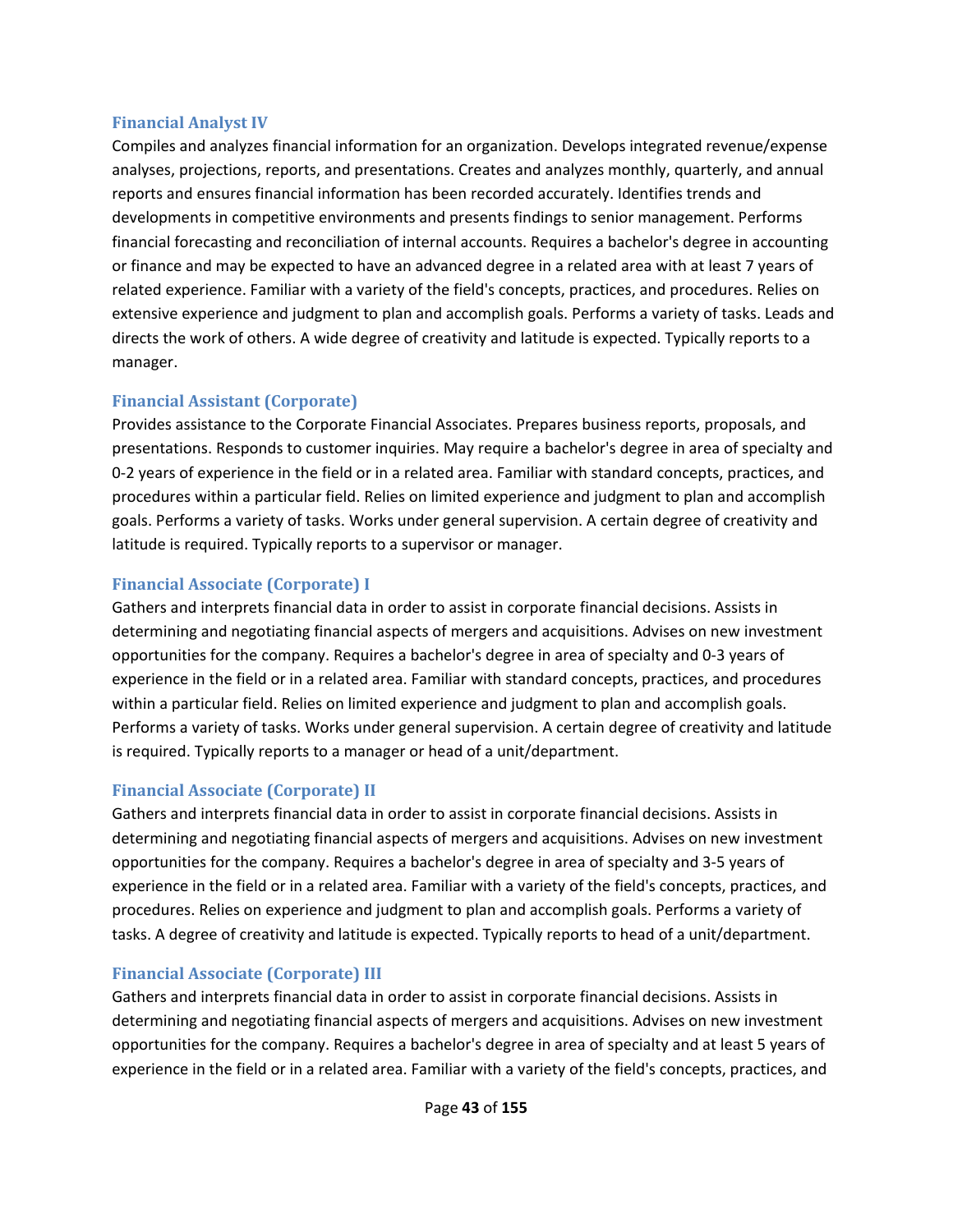procedures. Relies on extensive experience and judgment to plan and accomplish goals. Performs a variety of tasks. May lead and direct the work of others. A wide degree of creativity and latitude is expected. Typically reports to head of a unit/department.

# **Financial Assistant (Public)**

Provides assistance to the Public Financial Associates. Assists in the financing of taxable and tax-exempt bonds. Prepares business reports, proposals, and presentations. May require a bachelor's degree in area of specialty and 0-2 years of experience in the field or in a related area. Familiar with standard concepts, practices, and procedures within a particular field. Relies on limited experience and judgment to plan and accomplish goals. Performs a variety of tasks. Works under general supervision. A certain degree of creativity and latitude is required. Typically reports to a supervisor or manager.

# **Financial Associate (Public) I**

Gathers and interprets financial data in order to assist in funding public projects. Collaborates with public officials in analyzing the necessary bond and cash flow reports that are associated with the projects. Starts the offering process and may make recommendations to interested investors. Requires a bachelor's degree in area of specialty and 0-3 years of experience in the field or in a related area. Familiar with standard concepts, practices, and procedures within a particular field. Relies on limited experience and judgment to plan and accomplish goals. Performs a variety of tasks. Works under general supervision. A certain degree of creativity and latitude is required. Typically reports to a manager or head of a unit/department.

# **Financial Associate (Public) II**

Gathers and interprets financial data in order to assist in funding public projects. Collaborates with public officials in analyzing the necessary bond and cash flow reports that are associated with the projects. Starts the offering process and may make recommendations to interested investors. Requires a bachelor's degree in area of specialty and 3-5 years of experience in the field or in a related area. Familiar with a variety of the field's concepts, practices, and procedures. Relies on experience and judgment to plan and accomplish goals. Performs a variety of tasks. A degree of creativity and latitude is expected. Typically reports to a manager or head of a unit/department.

# **Financial Associate (Public) III**

Gathers and interprets financial data in order to assist in funding public projects. Collaborates with public officials in analyzing the necessary bond and cash flow reports that are associated with the projects. Starts the offering process and may make recommendations to interested investors. Requires a bachelor's degree in area of specialty and at least 5 years of experience in the field or in a related area. Familiar with a variety of the field's concepts, practices, and procedures. Relies on extensive experience and judgment to plan and accomplish goals. Performs a variety of tasks. May lead and direct the work of others. A wide degree of creativity and latitude is expected. Typically reports to a manager or head of a unit/department.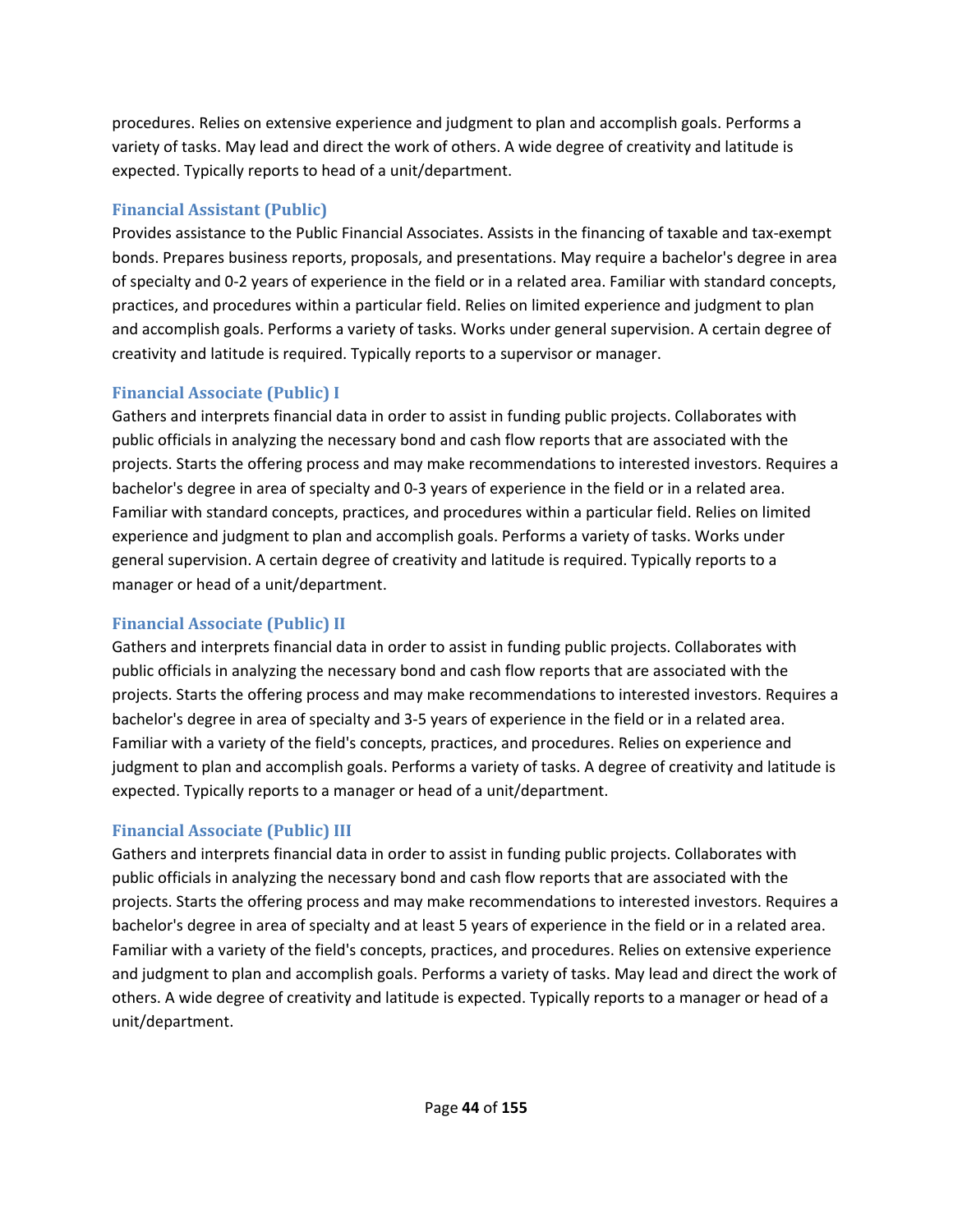# **Financial Reporting**

# **Financial Reporting Executive (Top)**

Plans and directs all aspects of an organization's financial reporting processes. Ensures that all documentation complies with company's regulations and SEC and GAAP reporting guidelines. Stays abreast of regulatory changes and adjusts policies and procedures to maintain compliance. May oversee the work of external auditors. May require an advanced degree and at least 15 years of direct experience in the field. Familiar with a variety of the field's concepts, practices, and procedures. Relies on extensive experience and judgment to plan and accomplish goals. Performs a complicated variety of tasks. Leads and directs the work of others. A wide degree of creativity and latitude is expected. Typically reports to top management.

# **Financial Reporting Director**

Directs and oversees the preparation and distribution of financial statements for external use. Ensures that all documentation complies with company's regulations, professional standards, and SEC and GAAP reporting guidelines. May serve as a liaison with or oversee the work of external auditors. Requires a bachelor's degree in a related area and at least 10 years of experience in the field. Familiar with a variety of the field's concepts, practices, and procedures. Performs a variety of tasks. A wide degree of creativity and latitude is expected. Relies on experience and judgment to plan and accomplish goals. Manages the financial reporting staff and typically reports to top management.

# **Financial Reporting Manager**

Responsible for managing the preparation and distribution of financial statements for external use. Ensures that all documentation complies with company's regulations and professional standards. Requires a bachelor's degree in a related area and at least 7 years of experience in the field. Familiar with a variety of the field's concepts, practices, and procedures. Performs a variety of tasks. A wide degree of creativity and latitude is expected. Relies on experience and judgment to plan and accomplish goals. Manages the financial reporting staff and typically reports to top management.

# **Financial Reporting Accountant I**

Prepares financial statements for internal and external users. Collects and analyzes financial data, ensuring that all reporting is in compliance with SEC and GAAP reporting guidelines. Researches accounting rules and regulations and makes recommendations regarding company policy. Assists external auditors as needed. Requires a bachelor's degree in area of specialty and 0-2 years of experience in the field or in a related area. Familiar with standard concepts, practices, and procedures within a particular field. Relies on limited experience and judgment to plan and accomplish goals. Performs a variety of tasks. Works under general supervision. A certain degree of creativity and latitude is required. Typically reports to a supervisor or manager.

# **Financial Reporting Accountant II**

Prepares financial statements for internal and external users. Collects and analyzes financial data, ensuring that all reporting is in compliance with SEC and GAAP reporting guidelines. Researches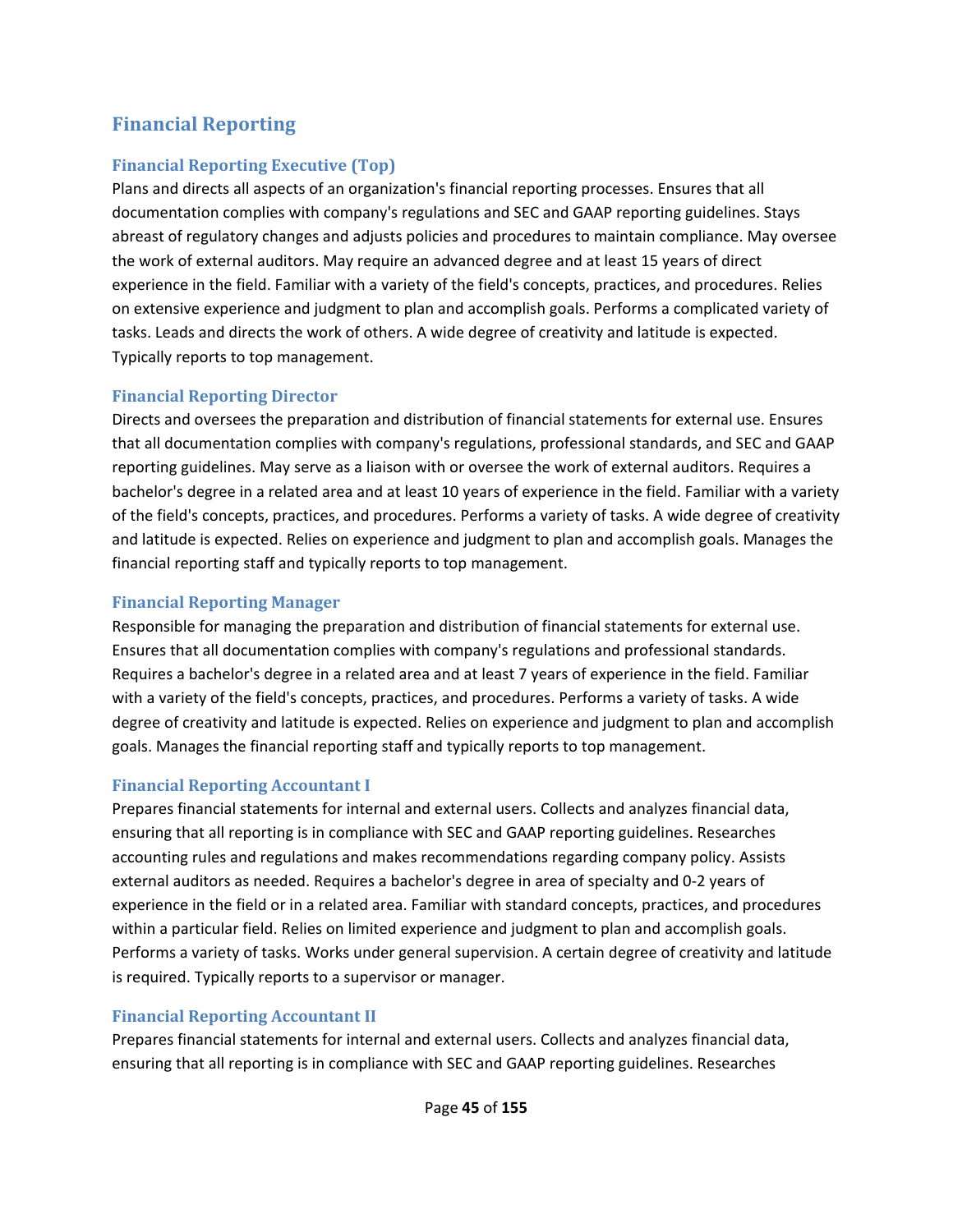accounting rules and regulations and makes recommendations regarding company policy. Assists external auditors as needed. Requires a bachelor's degree in area of specialty and 2-4 years of experience in the field or in a related area. Familiar with standard concepts, practices, and procedures within a particular field. Relies on experience and judgment to plan and accomplish goals. Performs a variety of tasks. Works under general supervision. A certain degree of creativity and latitude is required. Typically reports to a supervisor or manager.

## **Financial Reporting Accountant III**

Prepares financial statements for internal and external users. Collects and analyzes financial data, ensuring that all reporting is in compliance with SEC and GAAP reporting guidelines. Researches accounting rules and regulations and makes recommendations regarding company policy. Assists external auditors as needed. Requires a bachelor's degree in area of specialty and 4-6 years of experience in the field or in a related area. Familiar with a variety of the field's concepts, practices, and procedures. Relies on extensive experience and judgment to plan and accomplish goals. Performs a variety of tasks. May lead and direct the work of others. A wide degree of creativity and latitude is expected. Typically reports to a manager or head of a unit/department.

## **Financial Reporting Accountant IV**

Prepares financial statements for internal and external users. Collects and analyzes financial data, ensuring that all reporting is in compliance with SEC and GAAP reporting guidelines. Researches accounting rules and regulations and makes recommendations regarding company policy. Assists external auditors as needed. Requires a bachelor's degree in area of specialty and 6-8 years of experience in the field or in a related area. Familiar with a variety of the field's concepts, practices, and procedures. Relies on extensive experience and judgment to plan and accomplish goals. Performs a variety of tasks. Leads and directs the work of others. A wide degree of creativity and latitude is expected. Typically reports to a manager or head of a unit/department.

# **Financial Systems**

# **Financial Systems Executive (Top)**

Oversees all aspects of an organization's financial systems. Responsible for planning and directing the design, development, and implementation of financial models for accounting operations. Requires a bachelor's degree with at least 15 years of experience in the field. Familiar with a variety of the field's concepts, practices, and procedures. Relies on extensive experience and judgment to plan and accomplish goals. Performs a variety of tasks. Leads and directs the work of others. A wide degree of creativity and latitude is expected. Typically reports to top management.

# **Financial Systems Manager**

Oversees the operation, maintenance, and procedures of the organization's financial systems. Purchases and implements new software, maintains databases, and trains employees. Ensures that consistent practices are used throughout the company to maintain the integrity of the system. Works with the IT and finance departments to meet business requirements. Requires a bachelor's degree in area of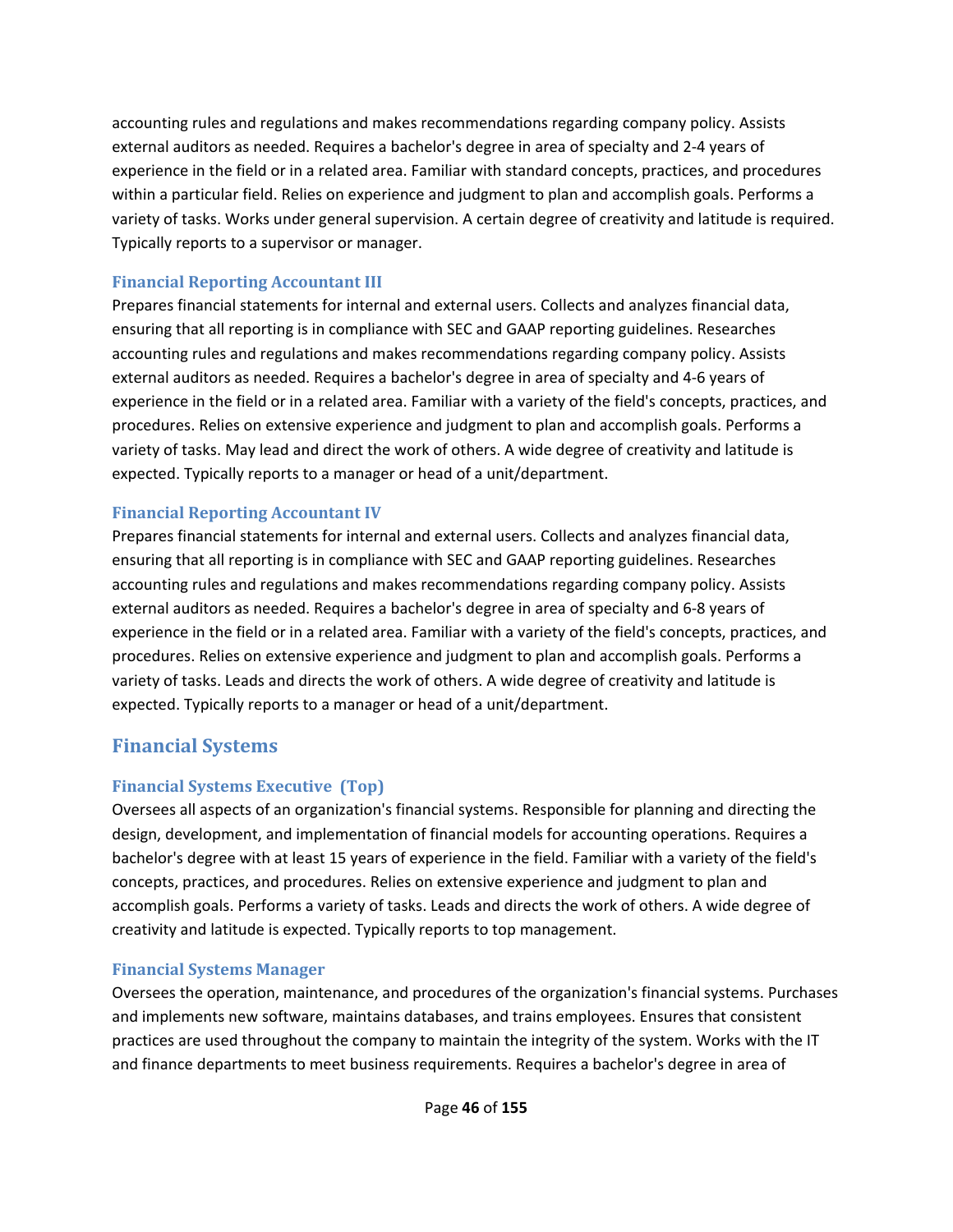specialty at least 7 years of experience in the field or in a related area. Familiar with a variety of the field's concepts, practices, and procedures. Relies on extensive experience and judgment to plan and accomplish goals. Performs a variety of tasks. Leads and directs the work of others. A wide degree of creativity and latitude is expected. Typically reports to top management.

### **Financial Systems Analyst**

Responsible for the implementation and maintenance of financial software. Ensures that all financial modules are meeting organizational needs. Collaborates with IT and finance staff to meet business requirements; may be responsible for end user training. Ensures that consistent practices are used throughout the company to maintain the integrity of the system. Requires a bachelor's degree in a related area and 4-6 years of experience in the field or in a related area. Familiar with relational database concepts, and client-server concepts. Relies on experience and judgment to plan and accomplish goals. Performs a variety of complicated tasks. May lead and direct the work of others. Typically reports to a project lead or manager. A wide degree of creativity and latitude is expected.

# **Fundraising**

# **Fundraising Executive (Top)**

Plans and directs all aspects of an organization's fundraising policies and capital development initiatives. Develops fundraising strategies and campaigns. Researches new methods of fundraising and determines feasibility of new fundraising programs. Requires a bachelor's degree with at least 15 years of experience in the field. Demonstrates expertise in a variety of the field's concepts, practices, and procedures. Relies on extensive experience and judgment to plan and accomplish goals. Performs a variety of tasks. Leads and directs the work of others. A wide degree of creativity and latitude is expected. Typically reports to top management.

# **Fundraising Director**

Develops fundraising strategies and oversees all aspects of fundraising programs. Creates fundraising goals and solicits funds to meet these goals. Identifies new donor bases and organizes initiatives to solicit funding. Requires a bachelor's degree in a related area and at least 10 years of experience in the field. Familiar with a variety of the field's concepts, practices, and procedures. Relies on extensive experience and judgment to plan and accomplish goals. Performs a variety of tasks. Leads and directs the work of others. A wide degree of creativity and latitude is expected. Typically reports to top management.

# **Fundraising Manager**

Develops fundraising strategies and oversees all aspects of fundraising programs. Creates fundraising goals and solicits funds to meet these goals. Identifies new donors and organizes initiatives to solicit funding. May be responsible for developing major gift opportunities and writing grant proposals. Requires a bachelor's degree in area of specialty and 6-8 years of experience in the field or in a related area. Familiar with a variety of the field's concepts, practices, and procedures. Relies on extensive experience and judgment to plan and accomplish goals. Performs a variety of tasks. May lead and direct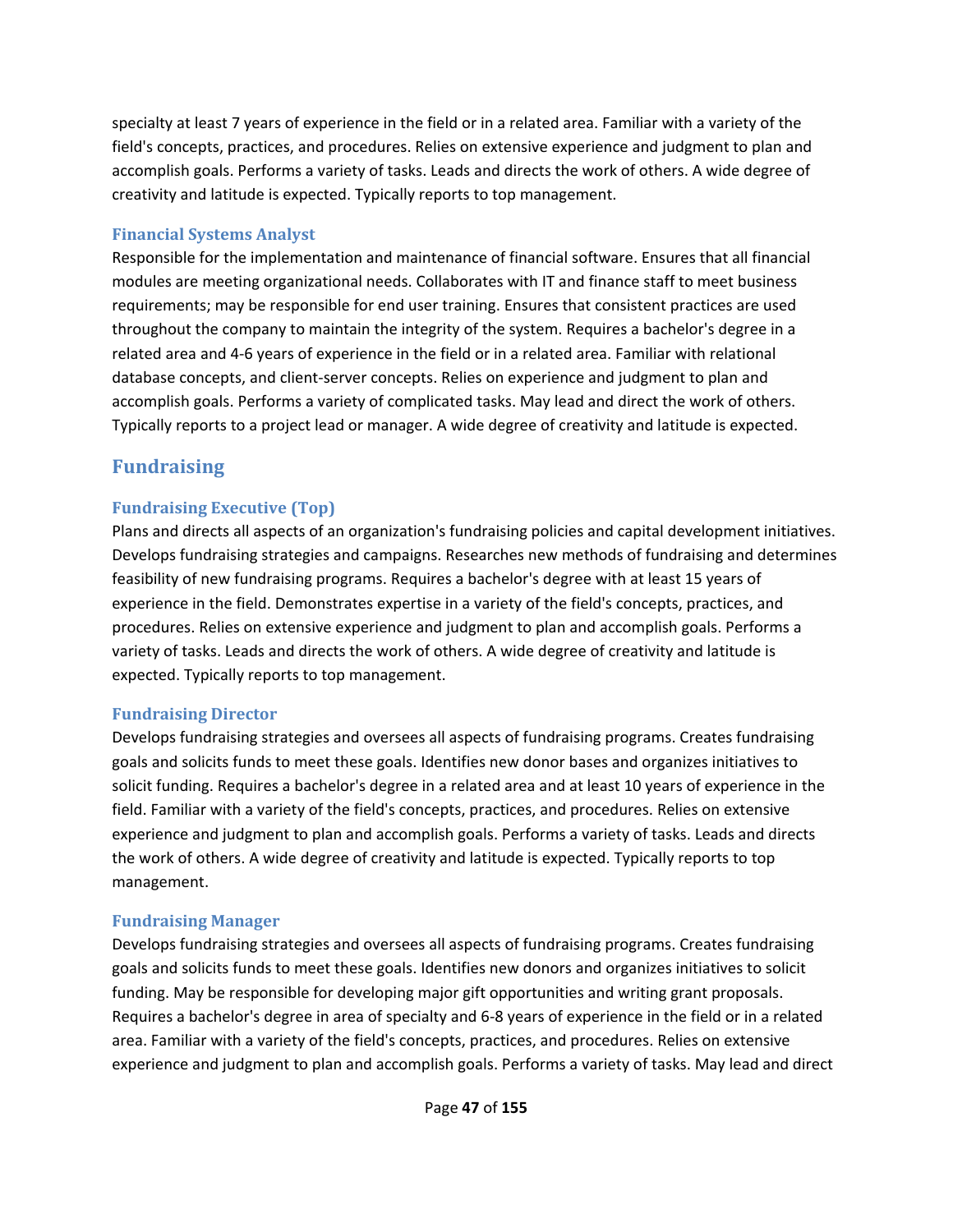the work of others. A wide degree of creativity and latitude is expected. Typically reports to top management.

# **Fundraising Coordinator**

Coordinates fundraising strategies and is responsible for most aspects of fundraising programs. Assists in the development of fundraising goals and solicits funds to meet these goals. Responsible for helping to identify new donors and organizes initiatives to solicit funding. May assist in developing major gift opportunities and writing grant proposals. May require a bachelor's degree in area of specialty and 2-4 years of experience in the field or in a related area. Familiar with standard concepts, practices, and procedures within a particular field. Relies on experience and judgment to plan and accomplish goals. Performs a variety of tasks. Works under general supervision. A certain degree of creativity and latitude is required. Typically reports to a supervisor or manager.

# **Mergers & Acquisitions**

## **Investment Executive (Top)**

Plans and directs all aspects of an organization's investment programs. Oversees the research, evaluation and selection of investment vehicles and makes decisions to align the investment selections with the organization's goals and risk tolerance. Requires a bachelor's degree with at least 15 years of experience in the field. Demonstrates expertise in a variety of the field's concepts, practices, and procedures. Relies on extensive experience and judgment to plan and accomplish goals. Performs a variety of tasks. Leads and directs the work of others. A wide degree of creativity and latitude is expected. Typically reports to top management.

### **Investment Operations Management Manager**

Manages the daily activities for the company's investment management group. Reviews investment strategy, seeks out new opportunities, and recommends changes in investment operations to improve profitability. Requires a bachelor's degree in area of specialty and at least 7 years of experience in the field or in a related area. Familiar with a variety of the field's concepts, practices, and procedures. Relies on extensive experience and judgment to plan and accomplish goals. Performs a variety of tasks. Leads and directs the work of others. A wide degree of creativity and latitude is expected. Typically reports to a head of a unit/department.

# **Investment Operations Manager**

Manages the daily activities for a given section of the company's investment operations. Reviews investment operations policies and procedures and recommends changes to increase efficiency. May require a bachelor's degree in area of specialty and at least 7 years of experience in the field or in a related area. Familiar with a variety of the field's concepts, practices, and procedures. Relies on extensive experience and judgment to plan and accomplish goals. Performs a variety of tasks. May lead and direct the work of others. A wide degree of creativity and latitude is expected. Typically reports to a head of a unit/department.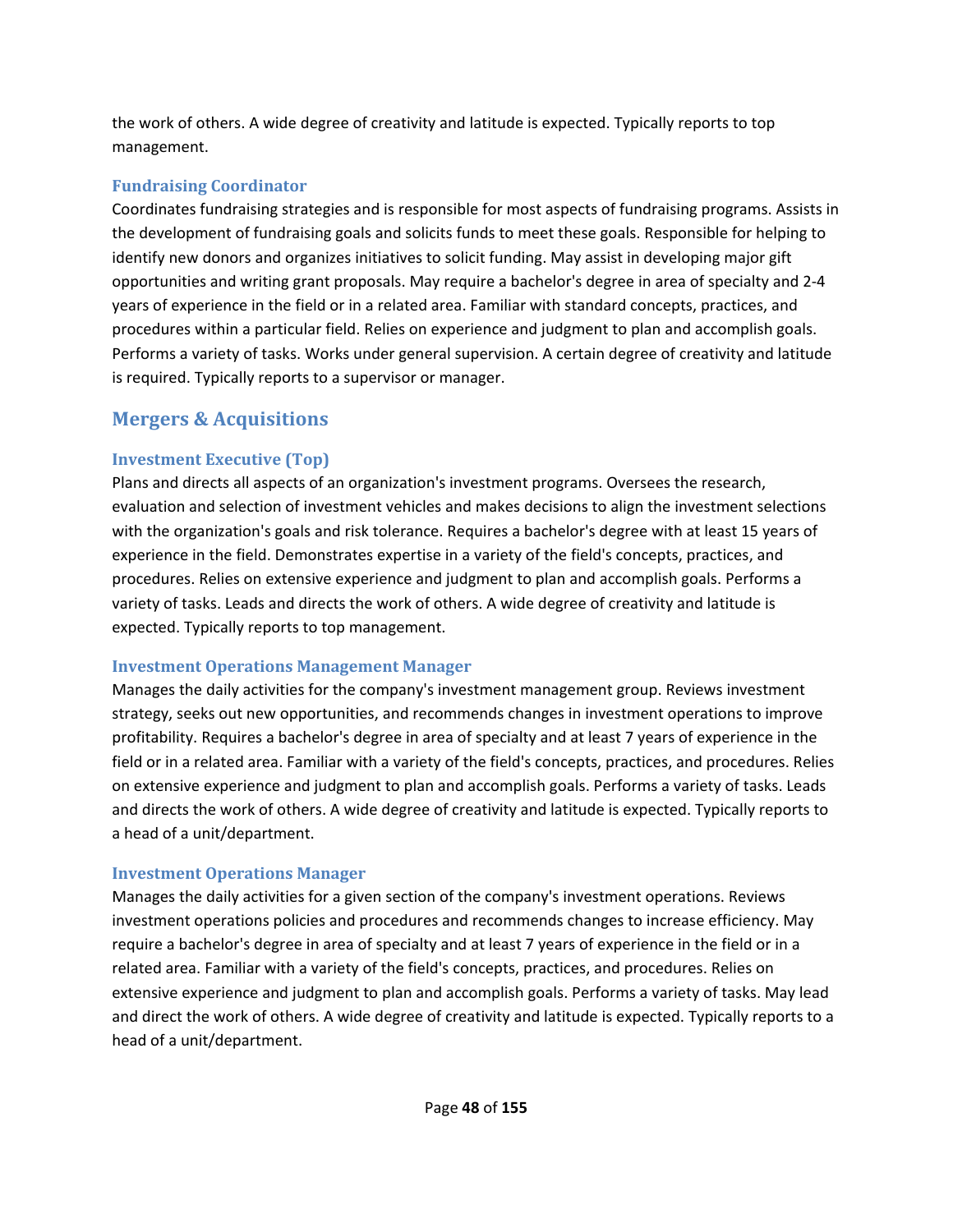#### **Investment Analyst**

Responsible for analyzing investment activities. Evaluates short-term debt securities, investment projects and objectives. Reports on investment opportunities and recommends investments. Requires a bachelor's degree and at least 2 years of experience in the field or in a related area. May require NASD series 6, 7 and 63 licenses. Familiar with standard concepts, practices, and procedures within a particular field. Relies on limited experience and judgment to plan and accomplish goals. Performs a variety of tasks. A certain degree of creativity and latitude is required. Works under general supervision; typically reports to a supervisor or manager.

## **Job Description for Investment Specialist**

Delivers professional investment services to customers. Reviews and recommends investment and insurance options to customers. Identifies clients' investment objectives and matches investment products. Researches and solves customers' investment needs. Requires a bachelor's degree and at least 2 years of experience in the field or in a related area. A certain degree of creativity and latitude is required. May require NASD series 6, 7 and 63 licenses. Familiar with standard concepts, practices, and procedures within a particular field. Relies on experience and judgment to plan and accomplish goals. Typically reports to a manager.

# **Funding Executive (Top)**

Maintains the liquidity of bank funds in order to meet funding needs and to ensure compliance with Federal Reserve requirements. Keeps abreast of market conditions. Requires a bachelor's degree in area of specialty and at least 15 years of experience in the field or in a related area. Familiar with a variety of the field's concepts, practices, and procedures. Relies on extensive experience and judgment to plan and accomplish goals. Performs a variety of tasks. Leads and directs the work of others. A wide degree of creativity and latitude is expected. Typically reports to top management.

# **Funding Manager I**

Oversees and regulates the funding of the bank. Monitors short and long term funding needs. Ensures compliance with Federal Reserve requirements. Keeps abreast of market conditions. Requires a bachelor's degree in area of specialty and 6-8 years of experience in the field or in a related area. Familiar with a variety of the field's concepts, practices, and procedures. Relies on extensive experience and judgment to plan and accomplish goals. Performs a variety of tasks. Leads and directs the work of others. A wide degree of creativity and latitude is expected. Typically reports a head of a unit/department.

# **Funding Manager II**

Oversees and regulates the funding of the bank. Monitors short and long term funding needs. Ensures compliance with Federal Reserve requirements. Keeps abreast of market conditions. Requires a bachelor's degree in area of specialty and 8-10 years of experience in the field or in a related area. Familiar with a variety of the field's concepts, practices, and procedures. Relies on extensive experience and judgment to plan and accomplish goals. Performs a variety of tasks. Leads and directs the work of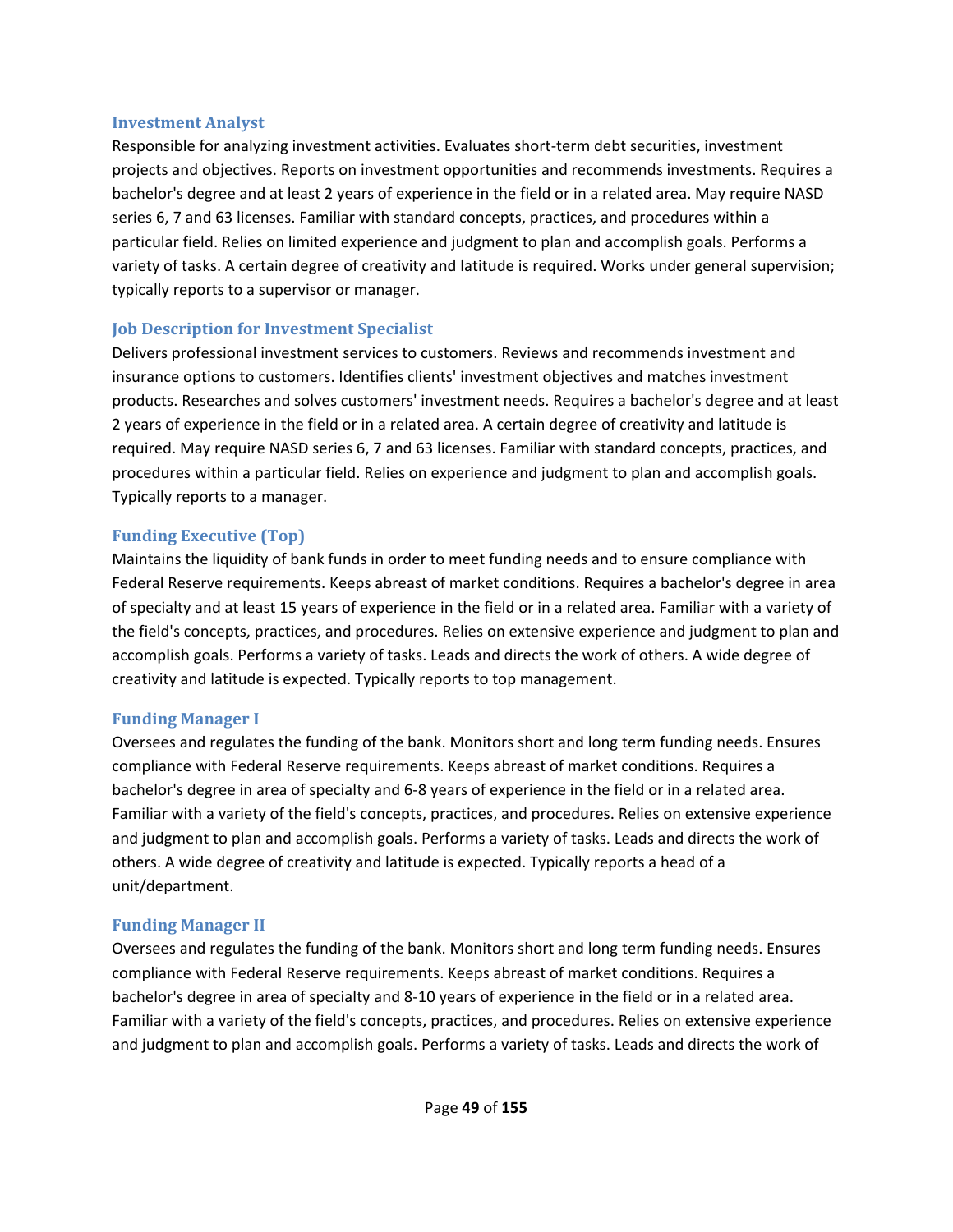others. A wide degree of creativity and latitude is expected. Typically reports a head of a unit/department.

#### **Mergers and Acquisitions Executive (Top)**

Plans and directs all aspects of an organization's policies towards achieving growth through mergers, acquisitions, and divestitures. Identifies and determines feasibility of possible mergers and contributes to mergers and acquisitions negotiations. Requires a bachelor's degree with at least 15 years of experience in the field. Demonstrates expertise in a variety of the field's concepts, practices, and procedures. Relies on extensive experience and judgment to plan and accomplish goals. Performs a variety of tasks. Leads and directs the work of others. A wide degree of creativity and latitude is expected. Typically reports to top management.

#### **Mergers and Acquisitions Manager**

Manages all aspects of an organization's policies towards achieving growth through mergers, acquisitions, and divestitures. May assist in business integration strategies. Requires a bachelor's degree with at least 7 years of experience in the field. Familiar with a variety of the field's concepts, practices, and procedures. Relies on extensive experience and judgment to plan and accomplish goals. Performs a variety of tasks. Leads and directs the work of others. A wide degree of creativity and latitude is expected. Typically reports to top management.

#### **Property Acquisitions Executive (Top)**

Plans and directs an organization's real estate acquisition activities. Oversees the research, evaluation, and selection of properties for acquisition and makes decisions to align the real estate portfolio with the organization's goals, needs, and acceptable risk levels. Requires a bachelor's degree and at least 15 years of experience in the field. Demonstrates expertise in a variety of the field's concepts, practices, and procedures. Relies on experience and judgment to plan and accomplish goals. Performs a variety of tasks. Leads and directs the work of others. A wide degree of creativity and latitude is expected. Typically reports to top management.

#### **Property Acquisitions Manager**

Determines organization's need for additional land or office space and researches locations to determine appropriateness. Researches, negotiates and elects to purchase short- and long-term lease agreements that meet the organization's goals. May require a bachelor's degree in area of specialty and at least 8 years of experience in the field or in a related area. Familiar with a variety of the field's concepts, practices, and procedures. Relies on extensive experience and judgment to plan and accomplish goals. May lead and direct the work of others. Typically reports to a head of a unit/department.

#### **Appraisal Manager**

Responsible for the appraisal of residential and commercial properties. Investigates the fair market value and property ratings through analysis and inspection of properties. Ensures that the properties are in accordance with departmental specifications. Requires a bachelor's degree and at least 7 years of experience in the field or in a related area. Familiar with a variety of the field's concepts, practices, and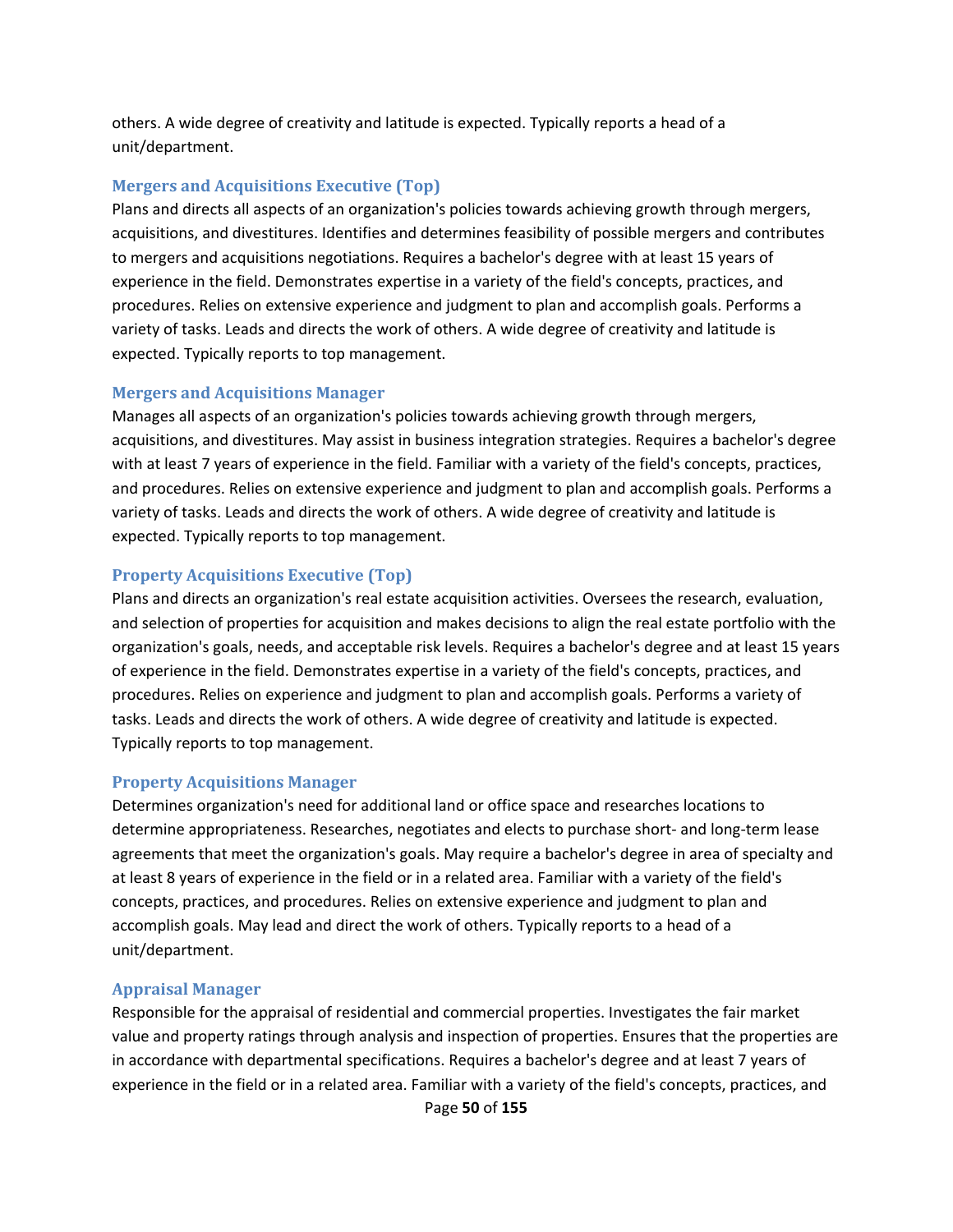procedures. Relies on experience and judgment to plan and accomplish goals. Performs a variety of tasks. May lead and direct the work of others. A wide degree of creativity and latitude is expected. Typically reports to a head of unit or department.

## **Collateral Manager**

Manages the daily operations of the organization's collateral function Reviews appraisals to ensure appropriate valuation and minimize loss May be personally responsible for conducting more complex or high value collateral appraisals Requires a bachelor's degree or its equivalent with at least 8 years experience in the field or in a related area Familiar with a variety of the field's concepts, practices, and procedures Relies on experience and judgment to plan and accomplish goals Performs a variety of complicated tasks Leads and directs the work of others A wide degree of creativity and latitude is expected Typically reports to a senior manager or top management

# **Philanthropy**

## **Foundation Executive (Top)**

Serves as the top executive of a foundation established by a parent organization. Oversees the implementation of policies designed to maximize foundation funding. Establishes goals and approves strategies for all fundraising campaigns. Meets with donors and prospective donors to create and foster relationships. Oversees the distribution of foundation funds in order to ensure continuous support of the foundation's mission. Typically requires a bachelor's/master's degree with at least 15 years of experience in the field. Demonstrates expertise in a variety of the field's concepts, practices, and procedures. Relies on extensive experience and judgment to plan and accomplish goals. Performs a variety of complicated tasks. Leads and directs the work of others. A wide degree of creativity and latitude is expected. Typically reports to a board of directors/trustees.

# **Foundation Director**

Directs and oversees all policies, objectives, and initiatives regarding foundation activities for an association. Develops policies designed to maximize foundation funding and develops goals and strategies for all fundraising campaigns. Meets with donors and prospective donors to create and foster relationships. Develops policies for the grant review and approval process. Typically requires a bachelor's degree with at least 10 years of experience in the field. Demonstrates expertise in a variety of the field's concepts, practices, and procedures. Relies on extensive experience and judgment to plan and accomplish goals. Performs a variety of tasks. Leads and directs the work of others. A wide degree of creativity and latitude is expected. Typically reports to a board of directors/trustees.

# **Corporate Giving Director**

Designs, plans and directs the organization's corporate giving and volunteer programs. Represents the company in all activities associated with volunteer activities and the community. Plans and develops policies or programs that promote good will and foster relationships with community leaders. Requires a bachelor's degree in area of specialty and at least 10 years of experience in the field or in a related area. Familiar with a variety of the field's concepts, practices, and procedures. Relies on extensive experience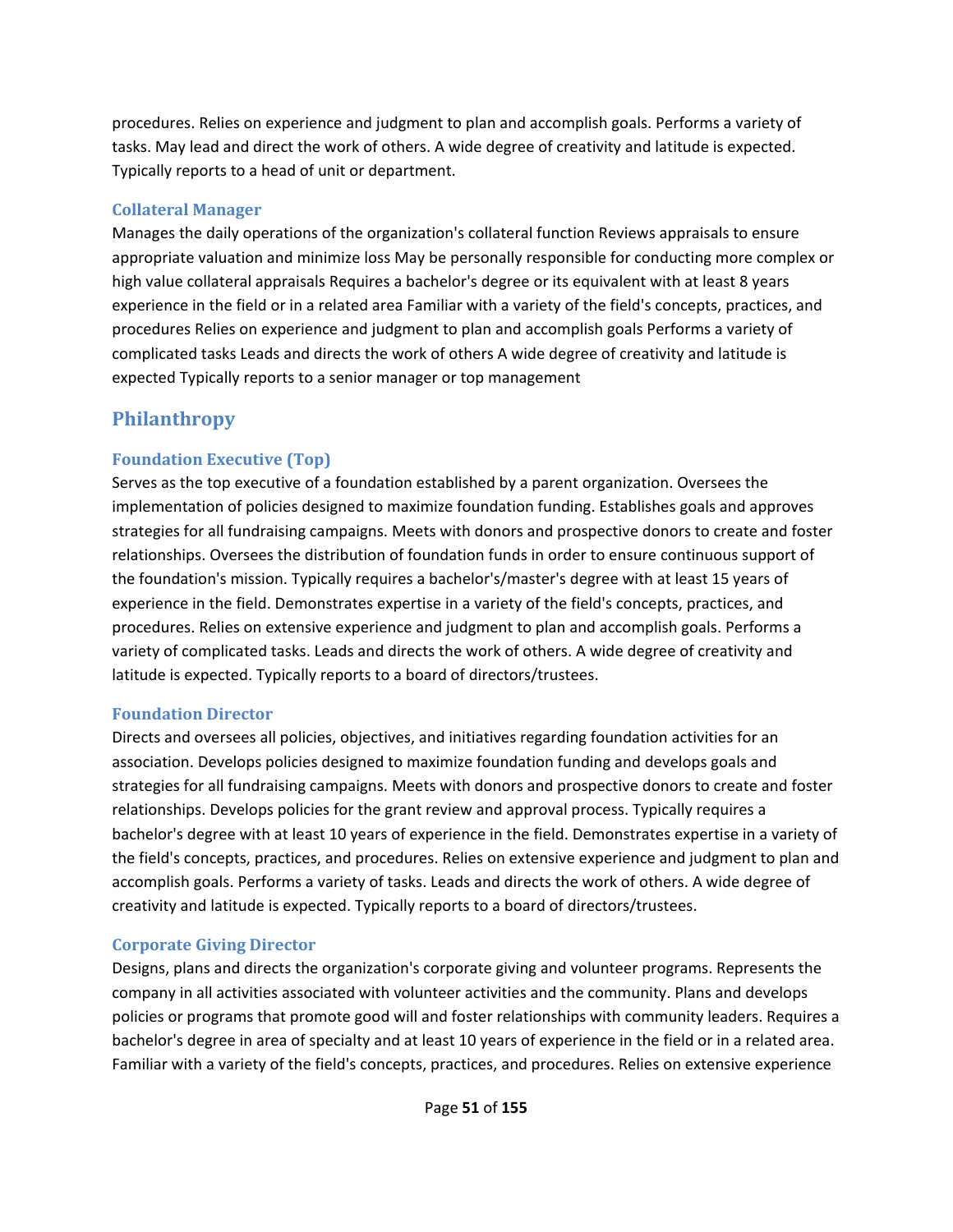and judgment to plan and accomplish goals. Performs a variety of tasks. Leads and directs the work of others. A wide degree of creativity and latitude is expected. Typically reports to top management.

# **Corporate Giving Manager**

Manages and coordinates the organization's corporate giving and volunteer programs. Represents the company in all activities associated with volunteer activities and the community. Implements and monitors policies or programs that promote good will and foster relationships with community leaders. Requires a bachelor's degree in area of specialty and at least 7 years of experience in the field or in a related area. Familiar with a variety of the field's concepts, practices, and procedures. Relies on experience and judgment to plan and accomplish goals. Performs a variety of tasks. Leads and directs the work of others. A wide degree of creativity and latitude is expected. Typically reports to a head of a unit/department.

# **Program Director**

Develops and implements a non-profit organization's programs. Organizes and oversees fundraising events. Responsible for budgeting and community outreach. May write grant proposals and manage large scale donations. Assesses needs and ensures that program objectives are met. Coordinates activities of program committees and/or other groups to plan procedures. Requires a bachelor's degree in a related area and at least 7 years of experience in the field. Provides direction and supervision to staff. Relies on experience and judgment to plan and accomplish goals. Typically reports to an executive.

# **Risk Management**

# **Risk Management Executive (Top)**

Oversees all aspects of an organization's risk management function. Responsible for planning and directing business analysis, risk modeling, and loss prevention programs. Requires a bachelor's degree with at least 15 years of experience in the field. Familiar with a variety of the field's concepts, practices, and procedures. Relies on extensive experience and judgment to plan and accomplish goals. Performs a variety of tasks. Leads and directs the work of others. A wide degree of creativity and latitude is expected. Typically reports to top management.

# **Risk Management Director**

Develops and administers risk management programs. Creates and modifies policies to comply with safety legislation and industry practices. Coordinates and develops organization-wide programs for riskfree services. Acts as the liaison to attorneys, insurance companies, and individuals. Investigates any incidences that may result in an asset loss. May require a bachelor's degree in a related area and at least 10 years of experience in the field. Familiar with a variety of the field's concepts, practices, and procedures. Relies on extensive experience and judgment to plan and accomplish goals. Performs a variety of tasks. Leads and directs the work of others. A wide degree of creativity and latitude is expected. Typically reports to top management.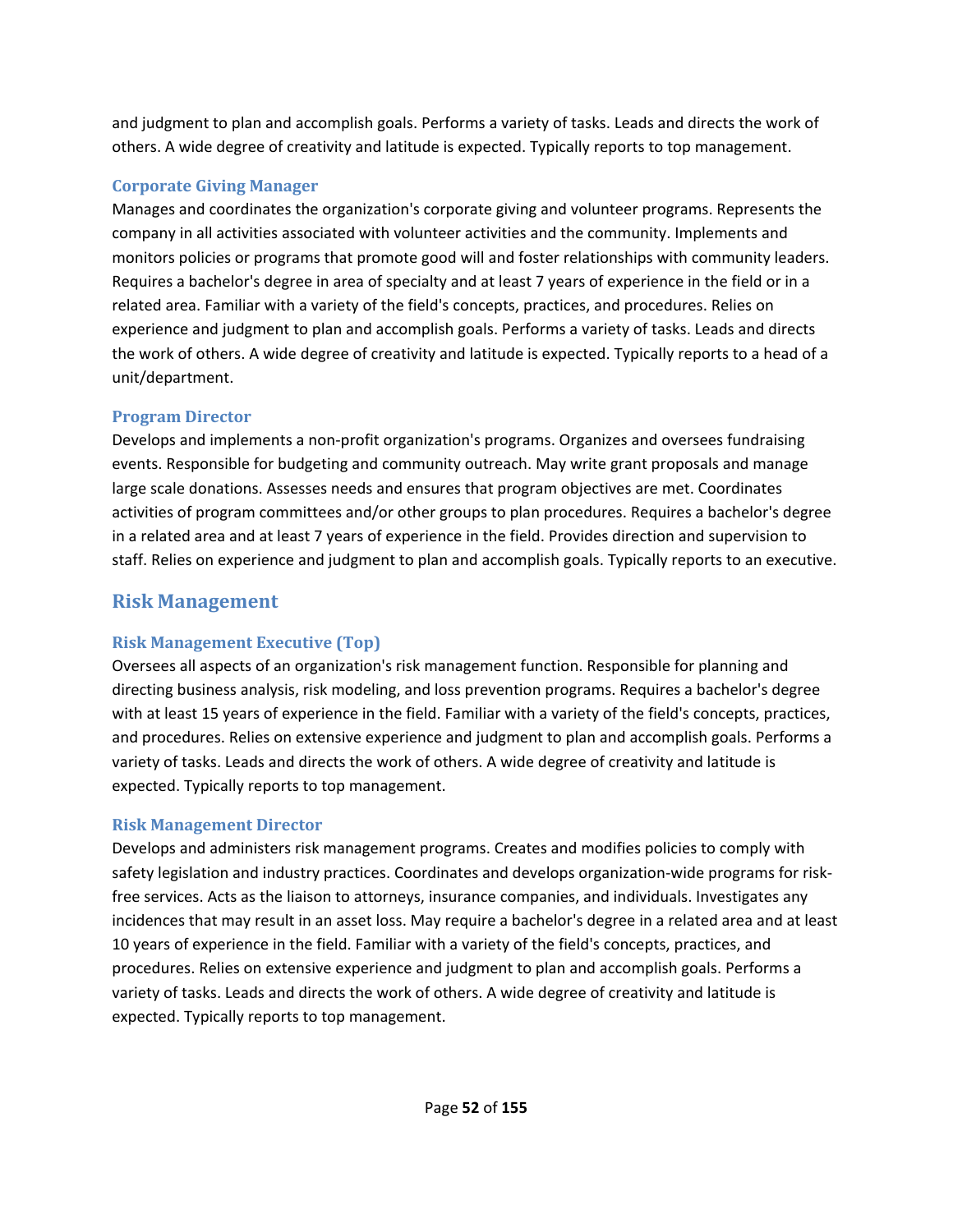#### **Risk Manager**

Develops and administers risk-management and loss-prevention programs. Initiates policies to comply with safety legislation and industry practices. Researches and reports on the most cost effective plans to minimize asset liability. Acts as the liaison to attorneys, insurance companies and individuals, investigating any incidences that may result in asset loss. Requires a bachelor's degree in a related area and at least 7 years of experience in the field. Relies on experience and judgment to plan and accomplish goals. Manages risk analyst staff and typically reports to top management.

#### **Risk Management Analyst**

Provides business analysis and builds risk models to reduces operating losses and maintain maximum protection of an organization's assets. Provides risk-related support to other departments in the Investment. Requires a bachelor's degree in area of specialty and at least 3 years of experience in the field or in a related area. Familiar with standard concepts, practices, and procedures within a particular field. Relies on limited experience and judgment to plan and accomplish goals. Performs a variety of tasks. Works under general supervision. A certain degree of creativity and latitude is required. Typically reports to a supervisor or manager.

#### **Risk Analyst I**

Performs risk analysis studies in order to maintain maximum protection of an organization's assets. Investigates any incidences that may result in asset loss and compiles findings in reports for further review. Requires a bachelor's degree and 0-2 years of experience in the field or in a related area. Has knowledge of commonly-used concepts, practices, and procedures within a particular field. Relies on instructions and pre-established guidelines to perform the functions of the job. Works under immediate supervision. Primary job functions do not typically require exercising independent judgment. Typically reports to a supervisor or manager.

### **Risk Analyst II**

Performs risk analysis studies in order to maintain maximum protection of an organization's assets. Investigates any incidences that may result in asset loss and compiles findings in reports for further review. Requires a bachelor's degree and 2-4 years of experience in the field or in a related area. Familiar with standard concepts, practices, and procedures within a particular field. Relies on experience and judgment to plan and accomplish goals. Performs a variety of tasks. Works under general supervision. Typically reports to a supervisor or manager. A certain degree of creativity and latitude is required.

### **Risk Analyst III**

Performs risk analysis studies in order to maintain maximum protection of an organization's assets. Investigates any incidences that may result in asset loss and compiles findings in reports for further review. Requires a bachelor's degree and 4-6 years of experience in the field or in a related area. Familiar with a variety of the field's concepts, practices, and procedures. Relies on experience and judgment to plan and accomplish goals. Performs a variety of complicated tasks. May report to a manager or head of a unit/department. A wide degree of creativity and latitude is expected.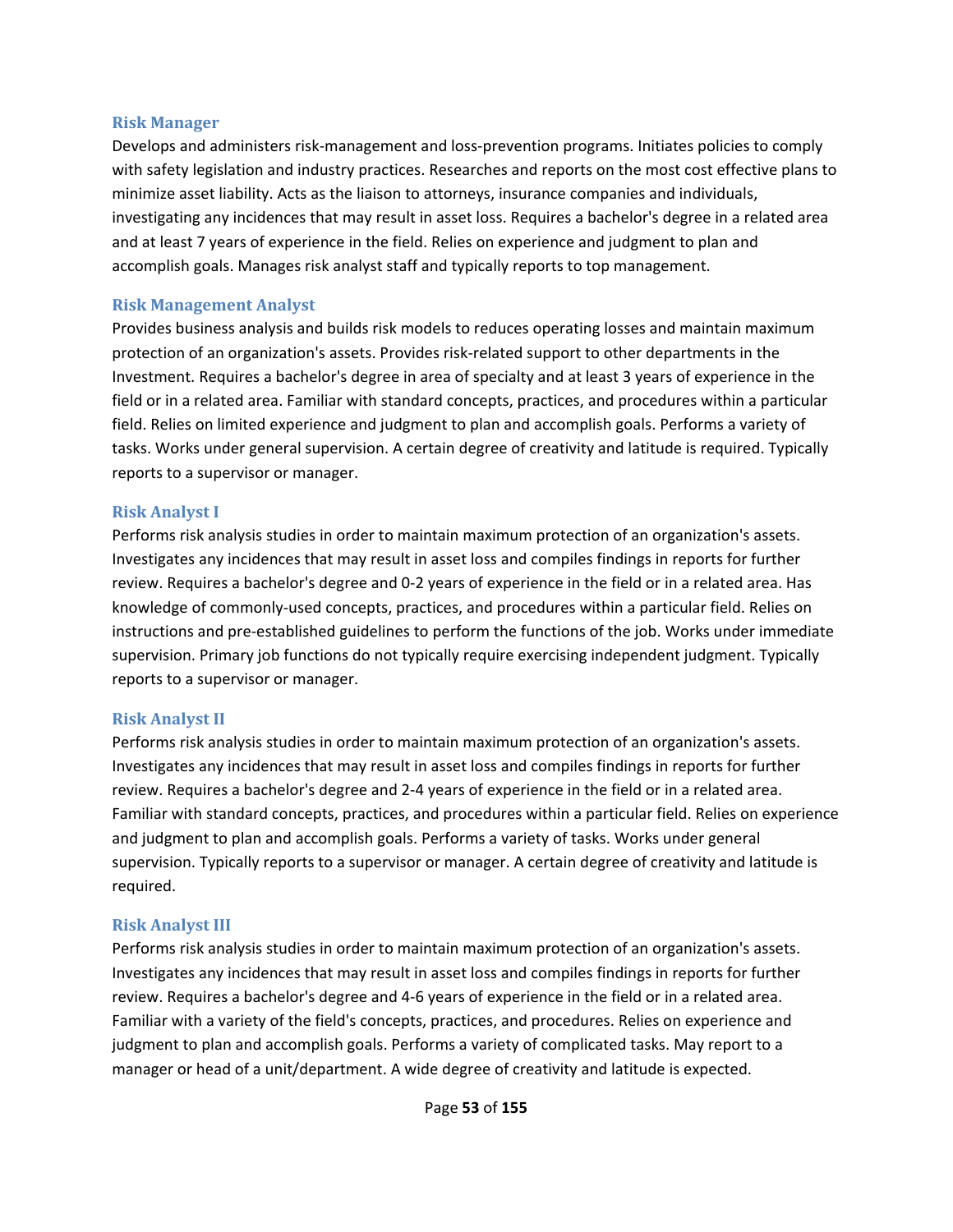#### **Risk Analyst IV**

Performs risk analysis studies in order to maintain maximum protection of an organization's assets. Investigates any incidences that may result in asset loss and compiles findings in reports for further review. Requires a bachelor's degree in area of specialty and 6-8 years of experience in the field or in a related area. Familiar with a variety of the field's concepts, practices, and procedures. Relies on extensive experience and judgment to plan and accomplish goals. Performs a variety of tasks. Leads and directs the work of others. A wide degree of creativity and latitude is expected. Typically reports to a manager or head of a unit/department.

# **Tax**

# **Tax Executive (Top)**

Plans and directs all aspects of an organization's tax policies and objectives. Ensures compliance with all federal, state, and local tax regulations while working to minimize tax liability and maximize after tax profits. Requires a bachelor's degree with at least 15 years of experience in the field. Demonstrates expertise in a variety of the field's concepts, practices, and procedures. Relies on extensive experience and judgment to plan and accomplish goals. Performs a variety of tasks. Leads and directs the work of others. A wide degree of creativity and latitude is expected. Typically reports to top management.

## **Tax Director**

Directs and oversees an organization's tax policies and objectives. Monitors reporting and planning to ensure compliance with applicable tax statutes. Ensures accuracy of tax returns and works to minimize the organization's tax obligations. Requires a bachelor's degree with at least 10 years of experience in the field. Familiar with a variety of the field's concepts, practices, and procedures. Relies on extensive experience and judgment to plan and accomplish goals. Performs a variety of tasks. Leads and directs the work of others. A wide degree of creativity and latitude is expected. Typically reports to top management.

# **Tax Manager**

Responsible for managing the tax reporting, tax planning, and compliance function. Oversees the completion of accurate tax returns in order to minimize the tax obligations of an organization. Must be familiar with regulations at the federal, state and local level. Requires a bachelor's degree in a related area and at least 7 years of experience in the field. Relies on experience and judgment to plan and accomplish goals. Manages the tax accounting staff and typically reports to top management.

# **Tax Research Manager**

Responsible for managing the tax research and planning functions of an organization. Researches tax regulation implications on the organization. Requires a bachelor's degree in a related area and at least 7 years of experience in the field. Familiar with a variety of the field's concepts, practices, and procedures. Relies on extensive experience and judgment to plan and accomplish goals. Performs a variety of tasks. A wide degree of creativity and latitude is expected. Leads and directs the work of others. Typically reports to top management.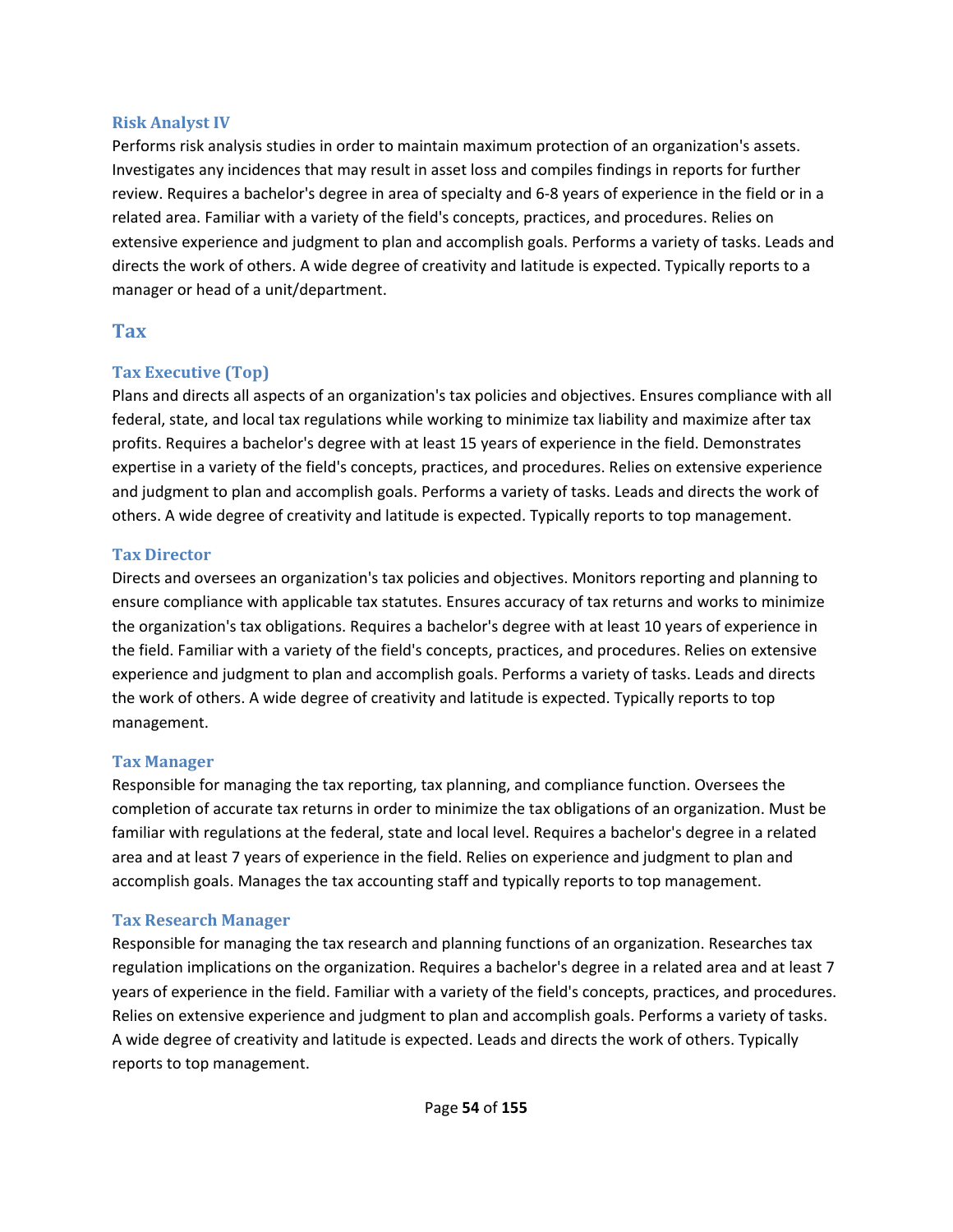#### **Tax Accountant I**

Maintains tax records and prepares tax returns, related schedules, and related reports. Prepares paperwork for local, state and federal level returns. May require a bachelor's degree and 0-2 years of experience in the field or in a related area. Has knowledge of commonly-used concepts, practices, and procedures within a particular field. Relies on instructions and pre-established guidelines to perform the functions of the job. Works under immediate supervision. Primary job functions do not typically require exercising independent judgment. Typically reports to a supervisor or manager.

#### **Tax Accountant II**

Maintains tax records and prepares tax returns, related schedules, and related reports. Prepares paperwork for local, state and federal level returns. Requires a bachelor's degree and 2-4 years of experience in the field or in a related area. Familiar with standard concepts, practices, and procedures within a particular field. Relies on experience and judgment to plan and accomplish goals. Performs a variety of tasks. Works under general supervision; typically reports to a supervisor or manager. A certain degree of creativity and latitude is required.

### **Tax Accountant III**

Maintains tax records and prepares tax returns, related schedules, and related reports. Prepares paperwork for local, state and federal level returns. Requires a bachelor's degree and 4-6 years of experience in the field or in a related area. Familiar with a variety of the field's concepts, practices, and procedures. Relies on experience and judgment to plan and accomplish goals. Performs a variety of complicated tasks. May report to an executive or a manager. A wide degree of creativity and latitude is expected.

### **Tax Accountant IV**

Maintains tax records and prepares tax returns, related schedules, and related reports. Prepares paperwork for local, state and federal level returns. Requires a bachelor's degree in area of specialty and 6-8 years of experience in the field or in a related area. Familiar with a variety of the field's concepts, practices, and procedures. Relies on extensive experience and judgment to plan and accomplish goals. Performs a variety of tasks. Leads and directs the work of others. A wide degree of creativity and latitude is expected. May report to an executive or a manager.

# **Trust Administration**

# **Chief Trust Officer (Chief)**

Responsible for all aspects of the trust's activities, policies, objectives, and initiatives according to the mission of the organization. Responsible for the short and long term profitability of the trust. Requires a bachelor's degree with at least 15 years of experience in the field. Familiar with a variety of the field's concepts, practices, and procedures. Relies on extensive experience and judgment to plan and accomplish goals. Performs a variety of tasks. Leads and directs the work of others. A wide degree of creativity and latitude is expected. Typically reports to top management.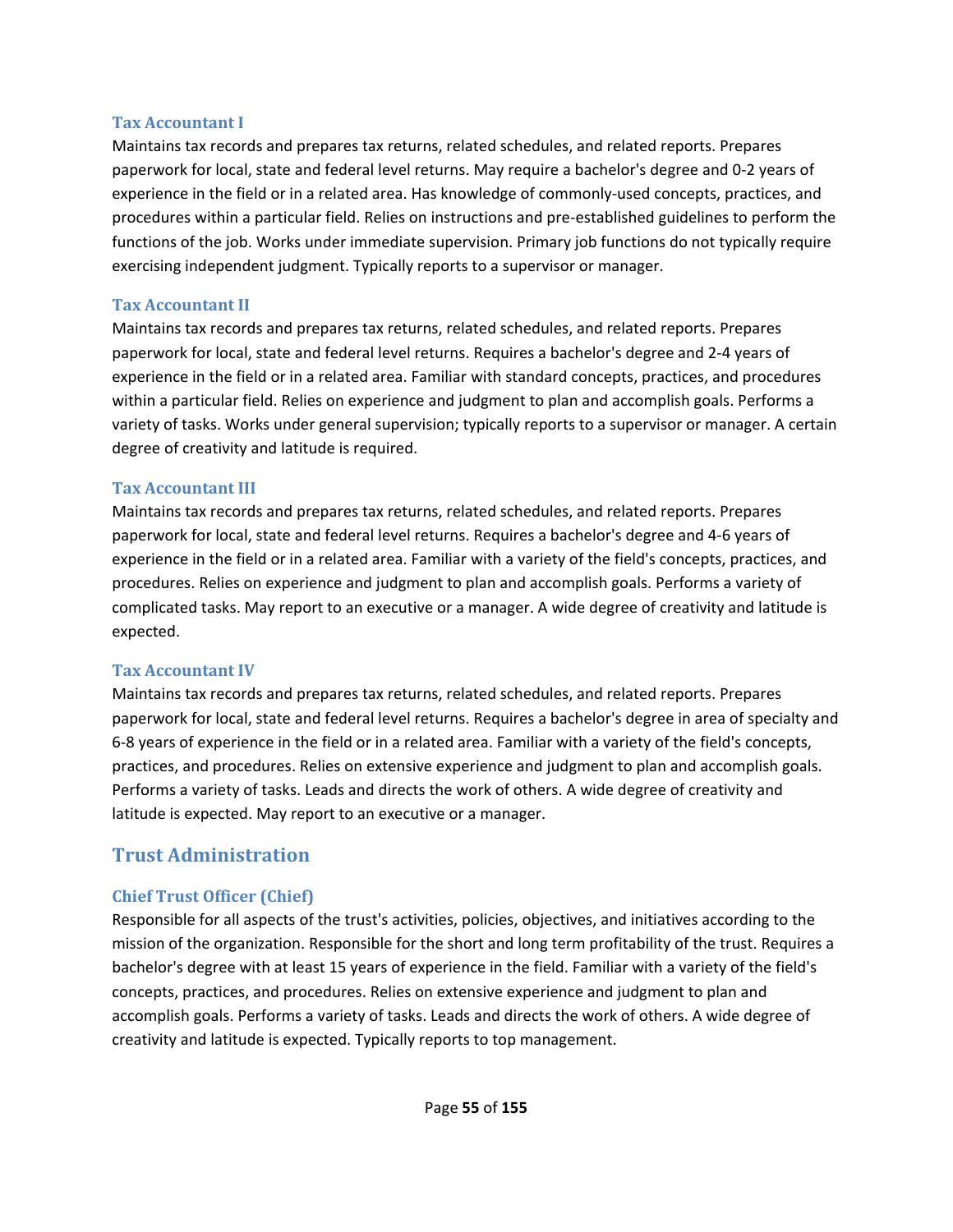#### **Trust Executive (Top)**

Responsible for all trust activities, policies, objectives, and initiatives according to the mission of the organization. Ensures the trust meets budgeted financial goals and objectives. Requires a bachelor's degree with at least 15 years of experience in the field. Familiar with a variety of the field's concepts, practices, and procedures. Relies on extensive experience and judgment to plan and accomplish goals. Performs a variety of tasks. Leads and directs the work of others. A wide degree of creativity and latitude is expected. Typically reports to top management.

#### **Trust Operations Executive (Top)**

Responsible for the overall operations of the trust. Plans and directs all aspects of the policies, practices, and procedures that affect the trust operations. Designs and implements operational systems to streamline operations and maximize revenue and shareholder interests. Facilitates communications between various departments in the trust. Requires a bachelor's degree with at least 15 years of experience in the field. Familiar with a variety of the field's concepts, practices, and procedures. Relies on extensive experience and judgment to plan and accomplish goals. Performs a variety of tasks. Leads and directs the work of others. A wide degree of creativity and latitude is expected. Typically reports to top management.

### **Trust Administrator**

Manages and administers a group of trust accounts. Reviews legal and financial documents, cultivates customer relationships and transfers and invests balances for clients. Requires a bachelor's degree in area of specialty and 2-4 years of experience in the field or in a related area. Familiar with a variety of the field's concepts, practices, and procedures. Relies on experience and judgment to plan and accomplish goals. Performs a variety of tasks. A certain degree of creativity and latitude is expected. Typically reports to a manager or head of a unit/department.

### **Trust Administrator - Employee**

Administers employee benefit trust accounts. Maintains plan records and ensures compliance with federal regulations. Provides customers with objective financial advice and explains the details of their benefit trust plan. Assists with plan design and benefit distribution when necessary. Requires a bachelor's degree in area of specialty and 2-4 years of experience in the field or in a related area. Familiar with a variety of the field's concepts, practices, and procedures. Relies on experience and judgment to plan and accomplish goals. Performs a variety of tasks. A certain degree of creativity and latitude is expected. Typically reports to a manager or head of a unit/department.

### **Trust Director**

Directs the trust's activities, policies, objectives, and initiatives according to the mission of the organization. May handle large or especially complex accounts. Ensures the trust meets budgeted financial goals and objectives. Requires a bachelor's degree with at least 10 years of experience in the field. Familiar with a variety of the field's concepts, practices, and procedures. Relies on extensive experience and judgment to plan and accomplish goals. Performs a variety of tasks. Leads and directs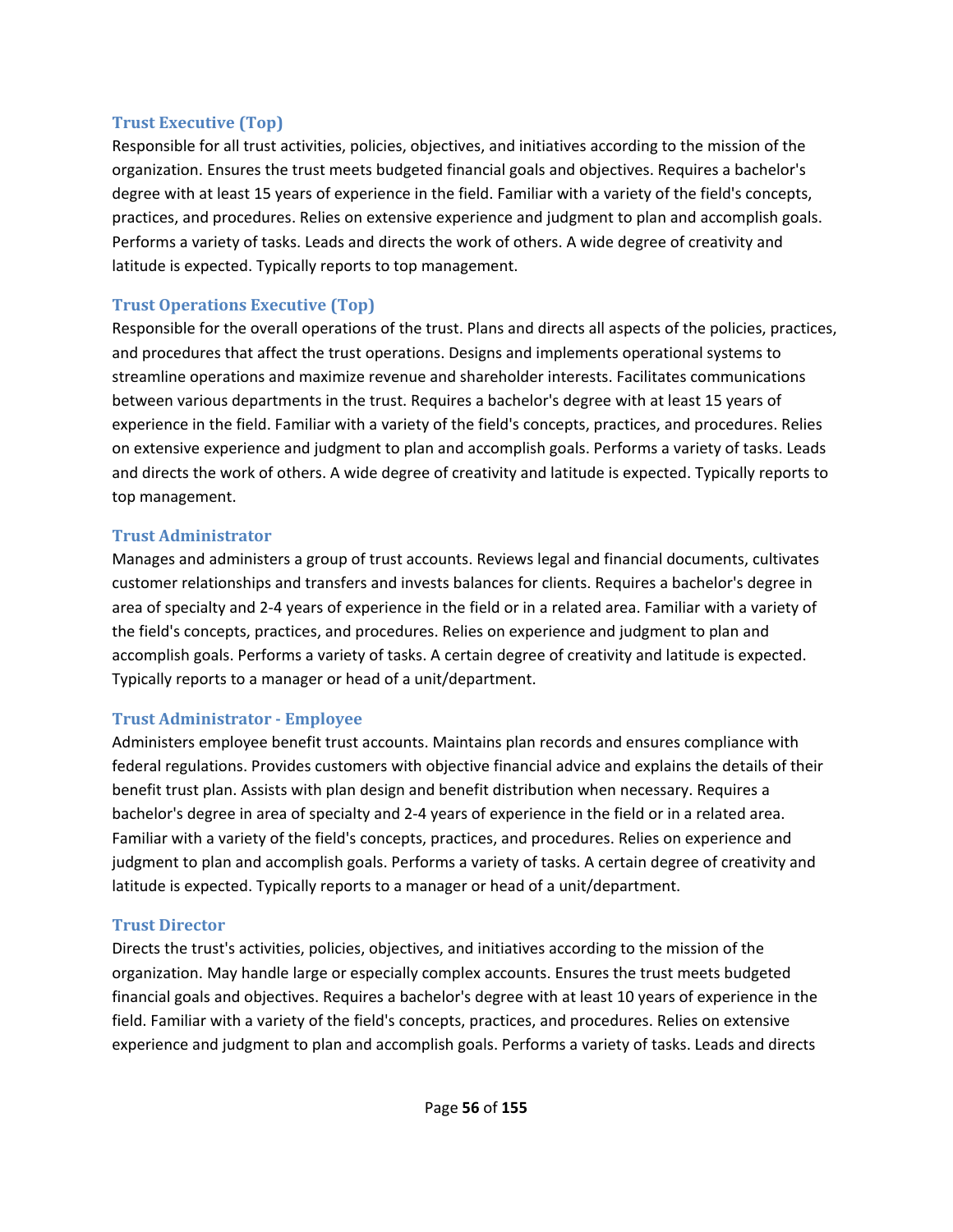the work of others. A wide degree of creativity and latitude is expected. Typically reports to top management.

#### **Trust Officer**

Develops business relationships with clients and assures client satisfaction. Oversees client profitability, cross sell marketing plans, risk management, legal and compliance issues. Pursues and develops new relationships with clients. Requires a bachelor's degree in area of specialty and 4-6 years of experience in the field or in a related area. Familiar with a variety of the field's concepts, practices, and procedures. Relies on extensive experience and judgment to plan and accomplish goals. Performs a variety of tasks. May lead and direct the work of others. A certain degree of creativity and latitude is expected. Typically reports to a manager or head of a unit/department.

#### **Trust Administrative Assistant**

Offers administrative support to Trust Officers. Assists in processing transactions, collecting information, fee processing, preparing reports, opening and closing accounts, security filings, and audit confirmations. May require an associate's degree or its equivalent and 0-2 years of experience in the field or in a related area. Familiar with standard concepts, practices, and procedures within a particular field. Relies on limited experience and judgment to plan and accomplish goals. Performs a variety of tasks. Works under direct supervision. A certain degree of creativity and latitude is required. Typically reports to a supervisor or manager.

#### **Trust Director - Operations**

Directs plans, policies and procedures that affect the trust operations. Designs and implements operational systems to streamline operations and maximize revenue and shareholder interests. Facilitates communications between various departments in the trust. Requires a bachelor's degree with at least 10 years of experience in the field. Familiar with a variety of the field's concepts, practices, and procedures. Relies on extensive experience and judgment to plan and accomplish goals. Performs a variety of tasks. Leads and directs the work of others. A wide degree of creativity and latitude is expected. Typically reports to top management.

#### **Trust Manager - Operations**

Manages the operations of the trust. Designs and implements operational systems to streamline operations and maximize revenue and shareholder interests. Facilitates communications between various departments in the trust. Requires a bachelor's degree with at least 7 years of experience in the field. Familiar with a variety of the field's concepts, practices, and procedures. Relies on extensive experience and judgment to plan and accomplish goals. Performs a variety of tasks. Leads and directs the work of others. A wide degree of creativity and latitude is expected. Typically reports to top management.

#### **Trust Director - Real Estate**

Directs and implements the policies, practices, and procedures that affect the trust real estate function. Designs and develops policies to reflect current trends in real estate and trust accounts, maximize revenue, and develop new business. May require a bachelor's degree in area of specialty and at least 10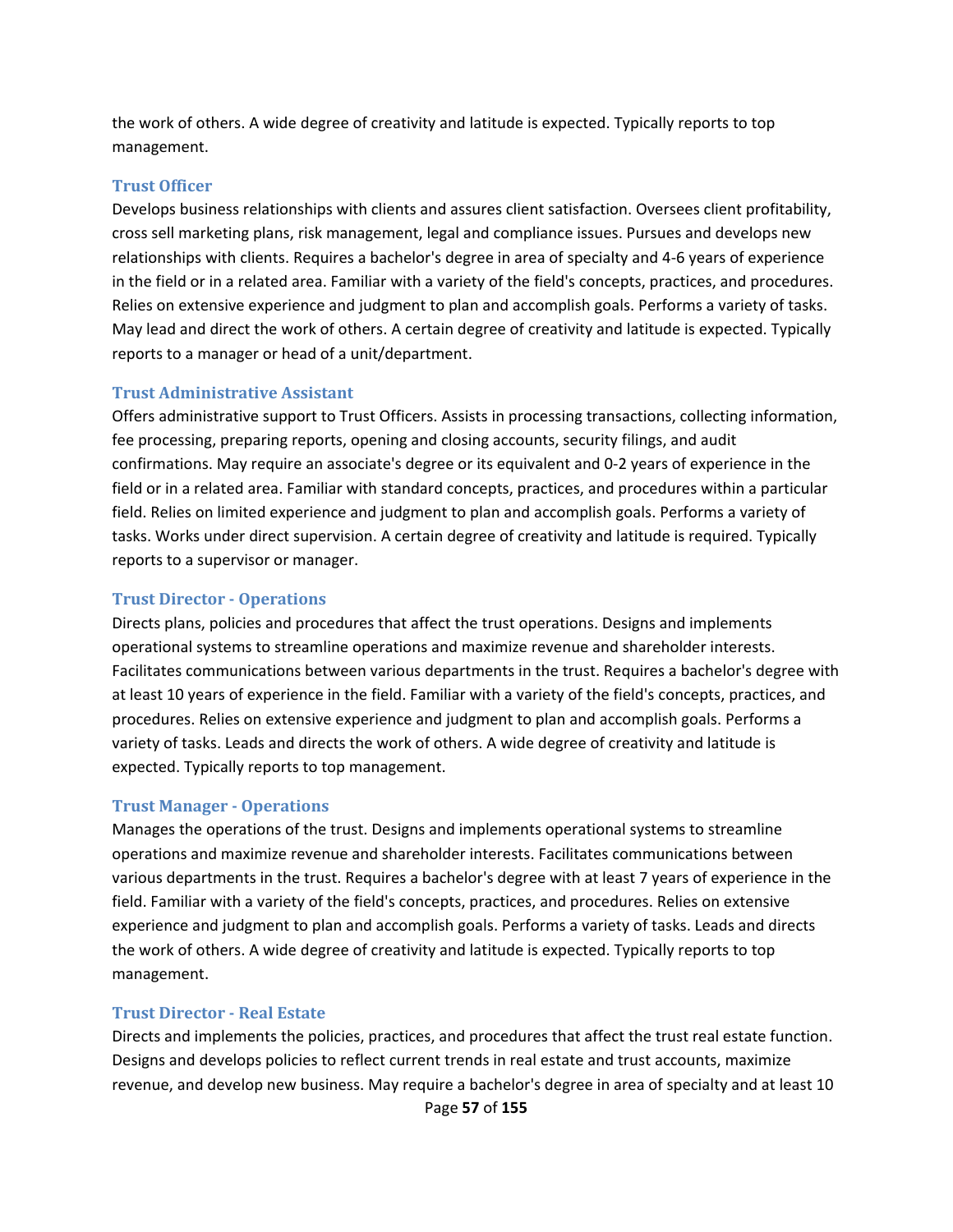years of experience in the field or in a related area. Familiar with a variety of the field's concepts, practices, and procedures. Relies on extensive experience and judgment to plan and accomplish goals. Leads and directs the work of others. Typically reports to top management.

### **Trust Manager - Real Estate**

Manages all of the operations associated with the trust real estate function. Designs and develops policies to reflect current trends in real estate and trust accounts, maximize revenue, and develop new business. May require a bachelor's degree in area of specialty and at least 7 years of experience in the field or in a related area. Familiar with a variety of the field's concepts, practices, and procedures. Relies on extensive experience and judgment to plan and accomplish goals. Leads and directs the work of others. Typically reports to top management.

# **Underwriting**

## **Underwriting Executive (Top)**

Oversees all aspects of an organization's underwriting function. Responsible for planning and directing all underwriting procedures. Directs the various underwriting function of the organization that might include, life, group, and property & casualty. Requires a bachelor's degree with at least 15 years of experience in the field. Familiar with a variety of the field's concepts, practices, and procedures. Relies on extensive experience and judgment to plan and accomplish goals. Performs a variety of tasks. Leads and directs the work of others. A wide degree of creativity and latitude is expected. Typically reports to top management.

### **Underwriting Manager**

Manages and leads a group of underwriting supervisors; provides credit decisions and recommendations for complex cases. Requires a bachelor's degree with at least 7 years of experience in the field. Familiar with a variety of the field's concepts, practices, and procedures. Relies on extensive experience and judgment to plan and accomplish goals. Performs a variety of tasks. Leads and directs the work of others. A wide degree of creativity and latitude is expected. Typically reports to top management.

### **Underwriting Assistant**

Provides support and assistance to underwriting staff. Responsibilities include collecting data for and organizing reports, performing administrative duties regarding new and renewal accounts, and any other tasks assigned by higher level underwriters. May require a bachelor's degree in area of specialty and 0-2 years of experience in the field or in a related area. Familiar with standard concepts, practices, and procedures within a particular field. Relies on limited experience and judgment to plan and accomplish goals. Performs a variety of tasks. Works under direct supervision. A certain degree of creativity and latitude is required. Typically reports to a supervisor.

### **Actuarial Executive (Top)**

Oversees all aspects of an organization's actuarial function. Responsible for the development of formulas to predict and measure gains and losses in insurance plans. Requires a bachelor's degree with at least 15 years of experience in the field. Familiar with a variety of the field's concepts, practices, and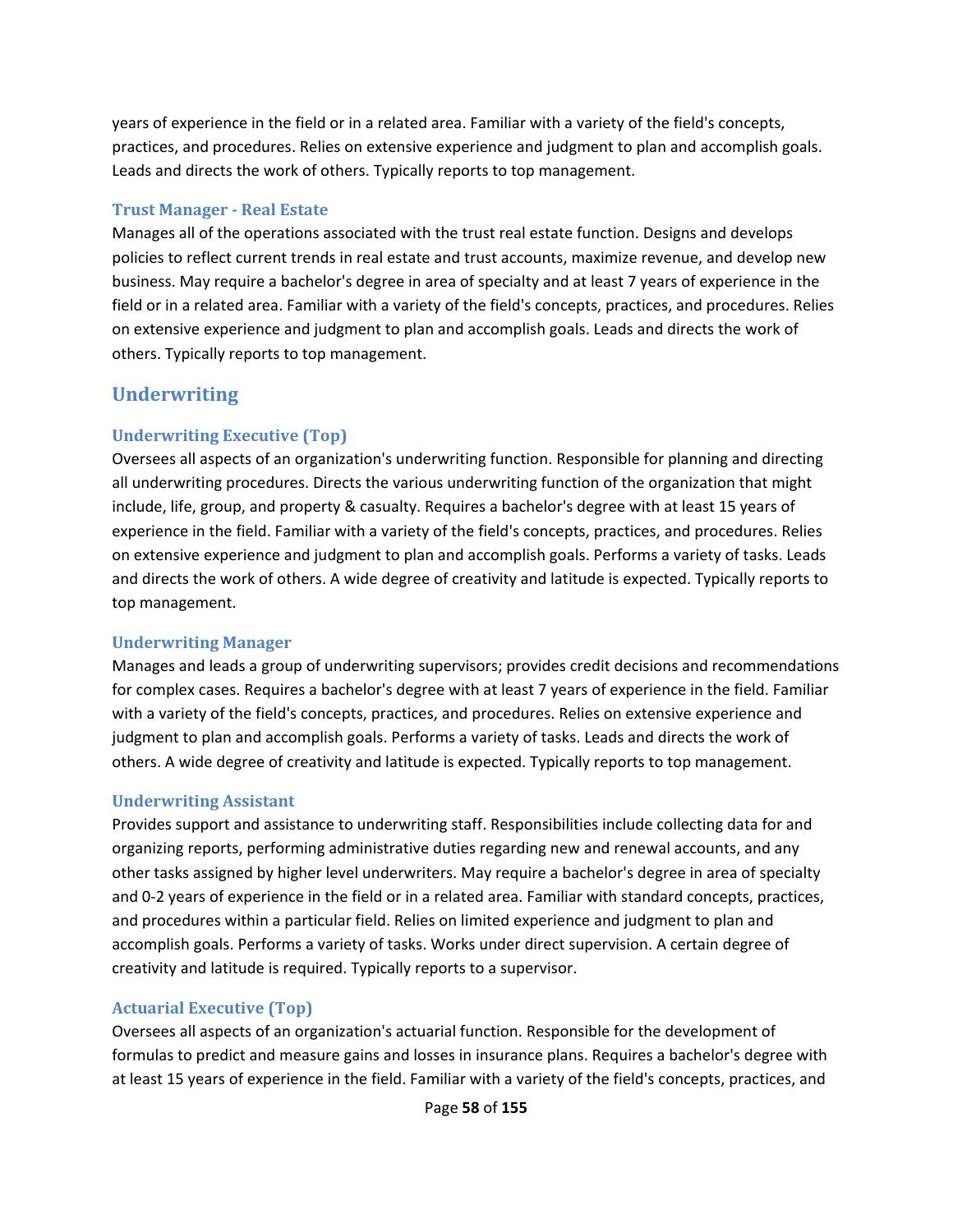procedures. Relies on extensive experience and judgment to plan and accomplish goals. Performs a variety of tasks. Leads and directs the work of others. A wide degree of creativity and latitude is expected. Typically reports to top management.

### **Actuary I**

Conducts analysis, pricing and risk assessment to estimate financial outcomes. Applies knowledge of mathematics, probability, statistics, principles of finance and business to calculations in life, health, social, and casualty insurance, annuities, and pensions. Develops probability tables regarding fire, natural disasters, death, unemployment, etc. based on analysis of statistical data and other pertinent information. May require a bachelor's degree in a related field and 0-2 years of experience. Has knowledge of commonly-used concepts, practices, and procedures within a particular field. Relies on instructions and pre-established guidelines to perform the functions of the job. Works under immediate supervision. Primary job functions do not typically require exercising independent judgment. Typically reports to a supervisor or manager.

### **Actuary II**

Conducts analysis, pricing and risk assessment to estimate financial outcomes. Applies knowledge of mathematics, probability, statistics, principles of finance and business to calculations in life, health, social, and casualty insurance, annuities, and pensions. Develops probability tables regarding fire, natural disasters, death, unemployment, etc. based on analysis of statistical data and other pertinent information. Requires a bachelor's degree in a related field and 2-4 years relevant experience. Incumbents typically pursuing an Associate, Society of Actuaries (ASA) designation. Familiar with standard concepts, practices, and procedures within a particular field. Relies on judgment and limited experience to plan and accomplish goals. Performs a variety of tasks. Works under general supervision; typically reports to a supervisor or manager. A certain degree of creativity and latitude is required.

# **Actuary III**

Conducts analysis, pricing and risk assessment to estimate financial outcomes. Applies knowledge of mathematics, probability, statistics, principles of finance and business to calculations in life, health, social, and casualty insurance, annuities, and pensions. Develops probability tables regarding fire, natural disasters, death, unemployment, etc. based on analysis of statistical data and other pertinent information. Requires a bachelor's degree in a related field, and 4-6 years of experience. Incumbents typically have achieved an Associate, Society of Actuaries (ASA) designation. Familiar with a variety of the field's concepts, practices, and procedures. Relies on experience and judgment to plan and accomplish goals. Performs a variety of complicated tasks. May lead and direct the work of others. May report to an executive or a manager. A wide degree of creativity and latitude is expected.

# **Actuary IV**

Conducts analysis, pricing and risk assessment to estimate financial outcomes. Applies knowledge of mathematics, probability, statistics, principles of finance and business to calculations in life, health, social, and casualty insurance, annuities, and pensions. Develops probability tables regarding fire, natural disasters, death, unemployment, etc. based on analysis of statistical data and other pertinent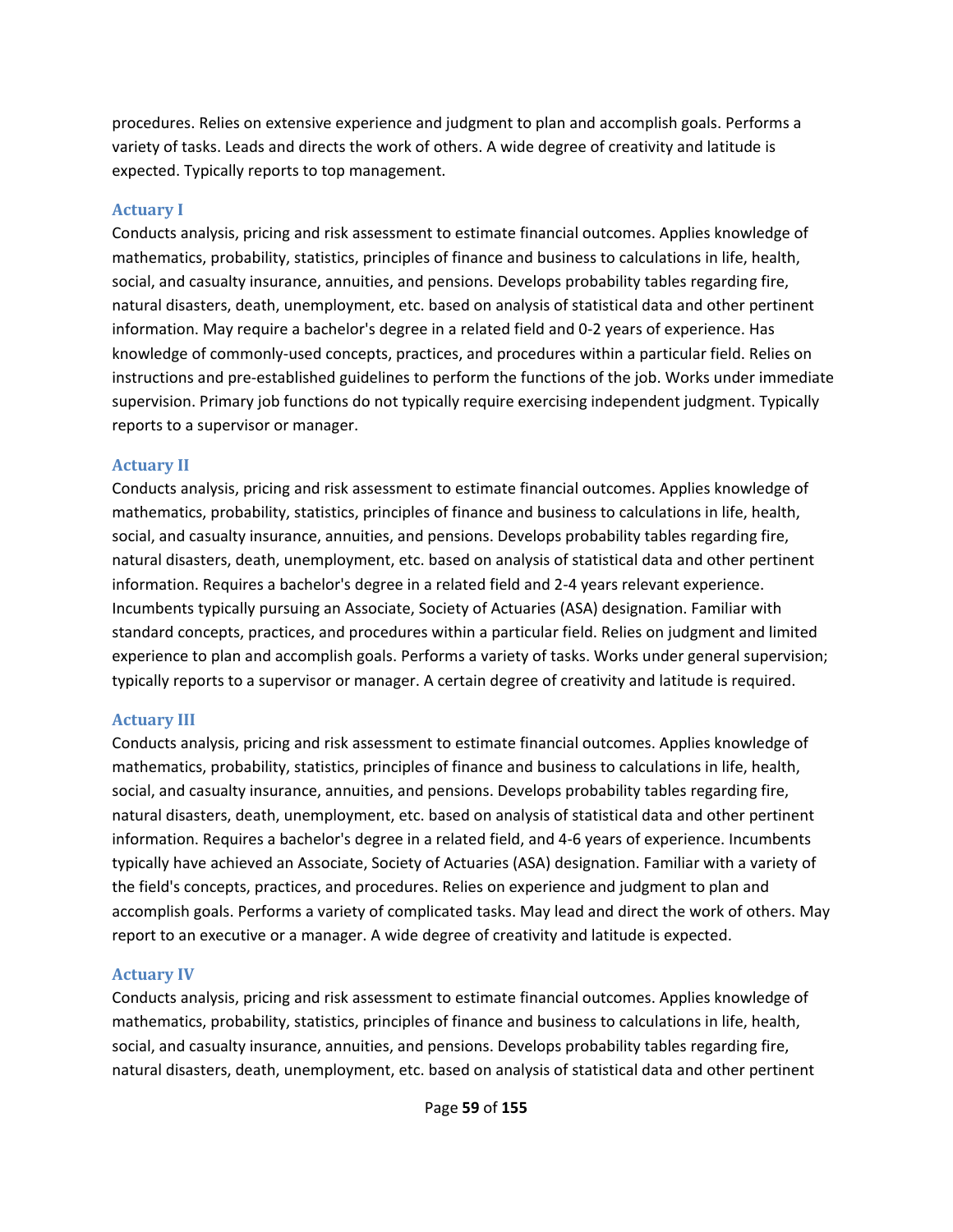information. Requires a bachelor's degree in area of specialty and 6-8 years of experience in the field or in a related area. Incumbents have achieved an Associate, Society of Actuaries (ASA) designation and may be pursuing a Fellow, Society of Actuaries (FSA) designation. Familiar with a variety of the field's concepts, practices, and procedures. Relies on extensive experience and judgment to plan and accomplish goals. Performs a variety of tasks. Leads and directs the work of others. A wide degree of creativity and latitude is expected. May report to an executive or a manager.

## **Actuary V**

Conducts analysis, pricing and risk assessment to estimate financial outcomes. Applies knowledge of mathematics, probability, statistics, principles of finance and business to calculations in life, health, social, and casualty insurance, annuities, and pensions. Develops probability tables regarding fire, death, unemployment, etc. based on analysis of statistical data and other pertinent information. Requires a bachelor's degree in area of specialty and at least 8-10 years of experience in the field or in a related area. Incumbents have achieved an Associate, Society of Actuaries (ASA) designation and may have achieved a Fellow, Society of Actuaries (FSA) designation. Demonstrates expertise in a variety of the field's concepts, practices, and procedures. Relies on extensive experience and judgment to plan and accomplish goals. May provide consultation on complex projects and is considered to be the top level contributor/specialist. A wide degree of creativity and latitude is expected. May report to an executive or a manager.

# **Administrative, Support, and Clerical**

### **Chief of Staff**

Plans and directs all administrative, financial, and operational activities for the organization's President, CEO, and/or Board of Directors. Acts as a point of contact between top management and employees or other stakeholders. Provides oversight and guidance to projects of high importance. Requires a bachelor's degree with at least 15 years of experience in the field. Demonstrates expertise in a variety of the field's concepts, practices, and procedures. Relies on extensive experience and judgment to plan and accomplish goals. Performs a variety of tasks. Leads and directs the work of others. A wide degree of creativity and latitude is expected. Typically reports to chief executive officer.

# **Top Administrative Executive**

Plans and directs all aspects of an organization's staff and service functions. Develops and oversees the organization's staff and service policies, objectives and initiatives. Requires a bachelor's degree with at least 15 years of experience in the field. Demonstrates expertise in a variety of the field's concepts, practices, and procedures. Relies on extensive experience and judgment to plan and accomplish goals. Performs a variety of tasks. Leads and directs the work of others. A wide degree of creativity and latitude is expected. Typically reports to top management.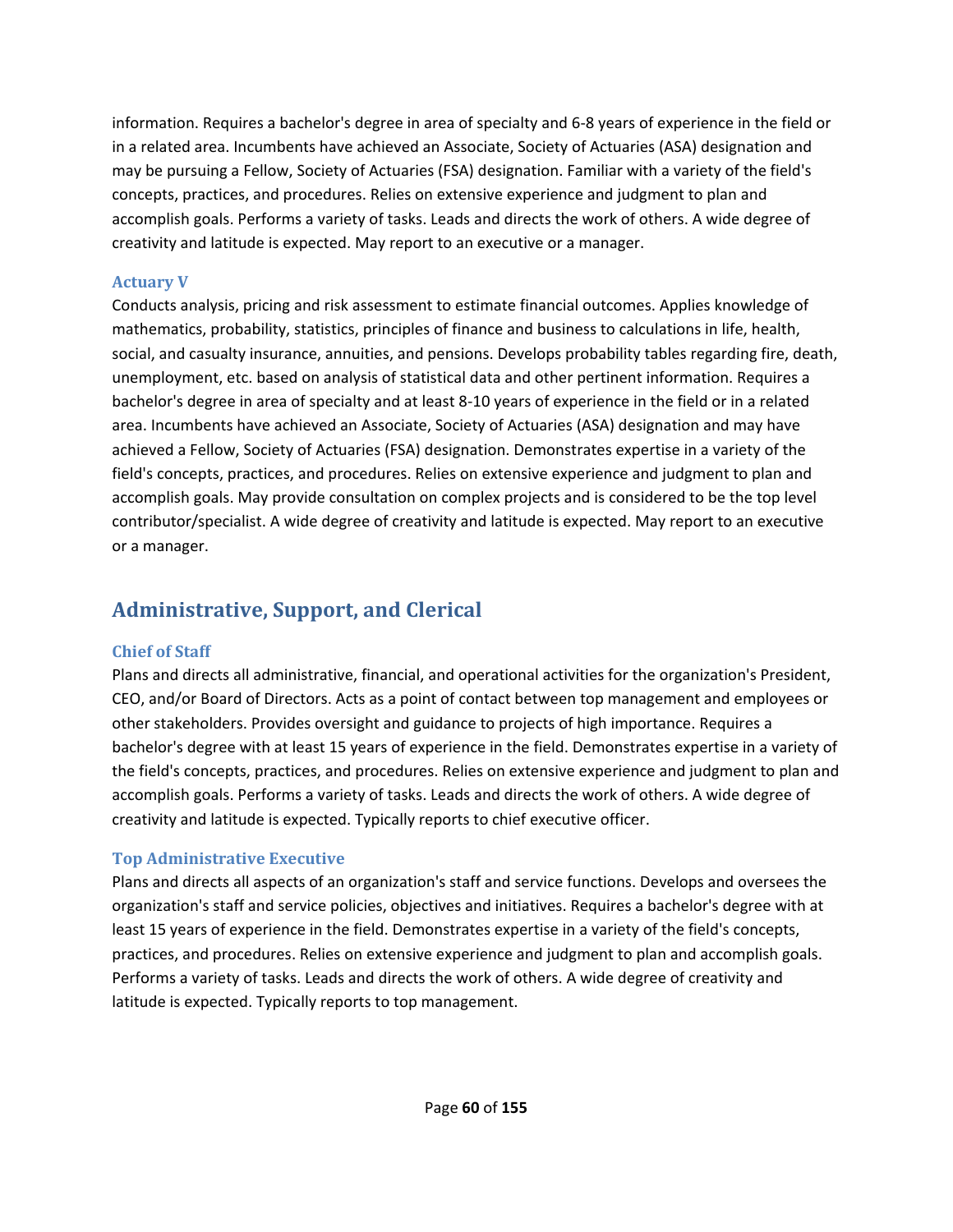#### **Administrative Services Director**

Directs and oversees the administrative services department to provide various office support activities. Identifies and follows efficient work procedures that maximize the efficiency of the business. Requires an associate's degree in a related area with at least 10 years of experience in the field. Familiar with a variety of the field's concepts, practices, and procedures. Relies on extensive experience and judgment to plan and accomplish goals. Performs a variety of tasks. Lead and direct the work of others. Typically reports to top management.

#### **Administrative Services Manager**

Directs and coordinates administrative services, which may include office clerical and support services, printing, mail distribution and messenger services, telecommunications, maintenance, purchasing, security, and cafeteria services. May require an associate's degree in a related area with at least 7 years of experience in the field. Familiar with a variety of the field's concepts, practices, and procedures. Relies on experience and judgment to plan and accomplish goals. Performs a variety of tasks. May lead and direct the work of others. Typically reports to a head of a unit/department.

### **Administrative Services Supervisor**

Supervises the daily operation of support services for an organization. Oversees, and performs clerical and administrative support tasks. Establishes work procedures and standards to improve efficiency and effectiveness of assigned operations. Responsible for ensuring compliance with established corporate standards and reviewing and evaluating the work and performance of subordinates. May require an associate's degree in business or finance, and 2-4 years of experience in the field. Familiar with a variety of the field's concepts, practices, and procedures. Relies on experience and judgment to plan and accomplish goals. Typically reports to a manager.

### **Top Agency Executive**

Plans and directs all aspects of operations in the agencies. Designs, develops, and implements policies for the business lines within the agencies. Ensures the agencies meet budgeted financial goals in coordination with sales. Requires a bachelor's degree in area of specialty and at least 15 years of experience in the field or in a related area. Familiar with a variety of the field's concepts, practices, and procedures. Relies on extensive experience and judgment to plan and accomplish goals. Performs a variety of tasks. Leads and directs the work of others. A wide degree of creativity and latitude is expected. Typically reports to top management.

# **Human Resources**

### **Top Human Resources Executive**

Plans and directs all aspects of an organization's human resources policies, objectives, and initiatives. Responsible for employment, placement, orientation and training, labor relations, compensation, benefits, and employee services. Ensures company compliance with current, applicable labor laws. Requires a bachelor's degree with at least 15 years of experience in the field. Demonstrates expertise in a variety of the field's concepts, practices, and procedures. Relies on extensive experience and judgment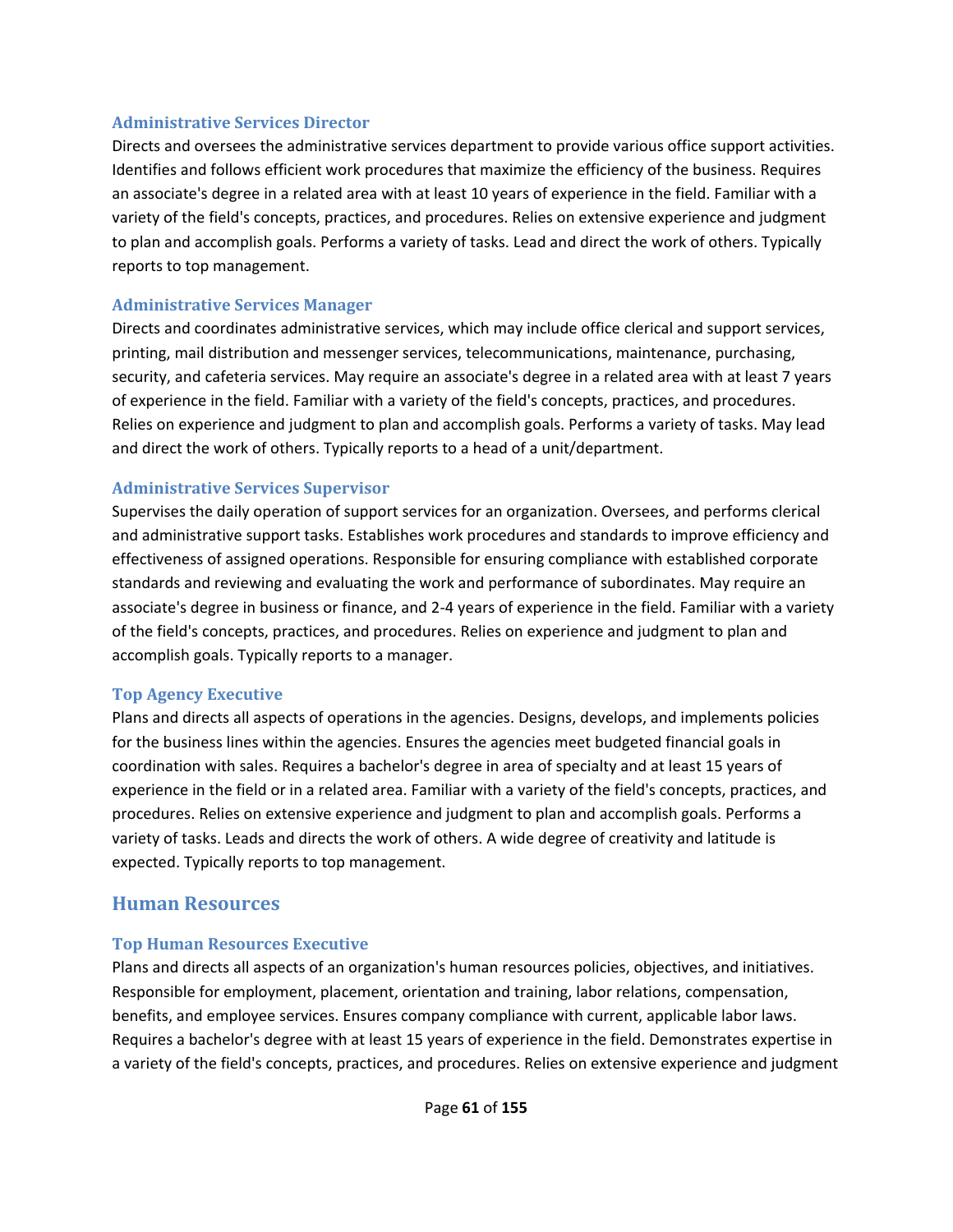to plan and accomplish goals. Performs a variety of tasks. Leads and directs the work of others. A wide degree of creativity and latitude is expected. Typically reports to top management.

## **Top Division Human Resources Executive**

Responsible for directing the human resources function of the division. Responsible for employment, placement, orientation and training, labor relations, compensation, benefits, and employee services. Ensures division compliance with current, applicable labor laws. Requires a bachelor's degree and at least 10 years of direct experience in the field. Demonstrates expertise in a variety of the field's concepts, practices, and procedures. Relies on extensive experience and judgment to plan and accomplish goals. Performs a variety of tasks. Leads and directs the work of others. A wide degree of creativity and latitude is expected. Typically reports to top management.

## **Human Resources Director (Autonomous)**

Plans, directs and carries out policies relating to all phases of personnel activity. Recruits, interviews, and selects employees to fill vacant positions. Plans and conducts new employee orientation programs to foster positive attitudes toward company goals. Keeps records of insurance coverage, pension plans, and personnel transactions such as hires, promotions, transfers, and terminations. Investigates accidents and prepares reports for insurance carriers. Conducts wage surveys within relevant labor markets to determine competitive wage rates. Prepares the budget for personnel operations. May be responsible for evaluating and suggesting new benefit or compensation structures or changes to existing plans. Requires a bachelor's degree with at least 7-10 years of direct experience in the field. Familiar with a variety of the field's concepts, practices, and procedures. Relies on experience and judgment to plan and accomplish goals. Performs a variety of tasks. Leads and directs the work of others. A wide degree of creativity and latitude is expected. Typically reports to a Chief Financial Officer, a Chief Operating Officer, or a Chief Executive Officer.

# **Human Resources Director (Non-Autonomous)**

Plans, directs and carries out policies relating to all phases of personnel activity. Recruits, interviews, and selects employees to fill vacant positions. Plans and conducts new employee orientation programs to foster positive attitudes toward company goals. Keeps records of insurance coverage, pension plans, and personnel transactions such as hires, promotions, transfers, and terminations. Investigates accidents and prepares reports for insurance carriers. Conducts wage surveys within relevant labor markets to determine competitive wage rates. Prepares the budget for personnel operations. May be responsible for evaluating and suggesting new benefit or compensation structures or changes to existing plans. Requires a bachelor's degree with at least 7-10 years of direct experience in the field. Familiar with a variety of the field's concepts, practices, and procedures. Relies on experience and judgment to plan and accomplish goals. Performs a variety of tasks. Leads and directs the work of others. Typically reports to a Top Human Resources Executive.

### **Human Resources Manager**

Designs, plans, and implements human resources programs and policies for staffing, compensation, benefits, visa/green card processing, employee relations, training, and health and safety. Requires a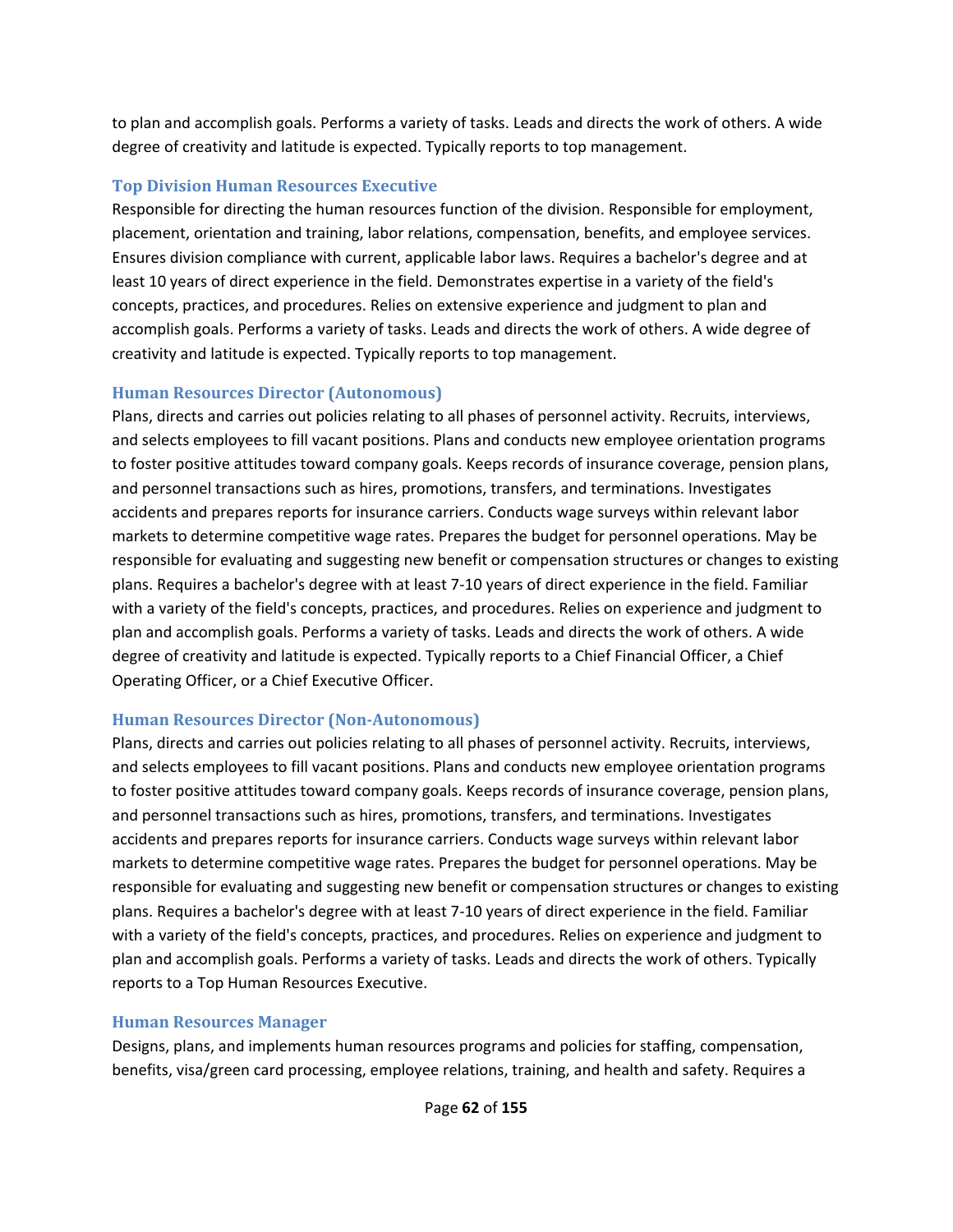bachelor's degree in a related area and at least 7 years of experience in the field. Familiar with a variety of the field's concepts, practices, and procedures. Relies on experience and judgment to plan and accomplish goals. Performs a variety of tasks. Leads and directs the work of others. A wide degree of creativity and latitude is expected. Typically reports to a head of a unit/department.

# **Religion**

#### **Religious Activities and Education Director**

Develops, plans, and implements policies and procedures to support religious and educational activities. May require a bachelor's degree in a related area and at least 7 years of experience in the field. Generally manages a group of exempt and/or nonexempt employees. Relies on experience and judgment to plan and accomplish goals. Typically reports to a senior manager.

#### **Religious Educator**

Conducts religious education courses. May work from religious texts or standardized course templates. Responsible for preparing and delivering lectures, and leading and moderating discussion. May require a bachelor's degree in area of specialty and 0-2 years of experience in the field or in a related area. Familiar with standard concepts, practices, and procedures within a particular field. Relies on limited experience and judgment to plan and accomplish goals. Performs a variety of tasks. Works under general supervision. A degree of creativity and latitude is required. Typically reports to an Associate Pastor or Pastor.

#### **Pastor**

Directs religious services and all daily operations for the organization. Responsible for all staff. Oversees outreach and educational programs. Performs religious services and leads prayer. Requires a master's degree in area of specialty and at least 5 years of experience in the field or a related area. Familiar with a variety of the field's concepts, practices, and procedures. Relies on extensive experience and judgment to plan and accomplish goals. Performs a wide variety of tasks. Leads and directs the work of others. A wide degree of creativity and latitude is required. Typically reports to a regional or chapter manager.

#### **Associate Pastor**

Assists the pastor in religious services and daily operations of the organization. Responsible for outreach and educational programs that will maintain and grow membership. Performs religious services and leads prayer. Requires a bachelor's/master's degree in area of specialty and 2-4 years of experience in the field or a related area. Familiar with a variety of the field's concepts, practices and procedures. Relies on experience and judgment to plan and accomplish goals. Performs a variety of tasks. Leads and directs the work of others. A wide degree of creativity and latitude is expected. Typically reports to a Pastor.

#### **Pastoral Care Director**

May perform duties of chaplain, which includes counseling and visiting. Develops and provides services designed to meet the religious and/or spiritual needs of patients and their families and hospital employees. May require a bachelor's degree and at least 7 years of direct experience in the field.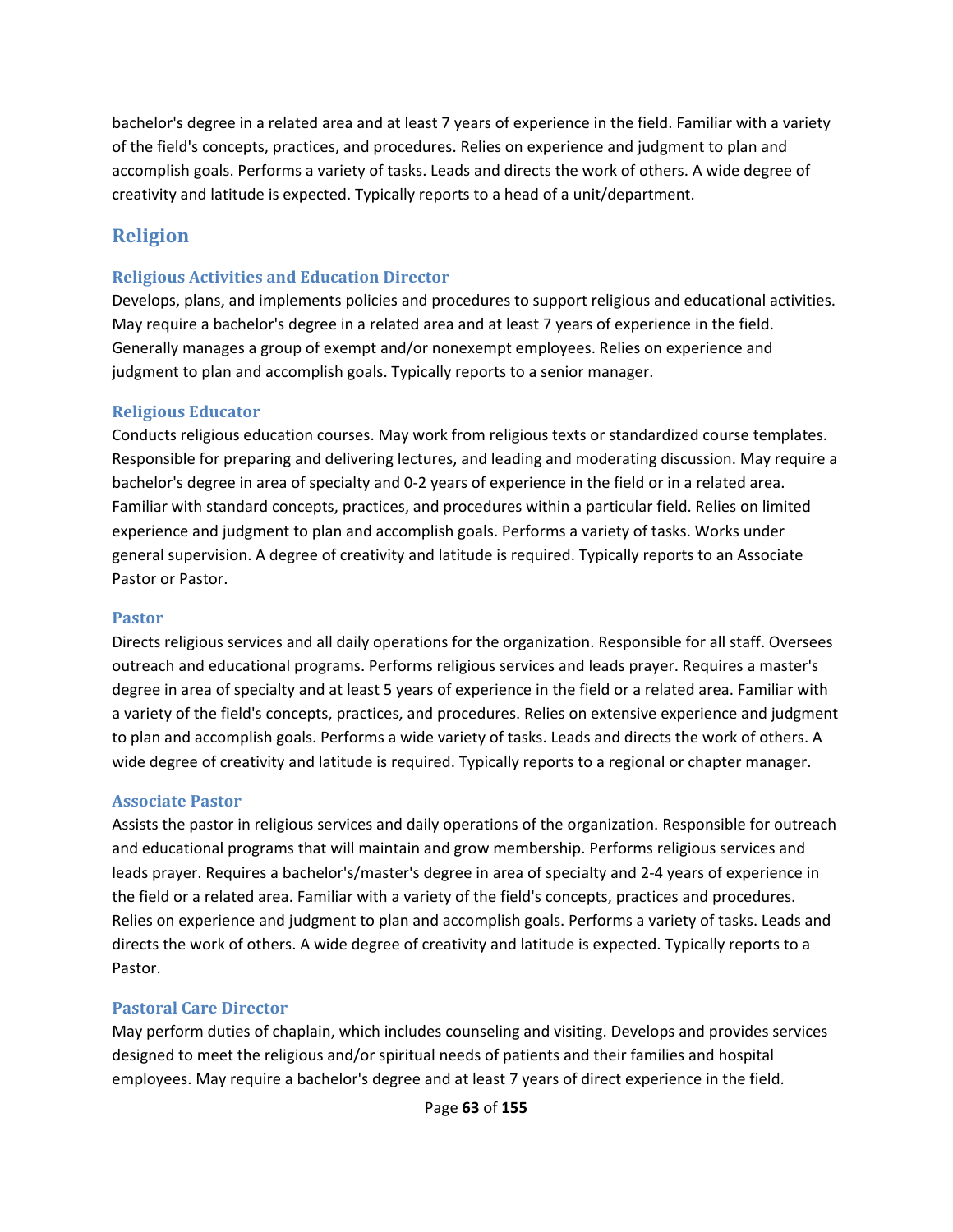Familiar with a variety of the field's concepts, practices, and procedures. Relies on extensive experience and judgment to plan and accomplish goals. Performs a variety of tasks. Leads and directs the work of others. A wide degree of creativity and latitude is expected. Typically reports to top management.

# **Chaplain**

Provides spiritual guidance and support during illness, injury and/or an emergency. Performs religious services and leads prayer. May require a bachelor's degree in area of specialty and 2-4 years of experience in the field or in a related area. Familiar with standard concepts, practices, and procedures within a particular field. Relies on experience and judgment to plan and accomplish goals. Performs a variety of tasks. Works under general supervision. A certain degree of creativity and latitude is required. Typically reports to a supervisor or manager.

# **Volunteer**

# **Volunteer Services Director**

Designs, plans and directs a volunteer program to augment the services of the regular staff. Oversees the recruiting, interviewing, hiring, training, and scheduling of volunteer workers. Requires a bachelor's degree and at least 5 years of experience in the field or in a related area. Familiar with a variety of the field's concepts, practices, and procedures. Relies on extensive experience and judgment to plan and accomplish goals. Performs a variety of tasks. Leads and directs the work of others. A wide degree of creativity and latitude is expected. Typically reports to top management.

# **Volunteer Coordinator**

Oversees the recruiting, interviewing, hiring, training, and scheduling of volunteer workers. Ensures that the activities of the volunteer workers meet the needs of the organization. May require a bachelor's degree in area of specialty and 0-2 years of experience in the field or in a related area. Familiar with a variety of the field's concepts, practices, and procedures. Relies on experience and judgment to plan and accomplish goals. Performs a variety of tasks. Leads and directs the work of others. A wide degree of creativity and latitude is expected. Typically reports to a supervisor or manager.

# **Education**

# **Chief Development Officer - Higher Ed.**

Oversees the development program for a college or university. Develops goals and strategies for all fundraising campaigns. Creates a balanced funding mix of donor sources and solicitation programs tailored to the needs of the college or university. Requires a master's degree with at least 10 years of experience in the field. Familiar with a variety of the field's concepts, practices, and procedures. Relies on extensive experience and judgment to plan and accomplish goals. Performs a variety of tasks. Leads and directs the work of others. A wide degree of creativity and latitude is expected. Typically reports to top management.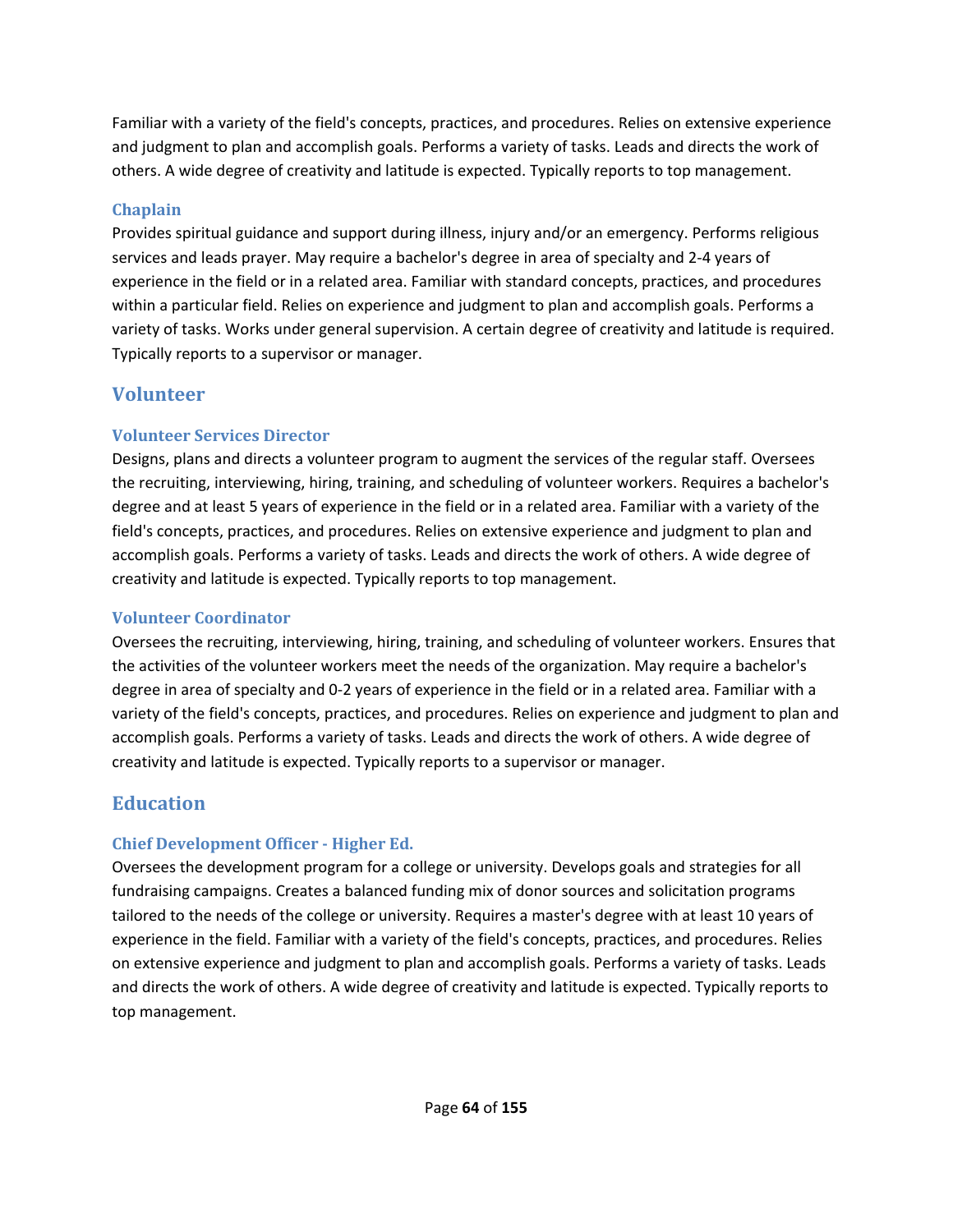#### **Chief Academic Officer**

Oversees academic programs, faculty affairs and many academic support functions of a university/college. Works to ensure the fulfillment of institutional mission and goals and provides academic vision and leadership. Requires a master's degree with at least 10 years of experience in the field. Familiar with a variety of the field's concepts, practices, and procedures. Relies on extensive experience and judgment to plan and accomplish goals. Performs a variety of tasks. Leads and directs the work of others. A wide degree of creativity and latitude is expected. Typically reports to top management.

### **Associate Chief Academic Officer**

Assists the Chief Academic Officer in overseeing academic programs, faculty affairs and many academic support functions, and works to ensure the fulfillment of institutional mission and goals. Provides academic vision and leadership. Requires a bachelor's degree with at least 5 years of experience in the field. Familiar with a variety of the field's concepts, practices, and procedures. Relies on experience and judgment to plan and accomplish goals. Performs a variety of tasks. Leads and directs the work of others. A wide degree of creativity and latitude is expected. Typically reports to top management.

### **Chief Enrollment Management Officer**

Leads and directs the institution's enrollment management program. Develops and implements strategies to recruit, enroll and retain students. Responsible for programs related to admissions, financial aid, and advising. Assist marketing staff in creation of promotional materials targeted at attracting and retaining students. Requires a bachelor's/master's degree and at least 10 years of experience in the field. Demonstrates expertise in a variety of the field's concepts, practices, and procedures. Relies on extensive experience and judgment to plan and accomplish goals. Performs a variety of tasks. Leads and directs the work of others. A wide degree of creativity and latitude is expected. Typically reports to the institution's President.

### **Registrar**

Oversees university/college's system of student records. Responsible for class registration, assigning classroom space, and updating student records. Ensures that all requirements have been met prior to graduation and that diplomas are factually correct. Determines students who have achieved certain scholastic goals, such as the Dean's List. Requires a bachelor's degree and at least 5 years of experience in the field or in a related area. Familiar with a variety of the field's concepts, practices, and procedures. Relies on extensive experience and judgment to plan and accomplish goals. Performs a variety of tasks. Leads and directs the work of others. A wide degree of creativity and latitude is expected. Typically reports to a manager or head of a unit/department.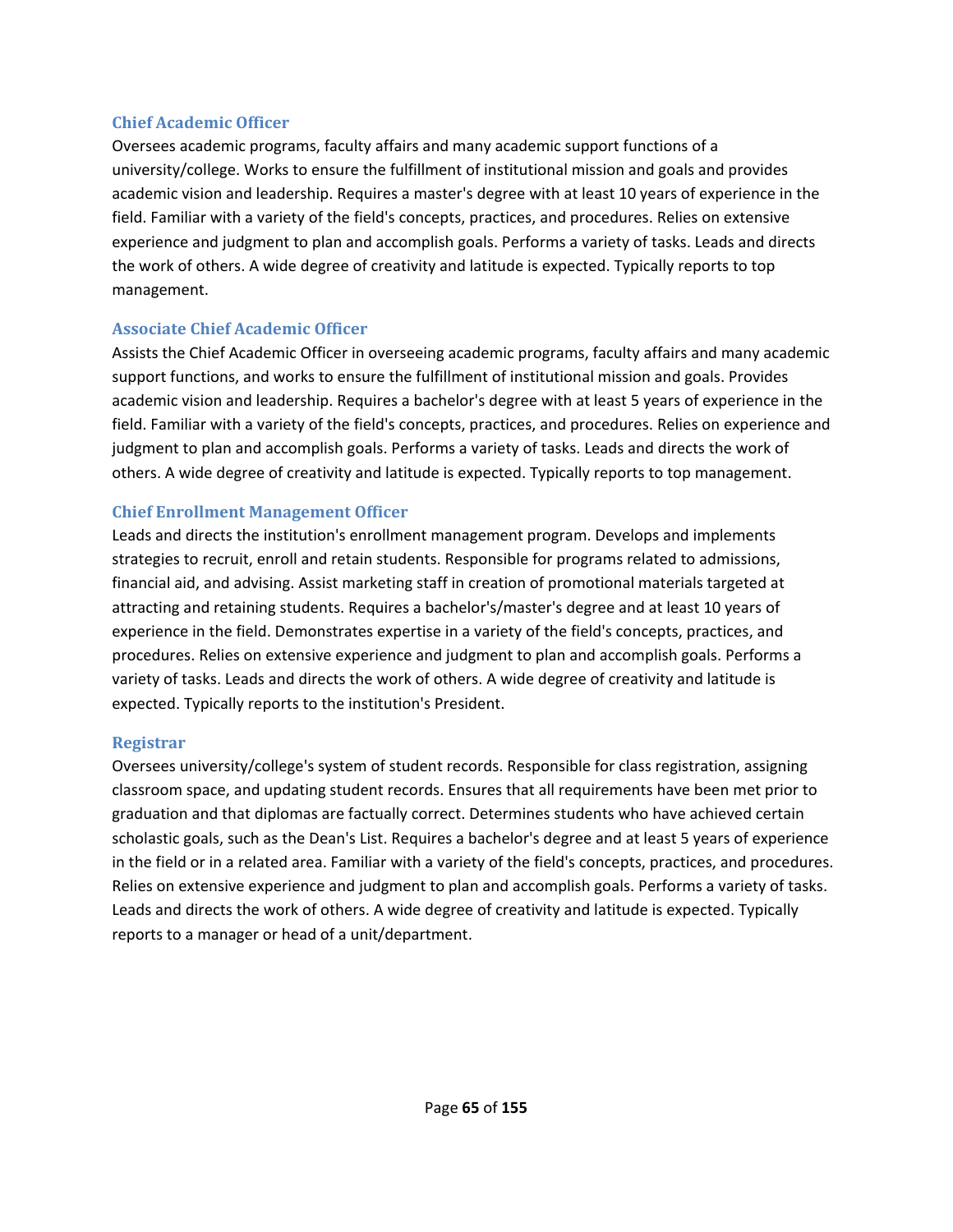#### *Sample - Registrar* **Job Description:**

Oversees university/college's system of student records. Responsible for class registration, assigning classroom space, and updating student records. Ensures that all requirements have been met prior to graduation and that diplomas are factually correct. Determines students who have achieved certain scholastic goals, such as the Dean's List. Requires a bachelor's degree and at least 5 years of experience in the field or in a related area. Familiar with a variety of the field's concepts, practices, and procedures. Relies on extensive experience and judgment to plan and accomplish goals. Performs a variety of tasks. Leads and directs the work of others. A wide degree of creativity and latitude is expected. Typically reports to a manager or head of a unit/department.

Collects information from incoming patients regarding services needed, insurance available, or financial status. May assist in completion of admissions or insurance forms. Contacts insurance providers to verify coverage and obtain authorization for service. May review claims or records to ensure accurate completion or coding in an effort to reduce reimbursement denials. Requires a high school diploma and at least 2 years of experience in the field or in a related area. Familiar with standard concepts, practices, and procedures within a particular field. Relies on experience and judgment to plan and accomplish goals. Performs a variety of tasks. Works under general supervision. A certain degree of creativity and latitude is required. Typically reports to a supervisor or manager.

### **Position Description and Duties:**

The University Registrar is responsible for the supervision and management of all administrative and operational functions of the Office of the Registrar, including but not limited to Veteran Affairs and NCAA Certification. The Registrar ensures the integrity, accuracy, and security of all academic records of current and former students; facilitate effective student registration and enrollment; builds secure student data files and sets policy and procedure for their responsible use; maintains up-to-date course schedules, catalogs, final examination schedules; manages efficient use of classrooms; and supervises and maintains the SIS-PLUS 2000, Banner, and degree audit systems. The Registrar supervises the processes for the articulation of transfer credits, graduation and certification of baccalaureate and associate degrees, enrollment and degree verification, production of official transcripts, diplomas, and commencement ceremonies. The Registrar counsels and advises students, faculty, and staff on academic matters; and interprets and enforces policies and regulations of the University, Boards of Regents and Supervisors, and FERPA. Additionally, the Registrar chairs the Registration, Credits, and Graduation Council, Calendar Committee, Registration Committee, Grade Appeal Committee for undergraduate students, Commencement Committee, Residence Rule Appeal Committee; and is a member of various other Councils and Committees.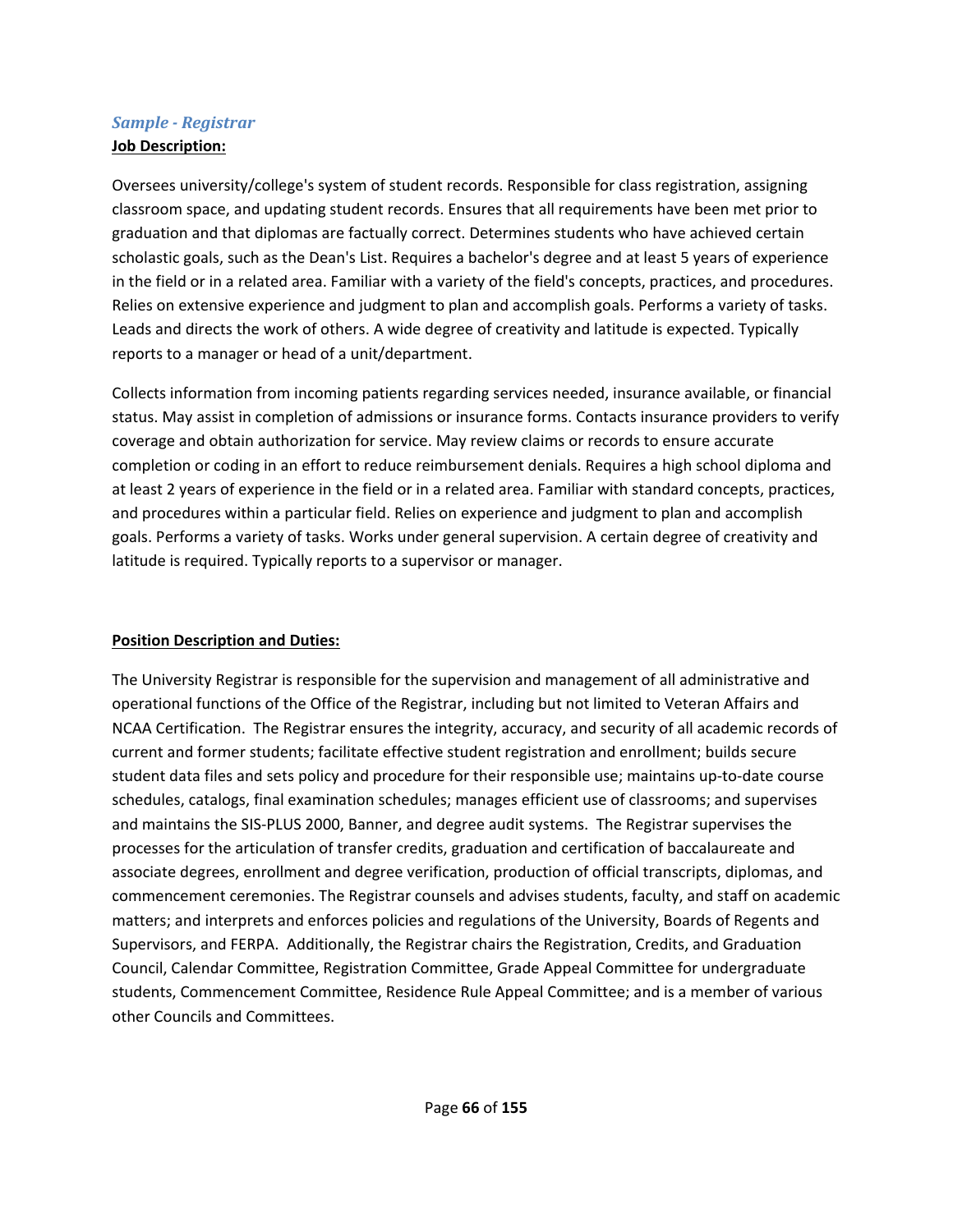#### **Job Description:**

- Directs and coordinates college or university registration activities: Consults with other officials to devise registration schedules and procedures.
- Analyzes statistical data on registration for administrative use in formulating policies.
- Exchanges student information with other colleges or universities.
- Directs preparation of student transcripts.
- Prepares commencement list.
- Directs preparation of statistical reports on educational activities for government and educational agencies and interprets registration policies to faculty and students.
- Directs activities of workers engaged in transcribing and evaluating academic records of students applying for permission to enter college or university.
- Directs compilation of information, such as class schedules and graduation requirements, for publication in school bulletins and catalogs.
- Coordinates dissemination of information on courses offered and procedures students are required to follow in order to obtain grade transcripts.
- Issues official transcripts.
- Coordinates class schedules with room assignments for optimum use of buildings and equipment.
- May assign rooms for student activities.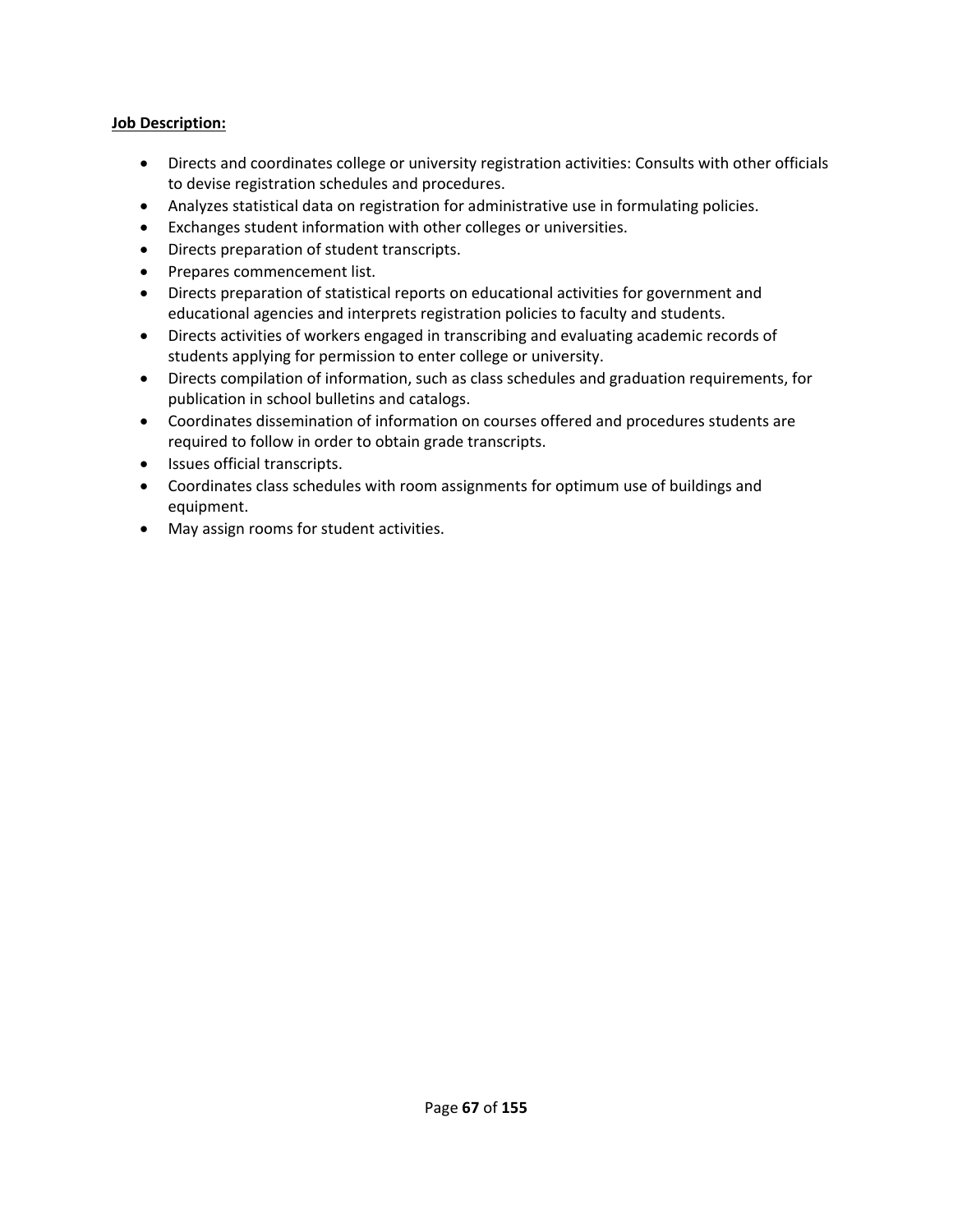### *Sample - University Registrar*

**FUNCTION:** Provide leadership to plan, organize and manage all of the activities related to the Records and Registration Department, including serving as the official authorized keeper of the university's student records.

#### **ESSENTIAL RESPONSIBILITIES:**

- Hire, supervise and evaluate the Records and Registration staff
- Organize and administer the records, registration and graduation functions, including transcript evaluations, Health Professions admissions and the IAI certification process in order to provide maximum service to students while ensuring efficient and effective workflow.
- Participate and serve as part of the Student Services Team. Lead initiatives as determined by the Dean.
- Supervise the coordination, evaluation and certification of all graduation applications, while overseeing the complete graduation process to include all elements of the rehearsal and ceremony.
- Responsible for collecting, recording, maintaining and reporting of student records within FERPA guidelines, e.g., grades, registration data, transcripts, mid-term verification, athletic eligibility and ICCB audits and other associated audits
- Provide leadership and develop appropriate recommendations for the implementation of related technology application in support of enhanced services offered through Registration and Records
- Develop and administer the departmental budget
- Problem solve the research, analysis and resolution of student disputes as they relate to records and registration
- Collaborate with administrators, deans, faculty, IT and counselors to facilitate and improve services to students, including catalog and registration/records policy questions.
- Administer the collective bargaining agreement for the support staff contract.
- Serve as ex-officio member of Curriculum Committee

### **ADDITIONAL RESPONSIBILITIES:**

- This job description is not intended to be all inclusive and the employee will also perform other reasonably related duties as assigned by the Dean.
- Participate in professional development activities and serve on college committees that support the goals and objectives of the division of the college
- Provide back-up for records and registration services, including registering students, issuing transcripts, answering phones, scanning, reporting grades and working special events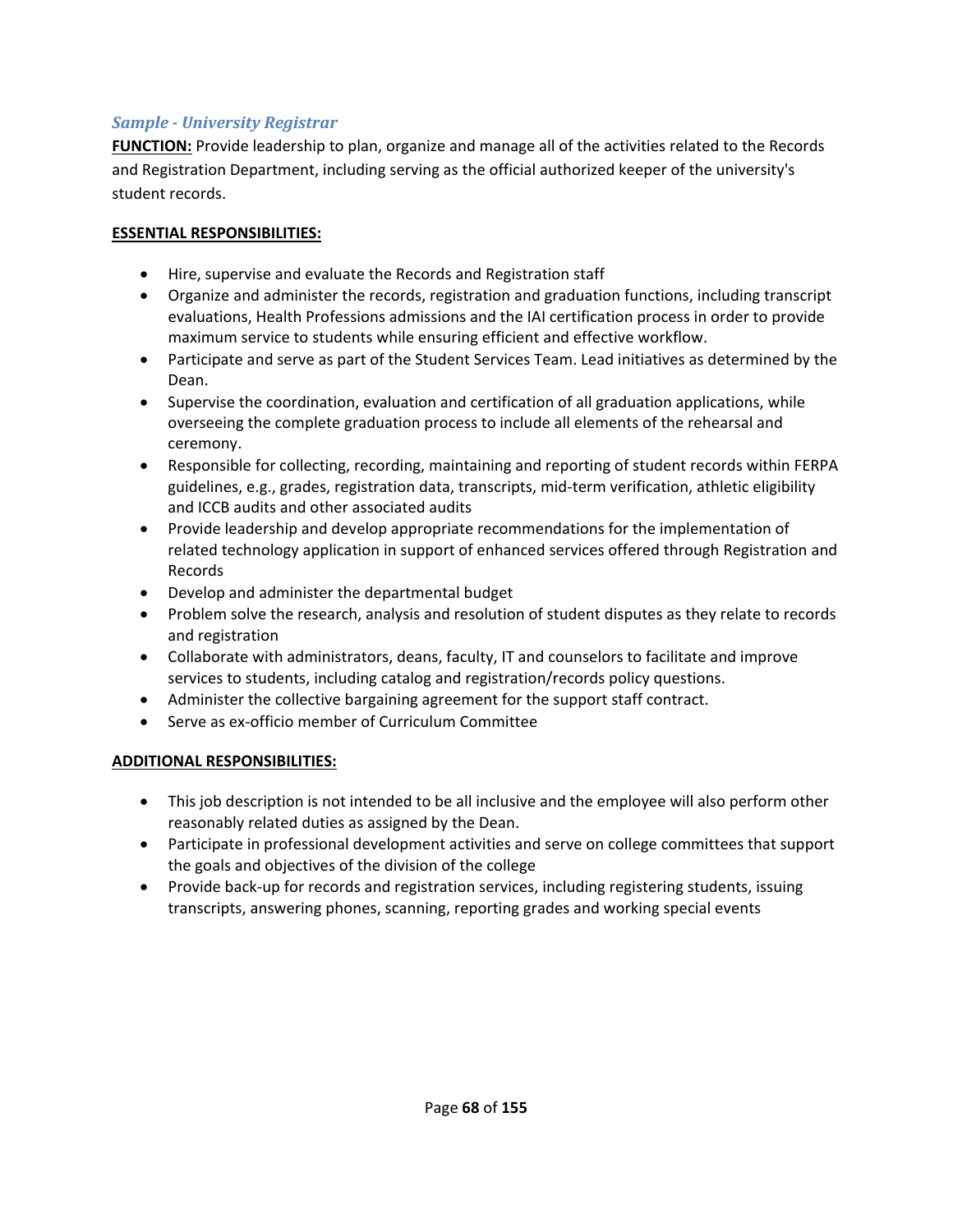#### **MINIMUM REQUIREMENTS:**

- Masters degree in student services, educational administration or a related area.
- Proven record of successful supervisory experience in a people-oriented environment
- 3 years of direct experience or 5 years in a related area. Preferred 5 years of direct experience in a community college
- Demonstrated understanding of the application of technology to deliver Records and Registration services.
- A proven record in working successfully with diverse populations
- A positive attitude and ability to plan and adapt to change
- Ability to collaborate effectively with college departments and cross-functional teams
- Strong interpersonal, oral and written communication skills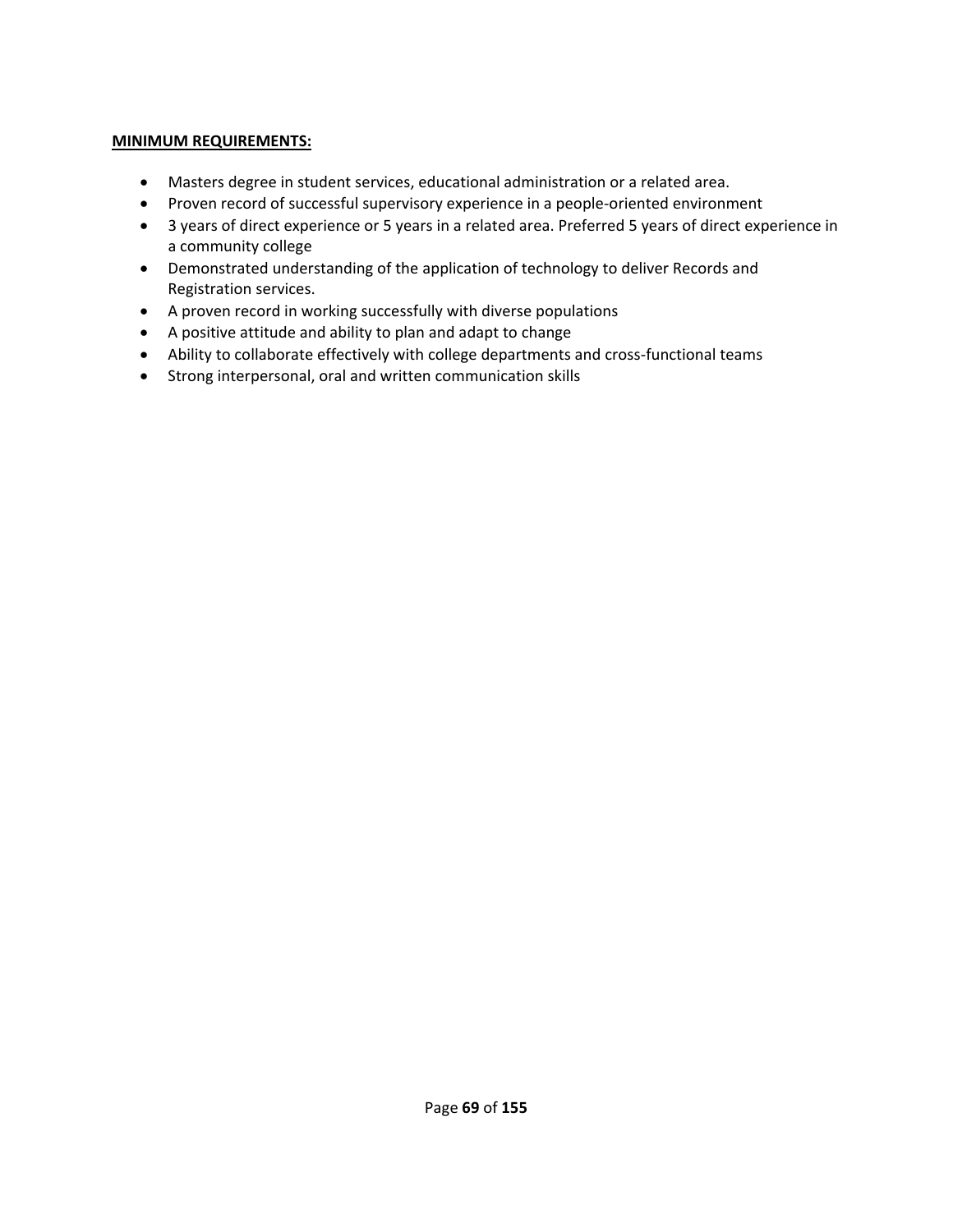## *Sample - Dean of Admissions and Financial Aid*

Our University, one of the nation's premiere universities, invites inquiries, nominations and applications for dean of admissions and financial aid.

Reporting to the provost and leading a staff of XX, the dean of admissions and financial aid provides the strategic direction and leadership for a results-oriented admissions and financial aid program of considerable skill and innovation that is consistent with the goals and mission of our University.

A senior officer of the university, the next dean of admissions and financial aid will be a forward looking, visionary leader with great entrepreneurial, strategic and analytic skills, proven success in the areas of access and diversity, and finesse as a manager and collaborator. Able to galvanize a university-wide admissions effort that is, at its heart, student centered, the dean of admissions and financial aid leads a team that is as devoted as it is talented, and enjoys the full support of the university president and members of the senior leadership team, as well as faculty, staff, alumni, and trustees.

Most important will be the personal qualities of integrity, intellectual curiosity, exceptional interpersonal and communication skills, significant strategic and analytical capacity, technological savvy, a collaborative work style, and commitment to excellence that characterizes our University.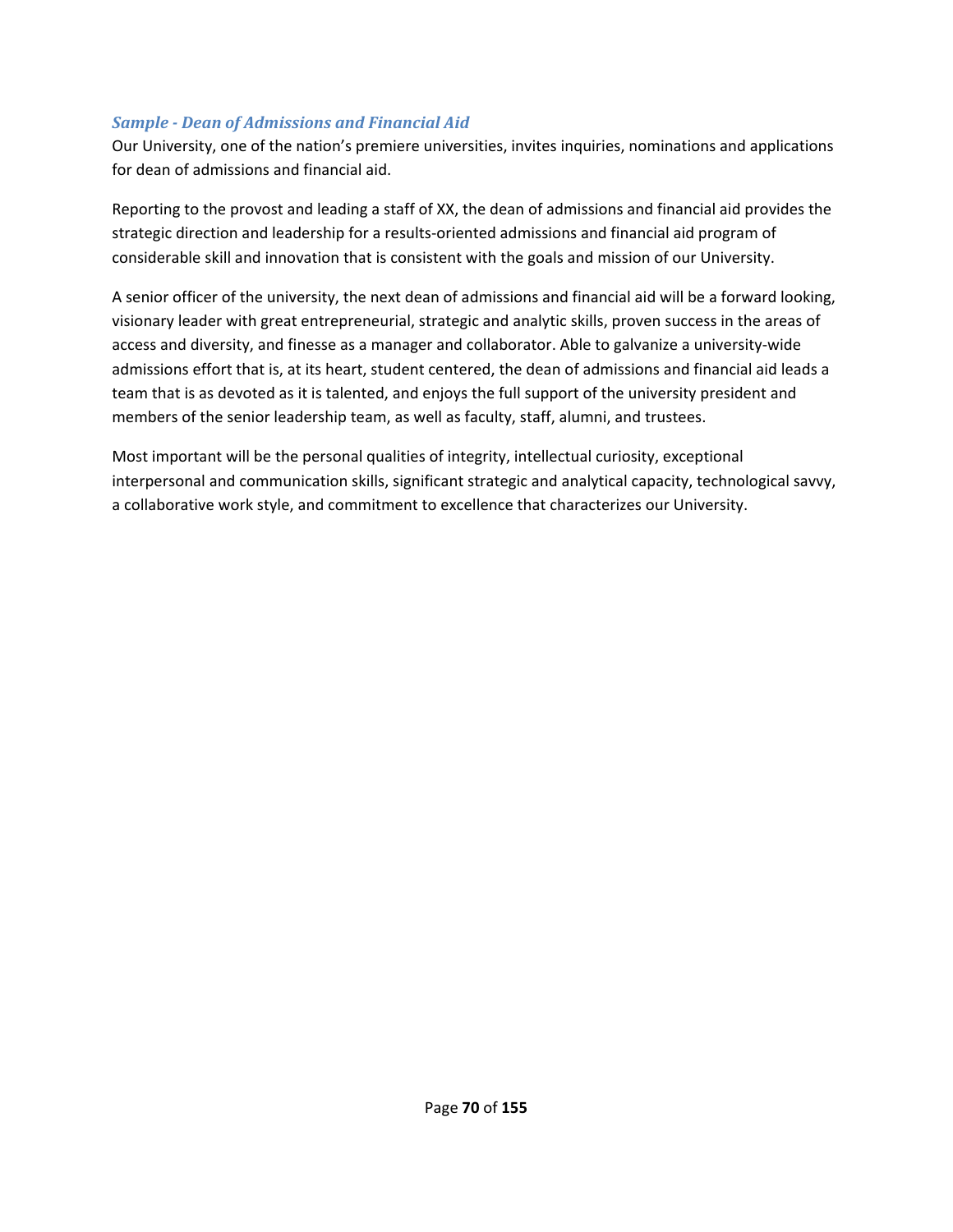### *Sample - Associate Director of Admissions*

**Position Description:** The office of Admissions seeks a dynamic individual to join our team.

### **Responsibilities include, but are not limited to:**

- Develop a territory and prospect management plan
- Interview and counsel prospective students and families
- Manage and evaluate admissions applications
- Develop and implement an in depth marketing/communications plan for a specified academic area
- Represent the university at on and off-campus events and programs
- Plan and execute a travel plan in designated geographic areas

**Requirements:** A Bachelor's degree and at least 3 years of Admissions/Recruitment experience. Strong interpersonal and communications skills (both written and oral), presentation experience, sales/marketing skills, supervisory skills, and ability to be a member of a team.

Energetic, flexible and willing to work evenings and weekends. Military experience, military school experience or ROTC experience a plus. A valid driver's license is required.

**Position Overview:** This position reports to the Director of Admissions assisting with all aspects of the admissions and recruitment process.

In addition, s/he is responsible for the internal department management of admissions print publications, advertising, and marketing efforts in coordination with the director of marketing.

# **Specific Responsibilities include but are not limited to:**

- Meet enrollment goals for assigned target recruitment area
- Travel on behalf of the College for recruitment and other college related events
- Speak publicly to individuals, groups on and off campus
- Develop and maintain close working relationships with key secondary school constituents.
- Assist in the development and maintenance of the admissions office's recruitment and marketing plan with the purpose of promoting the College's visibility and general recruitment efforts.
- Assist in the development, maintenance and execution of the department's communication plan to prospective and admitted students.
- Evaluate and execute admission decisions on applicant files
- Supervise and manage the support staff of the department
- Develop and monitor statistical reports to enhance recruitment strategies, yield management, forecasting, and operational efficiency.
- Other duties as assigned.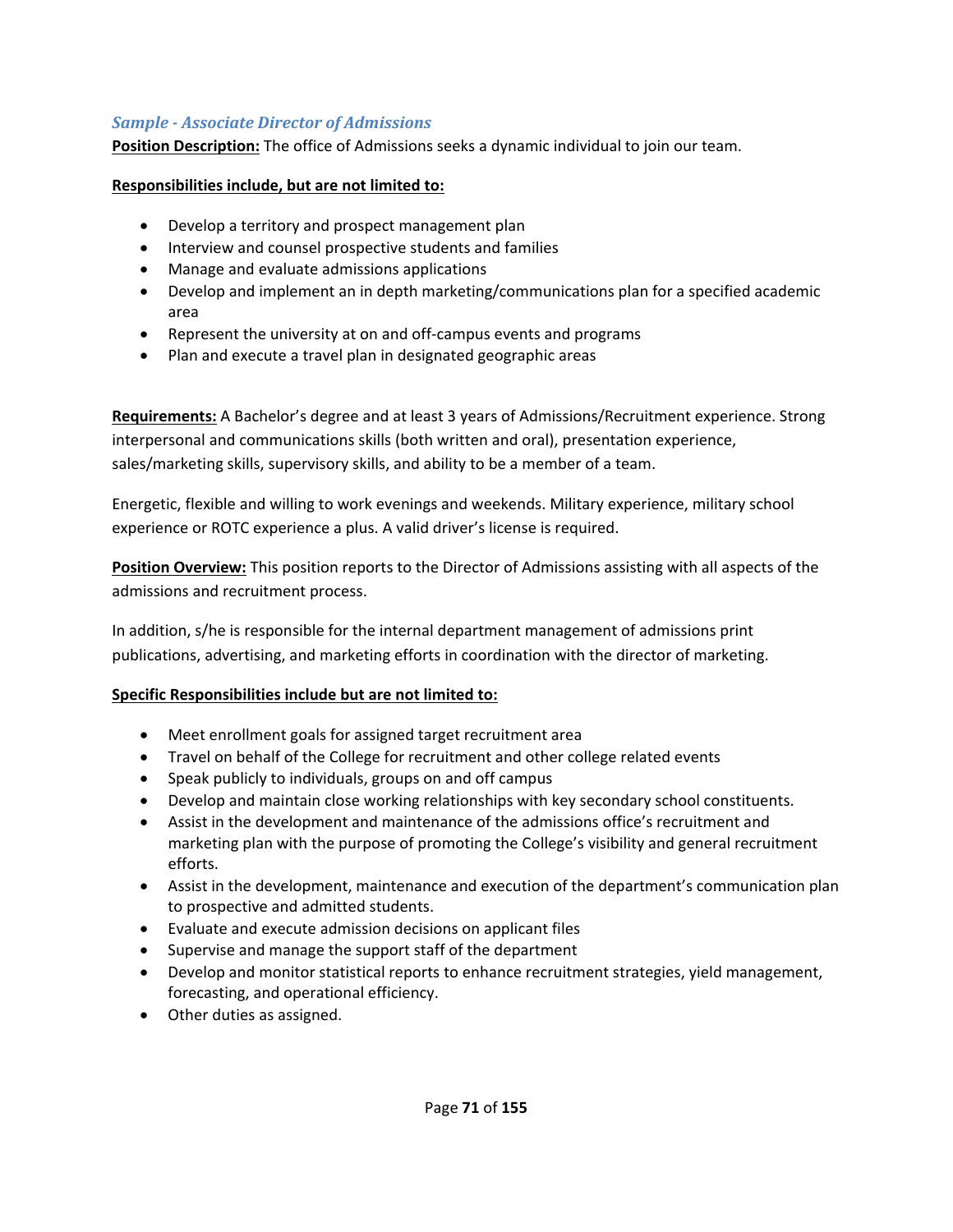## **Qualifications and Experience:**

- A bachelor's degree with a minimum of 5-7 years admissions experience with a progressive experience. A master's degree is preferred.
- Previous supervisory experience managing professional and student staff is preferred.
- Experiences with production of a variety of media particularly print publications.
- Ability to effectively communication in person and in writing and be able to speak publicly.
- Should possess high energy, attention to detail, and the ability to organize effectively.
- Datatel/Colleague experience preferred.
- A valid driver's license and the ability to travel and work nights and weekends as necessary.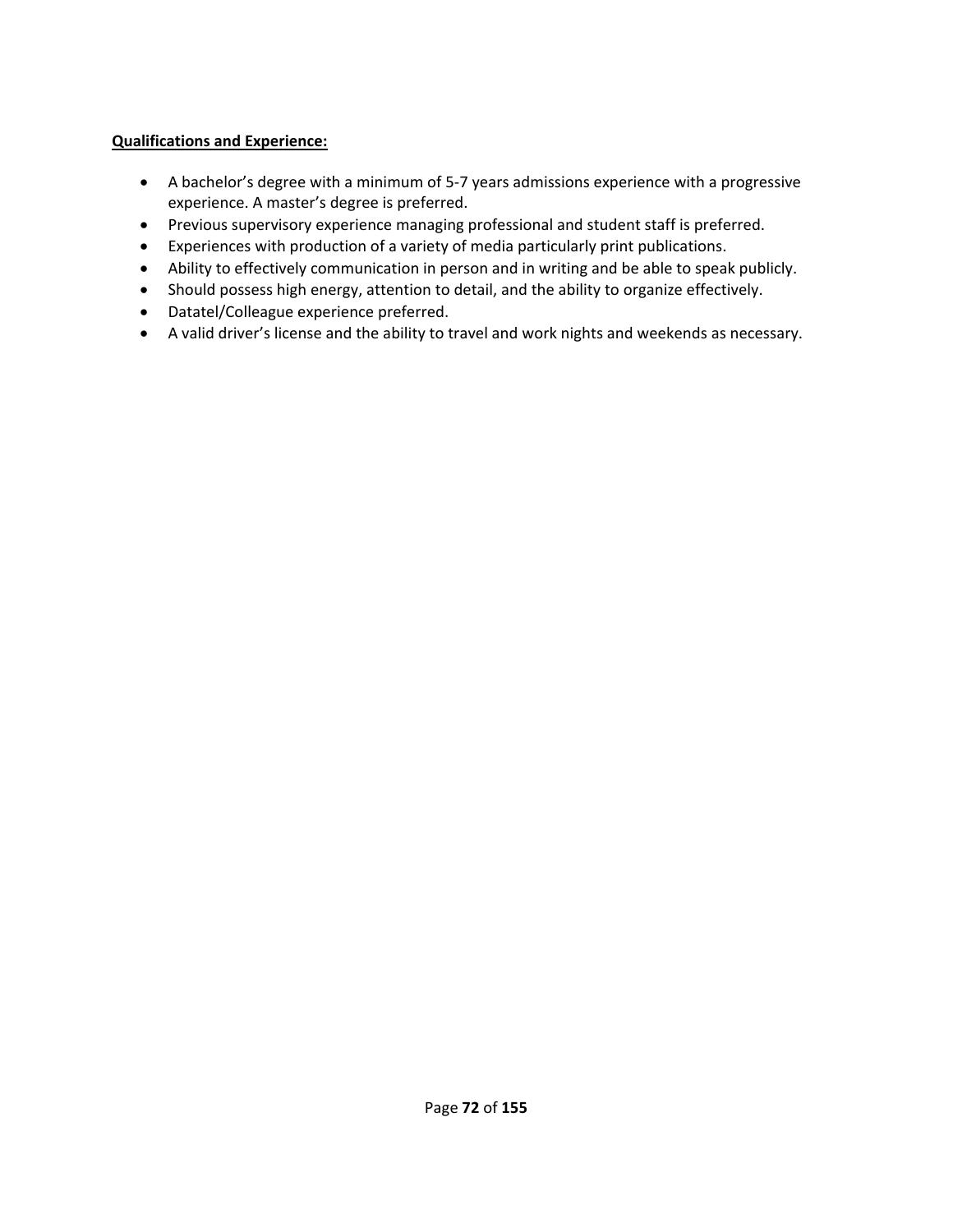## *Sample - Associate Director of Admissions and Alumni Volunteer Coordinator* **POSITION SUMMARY:**

The purpose of this position is to:

- Supervise and assist in supervision of admission staff and students in the recruitment and processing of files for students interested in attending Oregon Tech,
- Secure alumni volunteers and coordinate their efforts in support of admissions functions,
- Ensure proper operation of the EMAS database system including teaching new users, learning new functionality, preparing data, and upgrading to newer versions,
- Perform job duties and responsibilities of Director of Admissions in his/her absence and
- Assist in the recruitment efforts by traveling to high schools and community colleges throughout the Pacific Northwest, visiting with prospective students and families, and participating with and planning campus events

## **REQUIRED DEGREES, LICENSES, CERTIFICATES, CREDENTIALS :**

- Bachelor's Degree with four years Admissions experience
- Valid driver's license

## **ORGANIZATIONAL RELATIONSHIPS:**

- This position represents the University in a variety of settings off campus without any supervision and must make decisions to conduct oneself appropriately and responsibly, commit accurate information about the University, financial aid, admissions and majors to the public, give recommendations to and counsel prospective students.
- This position makes a lot of decisions in the absence of the Director of Admissions.
- Discuss on phone/person the University options, other college options, advising to get into the University, costs to attend, scholarships, admission criteria.
- Present at various on campus visit days and new student registration. Monitor Q&A for transfer students at events. Present/answer questions at various recruiting events off campus Recruit, screen, train, direct and nurture alumni volunteers to assist with admissions efforts. (phone, in person, email)
- Explain Admission procedures/policies, forward/discuss information on prospective students, discuss scholarship info, trouble shoot Banner issues. Various meetings and committees.
- Lead a university team for recruitment travel and participate as a team member.
- Discuss admission policies/procedures.
- Meet, discuss and implement issues dealing with students issues transferring from community college to four year college.
- Discuss issues pertaining to our Admissions.
- Advise, direct, explain policies, solve problems, supervise.
- Meet with, phone, and email admissions policies, procedures, updates on the University and programs, discuss prospective students.
- User group conference to obtain info/train on EMAS software. Trouble shoot withTech support to resolve EMAS software issues (phone).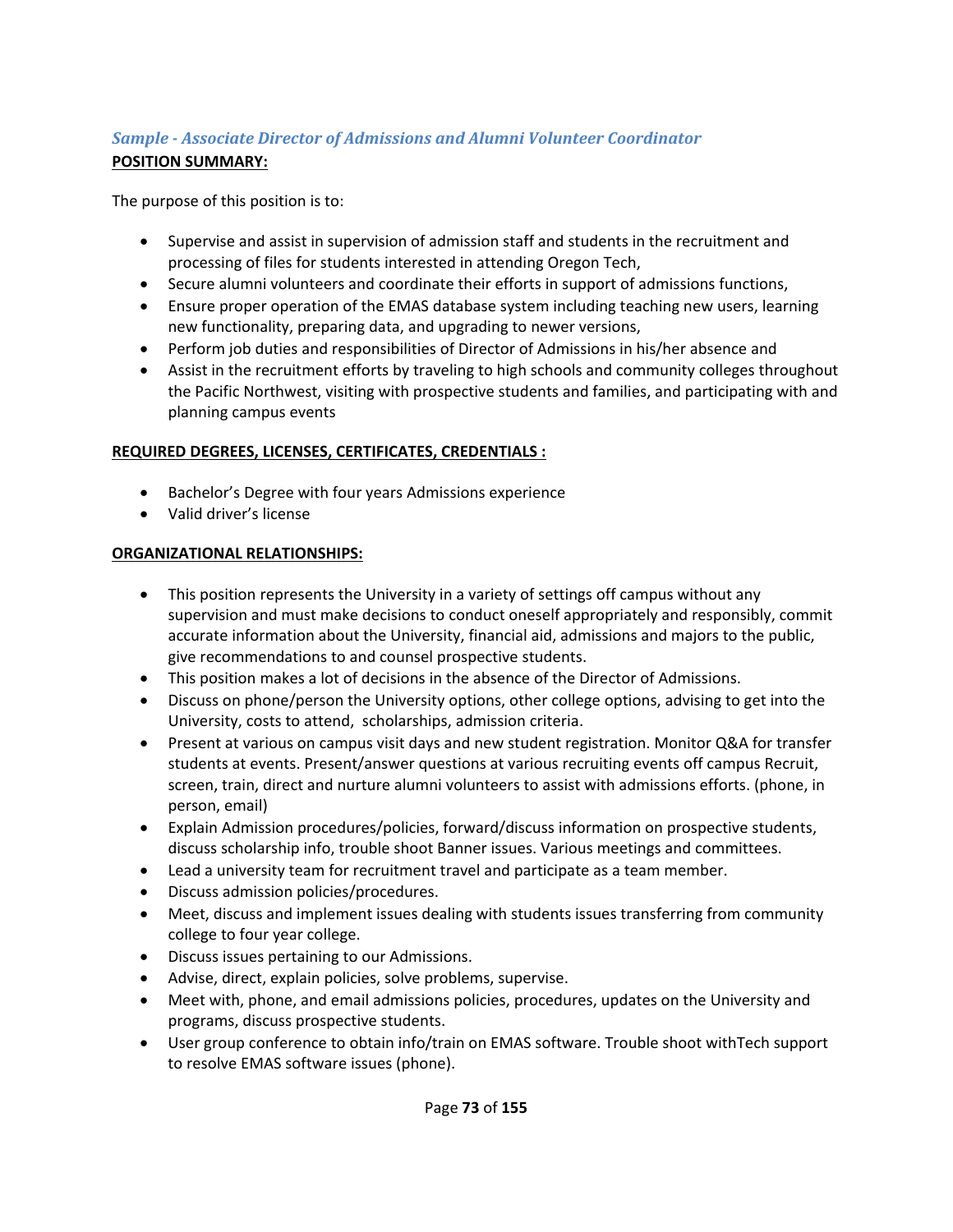### **Essential Functions:**

- Contact, communicate with and manage the alumni volunteers who are involved in recruitment efforts.
- Continue to build the alumni volunteer program by recruiting alumni through faculty, mailings, phone calls and emails.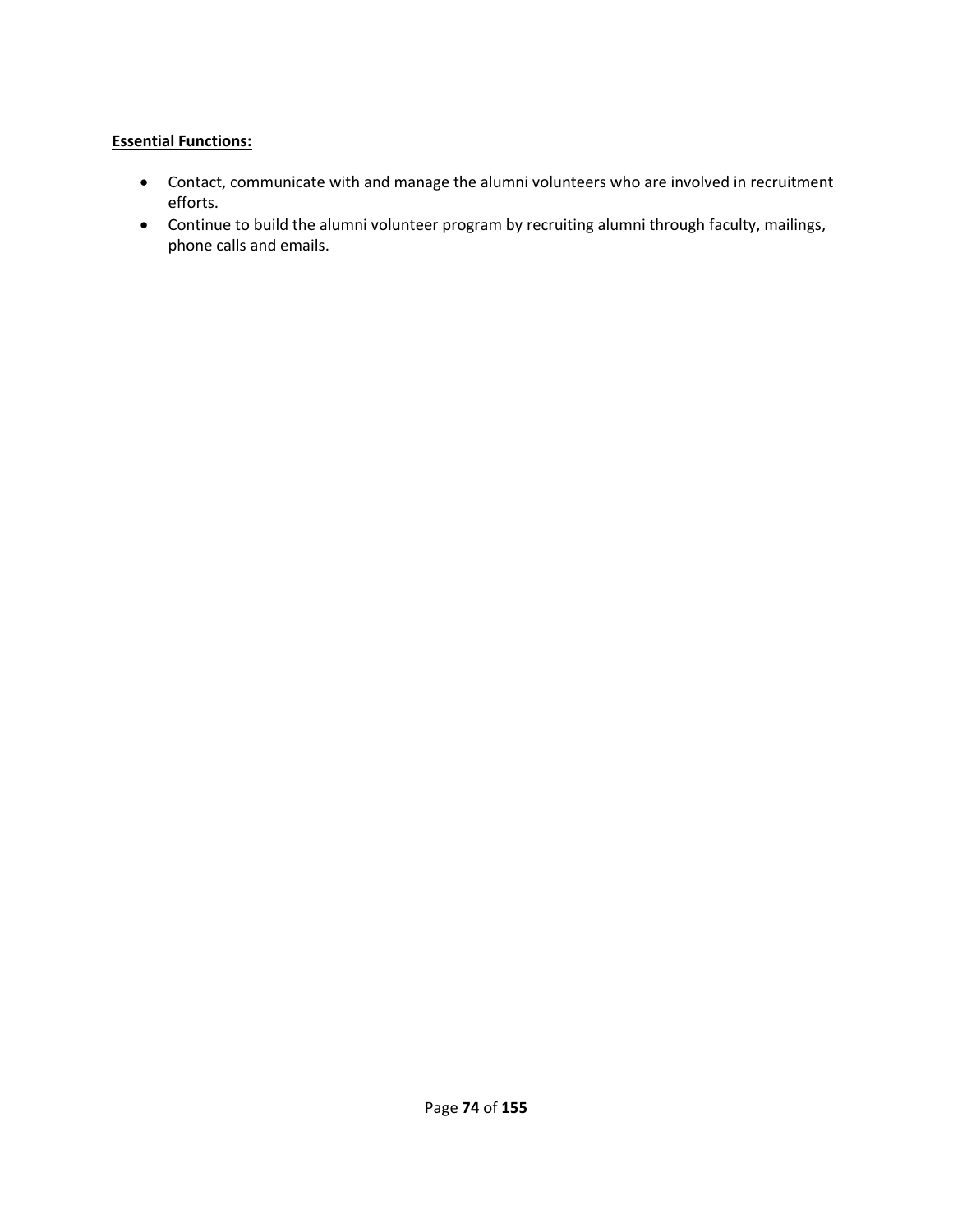## *Sample - Regional Admissions Representative*

**Area:** New England

## **Duties Include:**

- Represent the College to prospective students and their families in Massachusetts (greater Boston and eastern Massachusetts), southern New Hampshire, southern and central Maine, Rhode Island, northeast Connecticut.
- Attend college fairs/nights and make individual visits to high schools in those aforementioned areas during the fall and spring of each year.
- Organize and supervise a bus trip to our campus for accepted students in coordination with the Experience programs offered in the spring each year.
- Arrange and conduct individual interviews with students as well as organize regional group information sessions for students, parents, and guidance counselors.
- Telecounsel with prospective students to encourage campus visits as well as apply for admission. Maintain appropriate follow-up communication with these students regarding the status of their applications for admission and financial aid.
- Work closely with other College regional representatives to insure appropriate coverage of college fairs/nights in the area, as well as coordination of the bus trip to campus.
- Work closely with the Admissions Multicultural Recruiter to insure that the College is making every effort to attract and enroll a diverse student population from the area.
- Work closely with the Admissions Office travel coordinator when organizing recruiting visits and handling work related expenses.
- Join, and participate in, regional admission and school counselor associations to build solid working relationships.
- Mobilize our alumni, in cooperation with our Alumni Affairs office and the Admissions office, to support the college's recruitment efforts in the area.

## **Experience:**

• Bachelors degree minimum. Experience in college admissions, financial aid, high school counseling, or teaching preferred. Preference given to candidates who reside in eastern New England.

## **Contract:**

- Nine month contract September 1-May 31. Twenty hours per week, 32 weeks per year.
- Position reports to the Vice President for Enrollment Management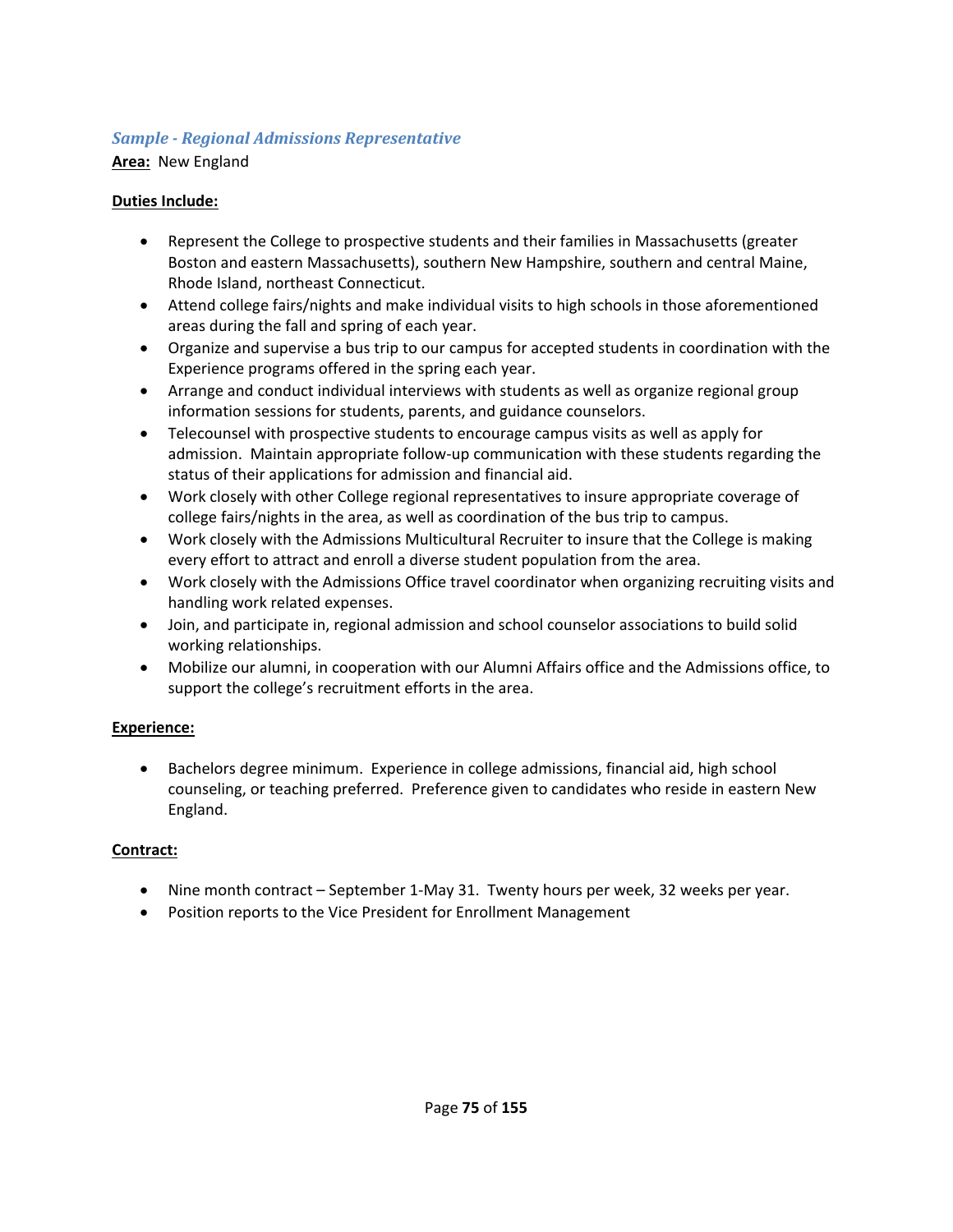## *Sample - Transcript Evaluator*

**Department:** Office of Admission/Registrar

## **Position:** Full-time with benefits

### **Responsibilities:**

This person will be responsible for administering a comprehensive system of transcript evaluation for domestic and international students and interfacing with on- and off-campus stakeholders to help the institution reach transfer enrollment goals.

### **Domestic and international transcript evaluation:**

- Determine if institutions are accredited; evaluate transfer transcript coursework for LCSC equivalencies.
- Be familiar with country equivalencies differences and accreditation of institutions.
- Develop a library of materials & training manuals.
- Keep the International Programs Office current on international transcript evaluations.
- Provide preliminary transcript evaluations for students and agents when requested.
- Develop specialized program plans for dual degrees with international colleges.
- Acquire in-depth training in international transcript evaluation—visit other institutions.
- Contact with Division Chairs, Advisors, Peers:
- Maintain regular contact with Division Chairs concerning equivalencies, articulation agreements, student questions, preliminary transcript equivalencies.
- Broaden procedures and safeguards for capturing more equivalencies in Datatel and publishing them to the web.
- Work with the academic community to design efficient and effective transfer tools and products.
- Respond to our advisors and inquiries from other colleges concerning equivalencies.
- Answering Transfer/Transcript Questions:
- Meets with transfer prospects, applicants and students to answer questions regarding their transfer transcripts.
- Be able to discuss degree completion options and interpret core requirements for each major with transfer prospects and applicants.

## **Supervision & Training:**

- Train and supervise student workers in transcript equivalency data entry and transfer processing.
- Train Divisions and campus community in transcript equivalency data entry.
- Ensure that all departments conform to established policies and timelines.
- Develop a detailed Training and Procedures manual for transcript data entry.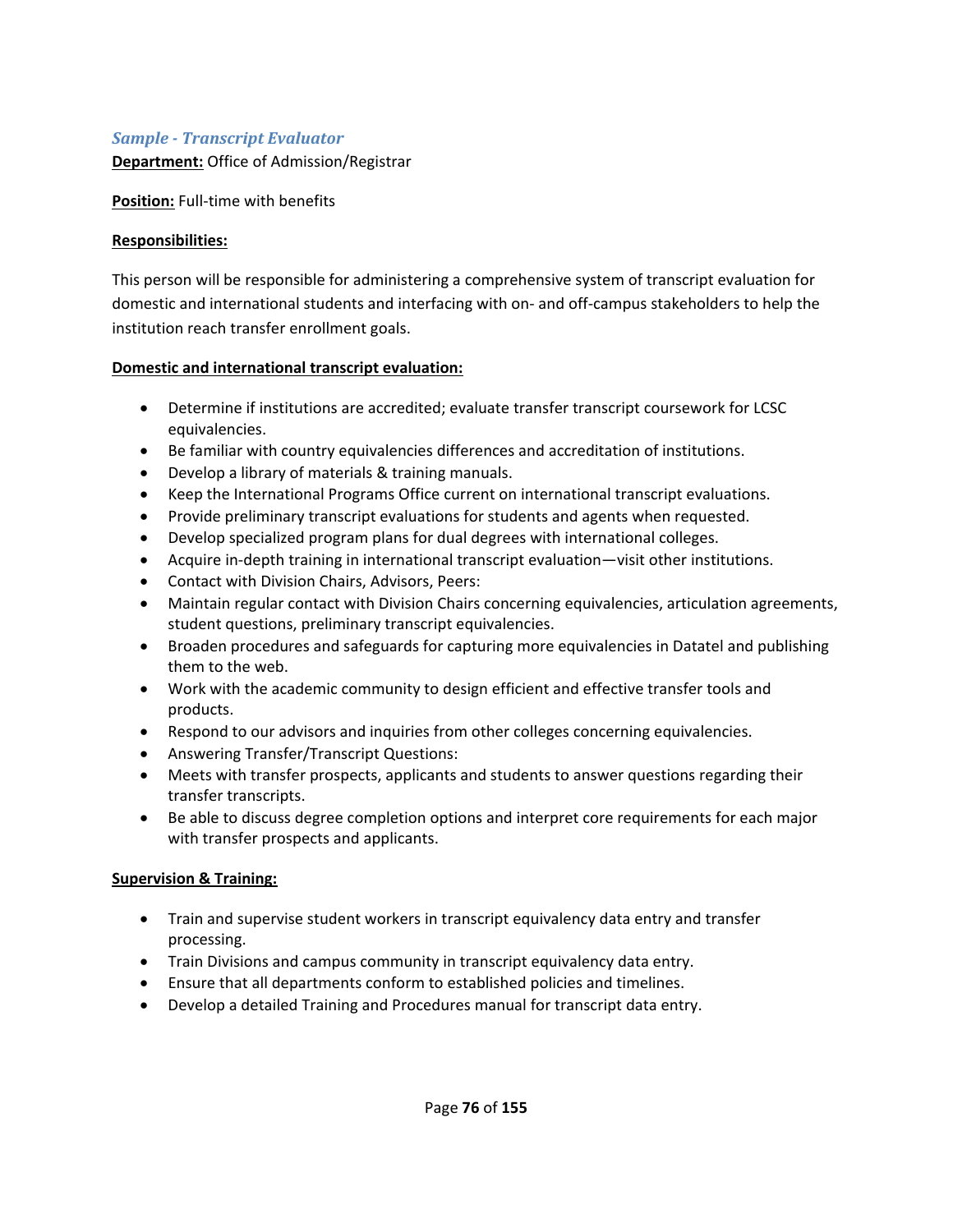## **Communication Management:**

- Integrate transcript evaluation into communication management e-mail tracks.
- Establish new transfer admission tracks for domestic and international students while working with New Student Recruitment and International Programs.

## **Transfer Recruitment:**

- Visit other colleges and develop a comprehensive set of procedures that complement/enhances recruitment efforts for transfer students (e.g. increase equivalencies from colleges, expand web usage as a transfer tool, incorporate program evaluation into transfer process.)
- Attend on- and off-campus transfer days in conjunction with campus recruiters

## **College Representative:**

- Represent the institution on statewide transcript equivalency issues.
- Works with other college officials to develop and refine a state system of transcript evaluations and equivalencies.
- Special projects as assigned.

## **Minimum qualifications:**

- Bachelor's degree or significant work towards a bachelor's degree.
- Experience working with faculty/staff/students from post-secondary institutions.
- Knowledge of program or project planning and implementation.
- Experience developing and evaluating policies and procedures.
- Strong written and oral communication skills.
- Conduct independent research
- Analyzing data and drawing conclusions
- Designing and conducting training programs
- Interpreting state regulations
- Proficiency in Microsoft Office software

## **Preferred qualifications:**

- Two years experience working in an admission/registrar office in a post-secondary institution.
- Knowledge of Datatel software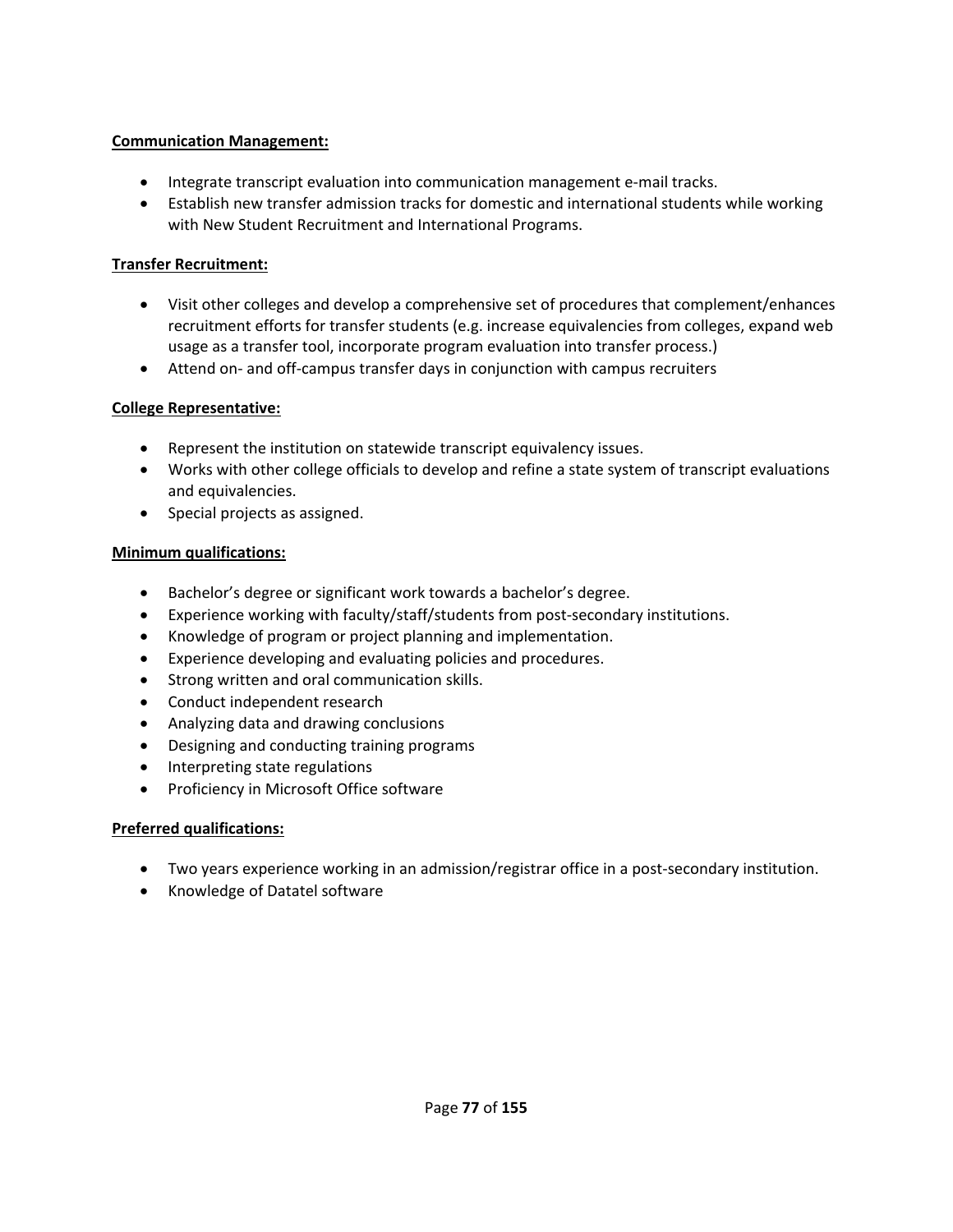# *Sample - Professional School Counselor* **DESCRIPTION:**

A10 month position in a setting where counselors are responsible for a portion of one class, remaining with those same students over their four years in high school. As such, they provide holistic & proactive services which contribute to each student's educational, vocational, & personal/social development.

## **RESPONSIBILITIES:**

College/career/personal/social counseling; advisement with students/parents individually, in small/large groups on all aspects of educational planning, & development/implementation of programs to meet needs of students & parents; collection & reporting of data.

## **PROFESSIONAL/PERSONAL CHARACTERISTICS PREFERRED:**

- Working knowledge of the Illinois Developmental Counseling Model
- Experienced with needs of high school age students & their families
- Engaging interpersonal skills & strong speaking/writing skills
- Innovative, enthusiastic, energetic, flexible
- Effective working with groups
- Thorough knowledge of counseling theory & practice
- Familiar with computer based transcripts, schedules, etc., Internet & software counseling resources
- Able to organize & sequence activities
- Collaborative working style & strong work ethic
- Commitment to professional growth

## **REQUIREMENTS:**

• Master's Degree & School Service Personnel Type 73 certificate

## **COMPENSATION:**

• Commensurate with education & experience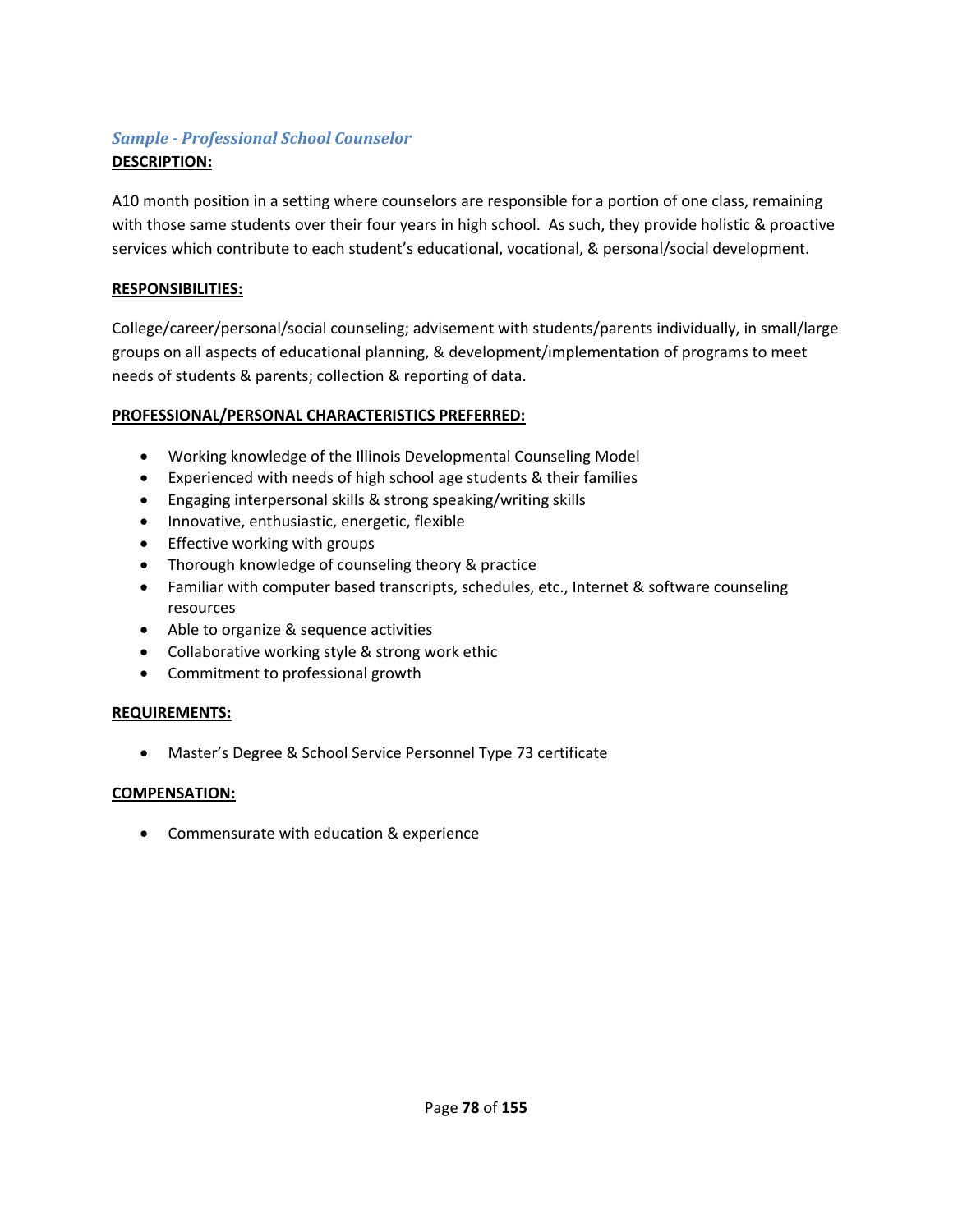### *Sample - Career Center Coordinator* **BASIC FUNCTION:**

Under the direction of a high school administrator, organize, maintain and operate a high school Career Center and provide a wide variety of career information and materials; communicate with students, faculty, parents and community representatives concerning career planning and college entrance.

### **REPRESENTATIVE DUTIES:**

- Provide career and college entrance information and assistance to students, teachers, parents and counselors; coordinate day-to-day operations and schedule activities, programs and speakers.
- Prepare career education and instructional materials for use by teachers and students; assist students in locating and using college/career information as needed for research, assignments and post-high school planning.
- Obtain, organize, file and display guidance materials; catalog and prepare for use by students; maintain displays and bulletin boards.
- Plan, organize, develop and implement career events and publications; prepare letters, flyers, mailers and other materials to publicize Career Center services, resources and speaker programs.
- Contact, schedule and arrange guest speakers from the local business community, colleges and military services to present information regarding specific occupations.
- Schedule visitations by representatives from local colleges; organize, coordinate and publicize career-related events and other opportunities for students to learn about higher education and vocational training and preparation.
- Develop and maintain a current and comprehensive occupational library including information on careers and career clusters, employment prospects and trends and employment requirements and opportunities; obtain and circulate current college catalogs.
- Maintain current lists and bulletins concerning scholarships and other financial aids available; provide information concerning specialized scholarships and assistance in completing application forms.
- Provide information concerning scholastic aptitude and achievement tests; assist students with applications and scheduling; distribute test results as appropriate.
- Assist students with Career Center materials and equipment.
- Prepare and deliver informational presentation as requested; orient students to Career Center resources and services.
- Maintain a current inventory of Career Center equipment and materials; assist in determining purchase priorities.
- Plan and conduct Career Days, Career Month, Teen Job Fairs, or College Fairs.
- Attend meetings, conferences and seminars regarding career trends, college entrance and financial aid.
- Train and provide work direction to volunteers and student assistants.
- Operate a variety of office equipment including audio/visual equipment.
- Provide clerical support to the Work Experience Education Program coordinator, as required.
- Perform related duties as assigned.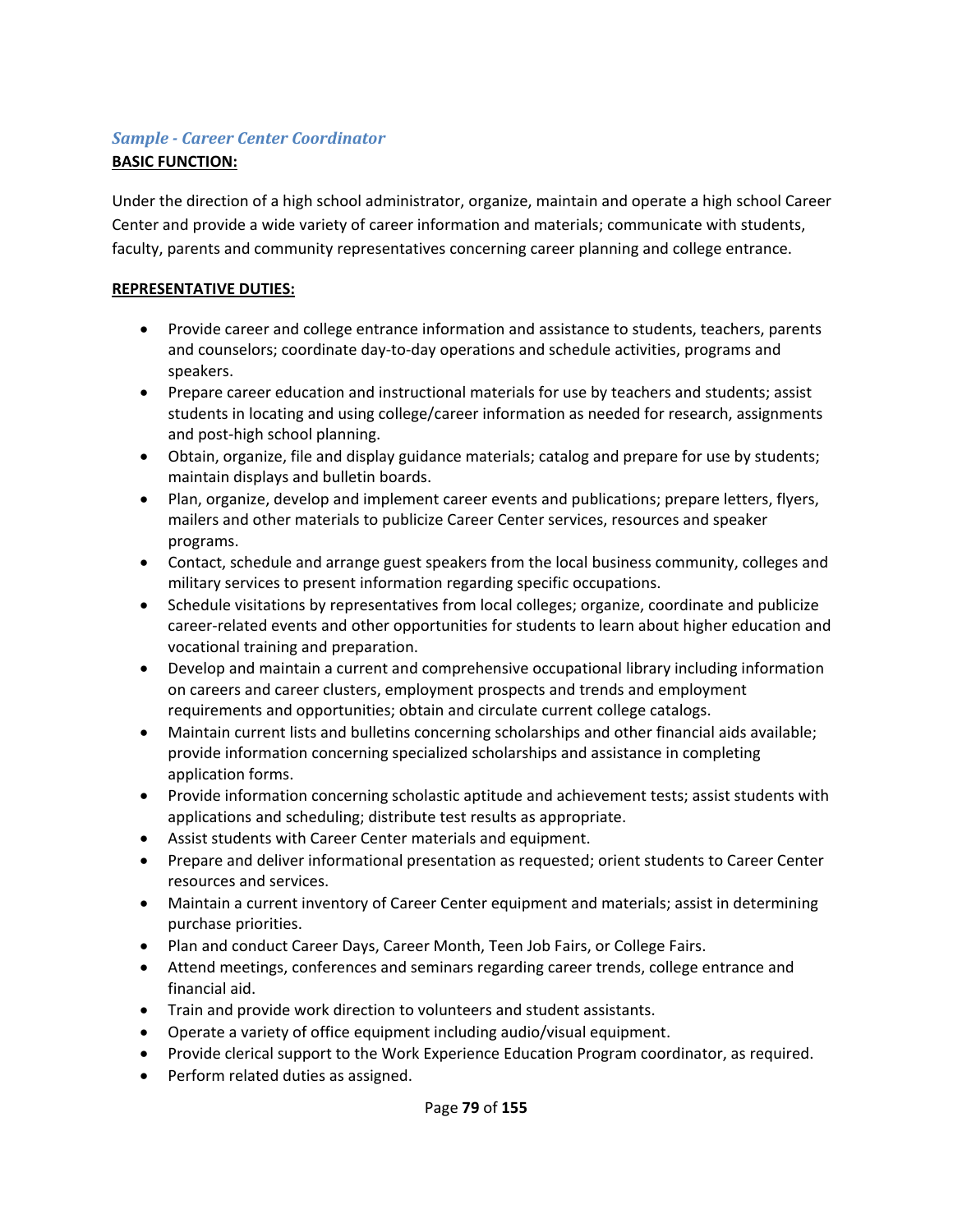#### **KNOWLEDGE AND ABILITIES:**

### **KNOWLEDGE OF:**

- Career and occupational resources, trends, and opportunities.
- College entrance requirements and procedures.
- Correct English usage, grammar, spelling, punctuation and vocabulary.
- Modern office practices, procedures, and equipment.
- Record-keeping techniques.
- Oral and written communication skills.
- Telephone techniques and etiquette.
- Basic research methods.
- College admission requirements, financial aid requirements, and training necessary for future careers.

## **ABILITY TO:**

- Organize, maintain and operate a high school Career Center.
- Provide specialized assistance and information concerning career planning and college entrance to students, parents, staff, and community agencies.
- Develop and provide information and materials related to career/college opportunities for high school students.
- Obtain, evaluate and process occupational literature.
- Operate PC's in a Windows environment using various office productivity software applications
- Operate modern office equipment and audio/visual equipment.
- Work independently using effective public relations skills with little direction.
- Establish and maintain cooperative and effective working relationships.
- Analyze situations accurately and adopt an effective course of action.
- Meet schedules and time lines.
- Plan and organize work.
- Work confidentially with discretion.
- Communicate effectively both orally and in writing.
- Read, interpret, apply and explain rules, regulations, policies and procedures.

## **EDUCATION AND EXPERIENCE:**

• High school education and two years college level work or equivalent and at least two year experience working with high school students is desirable.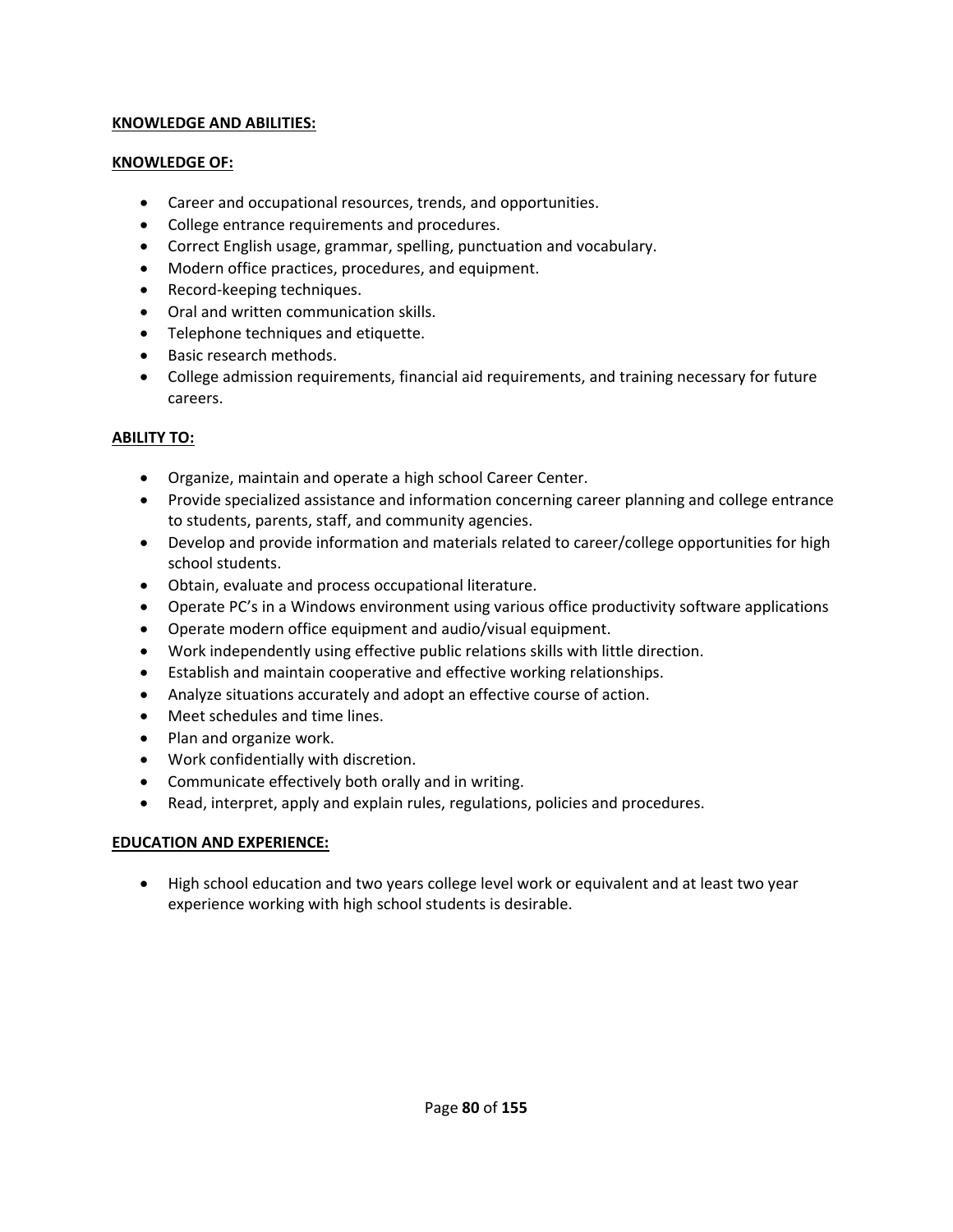### *Sample - Guidance Counselor*

## **Description:**

## **Essential Functions:**

- Responsible for middle school scheduling
- Provides direct support service to individual students, small groups, and classrooms.
- Completes assessments, referrals, and counseling with students and families.
- Oversees implementation of XX Schools program. Consults with other professional staff and outside agencies and other organizations.
- Completes home visits and assessments.
- Develops and maintains family outreach programs and community partnerships.
- Serves as a member of the family support team and other school based teams.
- Completes written reports as needed or as requested by Principal.
- Other duties as assigned
- Provide direct service to students in the classroom at least once per week.
- Completes reports as required by Federal, State and local agencies.
- Conduct professional development workshop on identifying at-risk students.
- Interview students and families.
- Make oral presentations of assessments, diagnostics, home visits, and observations.

## **Minimum Qualifications:**

- **Education:** Masters degree (preferred) in field of social services, including certification in middle school counseling
- **Experience:** Experience providing the service required by this position.
- **Distinguishing Features of Work:** Provides support services to students, staff, and parents. Support services include referrals, counseling, assessment, diagnostics, and report writing. This work takes place at the school site, in other public buildings, and in private residences. Additional responsibilities include student rostering/scheduling, maintaining individual student Education Plans, etc. This is a twelve (12) month position.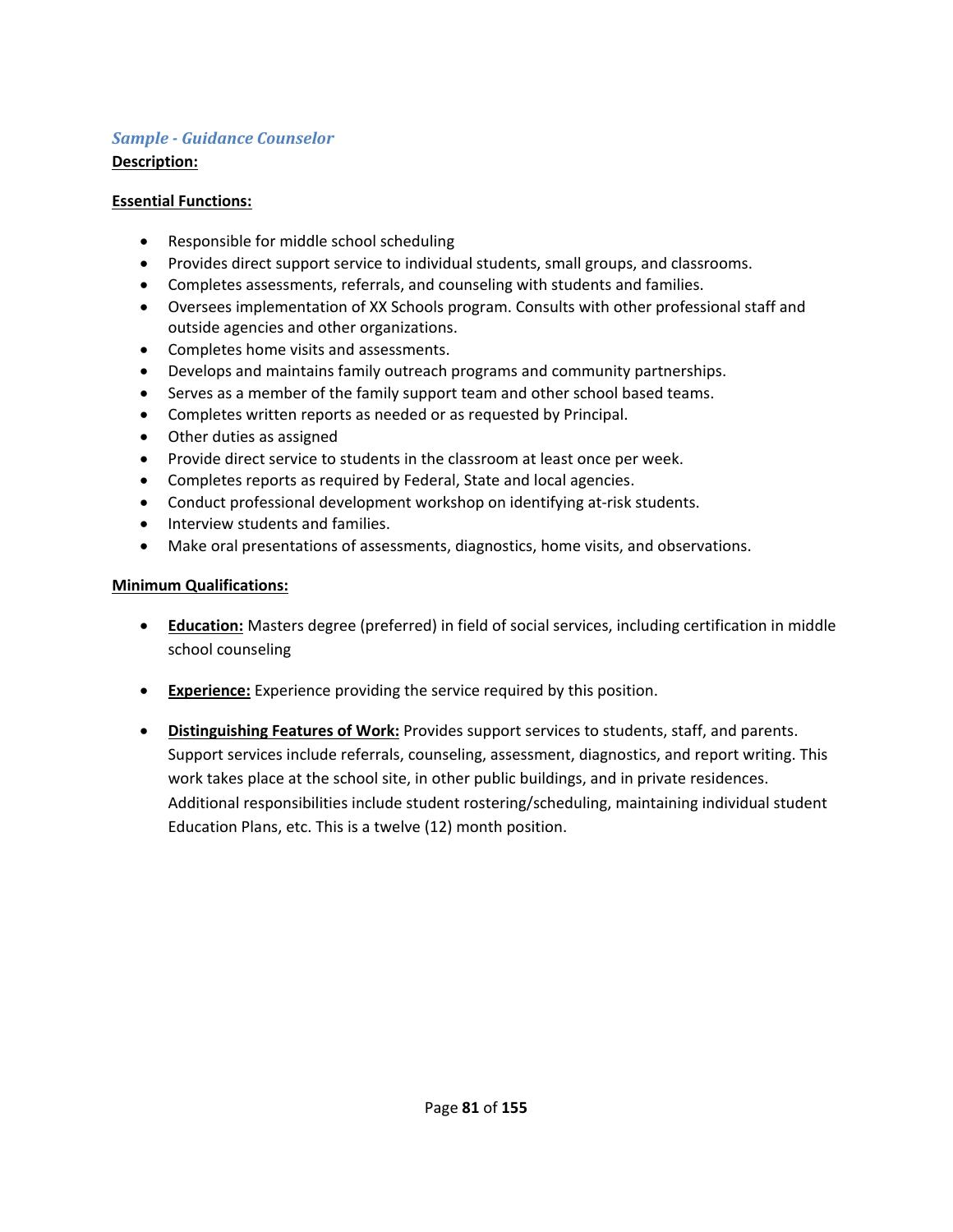## *Sample - Associate Director of Admissions*

**Position Overview:** This position reports to the Director of Admissions assisting with all aspects of the admissions and recruitment process.

In addition, s/he is responsible for the internal department management of admissions print publications, advertising, and marketing efforts in coordination with the director of marketing.

## **Specific Responsibilities include but are not limited to:**

- Meet enrollment goals for assigned target recruitment area
- Travel on behalf of the College for recruitment and other college related events
- Speak publicly to individuals, groups on and off campus
- Develop and maintain close working relationships with key secondary school constituents.
- Assist in the development and maintenance of the admissions office's recruitment and marketing plan with the purpose of promoting the College's visibility and general recruitment efforts.
- Assist in the development, maintenance and execution of the department's communication plan to prospective and admitted students.
- Evaluate and execute admission decisions on applicant files
- Supervise and manage the support staff of the department
- Develop and monitor statistical reports to enhance recruitment strategies, yield management, forecasting, and operational efficiency.
- Other duties as assigned.

## **Qualifications and Experience:**

- A bachelor's degree with a minimum of 5-7 years admissions experience with a progressive experience. A master's degree is preferred.
- Previous supervisory experience managing professional and student staff is preferred.
- Experiences with production of a variety of media particularly print publications.
- Ability to effectively communication in person and in writing and be able to speak publicly.
- Should possess high energy, attention to detail, and the ability to organize effectively.
- Datatel/Colleague experience preferred.
- A valid driver's license and the ability to travel and work nights and weekends as necessary.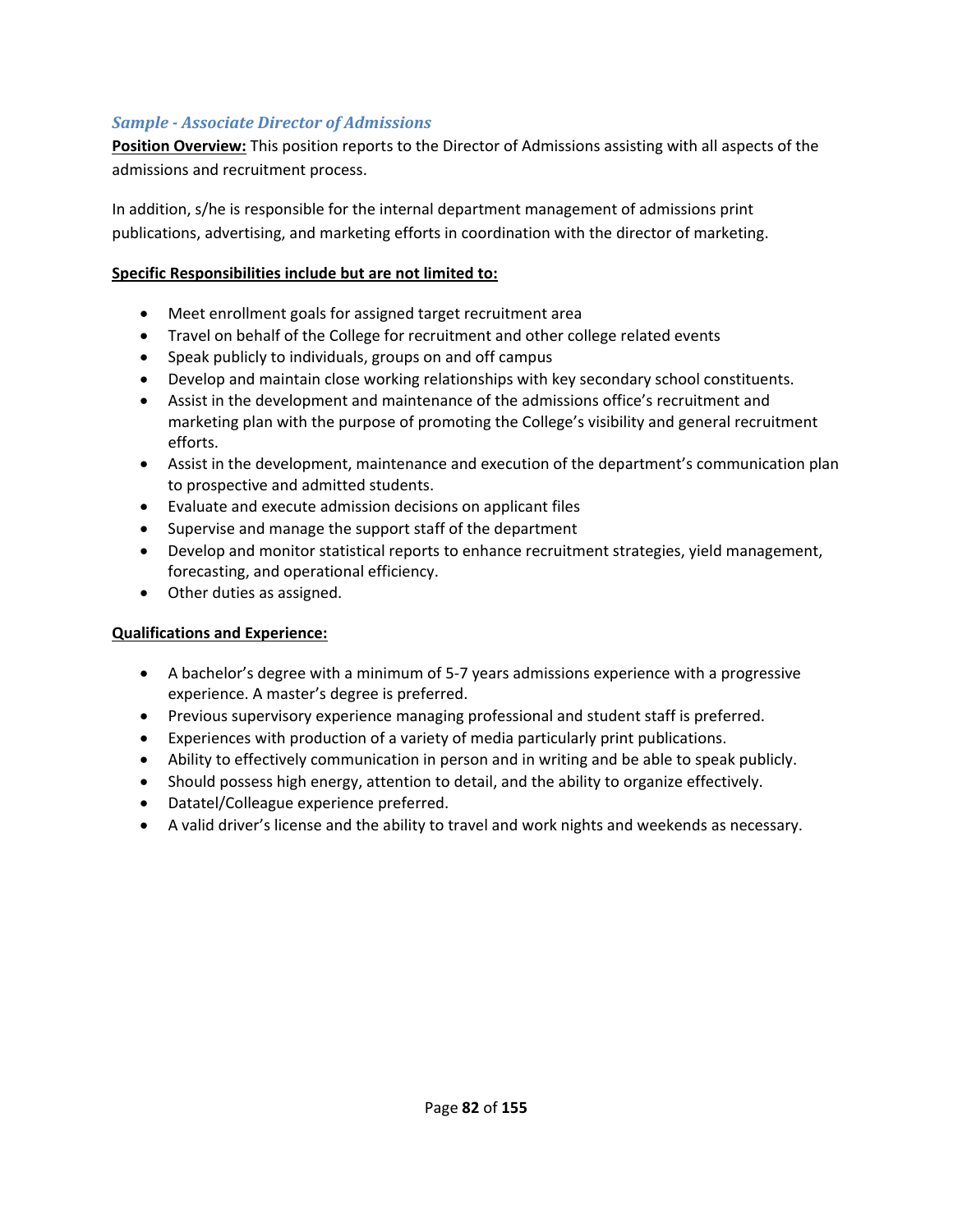### **Admitting Director**

Directs inpatient/outpatient admission policies and practices. Reviews admitting department operations to ensure compliance with applicable standards. Works with medical, nursing and accounting staff to ensure appropriate patient placement. May require a bachelor's degree and at least 7 years of experience in the field or in a related area. Familiar with a variety of the field's concepts, practices, and procedures. Relies on extensive experience and judgment to plan and accomplish goals. Performs a variety of tasks. Leads and directs the work of others. A wide degree of creativity and latitude is expected. Typically reports to top management.

## **Admitting Manager**

Manages the day-to-day operations for the admitting department including bed assignments and completion of preliminary paperwork. Implements admissions policies and practices and coordinates with medical, nursing, and accounting staff to ensure appropriate patient placement. Ensures that all insurance benefits coverage meets standards of admission as dictated by hospital policy. Requires a bachelor's degree and at least 5 years of experience in the field or in a related area. Familiar with a variety of the field's concepts, practices, and procedures. Relies on extensive experience and judgment to plan and accomplish goals. Performs a variety of tasks. Leads and directs the work of others. A wide degree of creativity and latitude is expected. Typically reports to a head of a unit/department.

### **College President**

Plans and directs all policies, objectives, and initiatives for a single campus or institution. May require a bachelor's/master's degree with at least 15 years of experience in the field. Demonstrates expertise in a variety of the field's concepts, practices, and procedures. Relies on extensive experience and judgment to plan and accomplish goals. Performs a variety of tasks. Leads and directs the work of others. A wide degree of creativity and latitude is expected. May preside over board of directors or trustees.

## **College Vice President**

Assists the College President in overseeing a single campus or institution. Handles student inquiries and problems related to education program entrance, eligibility requirements, curriculum and academic standards. Requires a bachelor's degree in area of specialty and at least 7 years of experience in the field or in a related area. Familiar with a variety of the field's concepts, practices, and procedures. Relies on experience and judgment to plan and accomplish goals. Performs a variety of tasks. Leads and directs the work of others. A wide degree of creativity and latitude is expected. Typically reports to top management.

## **Education Director**

Designs and implements educational programs directed at members of the organization or the public. Develops curriculum or content for classes, lectures, conferences, or other educational materials. May oversee the operations of certification or credentialing programs. Ensures that all activities and requirements regarding an organization's education/certification programs are met. Requires a bachelor's degree with at least 10 years of experience in the field or a related area. Familiar with a variety of the field's concepts, practices, and procedures. Relies on extensive experience and judgment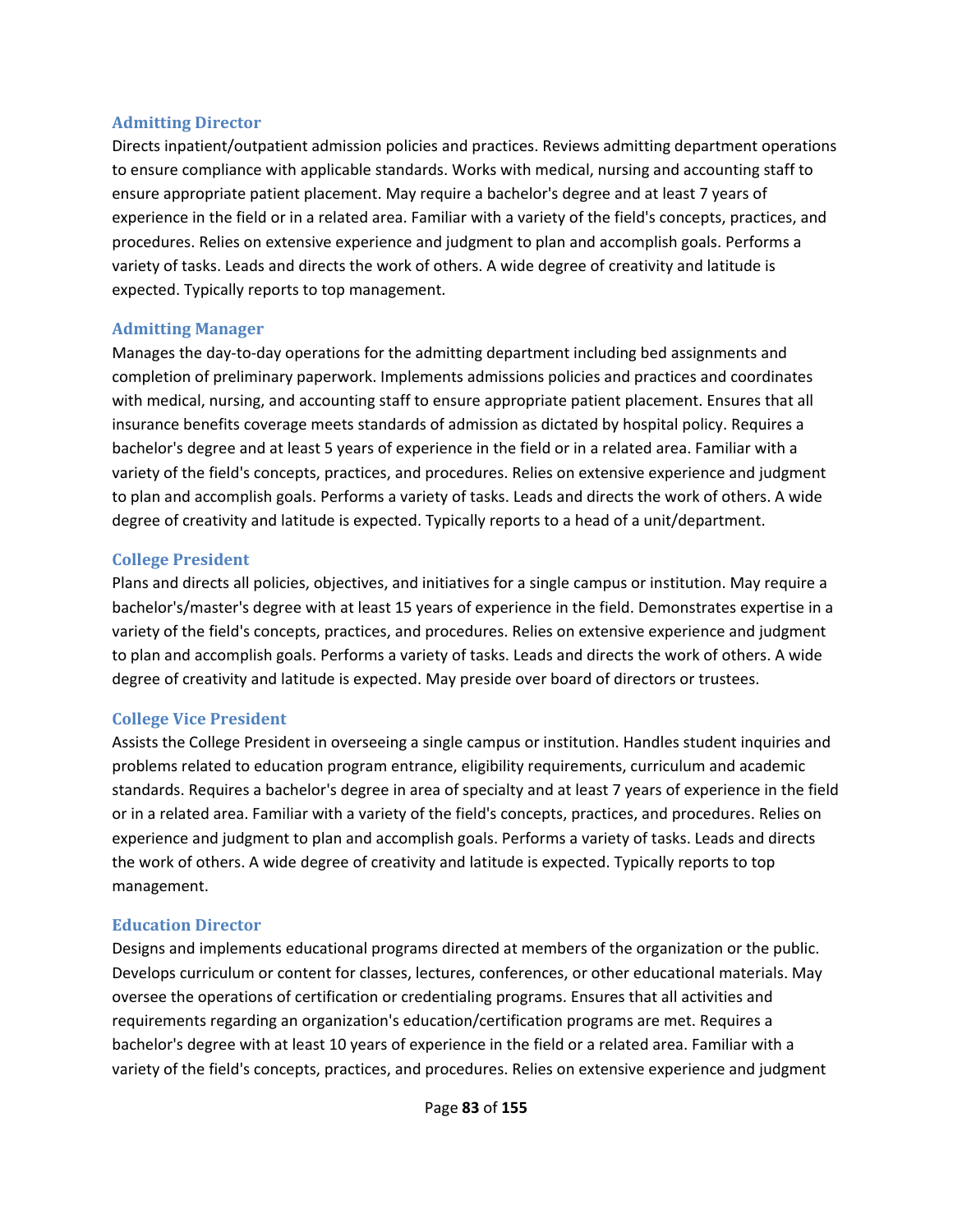to plan and accomplish goals. Performs a variety of tasks. Leads and directs the work of others. A wide degree of creativity and latitude is expected. Typically reports to top management.

#### **Education Manager**

Develops all adult and youth educational programming of an institution. May require a bachelor's degree and 2-4 years of experience in the field or in a related area. Familiar with standard concepts, practices, and procedures within a particular field. Relies on limited experiences and judgment to plan and accomplish goals. Performs a variety of tasks. A certain degree of creativity and latitude is required.

#### **Dean of Education**

Administrative head of the university's education program. Responsibilities include developing the curriculum, staffing the department, reviewing faculty performance, and creating an atmosphere conducive to scholarly pursuits. Requires a bachelor's degree with at least 7 years of experience in the field. Familiar with a variety of the field's concepts, practices, and procedures. Relies on extensive experience and judgment to plan and accomplish goals. Performs a variety of tasks. Leads and directs the work of others. A wide degree of creativity and latitude is expected. Typically reports to top management.

#### **Dean of Continuing Education**

Administrative head of the university's continuing education program. Responsibilities include developing the curriculum, staffing the department, reviewing faculty performance, and creating an atmosphere conducive to scholarly pursuits. Requires a bachelor's degree with at least 7 years of experience in the field. Familiar with a variety of the field's concepts, practices, and procedures. Relies on extensive experience and judgment to plan and accomplish goals. Performs a variety of tasks. Leads and directs the work of others. A wide degree of creativity and latitude is expected. Typically reports to top management.

#### **Director of International Education**

Leads and directs all aspects of the institution's international programs. Oversees programs, activities, faculty affairs, and academic support services. Develops and implements strategies to attract and retain students and faculty. Oversees the operations of the study abroad and foreign exchange programs, the international admissions process, and English language programs. Ensures that the curriculum remains current and is in compliance with accreditation standards. Monitors the documentation and visa application processes. Oversees the departmental budget and management of expenditures throughout the year. Requires a bachelor's degree with at least 8 years of experience in the field. Familiar with a variety of the field's concepts, practices, and procedures. Relies on extensive experience and judgment to plan and accomplish goals. Performs a variety of tasks. Leads and directs the work of others. A wide degree of creativity and latitude is expected. Typically reports to top management.

#### **Continuing Education Director**

Page **84** of **155** Directs and plans all aspects of the institution's continuing education programs. Oversees on and offcampus programs, activities, faculty affairs, and academic support services. Develops and implements strategies to attract and retain students and faculty. Ensures that the curriculum remains current and is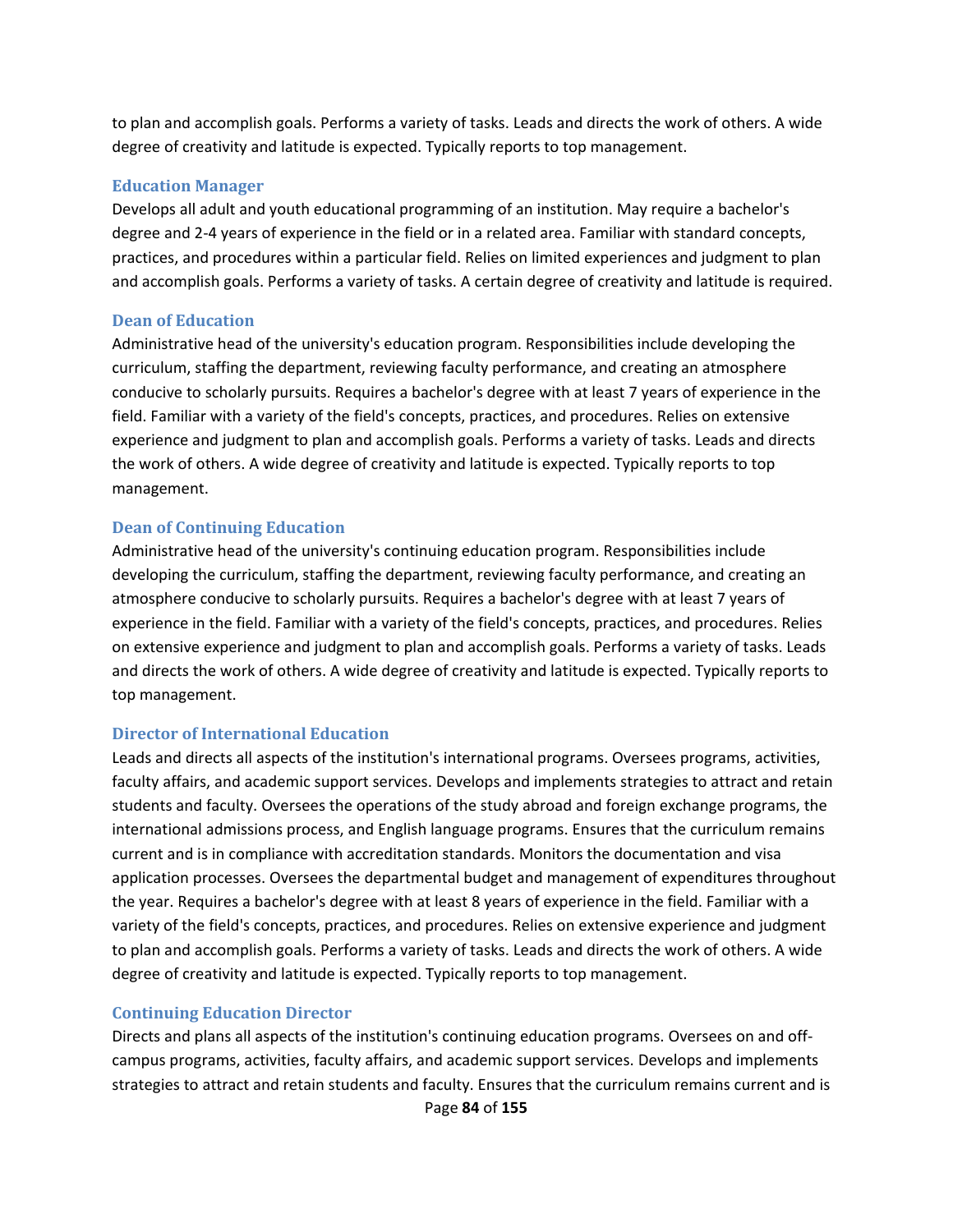in compliance with accreditation standards. Makes recommendations to Dean on improving the continuing education programs. Oversees the departmental budget and management of expenditures throughout the year. Requires a bachelor's degree with between 3-5 years of experience in the field. Familiar with a variety of the field's concepts, practices, and procedures. Relies on extensive experience and judgment to plan and accomplish goals. Performs a variety of tasks. Leads and directs the work of others. A wide degree of creativity and latitude is expected. Typically reports to top management.

## **Associate Dean of Education**

Assists the Dean in administering and overseeing the university's education programs. Supports the development and coordination of the education department curriculum. Functions as a liaison between the Dean and undergraduate staff to facilitate faculty reviews, assess staffing needs, preserve academic standards and generally improve the programs' atmosphere. Requires a bachelor's degree in area of specialty and 4-6 years of experience in the field. Familiar with a variety of the field's concepts, practices, and procedures. Relies on extensive experience and judgment to plan and accomplish goals. Performs a variety of tasks. Leads and directs the work of others. A wide degree of creativity and latitude is expected. Typically reports to top management.

## **Top Behavioral Health Executive**

Responsible for all aspects of a healthcare organization's behavioral health function. Creates standards and guidelines for behavioral care services and programs. Oversees the study and treatment of patients with emotional, mental, or psychological disorders. May be responsible for both inpatient and outpatient treatment. Requires a master's degree/Ph.D with at least 15 years of experience in the field. Familiar with a variety of the field's concepts, practices, and procedures. Relies on extensive experience and judgment to plan and accomplish goals. Performs a variety of tasks. Leads and directs the work of others. A wide degree of creativity and latitude is expected. Typically reports to top management.

# **Associate Dean of Continuing Education**

Assists the Dean in administering and overseeing the university's continuing education program. Supports the development and coordination of the continuing education curriculum. Functions as a liaison between the Dean and continuing education staff to facilitate faculty reviews, assess staffing needs, preserve academic standards and generally improve the program's atmosphere. Requires a bachelor's degree with between 4-6 years of experience in the field. Familiar with a variety of the field's concepts, practices, and procedures. Relies on experience and judgment to plan and accomplish goals. Performs a variety of tasks. Leads and directs the work of others. A wide degree of creativity and latitude is expected. Typically reports to Dean of Continuing Education.

# **Assistant to the President - Higher Ed.**

Coordinates administrative, operational, and financial activities of the Office of the President. Performs general duties and tasks and serves as a liaison between the President's Office and campus officials. May require a bachelor's degree and at least 5 years of experience in the field or in a related area. Familiar with a variety of the field's concepts, practices, and procedures. Relies on experience and judgment to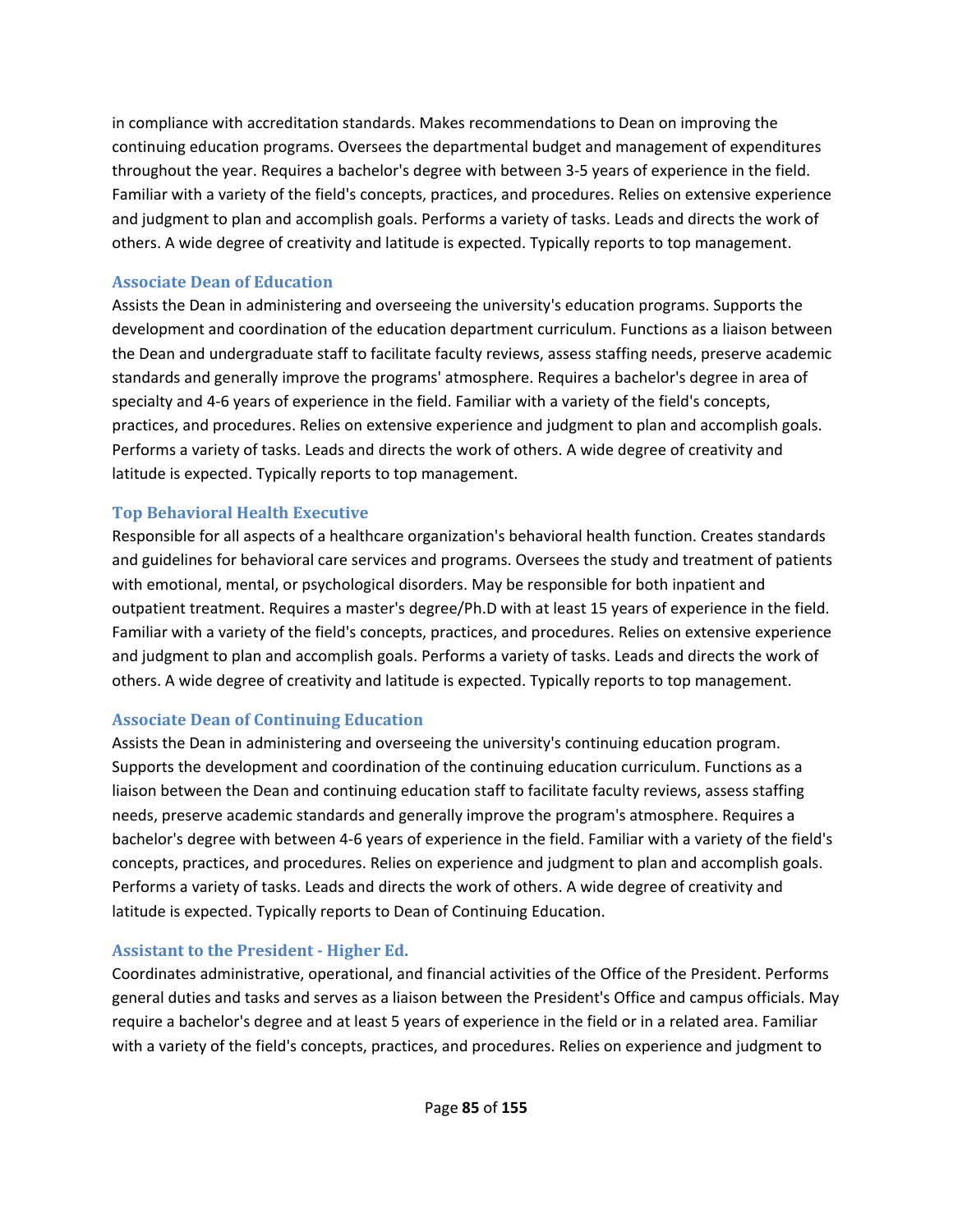plan and accomplish goals. Performs a variety of tasks. May lead and direct the work of others. A wide degree of creativity and latitude is expected. Reports to the institution's President.

## **Professor - Education**

Conducts college-level courses in the field of education. Areas of instruction include teaching and theories of education, educational research, and educational administration. May be responsible for preparing and delivering lectures and leading classroom discussions. May administer and grade examinations or delegate the task to others. Conducts research and case studies in field of interest and may publish findings in trade journals or textbooks. May offer independent study opportunities to students. Requires a doctorate degree in area of specialty, tenure, and at least 12 years of experience in the field or in a related area. Typically this individual is a leader in the field and has been published. Familiar with a variety of the field's concepts, practices, and procedures. Relies on extensive experience and judgment to plan and accomplish goals. Performs a variety of tasks. Leads and directs the work of others. A wide degree of creativity and latitude is expected. Provides consultation and is considered to be the top level contributor/specialist. Typically reports to a department head.

## **Instructor - Education**

Conducts college-level courses in the field of education. Areas of instruction include teaching and theories of education, educational research, and educational administration. Responsible for preparing and delivering lectures, leading and moderating classroom discussions, and administering and grading examinations. Requires a bachelor's/master's degree in area of specialty and 2-4 years of experience in the field or in a related area. Familiar with a variety of the field's concepts, practices, and procedures. Relies on experience and judgment to plan and accomplish goals. Performs a variety of tasks. May lead and direct the work of others. A certain degree of creativity and latitude is expected. Typically reports to a department head.

## **Teaching Assistant (College)**

Teaches and participates in empirical (qualitative/quantitative) research within a specialized discipline/interdisciplinary field. Is enrolled in a graduate program. May require a bachelor's degree in area of specialty.

# **Event Planning**

# **Meeting/Event Director**

Directs the daily operations of the Meeting/Events department. Oversees strategy and planning of meetings and special events for an organization. Coordinates all amenities and accommodations at the event. Monitors and controls event budgets and negotiates all necessary contracts. May require a bachelor's degree in area of specialty and at least 7 years of experience in the field or in a related area. Familiar with a variety of concepts, practices, and procedures within a particular field. Relies on extensive experience and judgment to plan and accomplish goals. Performs a variety of tasks. A wide degree of creativity and latitude is required. Leads and directs the work of others. Typically reports to a top management.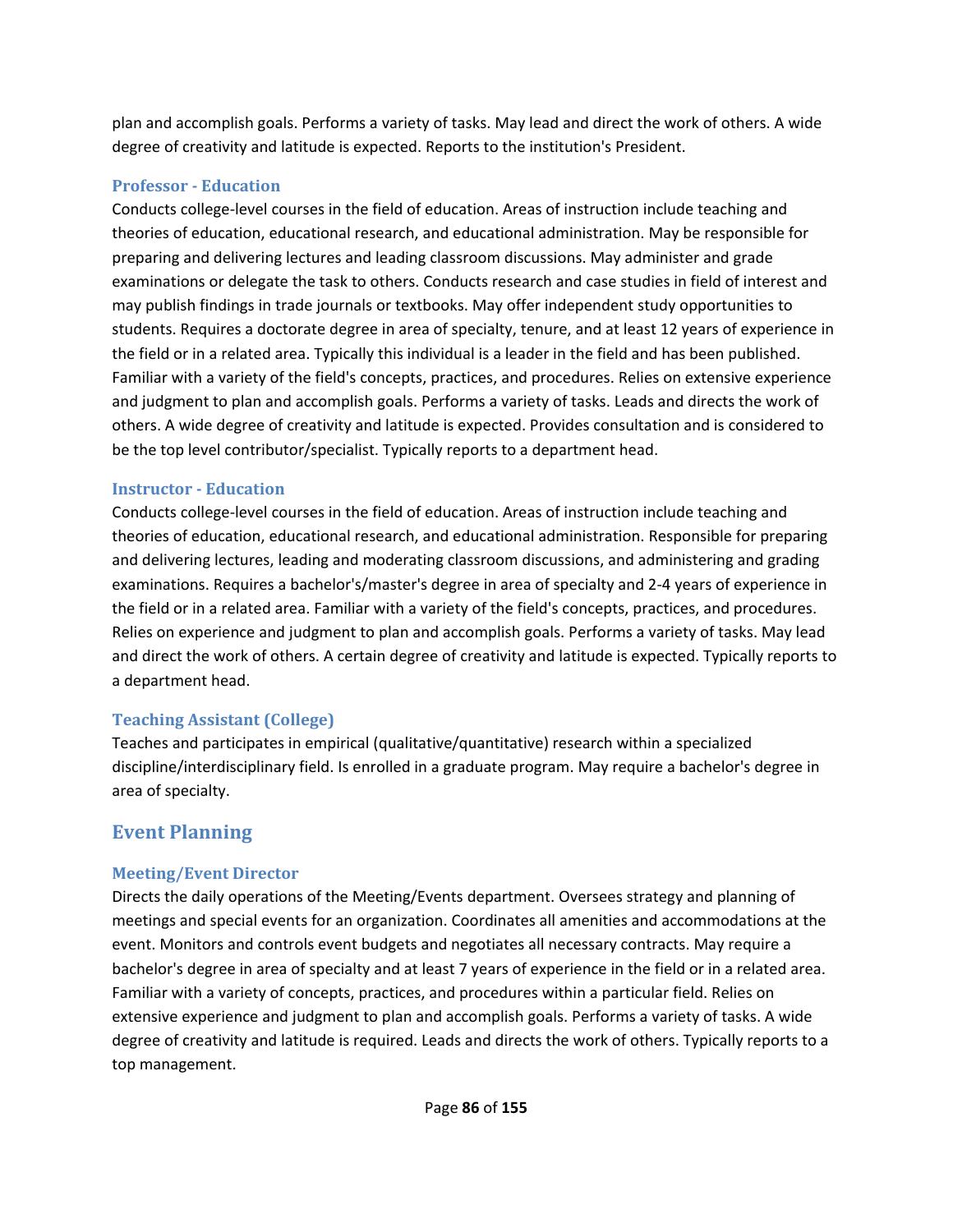## **Meeting/Event Assistant**

Assists the meeting/event staff with all aspects of planning a meeting or special event for an organization. Involved in location, food, transportation, and presentation arrangements. May require a high school diploma or its equivalent and 0-2 years of related experience. Has knowledge of commonlyused concepts, practices, and procedures within a particular field. Relies on instructions and preestablished guidelines to perform the functions of the job. Works under immediate supervision. Typically reports to a supervisor.

## **Trade Show Director**

Responsible for the overall production of expositions. Manages trade shows, public exhibitions, or exhibitions sponsored by associations or professional societies. Leads a team to negotiate contracts with the city, the facility management, labor unions, and companies that will provide the services required by the exhibitors. Analyzes existing goals and programs and recommends improvements. Requires a bachelor's degree in area of specialty and 8-10 years of experience in the field or in a related area. Familiar with a variety of the field's concepts, practices, and procedures. Relies on extensive experience and judgment to plan and accomplish goals. Performs a variety of tasks. Leads and directs the work of others. A wide degree of creativity and latitude is expected. Typically reports to top management.

## **Trade Show Manager**

Manages trade shows and exhibitions to achieve profit goals. Develops new prospects and interacts with existing customers to increase sales. Approves design, layout, cost estimates, and construction of exhibits and trade show displays. May require a bachelor's degree in area of specialty and at least 7 years of experience in the field or in a related area. Familiar with a variety of the field's concepts, practices, and procedures. Relies on extensive experience and judgment to plan and accomplish goals. Performs a variety of complex tasks. Leads and directs the work of others. A wide degree of creativity and latitude is expected. Typically reports to head of a unit/department.

## **Fraud**

## **Fraud Prevention Manager**

Manages all facets of fraud detection and prevention for a particular business unit. Must stay current with new fraudulent activities that may breach the organization's security measures. Selects new software or hardware and develops safety procedures to ensure minimal risk of fraud. Requires a bachelor's degree with at least 7 years of experience in the field. Familiar with a variety of the field's concepts, practices, and procedures. Relies on extensive experience and judgment to plan and accomplish goals. Performs a variety of tasks. Leads and directs the work of others. A wide degree of creativity and latitude is expected. Typically reports to a manager or head of a unit/department.

## **Fraud Prevention Supervisor**

Supervises fraud detection associates in their effort to detect possible customer fraud. Leads crossfunctional initiatives to proactively detect and prevent fraud from occurring; researches and documents current procedures and processes that impact fraud. Researches, documents, and implements best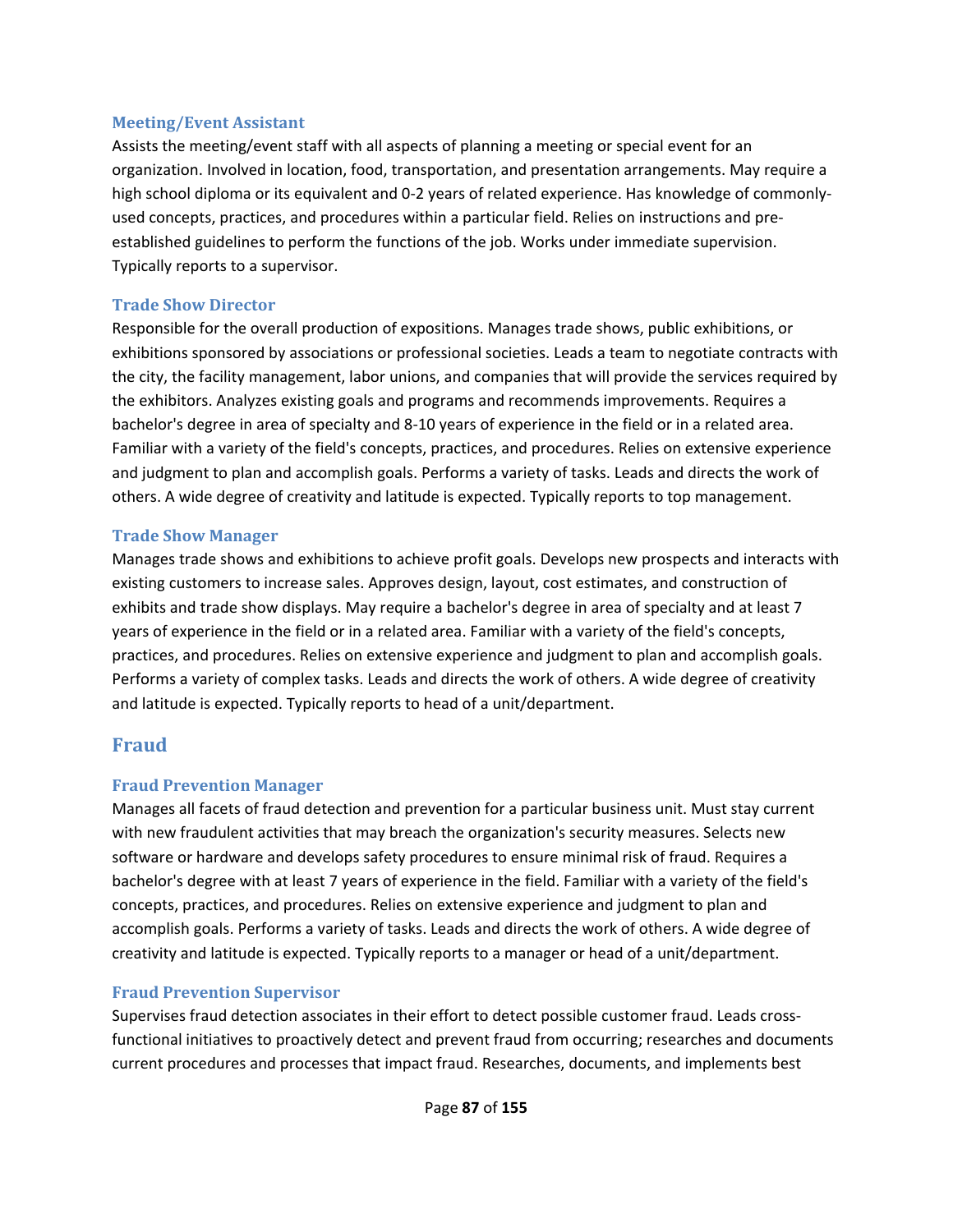practices in the industry with regard to fraud prevention. May require a bachelor's degree and at least 5 years of experience in the field or in a related area. Familiar with a variety of the field's concepts, practices, and procedures. Relies on extensive experience and judgment to plan and accomplish goals. Performs a variety of tasks. A wide degree of creativity and latitude is expected. Typically reports to a manager or head of a unit/department.

## **Fraud Detection Supervisor**

Supervises fraud detection associates in their effort to detect possible customer fraud. Leads crossfunctional initiatives to proactively detect and prevent fraud from occurring; researches and documents current procedures and processes that impact fraud. Researches, documents, and implements best practices in the industry with regard to fraud detection. Requires a bachelor's degree and at least 5 years of experience in the field or in a related area. Familiar with a variety of the field's concepts, practices, and procedures. Relies on experience and judgment to plan and accomplish goals. Performs a variety of tasks. A wide degree of creativity and latitude is expected. Typically reports to a manager or head of a unit/department.

### **Fraud Investigation Officer**

Investigates fraudulent/illegal activities perpetrated by customers or employees. Designs and implements programs to prevent such activities and to recover any incurred losses. Works with local, state and federal authorities with matters relating to fraudulent/illegal activities. Require a bachelor's degree and at least 4 years of experience in the field or related area. Familiar with a variety of the field's concepts, practices, and procedures. Relies on experience and judgment to plan and accomplish goals. Performs a variety of tasks. May lead and direct the work of others. Typically reports to a manager.

## **Fraud Investigation Manager**

Manages the operations of the fraud investigations department. Develops policies and procedures to prevent fraud activities and to recover any incurred losses. Identifies the weakness of current control process and recommends enhancements. Collaborates investigation with appropriate business partners and local, state and federal authorities. Requires a bachelor's degree and at least 7 years of experience in the field or in a related area. Familiar with a variety of the field's concepts, practices, and procedures. Relies on extensive experience and judgment to plan and accomplish goals. Performs a variety of tasks. Leads and directs the work of others. A wide degree of creativity and latitude is expected. Typically reports to a head of a unit/department.

## **Fraud Investigation Supervisor**

Supervises the development of policies and procedures for proactive fraud monitoring. Documents the current control process and recommends enhancements. Collaborates investigation with appropriate business partners and local, state and federal authorities. Requires a bachelor's degree and at least 5 years of experience in the field or in a related area. Familiar with a variety of the field's concepts, practices, and procedures. Relies on extensive experience and judgment to plan and accomplish goals. Performs a variety of tasks. Leads and directs the work of others. A wide degree of creativity and latitude is expected. Typically reports to a manager or head of a unit/department.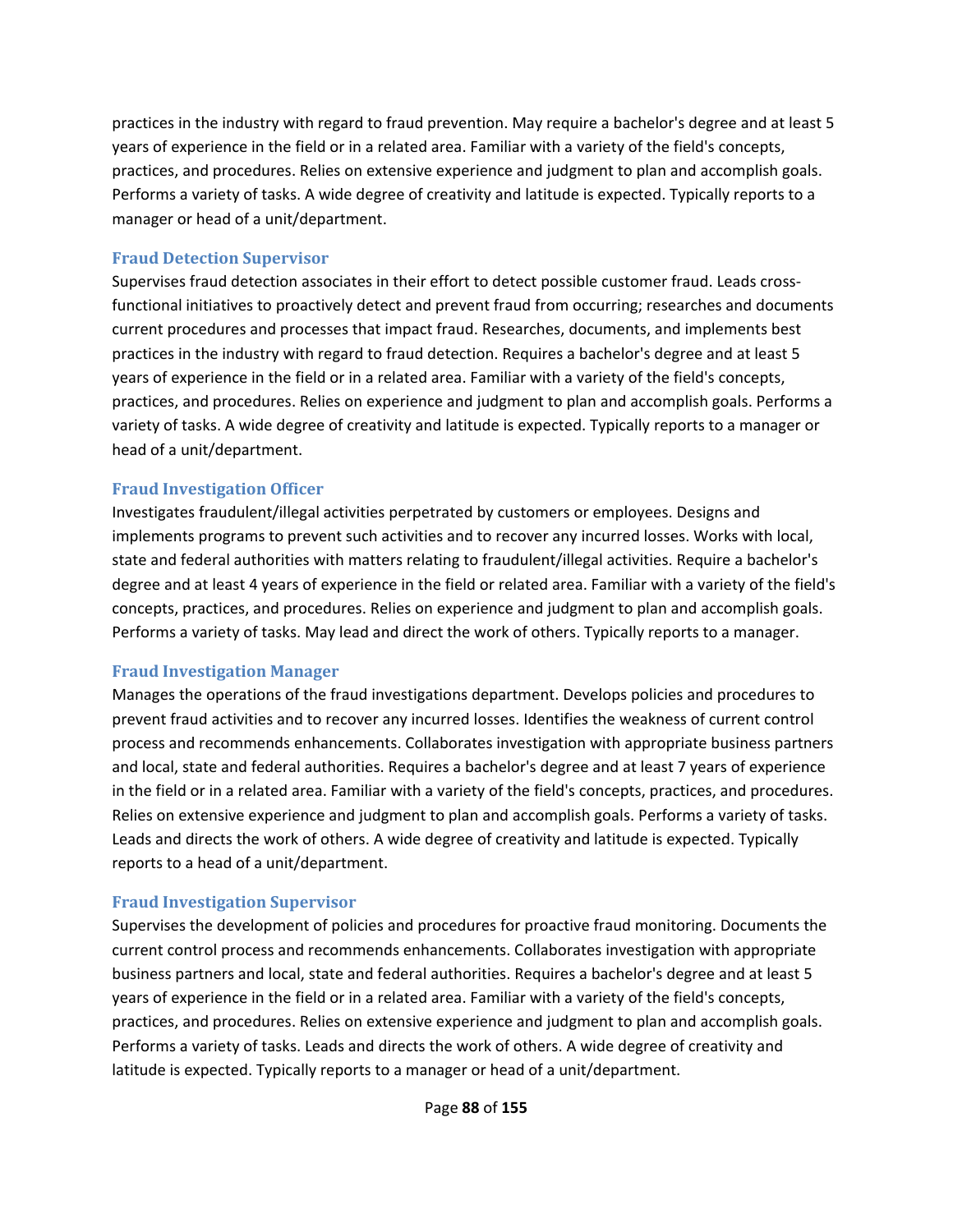# **Contract Administration**

## **Contracts Executive (Top)**

Plans and directs all aspects of an organization's contract administration function. Works closely with organization's legal department to develop proposals, oversee preparation, and monitor progress. Requires a bachelor's degree with at least 15 years of experience in the field. Familiar with a variety of the field's concepts, practices, and procedures. Relies on extensive experience and judgment to plan and accomplish goals. Performs a variety of tasks. Leads and directs the work of others. A wide degree of creativity and latitude is expected. Typically reports to top management.

## **Contracts Administration Director**

Responsible for activities in the organization's contracts administration function. Oversees the preparation of proposals and negotiation and administration of contracts in accordance with company policies and legal requirements. Directs contract administration staff and provides guidance on complex contracts. Requires a bachelor's degree with at least 7 years of experience in the field. Familiar with a variety of the field's concepts, practices, and procedures. Relies on extensive experience and judgment to plan and accomplish goals. Performs a variety of complex tasks. Leads and directs the work of others. A wide degree of creativity and latitude is expected. Typically reports to top management.

## **Contracts Administration Manager**

Prepares proposals, negotiates contracts, and administers commercial and government contracts in accordance with company policies and legal requirements. Manages contract administration staff and provides guidance on complex contracts. Requires a bachelor's degree with at least 5 years of experience in the field. Familiar with a variety of the field's concepts, practices, and procedures. Relies on experience and judgment to plan and accomplish goals. Performs a variety of tasks. Leads and directs the work of others. A wide degree of creativity and latitude is expected. Typically reports to top management.

# **Contracts Administrator I**

Aids in the preparation of contractual provisions and the administration of contract proposals. Responsible for preparing bids and negotiating specifications and contractual provisions. Requires a bachelor's degree and 0-2 years of experience in the field or in a related area. Familiar with standard concepts, practices, and procedures within a particular field. Relies on limited experience and judgment to plan and accomplish goals. Performs a variety of tasks. Works under direct supervision; typically reports to a manager.

# **Contracts Administrator II**

Aids in the preparation of contractual provisions and the administration of contract proposals. Responsible for preparing bids and negotiating specifications and contractual provisions. Requires a bachelor's degree and 2-4 years of experience in the field or in a related area. Familiar with standard concepts, practices, and procedures within a particular field. Relies on experience and judgment to plan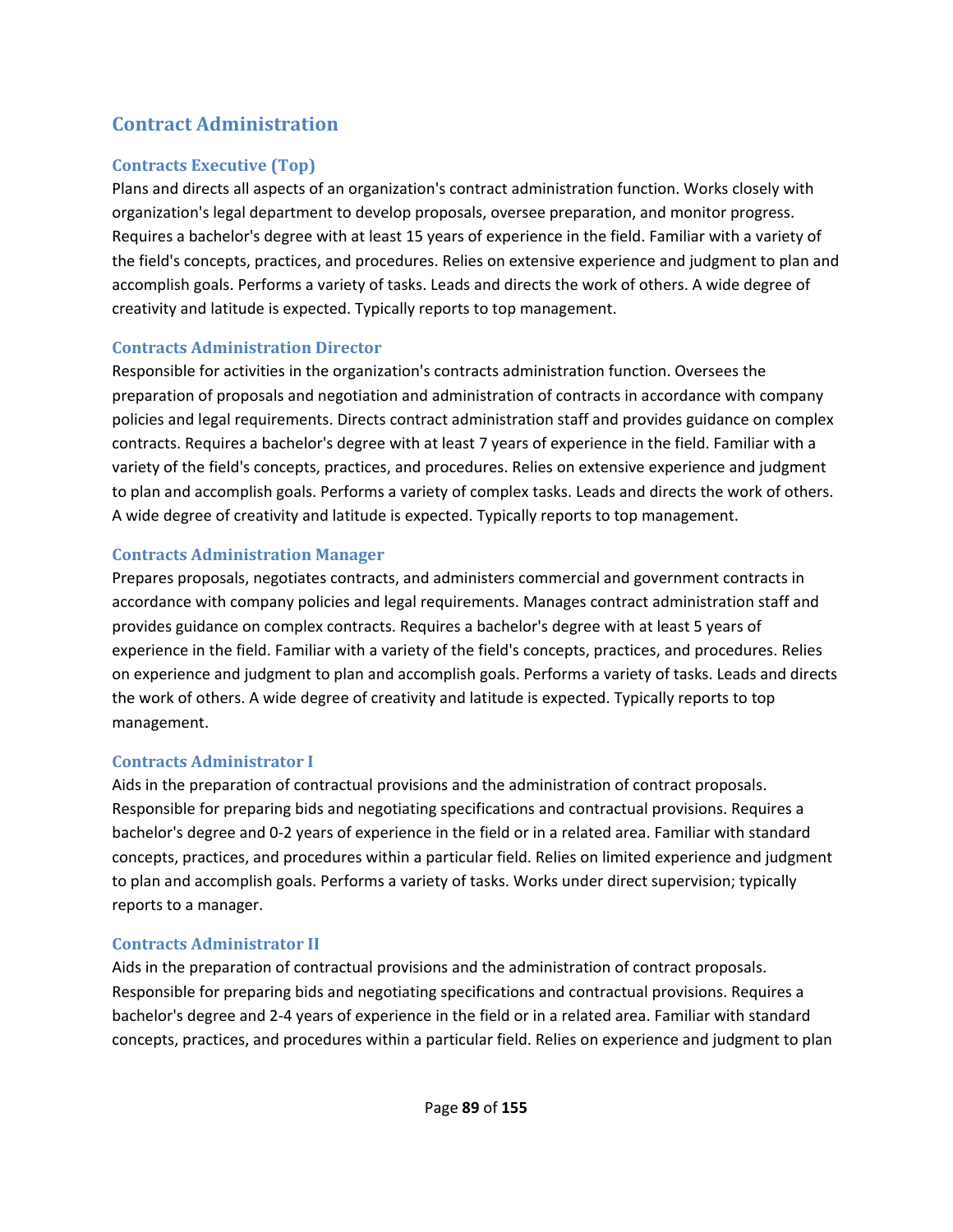and accomplish goals. Performs a variety of tasks. Works under general supervision; typically reports to a manager.

### **Contracts Administrator III**

Aids in the preparation of contractual provisions and the administration of contract proposals. Responsible for preparing bids and negotiating specifications and contractual provisions. Requires a bachelor's degree and at least 4 years of experience in the field or in a related area. Familiar with standard concepts, practices, and procedures within a particular field. Relies on experience and judgment to plan and accomplish goals. Performs a variety of complex tasks. Works under general supervision; typically reports to a manager.

### **Contracts Administrator IV**

Aids in the preparation of contractual provisions and the administration of contract proposals. Responsible for preparing bids and negotiating specifications and contractual provisions. Requires a bachelor's degree in area of specialty and 6-8 years of experience in the field or in a related area. Familiar with a variety of the field's concepts, practices, and procedures. Relies on extensive experience and judgment to plan and accomplish goals. Performs a variety of tasks. Leads and directs the work of others. A wide degree of creativity and latitude is expected. Typically reports to a manager or head of a unit/department.

### **Contracts Manager - IT**

Creates, writes, negotiates and reviews hardware or software licensing contracts. Works with the Business Development team in establishing agreements that reflect the interests of partners and the company. Also works with legal counsel when drafting licensing agreements. Ensures contract performance and rewrites or amends as necessary. Requires a bachelor's degree. Must have at least 5 years of experience in contract administration. Must have a solid understanding of web technology. Relies on limited experience and judgment to plan and accomplish goals. Performs a variety of tasks. A certain degree of creativity and latitude is required. Typically reports to a head of a unit/department.

## **Recruiting**

## **Recruiting Executive (Top)**

Plans and directs an organization's employment and recruiting programs, policies, and objectives in order to achieve optimal staffing levels. Develops and administers recruitment strategies that meet organizational needs and is responsible for overall recruiting, hiring and onboarding of employees. Requires a bachelor's degree with at least 15 years of experience in the field. Demonstrates expertise in a variety of the field's concepts, practices, and procedures. Relies on extensive experience and judgment to plan and accomplish goals. Performs a variety of tasks. Leads and directs the work of others. A wide degree of creativity and latitude is expected. Typically reports to top management.

## **Recruiting Director**

Plans, develops, and directs strategic recruitment and employment programs. Works with management to understand current and future workforce needs and develops improvements to staffing processes like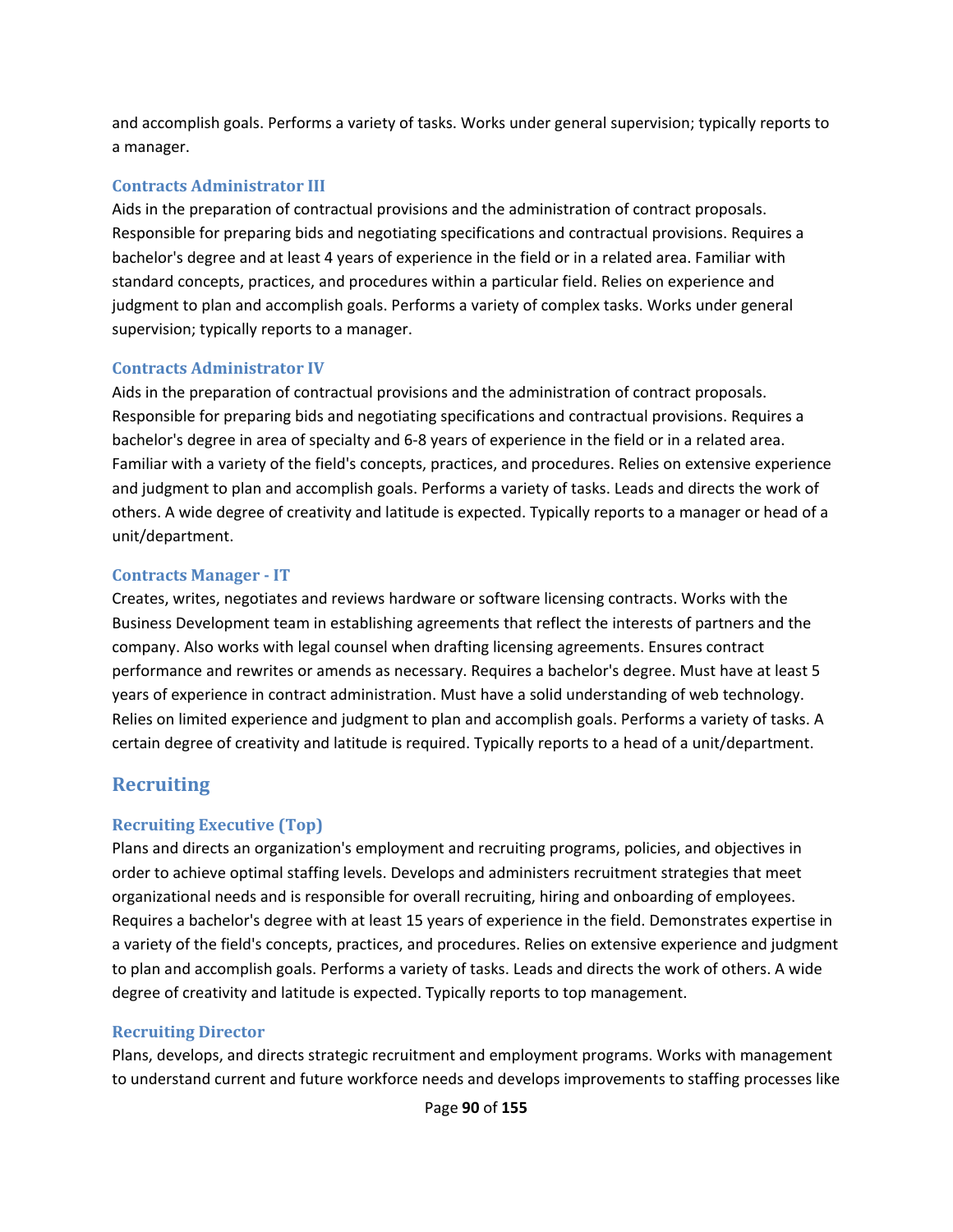sourcing and selection. Requires a bachelor's degree in a related area and at least 8 years of experience in the field. Familiar with a variety of the field's concepts, practices, and procedures. Relies on extensive experience and judgment to plan and accomplish goals. Performs a variety of tasks. Leads and directs the work of others. A wide degree of creativity and latitude is expected. Typically reports to top management.

#### **Executive Recruiter**

Screens, interviews, and recommends prospective employees for employment in executive or senior management positions. Works with executive search firms or other placement agencies to develop and maintain a highly qualified candidate pool. Extends offers of employment to successful candidates. May require a bachelor's degree in area of specialty and 2-4 years of experience in the field or in a related area. Familiar with a variety of the field's concepts, practices, and procedures. Relies on experience and judgment to plan and accomplish goals. Performs a variety of tasks. Works under general supervision. A certain degree of creativity and latitude is expected. Typically reports to top management.

#### **Recruiter I**

Recruits, interviews, checks references, makes offers, and conducts orientation for new employees. Performs exit interviews and processes change of employee status. May require a bachelor's degree in area of specialty and 0-2 years of experience in the field or in a related area. Has knowledge of commonly-used concepts, practices, and procedures within a particular field. Relies on instructions and pre-established guidelines to perform the functions of the job. Works under immediate supervision. Typically reports to a supervisor or manager.

#### **Recruiter II**

Recruits, interviews, checks references, makes offers, and conducts orientation for new employees. Performs exit interviews and processes change of employee status. Typically requires a bachelor's degree in area of specialty and 2-4 years of experience in the field or in a related area. Familiar with standard concepts, practices, and procedures within a particular field. Relies on experience and judgment to plan and accomplish goals. Performs a variety of tasks. Works under general supervision. A certain degree of creativity and latitude is required. Typically reports to a supervisor or manager.

#### **Recruiter III**

Recruits, interviews, checks references, makes offers, and conducts orientation for new employees. Performs exit interviews and processes change of employee status. May require a bachelor's degree and 5-8 years of experience in the field or in a related area. Familiar with a variety of the field's concepts, practices, and procedures. Relies on extensive experience and judgment to plan and accomplish goals. Performs a variety of tasks. May lead and direct the work of others. A wide degree of creativity and latitude is expected. Typically reports to a manager or head of a unit/department.

#### **Recruiter IV**

Recruits, interviews, checks references, makes offers, and conducts orientation for new employees. Performs exit interviews and processes change of employee status. May require a bachelor's degree and at least 8 years of experience in the field or in a related area. Familiar with a variety of the field's

Page **91** of **155**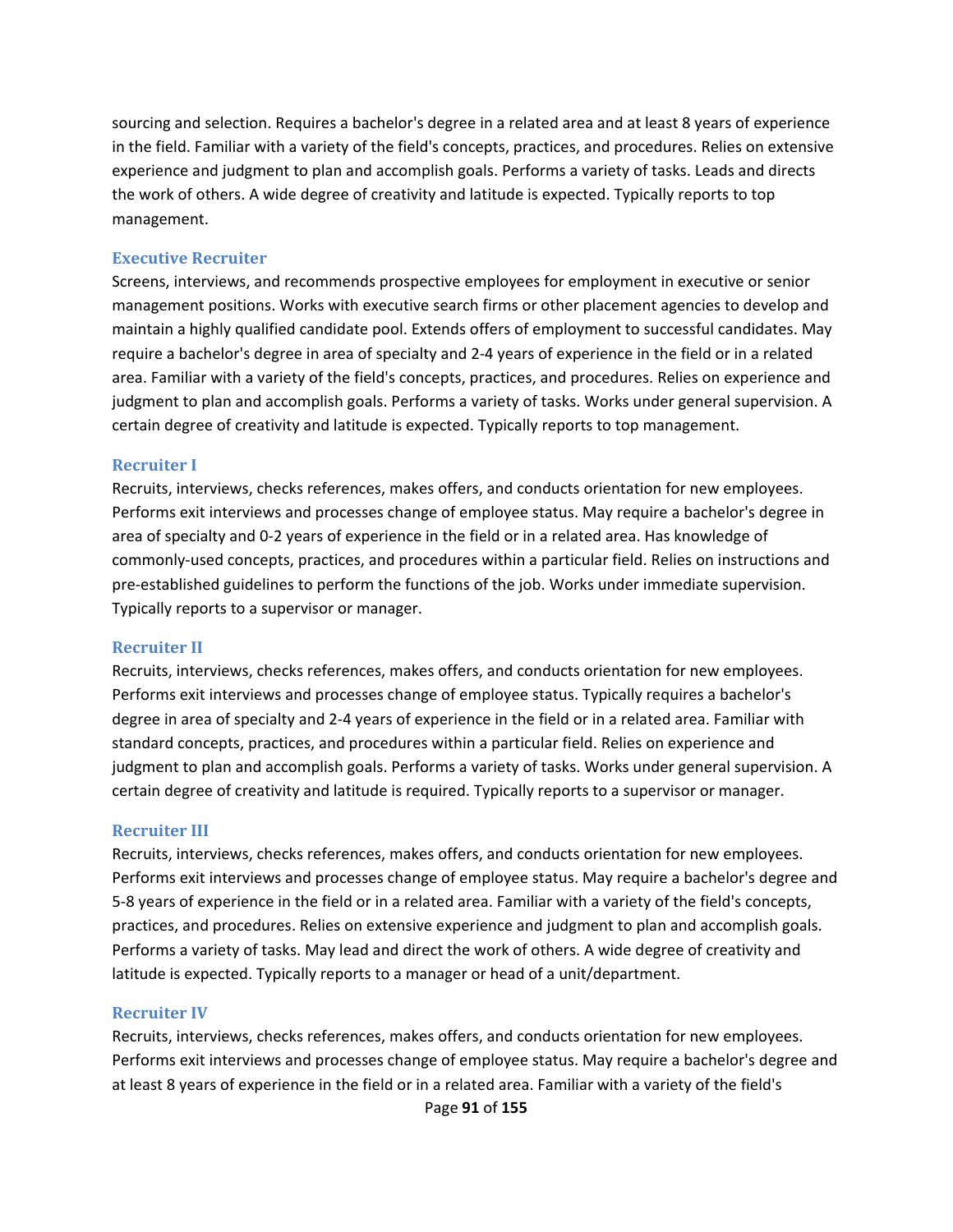concepts, practices, and procedures. Relies on extensive experience and judgment to plan and accomplish goals. Performs a variety of tasks. May lead and direct the work of others. A wide degree of creativity and latitude is expected. Typically reports to a manager or head of a unit/department.

## **Purchasing**

## **Purchasing Executive (Top)**

Oversees all aspects of an organization's goods and services purchasing function. Responsible for planning and directing materials and supply to reduce costs and improve quality. Requires a bachelor's degree with at least 15 years of experience in the field. Familiar with a variety of the field's concepts, practices, and procedures. Relies on extensive experience and judgment to plan and accomplish goals. Performs a variety of tasks. Leads and directs the work of others. A wide degree of creativity and latitude is expected. Typically reports to top management.

## **Purchasing Director**

Directs and oversees an organization's purchasing function. Develops policies and procedures related to the procurement of goods and services. Requires a bachelor's degree with at least 10 years of experience in the field. Familiar with a variety of the field's concepts, practices, and procedures. Relies on extensive experience and judgment to plan and accomplish goals. Performs a variety of tasks. Leads and directs the work of others. A wide degree of creativity and latitude is expected. Typically reports to top management.

## **Purchasing Manager**

Manages all purchasing activities. Receives orders and grants approval for purchases of goods or services. Analyzes changes or new issues in materials and supplies to find ways to reduce costs and improve quality. Requires a bachelor's degree with at least 8 years of experience in the field. Familiar with a variety of the field's concepts, practices, and procedures. Relies on extensive experience and judgment to plan and accomplish goals. Performs a variety of tasks. Leads and directs the work of others. A wide degree of creativity and latitude is expected. Typically reports to a head of a unit/department.

## **Purchasing Agent**

Responsible for purchases made by the organization. Evaluates and approves vendors and authorizes purchase orders for goods or services. Requires a bachelor's degree with at least 8 years of experience in the field. Familiar with a variety of the field's concepts, practices, and procedures. Relies on experience and judgment to plan and accomplish goals. Performs a variety of tasks. May lead and direct the work of others. A wide degree of creativity and latitude is expected. Typically reports to a manager.

#### **Buyer I**

Responsible for purchasing and negotiating materials, equipment, and supplies from vendors. Evaluates vendor quotes and services to determine most desirable suppliers. May require a bachelor's degree and 0-3 years of experience in the field or in a related area. Has knowledge of commonly-used concepts, practices, and procedures within a particular field. Relies on instructions and pre-established guidelines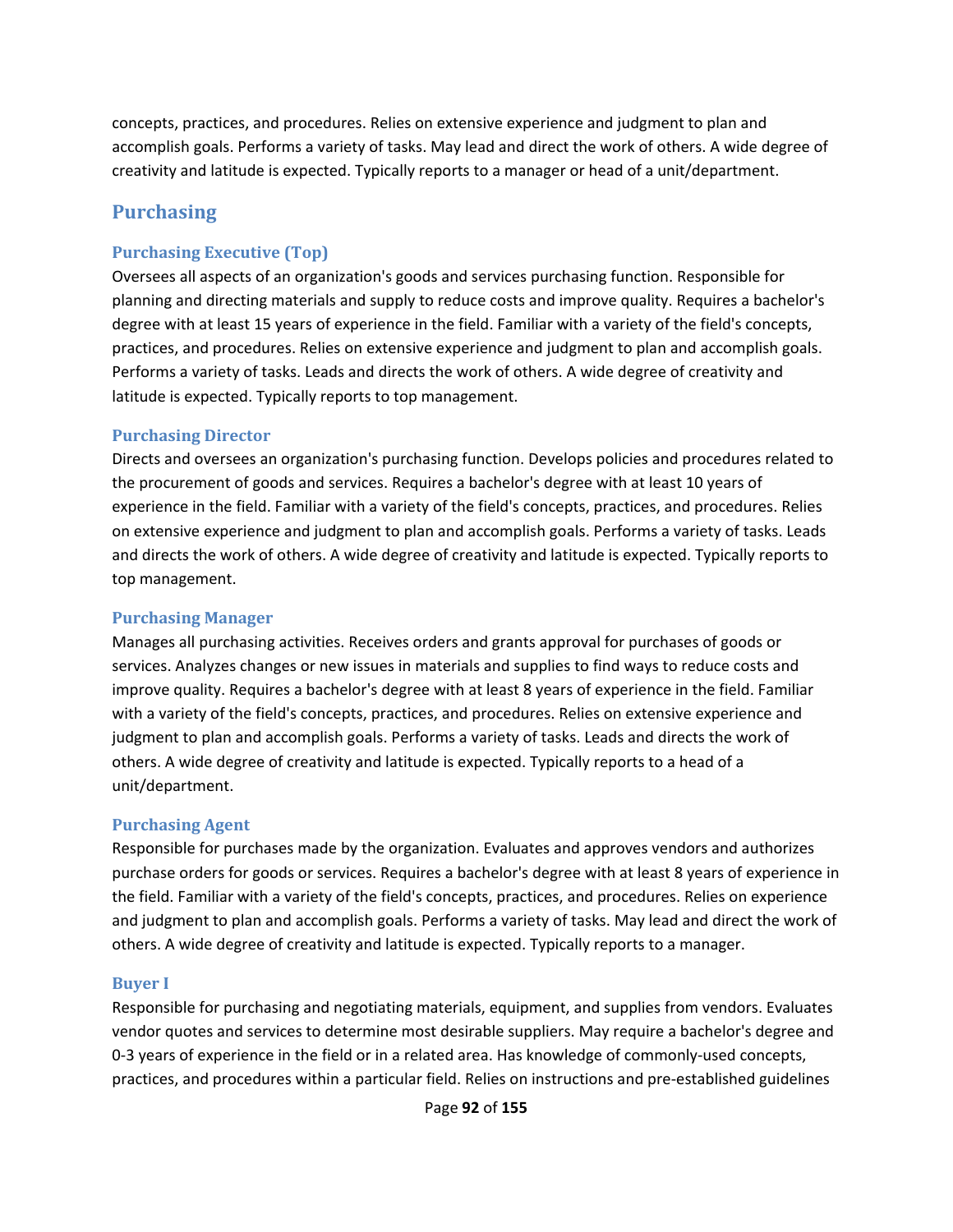to perform the functions of the job. Works under immediate supervision. Primary job functions do not typically require exercising independent judgment. Typically reports to a supervisor or manager.

#### **Buyer II**

Responsible for purchasing and negotiating materials, equipment, and supplies from vendors. Evaluates vendor quotes and services to determine most desirable suppliers. May require a bachelor's degree and 2-5 years of experience in the field or in a related area. Familiar with standard concepts, practices, and procedures within a particular field. Relies on limited experience and judgment to plan and accomplish goals to perform a variety of tasks. Works under general supervision. A certain degree of creativity and latitude is required. Typically reports to a supervisor or manager.

#### **Buyer III**

Responsible for purchasing and negotiating materials, equipment, and supplies from vendors. Evaluates vendor quotes and services to determine most desirable suppliers. May require a bachelor's degree and 5-8 years of experience in the field or in a related area. Familiar with a variety of the field's concepts, practices, and procedures. Relies on experience and judgment to plan and accomplish goals. Performs a variety of complicated tasks. A wide degree of creativity and latitude is expected. May report to an executive or a manager.

#### **Buyer IV**

Responsible for purchasing and negotiating materials, equipment, and supplies from vendors. Evaluates vendor quotes and services to determine most desirable suppliers. May require a bachelor's degree and at least 8 years of experience in the field or in a related area. Familiar with a variety of the field's concepts, practices, and procedures. Relies on extensive experience and judgment to plan and accomplish goals. Performs a variety of tasks. May lead and direct the work of others. A wide degree of creativity and latitude is expected. Typically reports to a manager or head of a unit/department.

#### **Commodity Manager**

Develops, implements, and maintains a commodity inventory strategy that supports a company's supply chain. Evaluates market conditions in order to maintain inventory levels and control costs. Evaluates and recommends vendors. Manages ongoing relationships with suppliers. Requires a bachelor's degree in area of specialty and at least 7 years of experience in the field or in a related area. Familiar with a variety of the field's concepts, practices, and procedures. Relies on extensive experience and judgment to plan and accomplish goals. Performs a variety of tasks. Leads and directs the work of others. A wide degree of creativity and latitude is expected. Typically reports to top management.

#### **Commodity Buyer**

Responsible for purchasing commodities to support a company's supply chain. Evaluates vendor quotes and services to determine the most desirable suppliers. Requires a bachelor's degree in area of specialty and 2-4 years of experience in the field or in a related area. Familiar with the standard concepts, practices, and procedures within a particular field. Relies on limited experience and judgment to plan and accomplish goals. Performs a variety of tasks. Works under general supervision. A certain degree of creativity and latitude is expected. Typically reports to a manager.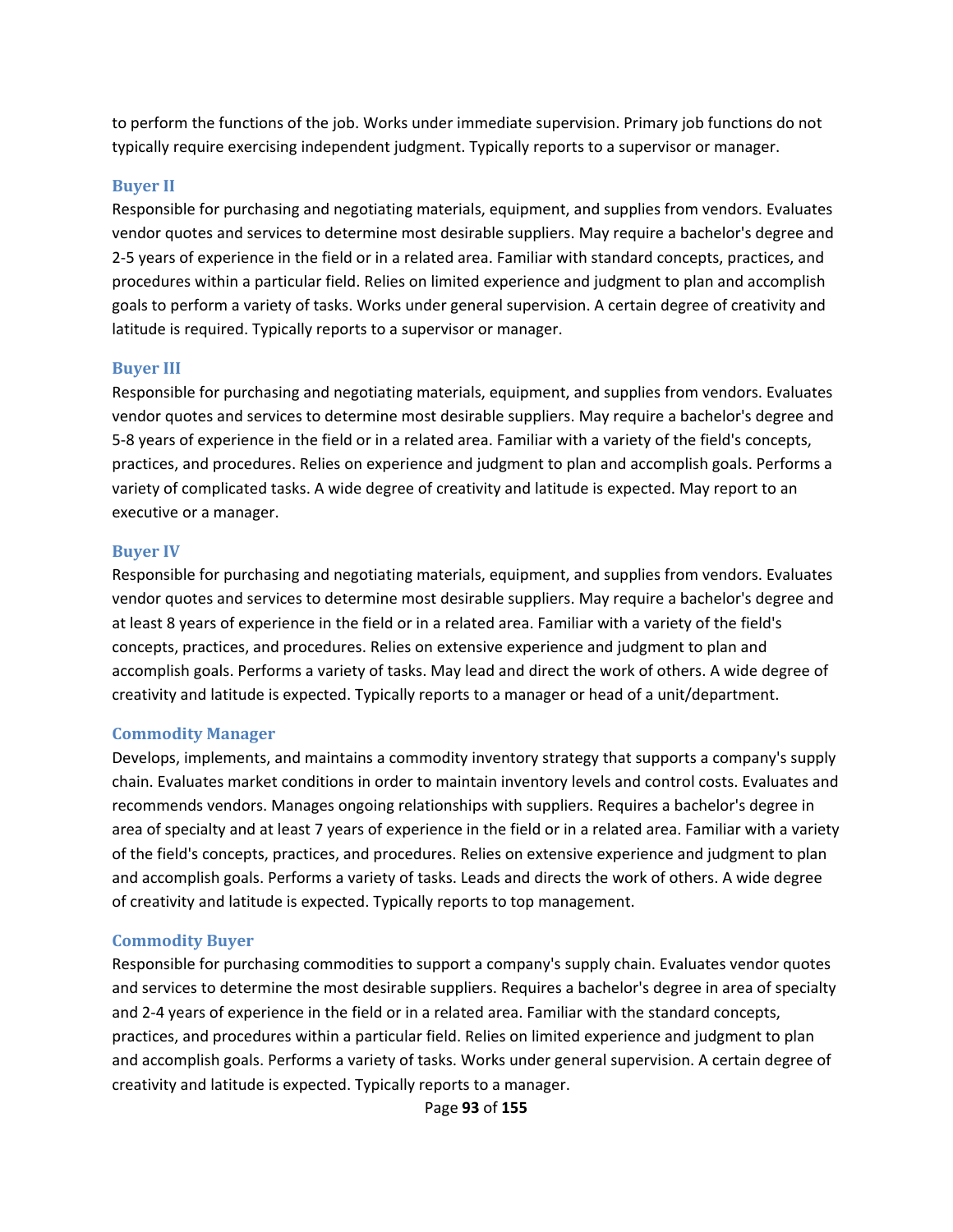### **Telecommunications Director**

Responsible for the strategic planning and design of an organization's telecommunications systems. Works with other members of the IS staff to ensure that telecommunications solutions meet company needs. May use voice, data, video, or other systems as needed. May require a bachelor's degree in area of specialty and at least 10 years of experience in the field or in a related area. Familiar with a variety of the field's concepts, practices, and procedures. Relies on extensive experience and judgment to plan and accomplish goals. Performs a variety of tasks. Leads and directs the work of others. A wide degree of creativity and latitude is expected. Typically reports to top management.

### **Media Planner**

Responsible for research and development of media plans and identifying target audiences and ideal media outlets. Recommends media mix and frequency that is in line with the budget and established media objectives. May require a bachelor's degree and 2-4 years of experience in the field or in a related area. Familiar with standard concepts, practices, and procedures within a particular field. Relies on experience and judgment to plan and accomplish goals. Performs a variety of tasks. Works under general supervision. A certain degree of creativity and latitude is required. Typically reports to a supervisor.

## **Media Buyer**

Responsible for negotiating, scheduling, and buying appropriate media. Must identify target audience and ensure media reaches target audience. Works closely with media planner to implement media plan. May require a bachelor's degree and 2-4 years of experience in the field or in a related area. Familiar with standard concepts, practices, and procedures within a particular field. Relies on experience and judgment to plan and accomplish goals. Performs a variety of tasks. Works under general supervision. A certain degree of creativity and latitude is required. Typically reports to a supervisor.

# **Compensation & Benefits**

## **Compensation and Benefits Executive (Top)**

Plans and directs compensation and benefits policies, objectives, and initiatives. Responsible for development and administration of all compensation and benefits programs designed to attract and retain employees. Ensures compensation and benefits programs remain within budgetary constraints. Requires a bachelor's degree with at least 15 years of experience in the field. Demonstrates expertise in a variety of the field's concepts, practices, and procedures. Relies on extensive experience and judgment to plan and accomplish goals. Performs a variety of tasks. Leads and directs the work of others. A wide degree of creativity and latitude is expected. Typically reports to top management.

## **Job Description for Compensation and Benefits Director**

Responsible for overall design, implementation, communication, and administration of the organization's compensation and benefits programs. Ensures that compensation and benefit programs support the organization's strategic objectives and meet all legal requirements. Requires a bachelor's degree in area of specialty and at least 10 years of experience in the field or in a related area. Familiar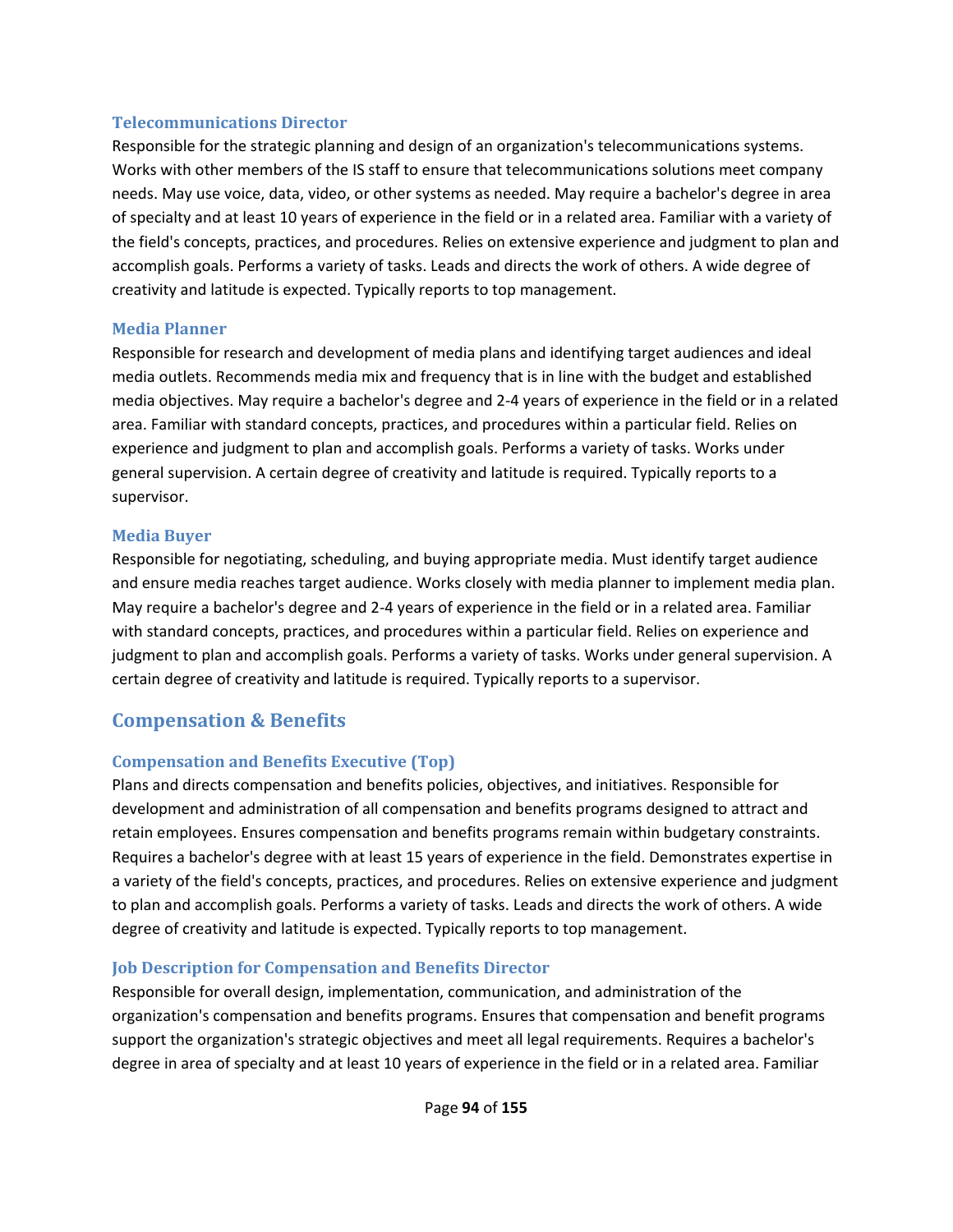with a variety of the field's concepts, practices, and procedures. Relies on extensive experience and judgment to plan and accomplish goals. Performs a variety of tasks. Leads and directs the work of others. A wide degree of creativity and latitude is expected. Typically reports to top management.

## **Compensation and Benefits Manager**

Designs, plans, and implements corporate compensation and benefits programs, policies, and procedures. Responsible for reviewing programs, suggesting modifications, and ensuring achievement of competitive market position and other goals identified by the organization. Responsible for ensuring programs meet employee needs, comply with legal requirements, and are cost effective. Ensures the compensation and benefits programs enhance the organization's ability to recruit and retain employees. Requires a bachelor's degree in a related area and at least 7 years of experience in the field or in a related area. Familiar with a variety of the field's concepts, practices, and procedures. Relies on extensive experience and judgment to plan and accomplish goals. Performs a variety of tasks. Leads and directs the work of others. A wide degree of creativity and latitude is expected. Typically reports to a head of a unit/department.

## **Compensation Executive (Top)**

Plans and directs compensation policies, objectives, and initiatives. Responsible for development and administration of all compensation programs designed to attract and retain employees. Ensures compensation programs remain within budgetary constraints. Requires a bachelor's degree with at least 15 years of experience in the field. Demonstrates expertise in a variety of the field's concepts, practices, and procedures. Relies on extensive experience and judgment to plan and accomplish goals. Performs a variety of tasks. Leads and directs the work of others. A wide degree of creativity and latitude is expected. Typically reports to top management.

## **Compensation Director**

Responsible for overall design, implementation, communication, and administration of the organization's compensation programs. Ensures that compensation programs support the organization's strategic objectives and meet all legal requirements. Requires a bachelor's degree in area of specialty and at least 10 years of experience in the field or in a related area. Familiar with a variety of the field's concepts, practices, and procedures. Relies on extensive experience and judgment to plan and accomplish goals. Performs a variety of tasks. Leads and directs the work of others. A wide degree of creativity and latitude is expected. Typically reports to top management.

## **Compensation Manager - Executive**

Responsible for the analysis and administration of executive compensation programs including executive salary surveys, annual and long-term incentive programs, and deferred compensation plans. Provide consultation on executive compensation matters to senior executives and human resources. Requires a bachelor's degree in a related area and at least 7 years of experience in the field. Familiar with a variety of the field's concepts, practices, and procedures. Relies on experience and judgment to plan and accomplish goals. Performs a variety of tasks. Leads and directs the work of others. A wide degree of creativity and latitude is expected. Typically reports to top management.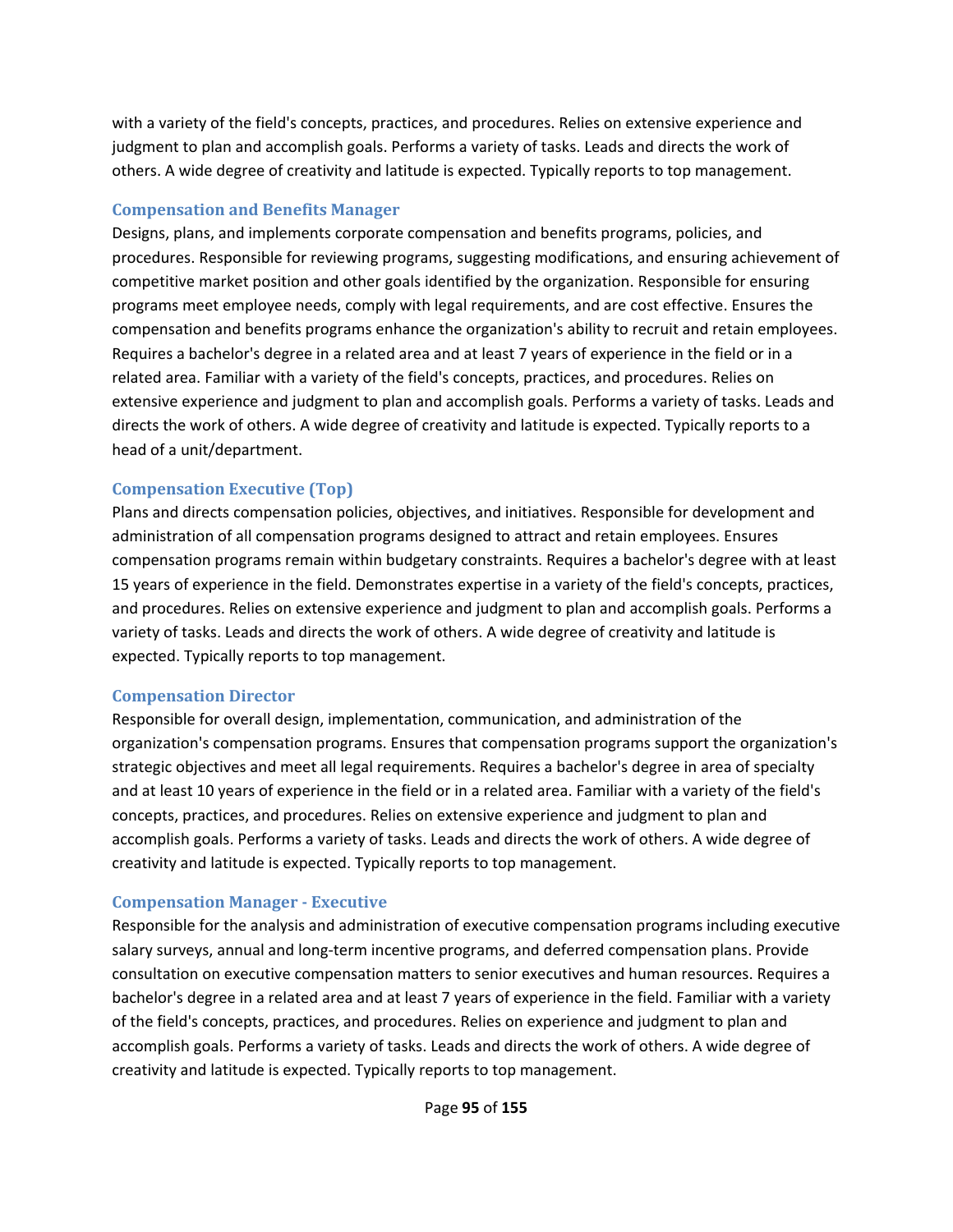#### **Compensation Manager**

Designs, plans, and implements corporate compensation programs, policies, and procedures. Responsible for achieving organization's desired position in market and compensation goals, and conducting or participating in surveys. Ensures the compensation program enhances the organization's ability to recruit and retain employees. Requires a bachelor's degree in a related area and at least 7 years of experience in the field or in a related area. Familiar with a variety of the field's concepts, practices, and procedures. Relies on extensive experience and judgment to plan and accomplish goals. Performs a variety of tasks. Leads and directs the work of others. A wide degree of creativity and latitude is expected. Typically reports to a head of a unit/department.

### **Benefits Executive (Top)**

Plans and directs activities related to employee benefit policies, objectives, and initiatives. Responsible for the development and administration of all benefits programs designed to attract and retain employees within budgetary constraints. Requires a bachelor's degree with at least 15 years of experience in the field. Demonstrates expertise in a variety of the field's concepts, practices, and procedures. Relies on extensive experience and judgment to plan and accomplish goals. Performs a variety of tasks. Leads and directs the work of others. A wide degree of creativity and latitude is expected. Typically reports to top management.

#### **Benefits Director**

Responsible for the overall design, implementation, communication, and administration of the organization's health and welfare benefits programs. Ensures that the programs adhere to current regulations and support the organization's strategic objectives. Requires a bachelor's degree in area of specialty and at least 10 years of experience in the field or in a related area. Familiar with a variety of the field's concepts, practices, and procedures. Relies on extensive experience and judgment to plan and accomplish goals. Performs a variety of tasks. Leads and directs the work of others. A wide degree of creativity and latitude is expected. Typically reports to top management.

#### **Benefits Manager**

Designs, plans, and implements corporate benefits programs, policies, and procedures. Responsible for ensuring programs meet employee needs, comply with legal requirements, and are cost effective. Requires a bachelor's degree in a related area and at least 7 years of experience in the field or in a related area. Familiar with a variety of the field's concepts, practices, and procedures. Relies on extensive experience and judgment to plan and accomplish goals. Performs a variety of tasks. Leads and directs the work of others. A wide degree of creativity and latitude is expected. Typically reports to a head of a unit/department.

## **Benefits Administrator I**

Administers and maintains company benefits programs. Functions as a liaison between vendors and employees and advises employees on eligibility, coverage, and other benefits matters. Compiles and maintains benefits records and documents. May require an associate's degree and 0-2 years of experience in the field or in a related area. Familiar with standard concepts, practices, and procedures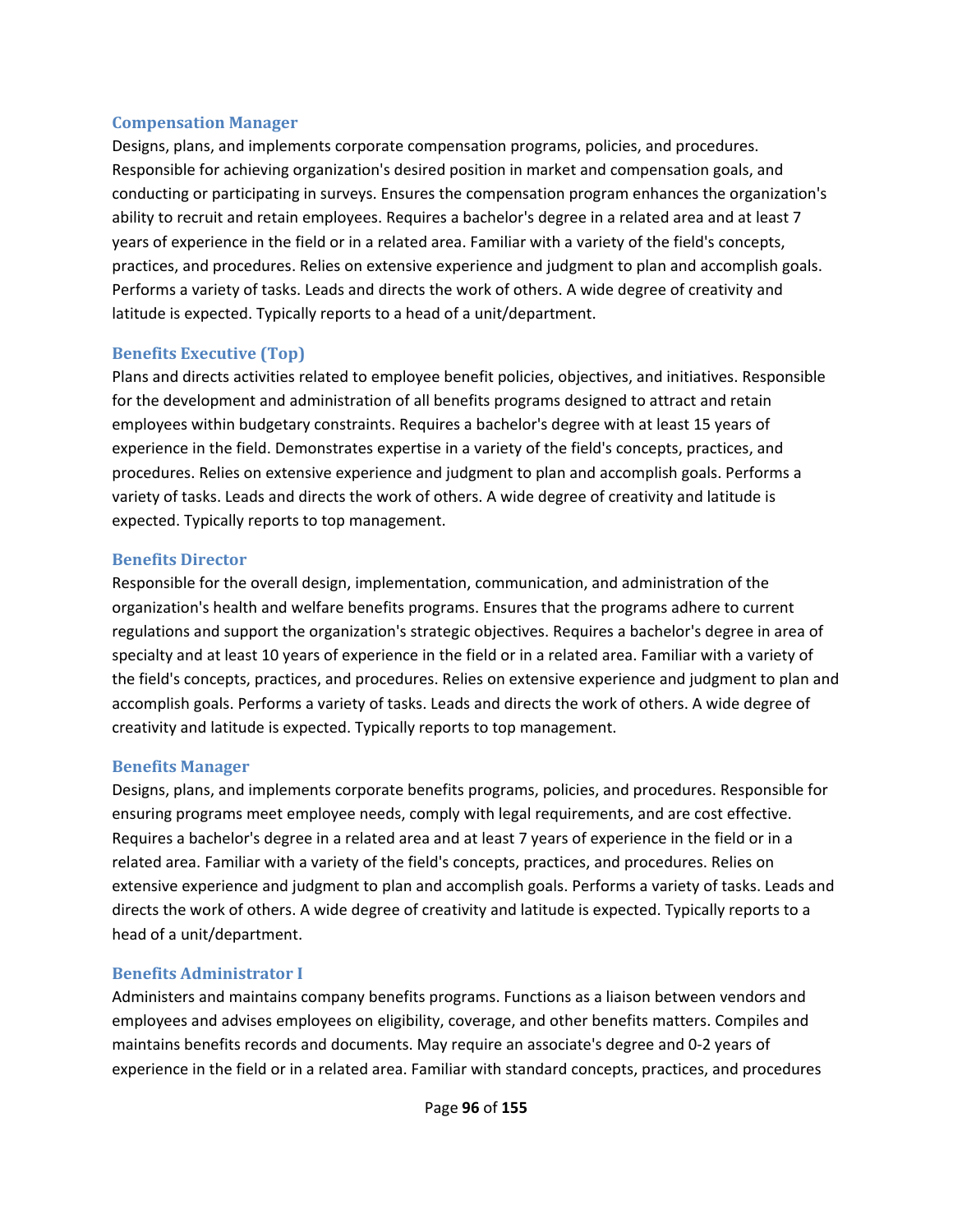within a particular field. Relies on limited experience and judgment to plan and accomplish goals. Performs a variety of tasks. Works under immediate supervision. A certain degree of creativity and latitude is required. Typically reports to a supervisor or manager.

## **Benefits Administrator II**

Administers and maintains company benefits programs. Functions as a liaison between vendors and employees and advises employees on eligibility, coverage, and other benefits matters. Compiles and maintains benefits records and documents. May require an associate's degree or its equivalent and 2-4 years of experience in the field or in a related area. Familiar with standard concepts, practices, and procedures within a particular field. Relies on experience and judgment to plan and accomplish goals. Performs a variety of tasks. A certain degree of creativity and latitude is required. Typically reports to a supervisor or manager.

# **Benefits Administrator III**

Administers and maintains company benefits programs. Functions as a liaison between vendors and employees and advises employees on eligibility, coverage, and other benefits matters. Compiles and maintains benefits records and documents. May require an associate's degree and 4-6 years of experience in the field or in a related area. Familiar with standard concepts, practices, and procedures within a particular field. Relies on extensive experience and judgment to plan and accomplish goals. Performs a variety of tasks. May lead and direct the work of others. A wide degree of creativity and latitude is required. Typically reports to a supervisor or manager.

# **Librarian**

# **Library Services Director**

Supervises, maintains, and enhances policies and procedures for a library. Oversees professional and support staff involved in cataloging, indexing, issuing books/materials, and keeping records of items on loan. Selects books and publications for purchase and subscribes to pertinent periodicals as allowed for by the given budget. Requires master's of library and information science from an ALA-accredited school with at least 7 years of experience in the field. Familiar with a variety of the field's concepts, practices, and procedures. Relies on extensive experience and judgment to plan and accomplish goals. Performs a variety of tasks. Leads and directs the work of others. A wide degree of creativity and latitude is expected. Typically reports to top management.

# **Library Services Manager**

Responsible for planning and administering the staff, budget, facilities, collection and services of the library to meet the informational needs. Prepares, updates and publishes library brochures and handouts. Performs public relations functions and projects a positive and professional image of the library. Requires a master's degree of library and information science with at least 5 years of experience in the field. Familiar with a variety of the field's concepts, practices, and procedures. Relies on extensive experience and judgment to plan and accomplish goals. Performs a variety of tasks. Leads and directs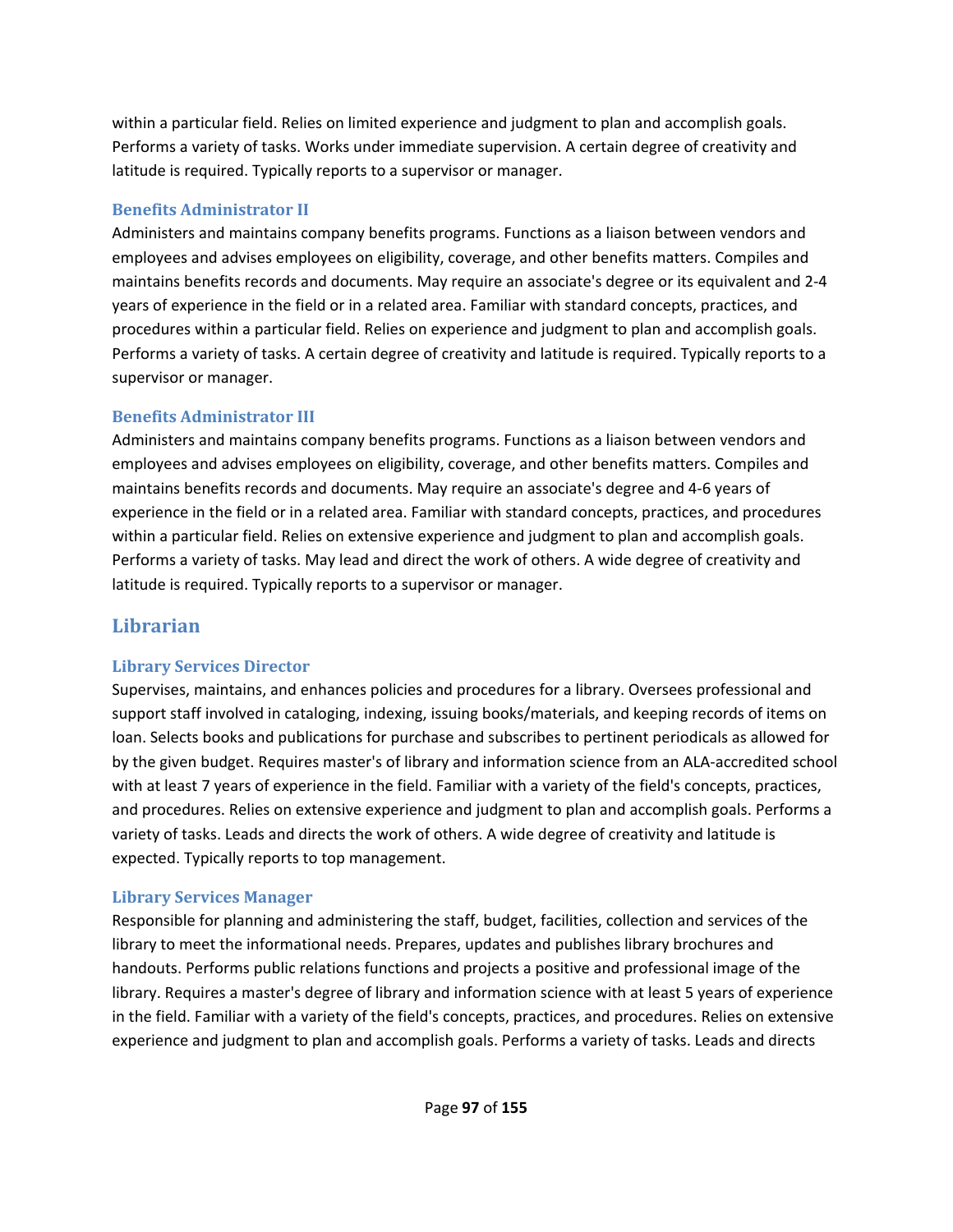the work of others. A wide degree of creativity and latitude is expected. Typically reports to a head of a unit/department.

### **Library Services Coordinator**

Oversees library service offerings designed to meet the needs of a specific user population. Ensures resource availability and develops/implements new programs to meet service gaps. Assists groups and individuals in locating, obtaining and using materials. Furnishes information on library activities, facilities, rules and services. Requires a master's degree in library science from an ALA-accredited school and 0-2 years of experience in a related field. Relies on experience and judgment to plan and accomplish goals. Performs a variety of tasks. Works under general supervision. A certain degree of creativity and latitude is expected. Typically reports to a manager or head of a unit/department.

### **Librarian Assistant**

Provides information services, such as answering questions regarding card catalogs and assists public in use of bibliographic tools. Performs routine descriptive cataloging. May require a bachelor's degree and 0-2 years of experience in the field or in a related area. Has knowledge of commonly-used concepts, practices, and procedures within a particular field. Relies on instructions and pre-established guidelines to perform the functions of the job. Works under immediate supervision. Primary job functions do not typically require exercising independent judgment. Typically reports to a supervisor or manager.

### **Library Researcher**

Carries out research activities in a library. Processes requests for research information and compiles information on related topics. Requires a bachelor's degree and 0-2 years of experience in the field or in a related area. Has knowledge of commonly-used concepts, practices, and procedures within a particular field. Relies on instructions and pre-established guidelines to perform the functions of the job. Works under immediate supervision. Primary job functions do not typically require exercising independent judgment. Typically reports to a supervisor or manager.

#### **Librarian**

Maintains library's collection of books, serial publications, documents, audiovisual, and other materials, and assists groups and individuals in locating, obtaining and using materials. Furnishes information on library activities, facilities, rules, and services. May require a master's degree in library science, or a combination of education and experience in the field. Familiar with standard concepts, practices, and procedures within a particular field. Relies on limited experiences and judgment to plan and accomplish goals. Performs a variety of tasks. A certain degree of creativity and latitude is required.

## **Secretary**

## **Corporate Secretary**

Prepares Board of Directors' meeting agendas, coordinates fees and expenses, takes minutes, and assists with the annual election of Directors. Handles shareholder relations, coordinates and communicates annual meetings, and maintains a list of holding companies, officers, and directors. Requires a bachelor's degree in area of specialty and at least 10 years of experience in the field or in a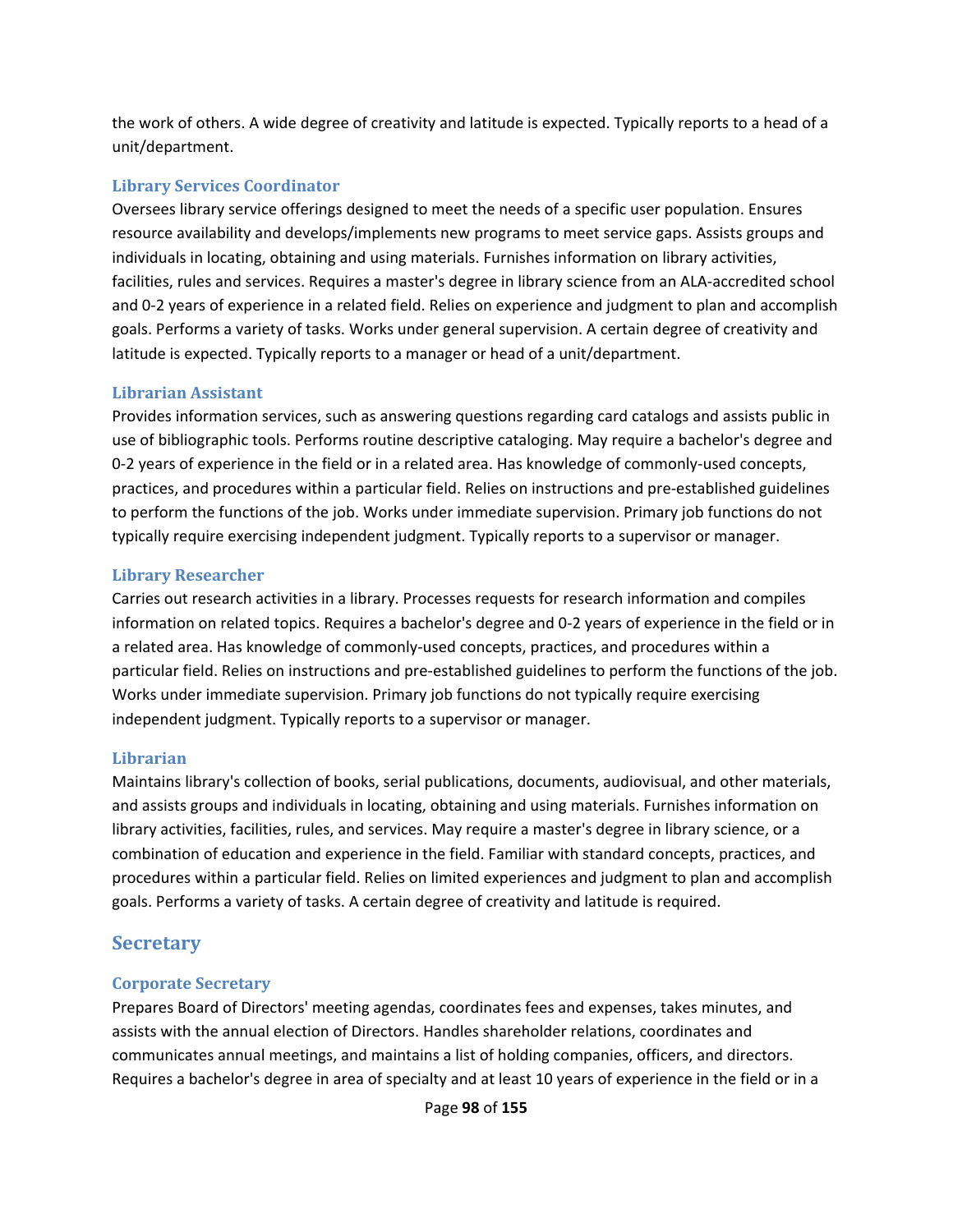related area. Familiar with a variety of the field's concepts, practices, and procedures. Relies on extensive experience and judgment to plan and accomplish goals. Performs a variety of tasks. A wide degree of creativity and latitude is expected. Typically reports to top management.

## **Secretary to Chief Executive Officer**

Relieves Chief Executive Officer of administrative functions in order to increase the time CEO has available for executive level responsibilities. Handles a wide variety of complex and confidential situations and resolves conflicts involving the clerical and administrative function of the office. Responsible for confidential and time sensitive material. Prepares routine and advanced correspondence including letters, memoranda, and reports. Calls on one or more lower level secretaries for assistance on a per project basis. Requires an associate's degree or its equivalent with at least 4 years of experience in the field or in a related area. Familiar with a variety of the field's concepts, practices, and procedures. Relies on experience and judgment to plan and accomplish goals. A wide degree of creativity and latitude is expected. May direct and lead the work of others. Typically reports to the CEO.

## **Secretary I**

Performs clerical duties such as filing, typing, and copying documents. Screens and transfers callers, arranges meetings and may handle travel accommodations. May distribute mail and maintain office supplies. Requires a high school diploma with 0-2 years of experience in the field or in a related area. Has knowledge of commonly-used concepts, practices, and procedures within a particular field. Relies on instructions and pre-established guidelines to perform the functions of the job. Works under immediate supervision. Typically reports to a supervisor or manager.

# **Secretary II**

Performs clerical duties such as filing, typing, and copying documents. Screens and transfers callers, arranges meetings and may handle travel accommodations. May distribute mail and maintain office supplies. Requires a high school diploma with 2-4 years of experience in the field or in a related area. Familiar with standard concepts, practices, and procedures within a particular field. Relies on experience and judgment to plan and accomplish goals. Performs a variety of tasks. Works under general supervision. A certain degree of creativity and latitude is required. Typically reports to a supervisor or manager.

# **Secretary III**

Performs clerical duties such as filing, typing, and copying documents. Screens and transfers callers, arranges meetings and may handle travel accommodations. May distribute mail and maintain office supplies. Requires a high school diploma with at least 5 years of experience in the field or in a related area. Familiar with a variety of the field's concepts, practices, and procedures. Relies on experience and judgment to plan and accomplish goals. Performs a variety of complicated tasks. May direct and lead the work of others. A wide degree of creativity and latitude is expected. Typically reports to a manager or head of a unit/department.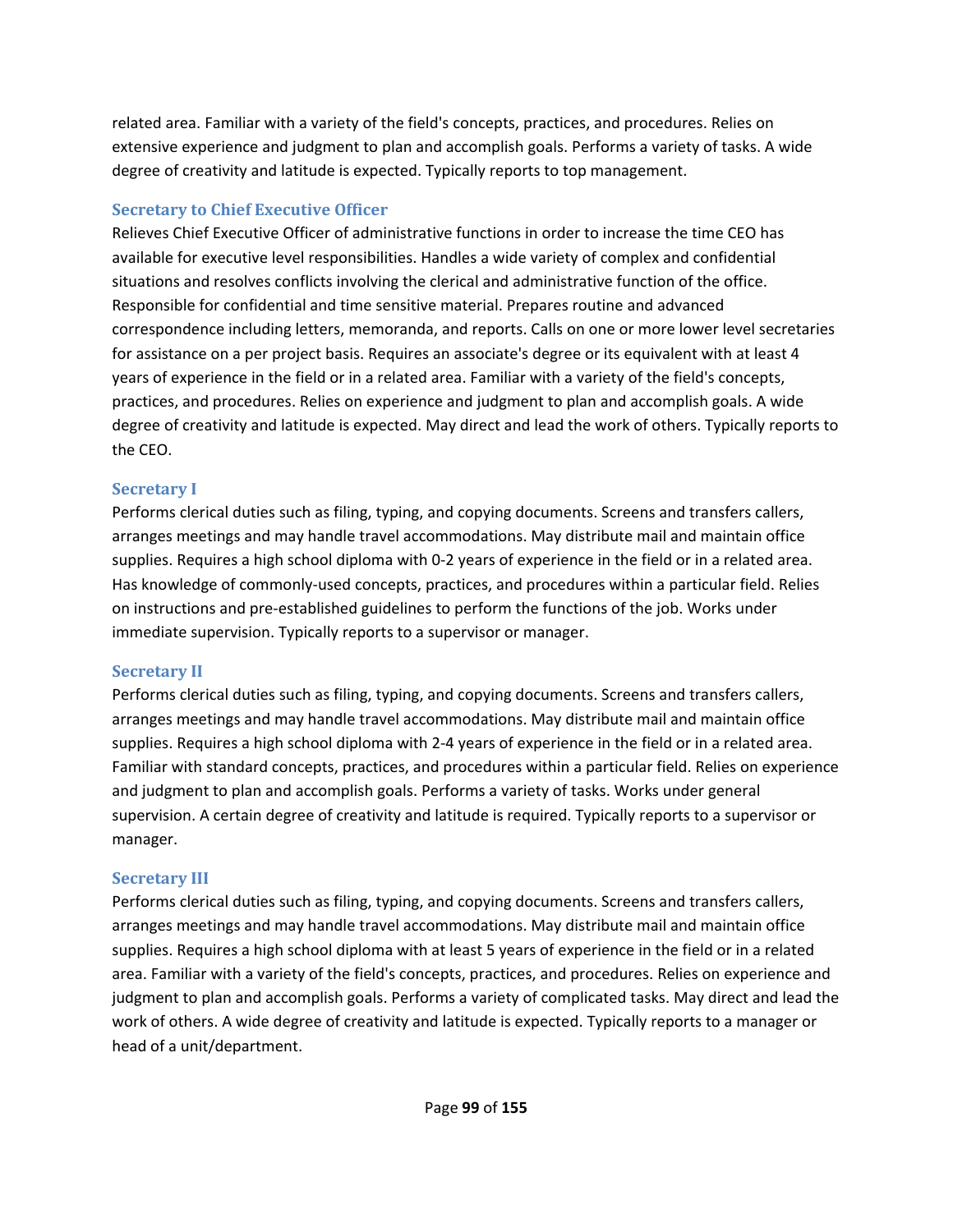#### **Executive Assistant**

Relieves the executive of administrative type functions in order to increase the time an executive has available for executive level responsibilities. May handle a wide variety of situations and conflicts involving the clerical and administrative function of the office. Responsible for confidential and time sensitive material. Prepares routine and advanced correspondence including letters, memoranda, and reports. Requires an associate's degree or its equivalent with at least 4 years of experience in the field or in a related area. Familiar with a variety of the field's concepts, practices, and procedures. Relies on experience and judgment to plan and accomplish goals. May direct and lead the work of others. Typically reports to an executive. A wide degree of creativity and latitude is expected.

### **Administrative Assistant - Bilingual**

Performs secretarial and administrative duties in two or more languages. Responsibilities will include scheduling appointments, providing information to callers, taking dictation, and otherwise relieving officials of clerical work and minor administrative and business detail. Requires a high school diploma or its equivalent and 2-4 years of experience in the field or in a related area. Has knowledge of commonlyused concepts, practices, and procedures within a particular field. Relies on instructions and preestablished guidelines to perform the functions of the job. Works under immediate supervision; typically reports to a supervisor or manager.

#### **Administrative Assistant I**

Performs a variety of administrative functions. Schedules appointments, gives information to callers, and takes dictation. Composes memos, transcribes notes, and researches and creates presentations. Generates reports, handles multiple projects, and prepares and monitors invoices and expense reports. May assist with compiling and developing the annual budget. Requires a high school diploma with 0-2 years of experience in the field or in a related area. Has knowledge of commonly-used concepts, practices, and procedures within a particular field. Relies on instructions and pre-established guidelines to perform the functions of the job. Works under immediate supervision. Typically reports to a supervisor or manager.

## **Administrative Assistant II**

Performs a variety of administrative functions. Schedules appointments, gives information to callers, and takes dictation. Composes memos, transcribes notes, and researches and creates presentations. Generates reports, handles multiple projects, and prepares and monitors invoices and expense reports. May assist with compiling and developing the annual budget. Requires a high school diploma with 2-4 years of experience in the field or in a related area. Familiar with standard concepts, practices, and procedures within a particular field. Relies on experience and judgment to plan and accomplish goals. Performs a variety of tasks. Works under general supervision. A certain degree of creativity and latitude is required. Typically reports to a supervisor or manager.

## **Administrative Assistant III**

Performs a variety of administrative functions. Schedules appointments, gives information to callers, and takes dictation. Composes memos, transcribes notes, and researches and creates presentations.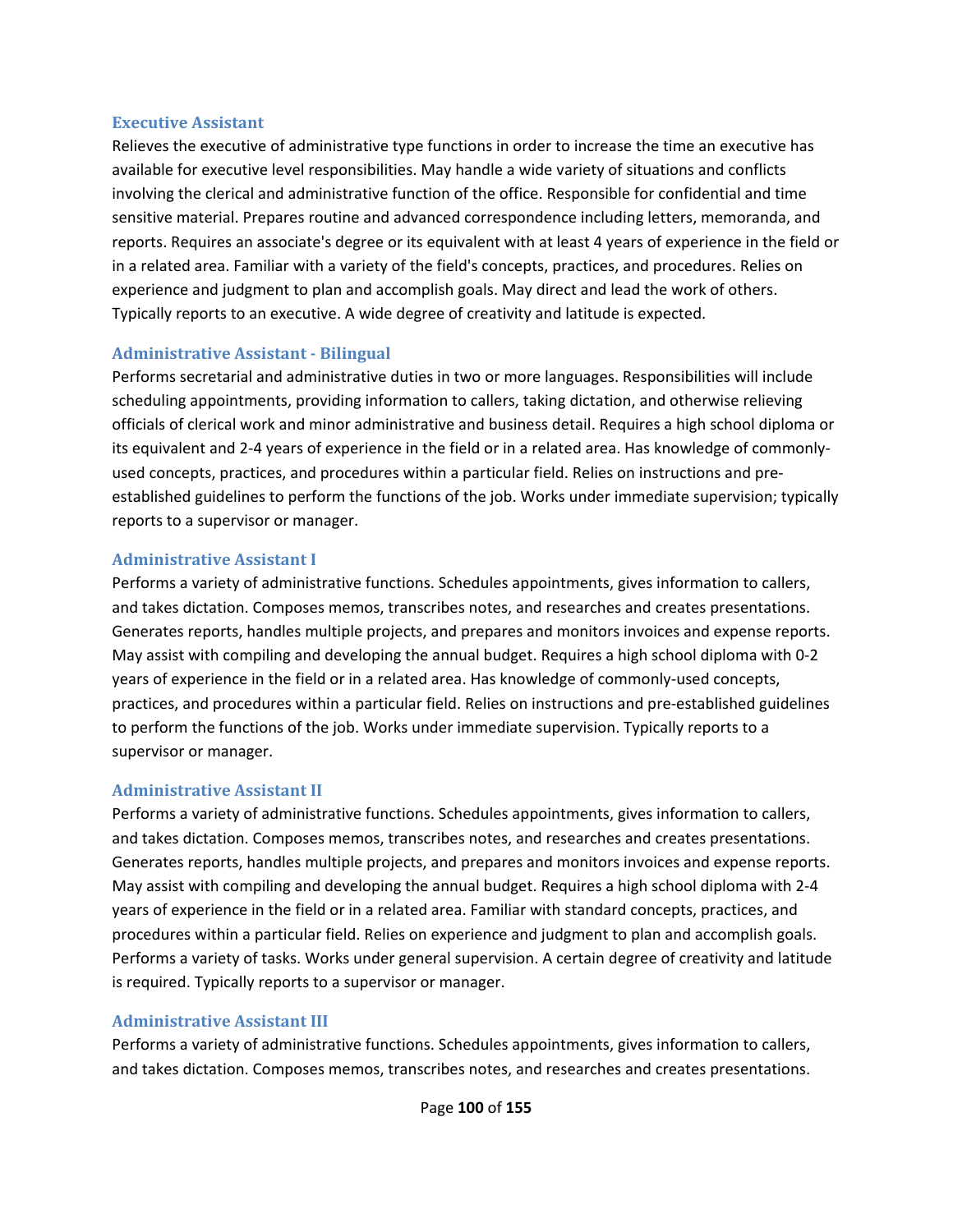Generates reports, handles multiple projects, and prepares and monitors invoices and expense reports. May assist with compiling and developing the annual budget. Requires a high school diploma with at least 5 years of experience in the field or in a related area. Familiar with a variety of the field's concepts, practices, and procedures. Relies on experience and judgment to plan and accomplish goals. Performs a variety of complicated tasks. May direct and lead the work of others. A wide degree of creativity and latitude is expected. Typically reports to a manager or head of a unit/department.

## **Administrative Assistant IV**

Performs a variety of administrative functions. Schedules appointments, gives information to callers, and takes dictation. Composes memos, transcribes notes, and researches and creates presentations. Generates reports, handles multiple projects, and prepares and monitors invoices and expense reports. May assist with compiling and developing the annual budget. Requires a high school diploma with at least 7 years of experience in the field or in a related area. Familiar with a variety of the field's concepts, practices, and procedures. Relies on experience and judgment to plan and accomplish goals. Performs a variety of complicated tasks. May direct and lead the work of others. A wide degree of creativity and latitude is expected. Typically reports to a manager or head of a unit/department.

# **Creative & Visual Arts**

## **Creative Executive (Top) - Web**

Establishes and directs the strategic long-term goals, policies and procedures for an organization's online creative activities. Determines the long-term systems needs and hardware acquisition to accomplish the organization's business objectives. May require an advanced degree in a related area and at least 10 years of experience in the field. Familiar with a variety of the field's concepts, practices, and procedures. Relies on extensive experience and judgment to plan and accomplish goals. Performs a variety of tasks. Leads and directs the work of others. A wide degree of creativity and latitude is expected. Typically reports to top management.

## **Creative Director - Web**

Directs web-based creative work. Develops creative briefs and design concepts to meet the business objectives of the organization. Responsible for establishing creative direction for the entire line of online services, products, and programs. Requires a bachelor's degree with at least 5 years of experience in the field. Familiar with a variety of the field's concepts, practices, and procedures. Relies on experience and judgment to plan and accomplish goals. Performs a variety of tasks. Leads and directs the work of others. A wide degree of creativity and latitude is expected. Typically reports to a head of a unit/department.

#### **Art Director**

Supervises creative design within business groups and directs and develops final visual image that communicates the organization's marketing objectives to the consumer. Requires a bachelor's degree with at least 10 years of experience in the field. Familiar with a variety of the field's concepts, practices, and procedures. Relies on experience and judgment to plan and accomplish goals. Performs a variety of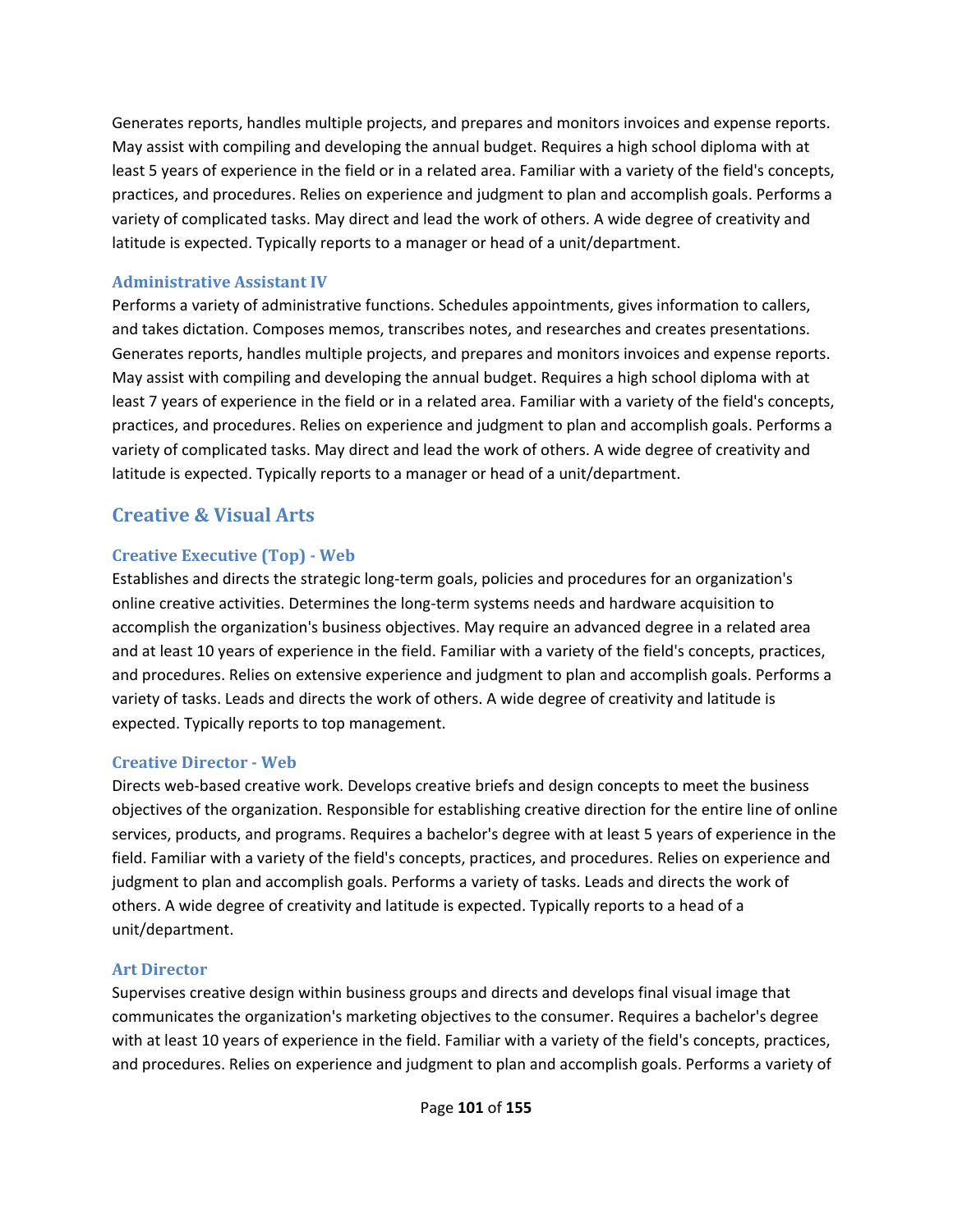tasks. May direct the work of others. A wide degree of creativity and latitude is expected. Typically reports to top management.

#### **Art Director - Web**

Determines the look and feel of the entire site. Creates original graphics and icons for use on the site. Implements the web design parameters, style guides and visual standards. Establishes and produces graphic material for use in advertising and promoting online services and products. Requires a bachelor's degree with at least 4 years of experience in the field. Familiar with a variety of the field's concepts, practices, and procedures. Relies on experience and judgment to plan and accomplish goals. Performs a variety of tasks. Leads and directs the work of others. A wide degree of creativity and latitude is expected. Typically reports to a head of a unit/department.

# **Web Community Development**

### **Web Content Executive (Top)**

Establishes and directs the strategic long-term goals, policies and procedures for an organization's online content. Determines the long-term systems needs and hardware acquisitions to accomplish the organization's business objectives. May require a bachelor's/master's degree and at least 10 years of experience in the field. Demonstrates expertise in a variety of the field's concepts, practices, and procedures. Relies on extensive experience and judgment to plan and accomplish goals. Performs a variety of tasks. Leads and directs the work of others. A wide degree of creativity and latitude is expected. Typically reports to top management.

#### **Web Content Manager**

Manages all web content and projects related to the website. Writes, edits, and proofreads new content. Ensures that all documents meet established content standards and works with developers to assess any technical challenges in displaying the content. Requires a bachelor's degree in a related area and at least 7 years of experience in the field or in a related area. Familiar with a variety of the field's concepts, practices, and procedures. Relies on extensive experience and judgment to plan and accomplish goals. Performs a variety of tasks. Leads and directs the work of others. A wide degree of creativity and latitude is expected. Typically reports to top management.

#### **Web Systems Director**

Directs and oversees all aspects of Web systems (intranet and extranet) including design, release, and maintenance. Requires a bachelor's degree with at least 12 years of experience in the field. Familiar with a variety of the field's concepts, practices, and procedures. Relies on extensive experience and judgment to plan and accomplish goals. Performs a variety of tasks. Leads and directs the work of others. A wide degree of creativity and latitude is expected. Typically reports to top management.

#### **Web Systems Manager**

Manages all aspects of Web systems (intranet and extranet) including design, release, and maintenance. Works with customers and technology vendors to maximize opportunities in company's Web-based presence. Requires a bachelor's degree with at least 7 years of experience in the field. Familiar with a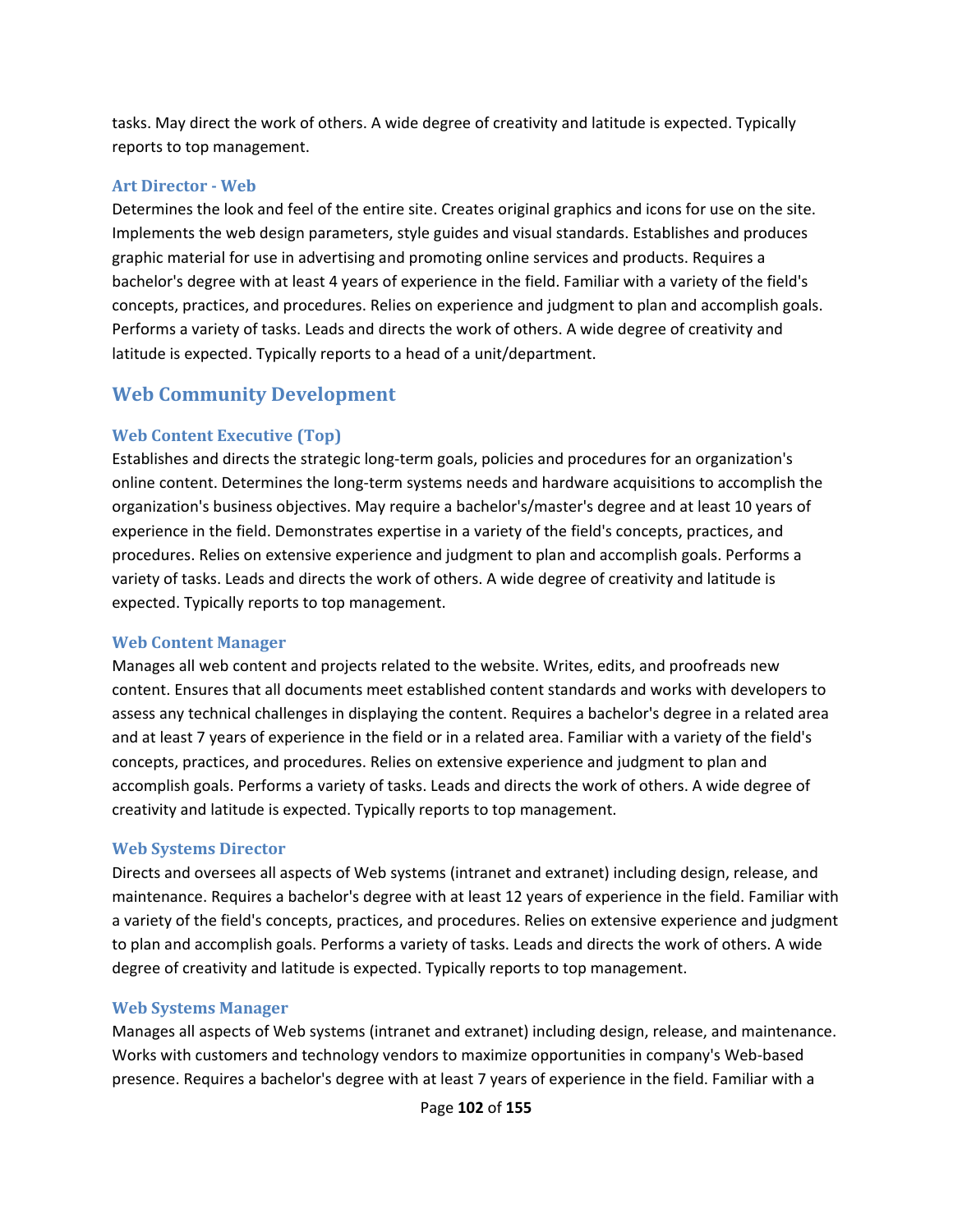variety of the field's concepts, practices, and procedures. Relies on extensive experience and judgment to plan and accomplish goals. Performs a variety of tasks. Leads and directs the work of others. A wide degree of creativity and latitude is expected. Typically reports to top management.

#### **Web Administrator**

Maintains hardware and software critical to the functionality of the organization's website. Monitors usage and performance, creates and maintains backups, and troubleshoots and resolves issues as they arise. May require a bachelor's degree in a related area and at least 4 years of experience in the field or in a related area. Familiar with standard concepts, practices, and procedures within a particular field. Relies on experience and judgment to plan and accomplish goals. Performs a variety of tasks. A certain degree of creativity and latitude is required. Typically reports to a manager.

#### **Web Designer, Sr.**

Designs and constructs web pages/sites including incorporating graphic user interface (GUI) features and other techniques. Maintains and provides ongoing design of the website, promos and ad banners, seasonal content specials and custom chat launcher design for partners. May require a bachelor's degree in a related area and 4-6 years of experience in the field or in a related area. Familiar with a variety of the field's concepts, practices, and procedures. Relies on experience and judgment to plan and accomplish goals. Performs a variety of complicated tasks. May lead and direct the work of others. Typically reports to a project leader or manager. A wide degree of creativity and latitude is expected.

#### **Web Designer**

Designs and constructs web pages/sites including incorporating graphic user interface (GUI) features and other techniques. Maintains and provides ongoing design of the website, promos and ad banners, seasonal content specials and custom chat launcher design for partners. May require a bachelor's degree in a related area and 2-4 years of experience in the field or in a related area. Familiar with standard concepts, practices, and procedures within a particular field. Relies on limited experience and judgment to plan and accomplish goals. Performs a variety of tasks. Works under general supervision; typically reports to a manager. A certain degree of creativity and latitude is required.

#### **Website Manager**

Responsible for development, implementation and maintenance of the organization's website. Monitors web traffic, oversees the development of web content, and maintains web server. Ensures that the site meets the business needs of the organization. Requires a bachelor's degree in area of specialty and at least 7 years of experience in the field or in a related area. Familiar with a variety of the field's concepts, practices, and procedures. Relies on extensive experience and judgment to plan and accomplish goals. Performs a variety of tasks. Leads and directs the work of others. A wide degree of creativity and latitude is expected. Typically reports to a head of a unit/department.

#### **Web Security Manager**

Responsible for designing, implementing, and maintaining security measures to support the information and data security needs of the company's Web presence. Researches and evaluates new or improved security measures to implement for Web systems' security. Requires a bachelor's degree with at least 7

Page **103** of **155**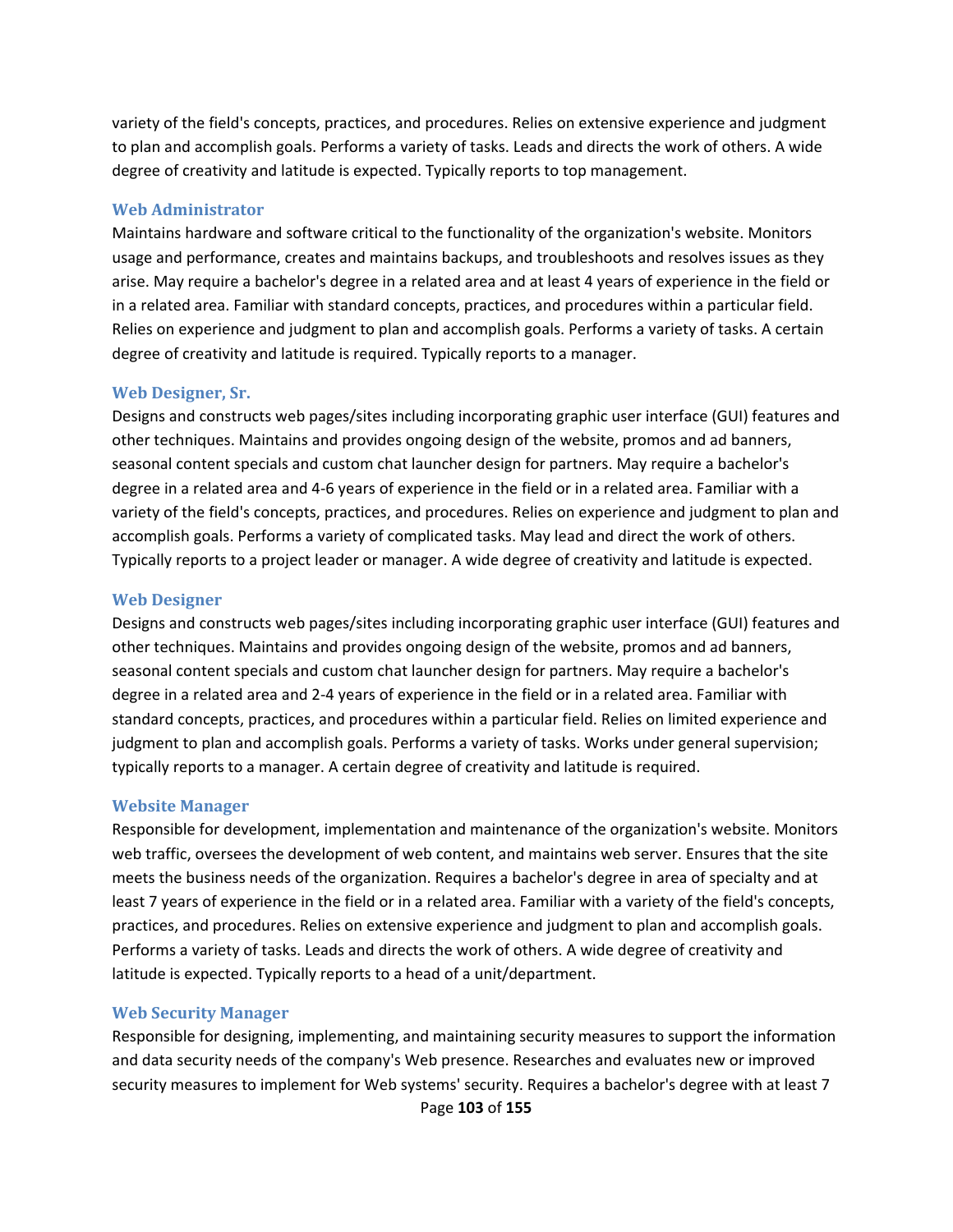years of experience in the field. Familiar with a variety of the field's concepts, practices, and procedures. Relies on extensive experience and judgment to plan and accomplish goals. Performs a variety of tasks. Leads and directs the work of others. A wide degree of creativity and latitude is expected. Typically reports to a manager or head of a unit/department.

## **Web Security Administrator**

Develops, implements, and maintains firewall technologies that secure an organization's website. Defines network security issues, develops plans and procedures, and ensures safety and privacy of their newly developed internet and intranet sites. Creates, modifies and deletes user profiles and other access controls. Reviews security logs and violation reports. Requires a bachelor's degree in a related area and 2-4 years of experience in the field or in a related area. Familiar with standard concepts, practices, and procedures within a particular field. Relies on limited experience and judgment to plan and accomplish goals. Performs a variety of tasks. Works under general supervision; typically reports to a manager. A certain degree of creativity and latitude is required.

## **Community Director - Web**

Establishes the overall strategic goals for community based content. Develops, directs, and implements community related content for an organization such as live events, bulletin boards, chat rooms, and email. Requires a bachelor's degree with at least 5 years of experience a related area. Familiar with a variety of the field's concepts, practices, and procedures. Relies on experience and judgment to plan and accomplish goals. Performs a variety of tasks. Leads and directs the work of others. A wide degree of creativity and latitude is expected. Typically reports to a head of a unit/department.

## **Community Leader - Web**

Leads the implementation of community related content for the organization such as chat rooms and live events. Responsible for ensuring adherence to plan specifications. May require a bachelor's degree with at least 3 years of experience in the field. Familiar with a variety of the field's concepts, practices, and procedures. Relies on experience and judgment to plan and accomplish goals. Performs a variety of tasks. Leads and directs the work of others. A wide degree of creativity and latitude is expected. Typically reports to a head of a unit/department.

## **Community Specialist - Web**

Implements community related content for the organization such as live events, bulletin boards, chat rooms and email. May require a bachelor's degree with 0-2 years of experience in the field or in a related area. Has knowledge of commonly-used concepts, practices, and procedures within a particular field. Relies on instructions and pre-established guidelines to perform the functions of the job. Works under immediate supervision. Primary job functions do not typically require exercising independent judgment. Typically reports to the community director.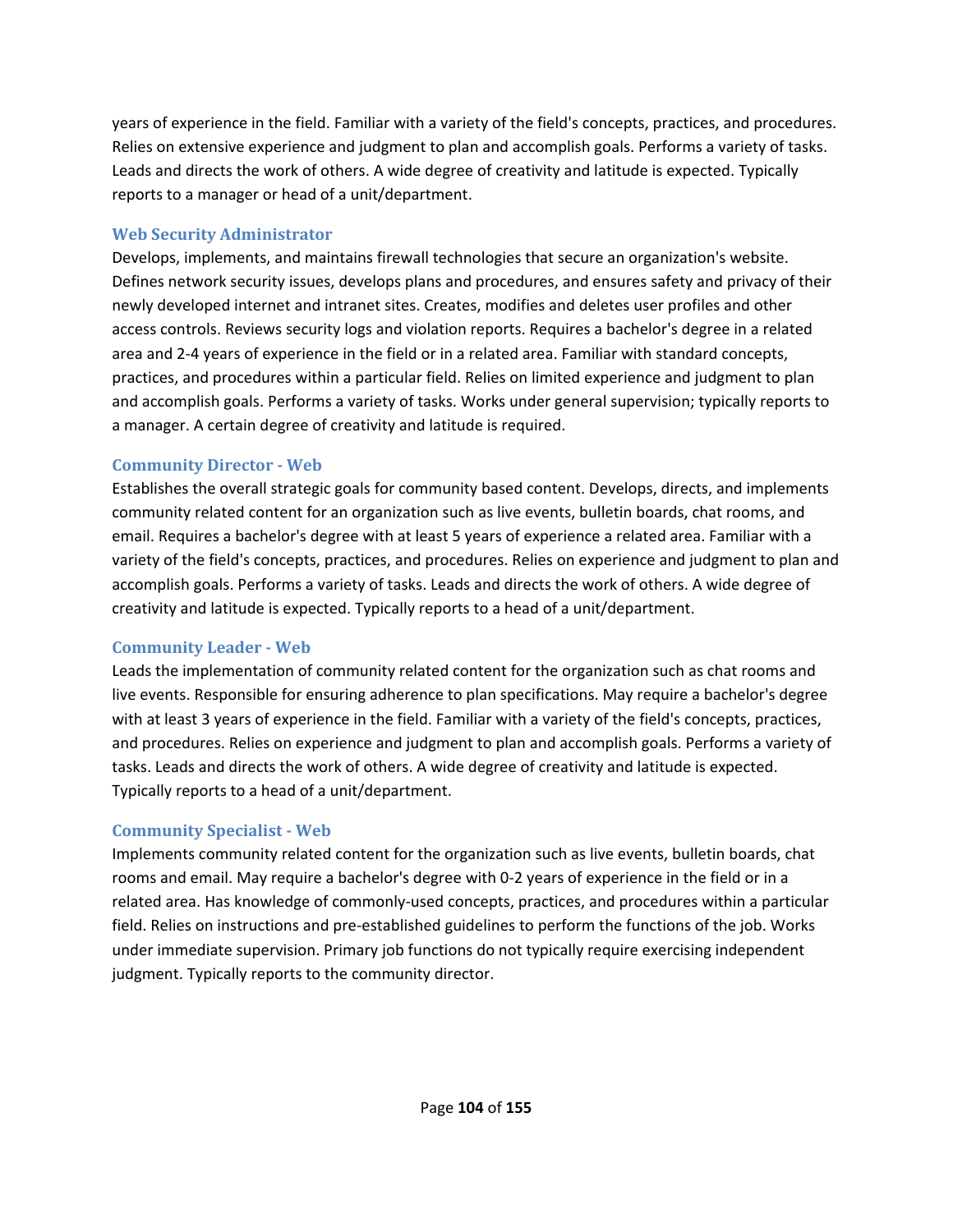## **Communications**

#### **Top Communications Executive**

Plans and directs communications programs that effectively describe and promote the organization and its products. Oversees market or public opinion research to assess program outcomes. Approves promotional campaign ideas in various types of media, as well as counsels top management on effective communication strategies. Requires a bachelor's degree with at least 15 years of experience in the field. Familiar with a variety of the field's concepts, practices, and procedures. Relies on extensive experience and judgment to plan and accomplish goals. Performs a variety of tasks. Leads and directs the work of others. A wide degree of creativity and latitude is expected. Typically reports to top management.

#### **Top Telecommunications Executive**

Oversees all aspects of an organization's telecommunications function. Responsible for planning and directing the design, development, and implementation of network systems. Requires a bachelor's degree with at least 15 years of experience in the field. Familiar with a variety of the field's concepts, practices, and procedures. Relies on extensive experience and judgment to plan and accomplish goals. Performs a variety of tasks. Leads and directs the work of others. A wide degree of creativity and latitude is expected. Typically reports to top management.

#### **Communications Manager**

Creates, implements and oversees communications programs that effectively describe and promote the organization and its products. May aid in the preparation of presentations and/or speeches geared toward employees. Provides supervision and direction to staff. Requires a bachelor's degree in a related field and at least 7 years of experience in the field. Familiar with a variety of the field's concepts, practices, and procedures. Relies on extensive experience and judgment to plan and accomplish goals. Performs a variety of tasks. Leads and directs the work of others. A wide degree of creativity and latitude is expected. Typically reports to head of a unit/department.

#### **Communications Director**

Directs and oversees communications programs that effectively describe and promote the organization and its products. May conduct market or public opinion research to assess program outcomes. Suggests promotional campaign ideas in various types of media, as well as counsels top management on effective communication strategies. Requires a bachelor's degree with at least 10 years of experience in the field. Familiar with a variety of the field's concepts, practices, and procedures. Relies on extensive experience and judgment to plan and accomplish goals. Performs a variety of tasks. Leads and directs the work of others. A wide degree of creativity and latitude is expected. Typically reports to top management.

## **Customer Service**

#### **Top Customer Service Executive**

Plans and directs all aspects of an organization's customer service policies, objectives, and initiatives. Responsible for the overall satisfaction of customers. May require an advanced degree and at least 15 years of direct experience in the field. Familiar with a variety of the field's concepts, practices, and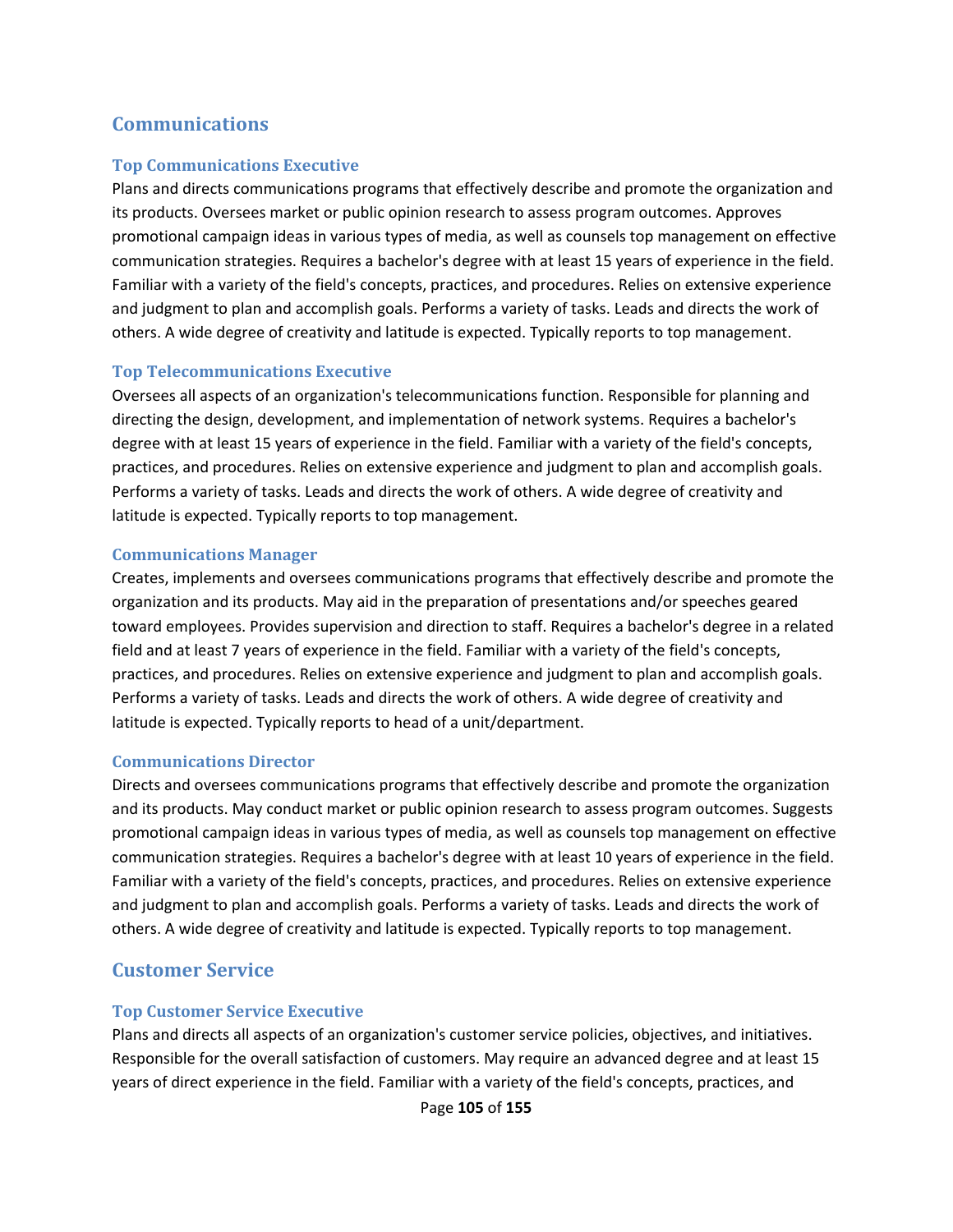procedures. Relies on extensive experience and judgment to plan and accomplish goals. Performs a variety of tasks. Leads and directs the work of others. A wide degree of creativity and latitude is expected. Typically reports to top management.

## **Customer Service Director**

Directs and oversees all aspects of an organization's customer service policies, objectives, and initiatives. Develops and establishes procedures and policies governing customer correspondence and the handling of customer complaints. Requires a bachelor's degree with at least 10 years of experience in the field. Familiar with a variety of the field's concepts, practices, and procedures. Relies on extensive experience and judgment to plan and accomplish goals. Performs a variety of tasks. Leads and directs the work of others. A wide degree of creativity and latitude is expected. Typically reports to top management.

## **Customer Service Manager**

Manages a staff of customer service representatives and ensures that customers are retained, satisfied, and that their needs are fulfilled. Responsible for designing and implementing improved process or operational policies. Recommends changes to products or services to fulfill customer needs. Requires a bachelor's degree in business, marketing, or related area, and at least 7 years of experience in the field. Familiar with a variety of the field's concepts, practices, and procedures. Relies on experience and judgment to plan and accomplish goals. Typically reports to a senior manager.

## **Client Services Director**

Directs a team responsible for the development, implementation, and troubleshooting of enterprise hardware, software, and networking systems. Generates timelines, estimates costs, and ensures projects meet the needs of the client organization. Oversees the operations of a team of project managers, business technology consultants, and implementation specialists who interface with the client organization. Requires a bachelor's degree in area of specialty and at least 10 years of experience in the field or in a related area. Familiar with a variety of the field's concepts, practices, and procedures. Relies on extensive experience and judgment to plan and accomplish goals. Performs a variety of tasks. Leads and directs the work of others. A wide degree of creativity and latitude is expected. Typically reports to top management.

## **Customer Information Center Manager**

Responsible for managing the customer information center staff, activity, and goals. Ensures that staff has all necessary information needed to provide technical support to end-users of the organization's products. May interact with teams responsible for installation/implementation to ensure client expectations are met. Requires a bachelor's degree in area of specialty and at least 7 years of experience in the field or in a related area. Familiar with a variety of the field's concepts, practices, and procedures. Relies on extensive experience and judgment to plan and accomplish goals. Performs a variety of tasks. Leads and directs the work of others. A wide degree of creativity and latitude is expected. Typically reports to a head of a unit/department.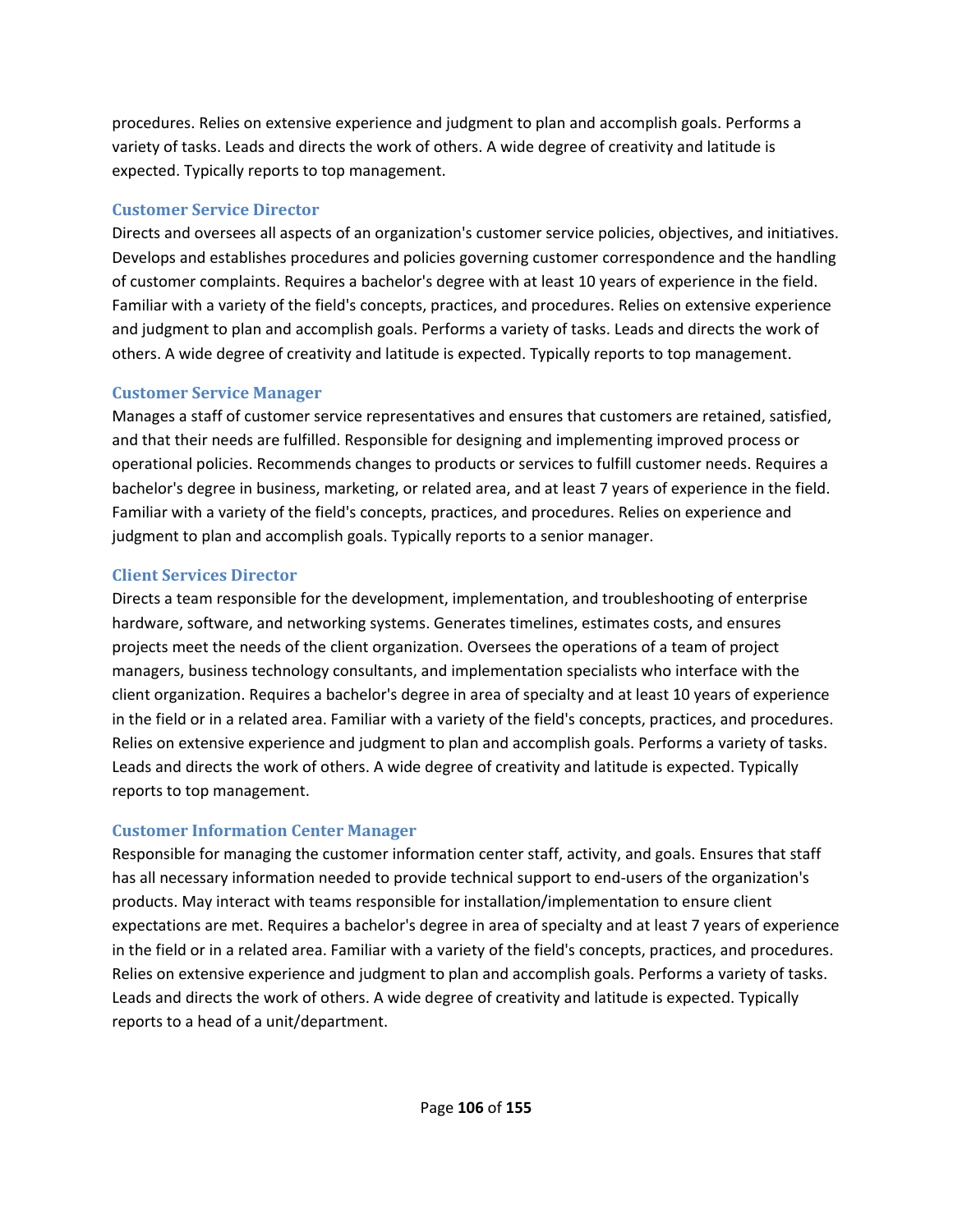# **Help Desk**

## **Help Desk Manager**

Manages a team of support personnel who troubleshoot IT issues. Implements policies and procedures regarding how problems are identified, received, documented, distributed, and corrected. Ensures maximum issue resolutions in minimum time. Evaluates new information systems products or services and suggests changes to existing products or services to better aide the end user. Requires a bachelor's degree with at least 7 years of experience in the field. Familiar with a variety of the field's concepts, practices, and procedures. Relies on extensive experience and judgment to plan and accomplish goals. Performs a variety of tasks. Leads and directs the work of others. A wide degree of creativity and latitude is expected. Typically reports to head of a unit/department.

## **Help Desk Support, Sr.**

Provides support to end users on a variety of issues. Identifies, researches, and resolves technical problems. Responds to telephone calls, email and personnel requests for technical support. Documents, tracks, and monitors the problem to ensure a timely resolution. May require an associate's degree in a related area and 3-5 years of experience in the field or in a related area. Familiar with a variety of the field's concepts, practices, and procedures. Relies on experience and judgment to plan and accomplish goals. Performs a variety of complicated tasks. May lead and direct the work of others. Typically reports to a supervisor or manager. A wide degree of creativity and latitude is expected.

# **Social Services**

## **Top Social Services Executive**

Directs, establishes, and plans the overall policies and goals for the social services department. Responsible for resident assessments, care planning and helping the residents and families adjust to their new surroundings. Requires a master's degree in a related area and at least 10 years of experience in the field. Familiar with a variety of the field's concepts, practices, and procedures. Relies on extensive experience and judgment to plan and accomplish goals. Performs a variety of tasks. Leads and directs the work of others. A wide degree of creativity and latitude is expected. Typically reports to top management.

## **Social Services Director**

Directs, establishes, and plans the overall policies and goals for the social services department. Responsible for resident assessments, care planning and helping residents and families adjust to their new surroundings. Requires a master's degree in a related area and at least 7 years of experience in the field. Familiar with a variety of the field's concepts, practices, and procedures. Relies on experience and judgment to plan and accomplish goals. Performs a variety of tasks. Leads and directs the work of others. A wide degree of creativity and latitude is expected. Typically reports to top management.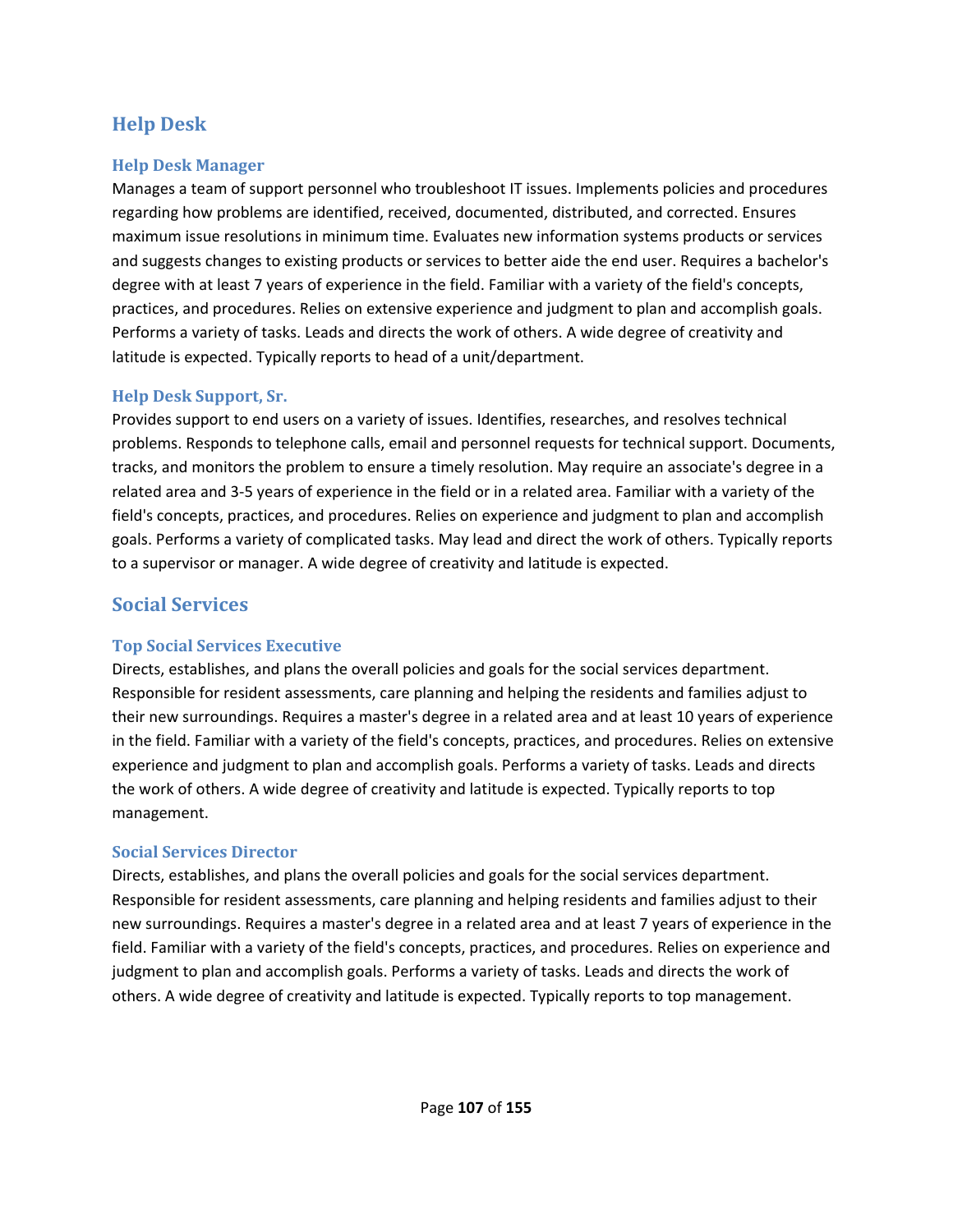# **Employee Communications**

# **Employee Communications Director**

Directs and oversees communications programs within the organization. Oversees preparation of internal employee communications regarding company performance, future direction, and corporate or human resource policies. Ensures accuracy and timeliness of information distributed. May manage the content of brochures, handbooks, memos or emails. May act as a liaison with the public relations or corporate communications department. Requires a bachelor's degree in a related field and at least 10 years of experience in the field. Familiar with a variety of the field's concepts, practices, and procedures. Relies on experience and judgment to plan and accomplish goals. Performs a variety of complicated tasks. Leads and directs the work of others. A wide degree of creativity and latitude is expected. Typically reports to a top executive.

# **Employee Communications Manager**

Manages the daily operations of communications programs within the organization. Oversees staff responsible for preparation of internal employee communications regarding company performance, future direction, or corporate or human resource policies. Monitors accuracy and timeliness of information distributed. May manage the content of brochures, handbooks, memos or emails. May act as a liaison with the public relations or corporate communications department. Requires a bachelor's degree in a related field and at least 7 years of experience in the field. Familiar with a variety of the field's concepts, practices, and procedures. Relies on experience and judgment to plan and accomplish goals. Performs a variety of complicated tasks. Leads and directs the work of others. A wide degree of creativity and latitude is expected. Typically reports to a head of a unit/department.

# **Employee Services**

# **Employee Services Director**

Directs and oversees a variety of employee services and voluntary benefits, which may include training, recognition programs, EAP programs, wellness or work-life programs, and elder- or child-care programs. Requires a bachelor's degree with at least 10 years of experience in the field. Demonstrates expertise in a variety of the field's concepts, practices, and procedures. Relies on extensive experience and judgment to plan and accomplish goals. Performs a variety of tasks. Leads and directs the work of others. A wide degree of creativity and latitude is expected. Typically reports to top management.

# **Employee Services Manager**

Designs, plans, and implements a variety of employee services and voluntary benefits which may include training, recognition programs, EAP programs, wellness or work-life programs, and elder- or child-care programs. Requires a bachelor's degree in a related area and at least 7 years of experience in the field. Familiar with a variety of the field's concepts, practices, and procedures. Relies on experience and judgment to plan and accomplish goals. Performs a variety of tasks. Leads and directs the work of others. A wide degree of creativity and latitude is expected. Typically reports to a head of a unit/department.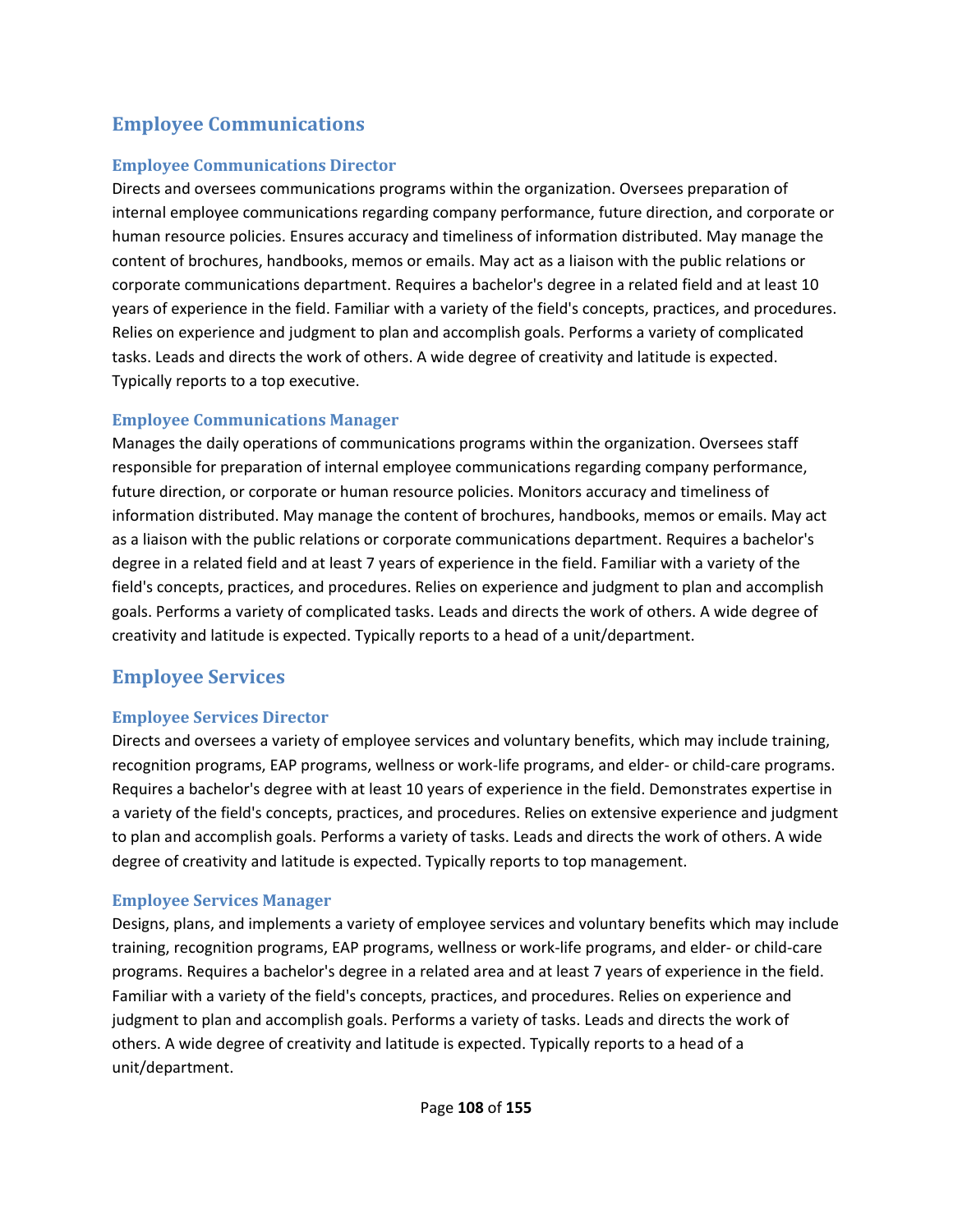# **Employee Relations**

#### **Top Employee Relations Executive**

Directs a company's employee relations programs, policies, and procedures. Maintains good communication and a positive relationship with employees to promote employee satisfaction and retention. Counsels employees on issues related to EEO, ADA, performance, and termination guidelines. Requires a bachelor's degree in a related area and at least 10 years of experience in the field. Familiar with a variety of the field's concepts, practices, and procedures. Relies on extensive experience and judgment to plan and accomplish goals. Performs a variety of tasks. Leads and directs the work of others. A wide degree of creativity and latitude is expected. Typically reports to top management.

#### **Employee Relations Director**

Oversees a company's employee relations programs, policies, and procedures. Maintains good communication and a positive relationship with employees to promote employee satisfaction. Helps counsel employees on issues related to EEO, ADA, performance, and termination guidelines. Requires a bachelor's degree in a related area and at least 8 years of experience in the field. Demonstrates expertise in a variety of the field's concepts, practices, and procedures. Relies on extensive experience and judgment to plan and accomplish goals. Performs a variety of tasks. Leads and directs the work of others. A wide degree of creativity and latitude is expected. Typically reports to top management.

#### **Employee Relations Manager**

Designs, plans, and implements a company's employee relations programs, policies, and procedures. Maintains good communication and positive relationships with employees to promote employee satisfaction. Requires a bachelor's degree in a related area and at least 7 years of experience in the field. Familiar with a variety of the field's concepts, practices, and procedures. Relies on experience and judgment to plan and accomplish goals. Performs a variety of tasks. Leads and directs the work of others. A wide degree of creativity and latitude is expected. Typically reports to a head of a unit/department.

# **Membership Relations**

#### **Membership Director**

Directs and oversees membership activities for a membership organization or association. Develops programs and initiatives designed to increase membership. Updates and distributes information to current members as well as prospective members. May require a bachelor's degree in area of specialty and at least 7 years of experience in the field or in a related area. Familiar with a variety of the field's concepts, practices, and procedures. Relies on extensive experience and judgment to plan and accomplish goals. Performs a variety of tasks. Leads and directs the work of others. A wide degree of creativity and latitude is expected. Typically reports to top management.

### **Membership Manager**

Organizes membership activities, developments, and relations for a membership organization or association. Updates and distributes information to current members as well as prospective members. Is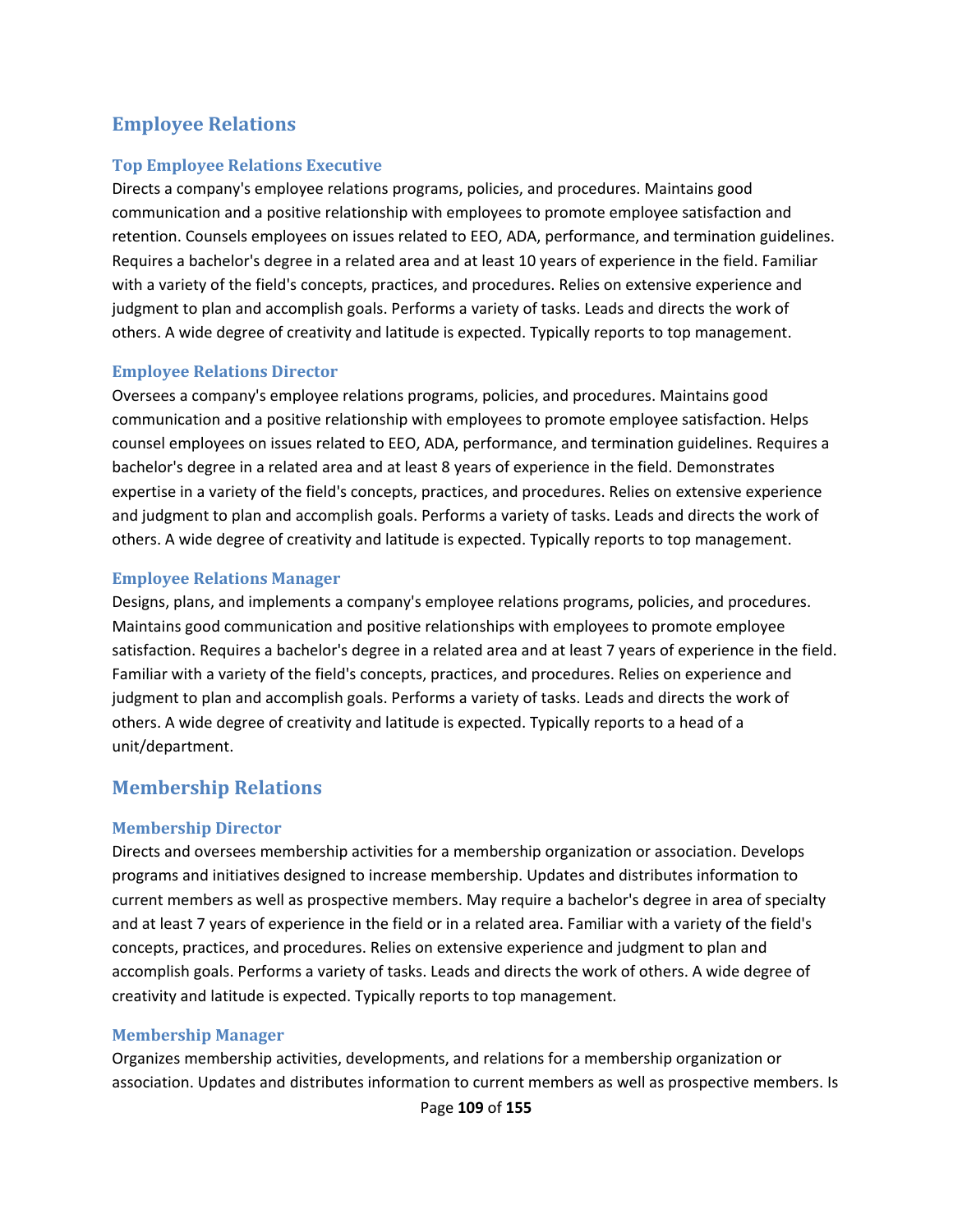responsible for updating and organizing the membership databases. May require a bachelor's degree in area of specialty and at least 5 years of experience in the field or in a related area. Familiar with a variety of the field's concepts, practices, and procedures. Relies on extensive experience and judgment to plan and accomplish goals. Performs a variety of tasks. Leads and directs the work of others. A wide degree of creativity and latitude is expected. Typically reports to top management.

### **Membership Assistant**

Assists in the recruitment and retention of members for a membership organization or association. Processes periodical subscriptions and membership applications or changes. Maintains membership records, solicits and acknowledges memberships, and prepares advertisements or correspondence regarding the organization and its programs. May require a bachelor's degree in area of specialty and 0- 2 years of experience in the field or in a related area. Familiar with standard concepts, practices, and procedures within a particular field. Relies on limited experience and judgment to plan and accomplish goals. Performs a variety of tasks. Works under general supervision. A certain degree of creativity and latitude is required. Typically reports to a supervisor or manager.

### **Member Services Director**

Directs and coordinates all aspects of the health maintenance organization (HMO) member services department. Plans and directs policies and objectives for addressing member inquiries. Establishes service quality goals for the department and implements strategies to meet these goals. May require an advanced degree and at least 10 years of direct experience in the field. Familiar with a variety of the field's concepts, practices, and procedures. Relies on extensive experience and judgment to plan and accomplish goals. Performs a variety of tasks. Leads and directs the work of others. A wide degree of creativity and latitude is expected. Typically reports to top management.

### **Member Services Manager**

Responsible for daily activities in the member services function for a health maintenance organization (HMO). Tracks membership and maintains a log of all information related to members. Ensures service representatives follow established policies for addressing member inquiries and meet service quality goals. Requires a bachelor's degree in area of specialty and at least 5 years of experience in the field or in a related area. Familiar with a variety of the field's concepts, practices, and procedures. Relies on extensive experience and judgment to plan and accomplish goals. Performs a variety of tasks. Leads and directs the work of others. A wide degree of creativity and latitude is expected. Typically reports to a head of unit/department.

# **Member Services Representative, Sr.**

Addresses more complex member inquiries, questions and concerns in all areas including enrollment, claims, benefit interpretation, and referrals/authorizations for medical care. Responsible for receiving, responding to, and directing member phone calls. Provides available information upon request and escalates issues as appropriate. Maintains confidentiality per HIPAA guidelines. Requires a high school diploma or its equivalent and 4-6 years of related experience. Familiar with a variety of the field's concepts, practices, and procedures. Relies on extensive experience and judgment to plan and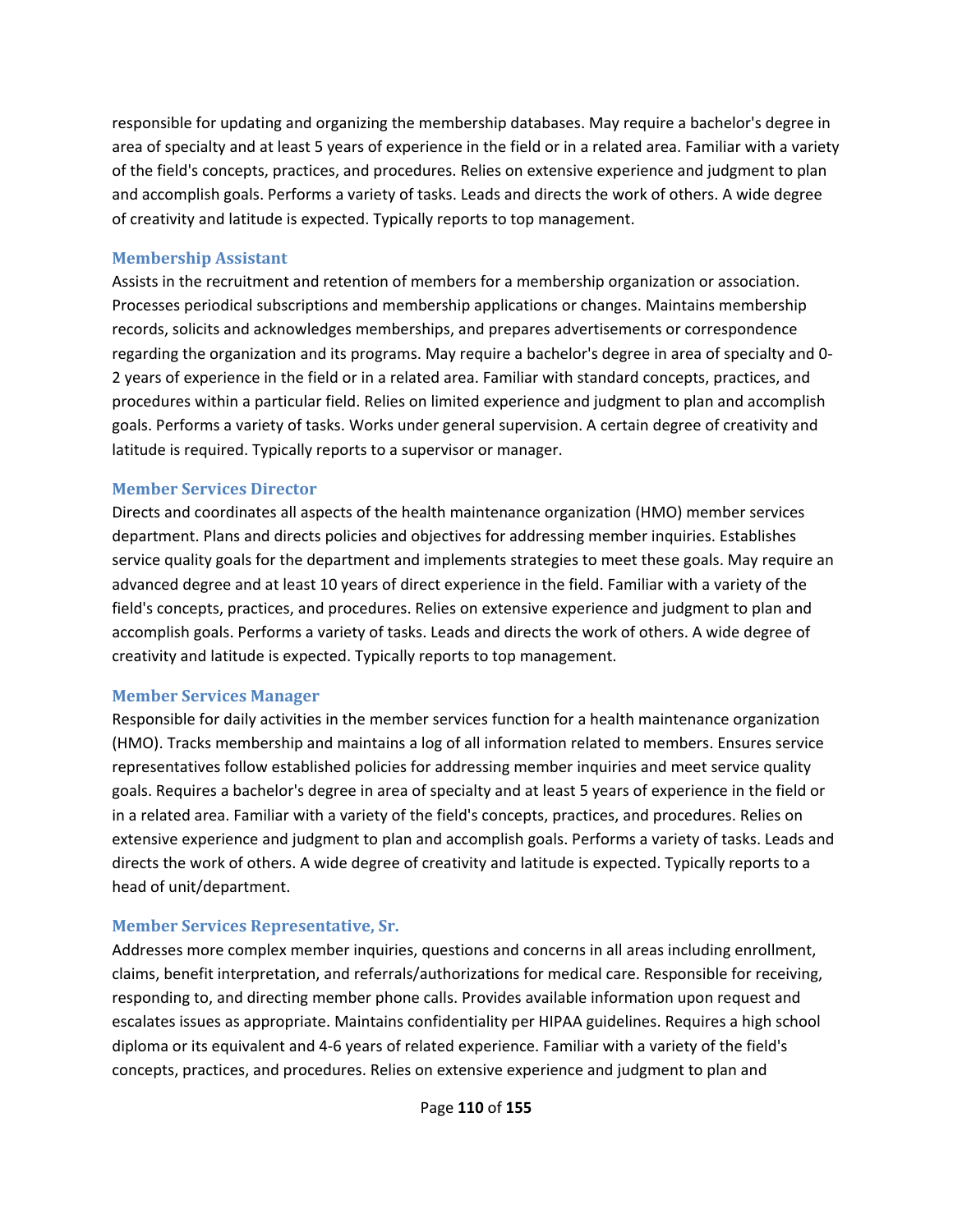accomplish goals. Performs a variety of tasks. May lead and direct the work of others. A wide degree of creativity and latitude is expected. Typically reports to a supervisor or manager.

### **Member Certification Manager**

Manages the operations of the certification or credentialing programs of an association or membership organization. Oversees the development of standards and testing materials. May interface with outside testing organizations. Ensures that all activities and requirements regarding an organization's certification programs are met. May require a bachelor's degree in area of specialty and 4-6 years of experience in the field or in a related area. Familiar with a variety of the field's concepts, practices, and procedures. Relies on experience and judgment to plan and accomplish goals. Performs a variety of tasks. A certain degree of creativity and latitude is expected. Typically reports to a head of a unit/department.

# **Member Records Administrator**

Categorizes and sorts member records for a membership organization or association. Audits records for completeness and accuracy. May process new memberships and renewals. May require a bachelor's degree or its equivalent and 0-2 years of experience in the field or in a related area. Familiar with standard concepts, practices, and procedures within a particular field. Relies on limited experience and judgment to plan and accomplish goals. Performs a variety of tasks. Works under general supervision. A certain degree of creativity and latitude is required. Typically reports to a manager or head of a unit/department.

# **Broker Relations**

# **Broker Relations Representative**

Establishes or maintains a business relationship with new or existing brokers. Provides commissions for brokers on a accurate and timeliness manner. Troubleshoots all the administrative and specialized issues from brokers and clients. Requires a bachelor's degree in area of specialty and 2-4 years of experience in the field or in a related area. Familiar with a variety of the field's concepts, practices, and procedures. Relies on extensive experience and judgment to plan and accomplish goals. Performs a variety of tasks. A wide degree of creativity and latitude is expected. Typically reports to a supervisor or manager.

# **Vendor Relations**

# **Top Vendor Relationship Executive**

Directs and oversees the organization's strategic vendor management program. Responsible for selection of the company's product and service providers, and procurement to reduce operational costs. Responsible for managing vendor relationships. Develops metrics to manage vendor performance and productivity. Works closely with operations, product and executive teams to determine areas of improvement. Requires a bachelor's degree in area of specialty and at least 15 years of experience in the field or in a related area. Familiar with a variety of the field's concepts, practices, and procedures. Relies on extensive experience and judgment to plan and accomplish goals. Performs a variety of tasks. Leads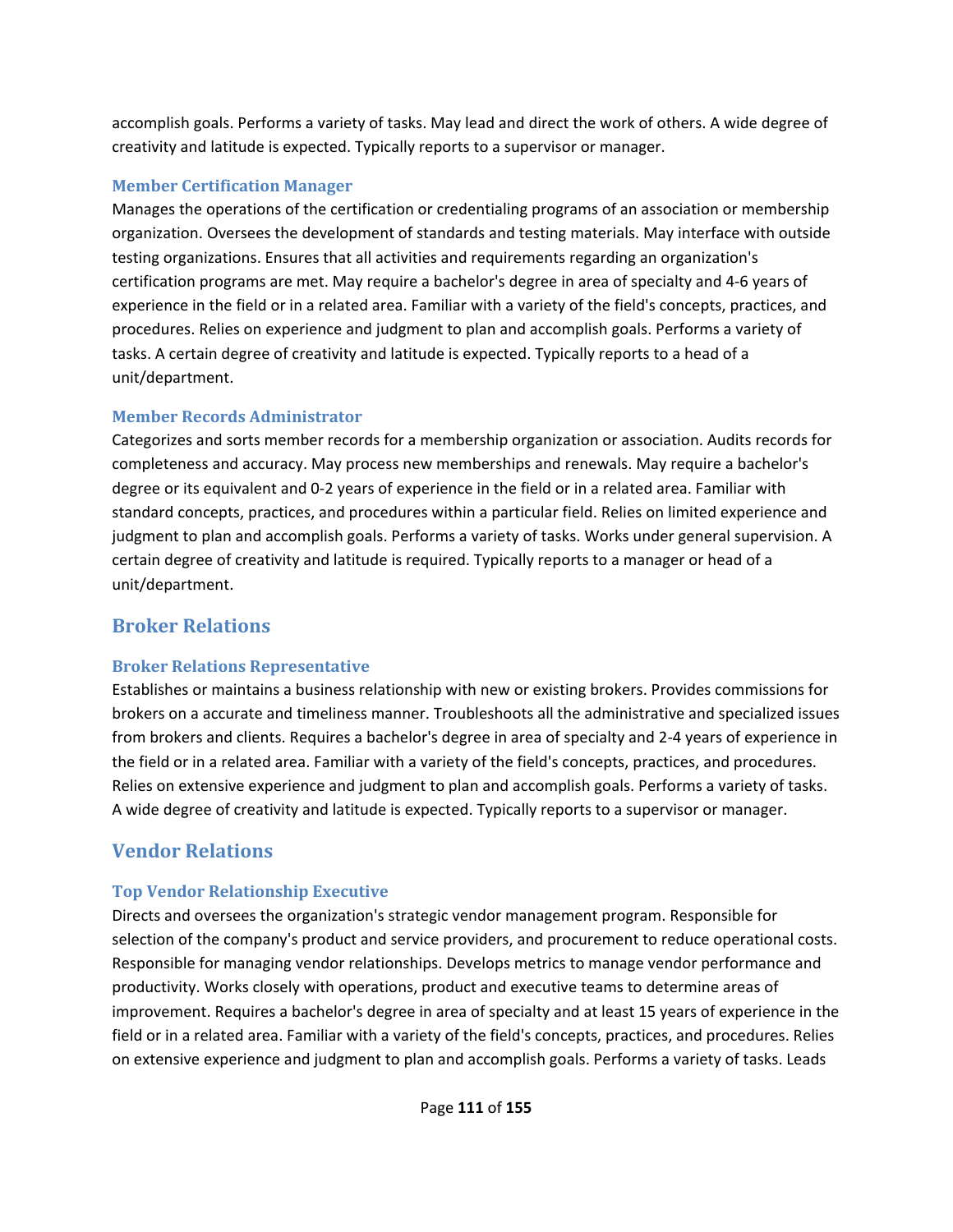and directs the work of others. A wide degree of creativity and latitude is expected. Typically reports to top management.

### **Vendor Relationship Director**

Designs and develops the organization's strategic vendor management program. Responsible for selection of the company's product and service providers, and procurement to reduce operational costs. Works closely with operations, product and executive teams to determine areas of improvement. Requires a bachelor's degree in area of specialty and 8-10 years of experience in the field or in a related area. Familiar with a variety of the field's concepts, practices, and procedures. Relies on extensive experience and judgment to plan and accomplish goals. Performs a variety of tasks. Leads and directs the work of others. A wide degree of creativity and latitude is expected. Typically reports to top management.

# **Public Relations**

# **Top Public Relations Executive**

Plans and directs all aspects of an organization's public relations policies, objectives, and initiatives. Ensures that all external communications result in positive public relations. Maintains public good will towards the organization. Requires a bachelor's degree with at least 15 years of experience in the field. Demonstrates expertise in a variety of the field's concepts, practices, and procedures. Relies on extensive experience and judgment to plan and accomplish goals. Performs a variety of tasks. Leads and directs the work of others. A wide degree of creativity and latitude is expected. Typically reports to top management.

# **Public Relations Manager**

Develops and implements policies and procedures for the public relations department. Maintains favorable public image for employer or client by communicating programs, accomplishments, and/or points of view. Prepares and distributes news releases, fact sheets, scripts, etc. to media outlets. Requires a bachelor's degree in a related area and at least 7 years of experience in the field. Familiar with a variety of the field's concepts, practices, and procedures. Relies on experience and judgment to plan and accomplish goals. Performs a variety of tasks. Leads and directs the work of others. A wide degree of creativity and latitude is expected. Typically reports to a head of a unit/department.

# **Public Relations Director**

Directs and implements a company's public relations strategies. Manages media relations, announcements, editorial placement, and speaking opportunities. Develops press releases, white papers and supporting materials. Requires a bachelor's degree in a related area and at least 10 years of experience in the field. Familiar with a variety of the field's concepts, practices, and procedures. Relies on extensive experience and judgment to plan and accomplish goals. Performs a variety of tasks. Leads and directs the work of others. A wide degree of creativity and latitude is expected. Typically reports to top management.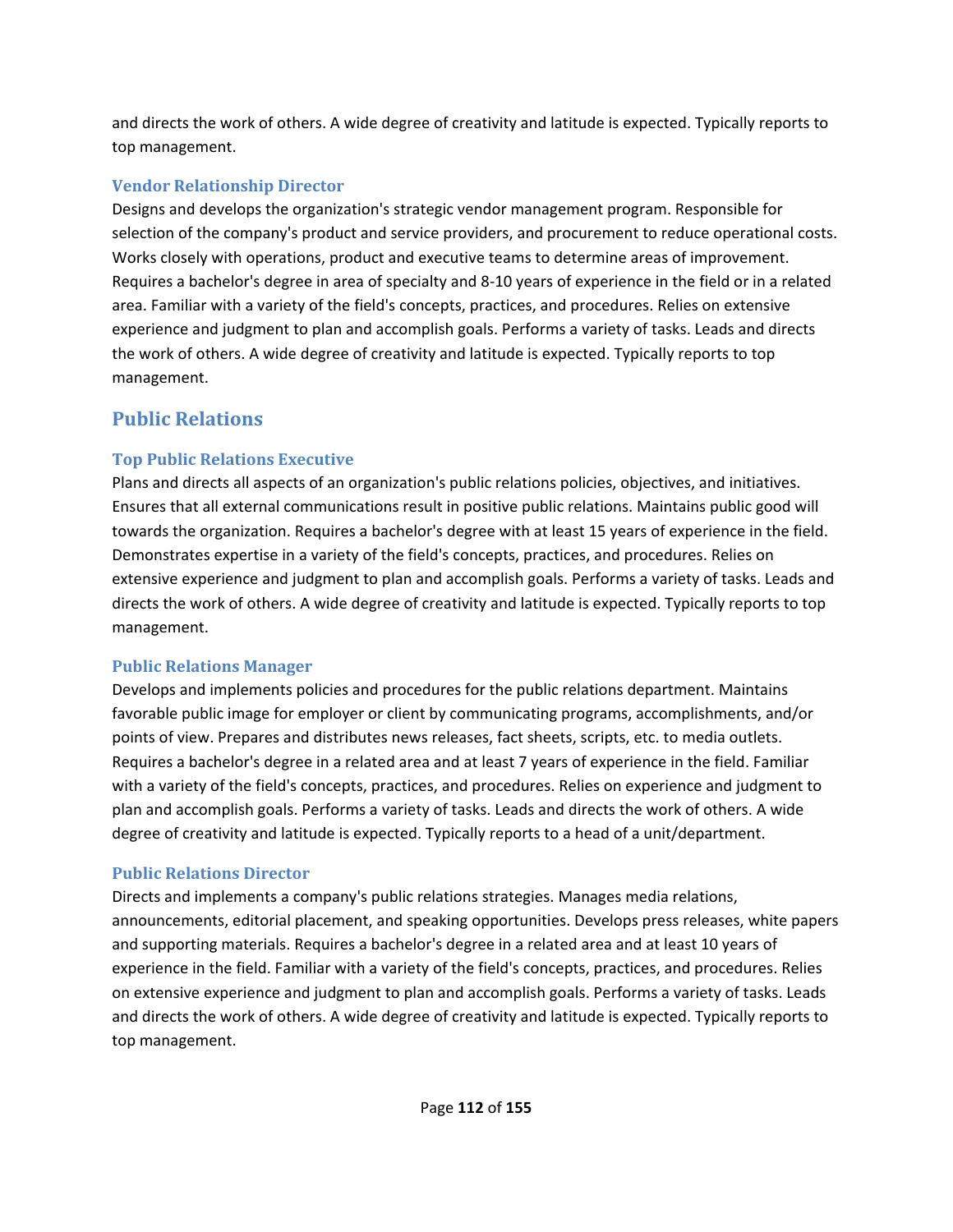#### **Media Relations Manager**

Develops and implements policies and procedures for the relations between the media and the organization. Works to expand understanding of the organization's business, performance, and strategy. Prepares summaries of media activity for senior management. May serve as the company's spokesperson. Requires a bachelor's degree in area of specialty and at least 7 years of experience in the field or in a related area. Familiar with a variety of the field's concepts, practices, and procedures. Relies on extensive experience and judgment to plan and accomplish goals. Performs a variety of tasks. Leads and directs the work of others. A wide degree of creativity and latitude is expected. Typically reports to a head of a unit/department.

# **Community Relations**

### **Community Relations Manager**

Coordinates, organizes and heads efforts to represent employer favorably in the community. Plans programs that promote good will and fosters relationships with community leaders. Potentially supervises the charitable contributions program, including coordinating the approval process, screening requests for financial support, and directing the disbursement of funds. May require a bachelor's degree and at least 5 years of experience in the field or in a related area. Familiar with a variety of the field's concepts, practices, and procedures. Relies on extensive experience and judgment to plan and accomplish goals. Performs a variety of tasks. May lead and direct the work of others. A wide degree of creativity and latitude is expected. Typically reports to a head of a department.

### **Community Outreach Specialist**

Coordinates initiatives designed to promote the organization and its services to the community. Administers organizational programs aimed at addressing the needs of the surrounding area. Develops relationships with community leaders and serves as the organization's liaison with various constituents. May manage charitable giving programs as necessary. Requires a bachelor's degree in area of specialty and 2-4 years of experience in the field or in a related area. Familiar with standard concepts, practices, and procedures within a particular field. Relies on experience and judgment to plan and accomplish goals. Performs a variety of tasks. Works under general supervision. A certain degree of creativity and latitude is required. Typically reports to a supervisor or manager.

### **Community Development Manager I**

Manages community/economic development activities and initiatives. Ensures company visibility in all aspects of the community. Requires a bachelor's degree in area of specialty and 7-10 years of experience in the field or in a related area. Familiar with a variety of the field's concepts, practices, and procedures. Relies on experience and judgment to plan and accomplish goals. Performs a variety of tasks. A wide degree of creativity and latitude is expected. Typically reports to top management.

### **Community Development Manager II**

Manages community/economic development activities and initiatives. Ensures company visibility in all aspects of the community. Requires a bachelor's degree in area of specialty and at least 10 years of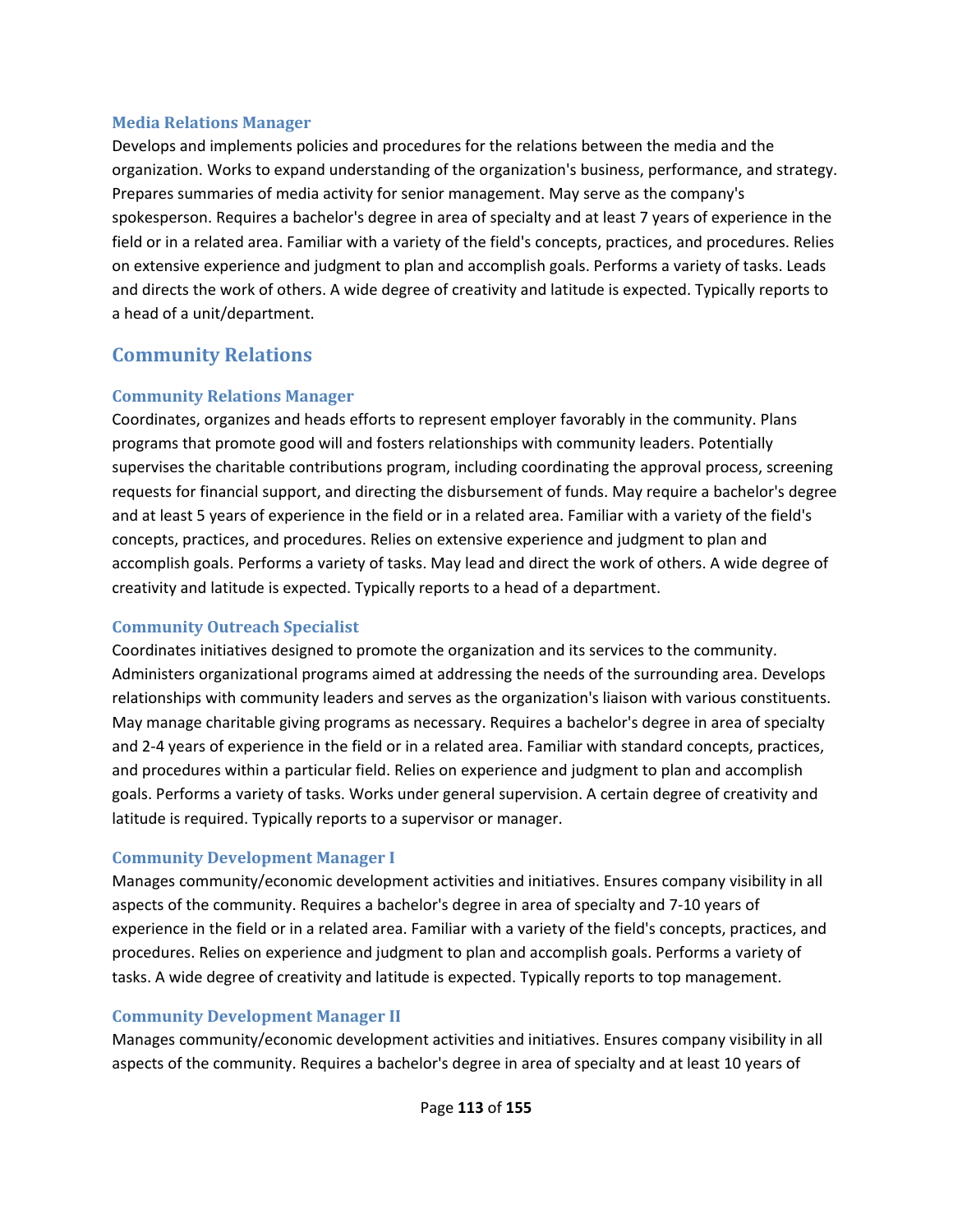experience in the field or in a related area. Familiar with a variety of the field's concepts, practices, and procedures. Relies on experience and judgment to plan and accomplish goals. Performs a variety of tasks. A wide degree of creativity and latitude is expected. Typically reports to top management.

### **Investor Relations**

#### **Top Investor Relations Executive**

Plans and directs all aspects of an organization's investor relations policies, objectives, and initiatives. Maintains and improves relations between an organization and its shareholders and/or the general financial community. Ensures that the organization's relationship with its shareholders reflects positively on the company's stock price. Requires a bachelor's degree with at least 15 years of experience in the field. Demonstrates expertise in a variety of the field's concepts, practices, and procedures. Relies on extensive experience and judgment to plan and accomplish goals. Performs a variety of tasks. Leads and directs the work of others. A wide degree of creativity and latitude is expected. Typically reports to top management.

#### **Investor Relations Director**

Directs and oversees an organization's investor relations function. Communicates with shareholders and/or the general financial community to develop and maintain positive relationships. Implements strategies to ensure the organization's relationships with shareholders reflect positively on the company's stock price. Requires a bachelor's degree with at least 10 years of experience in the field. Familiar with a variety of the field's concepts, practices, and procedures. Relies on extensive experience and judgment to plan and accomplish goals. Performs a variety of tasks. Leads and directs the work of others. A wide degree of creativity and latitude is expected. Typically reports to top management.

#### **Investor Relations Administrator**

Maintains communications with shareholders of an organization and answers shareholder inquiries. Establishes relationships with shareholders that reflect positively on the company's stock price. Requires a bachelor's degree and 0-2 years of experience in the field or in a related area. Has knowledge of commonly-used concepts, practices, and procedures within a particular field. Relies on instructions and pre-established guidelines to perform the functions of the job. Works under immediate supervision. Primary job functions do not typically require exercising independent judgment. Typically reports to a supervisor or manager.

# **Technical Writing**

#### **Technical Writing Director**

Establishes, plans, and administers the overall policies and goals for the technical writing department. Develops standard documentation methods to effectively communicate product concepts and technical information. Oversees internal process documentation. Coordinates with other teams and departments to determine technical writing needs. Requires a bachelor's degree and at least 10 years of experience in the field or in a related area. Familiar with a variety of the field's concepts, practices, and procedures. Relies on extensive experience and judgment to plan and accomplish goals. Performs a variety of tasks.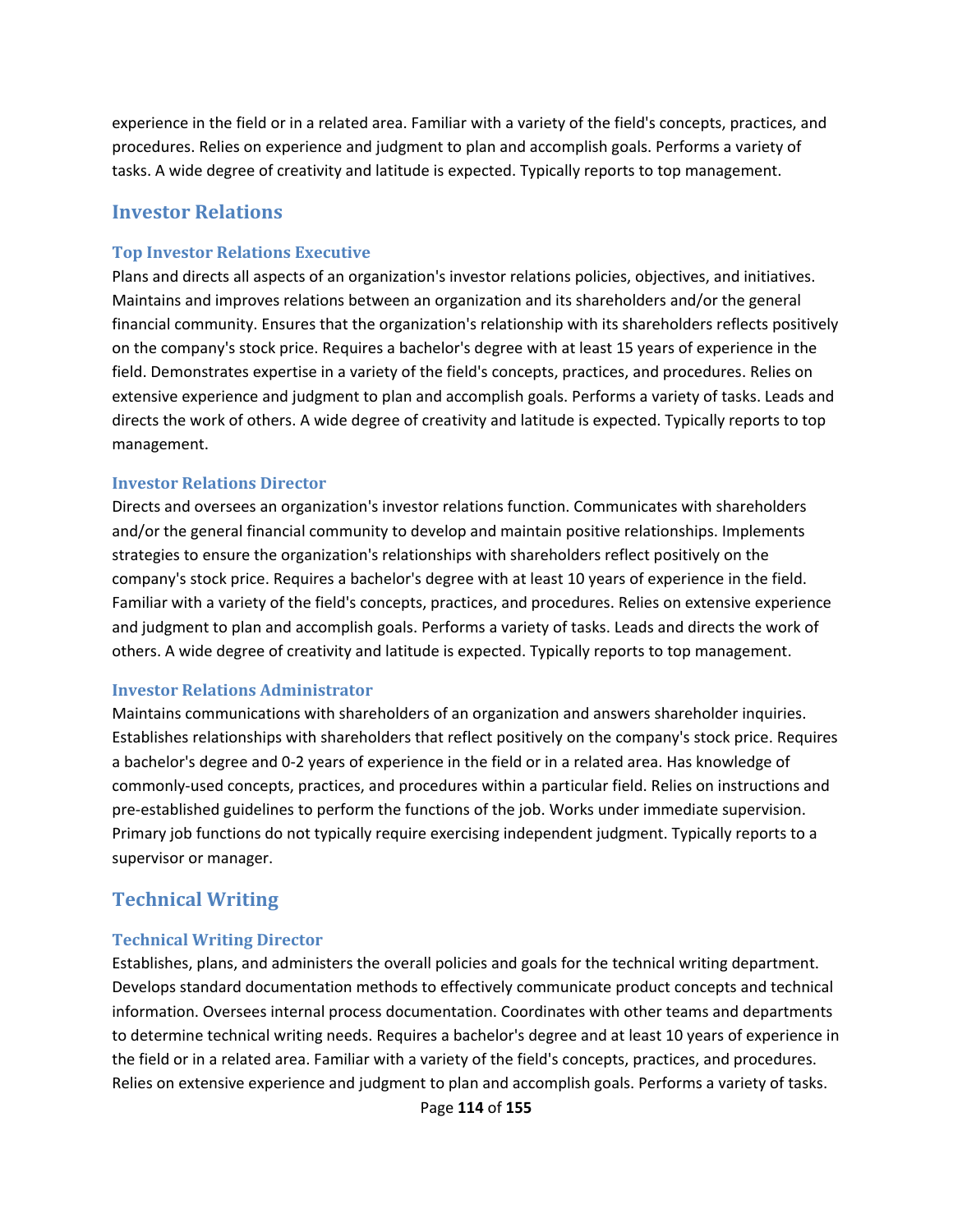Leads and directs the work of others. A wide degree of creativity and latitude is expected. Typically reports to top management.

### **Technical Writing Manager**

Manages the technical writing department in accordance with organizational policies and goals. Ensures new and existing publications follow established documentation procedures. Leads internal process documentation. Evaluates existing publications for quality, relevancy, and accuracy. Requires a bachelor's degree and at least 7 years of experience in the field or in a related area. Familiar with a variety of the field's concepts, practices, and procedures. Relies on extensive experience and judgment to plan and accomplish goals. Performs a variety of tasks. Leads and directs the work of others. A wide degree of creativity and latitude is expected. Typically reports to top management.

# **Government & Regulatory**

# **Government Affairs Executive (Top) - Federal Level**

Plans and directs an organization's policies and objectives involving matters of federal government and regulations. Oversees analysis of proposed federal legislation to determine potential impact on the organization. Establishes company positions on federal regulations and communicates positions internally and externally. Requires a bachelor's degree with at least 15 years of experience in the field. Familiar with a variety of the field's concepts, practices, and procedures. Relies on extensive experience and judgment to plan and accomplish goals. Performs a variety of tasks. Leads and directs the work of others. A wide degree of creativity and latitude is expected. Typically reports to top management.

# **Government Affairs Executive (Top) - State Level**

Plans and directs an organization's policies and objectives involving matters of state government and regulations. Oversees analysis of proposed state legislation to determine potential impact on the organization. Establishes company positions on state regulations and communicates positions internally and externally. Requires a bachelor's degree with at least 15 years of experience in the field. Familiar with a variety of the field's concepts, practices, and procedures. Relies on extensive experience and judgment to plan and accomplish goals. Performs a variety of tasks. Leads and directs the work of others. A wide degree of creativity and latitude is expected. Typically reports to top management.

### **Government Affairs Director**

Directs an organization's policies and objectives involving local, state, and federal government affairs. Leads analysis of proposed legislative actions and determines the potential impact on the organization. Monitors legislative and regulatory activities and develops company positions. Requires a bachelor's degree with at least 10 years of experience in the field. Familiar with a variety of the field's concepts, practices, and procedures. Relies on extensive experience and judgment to plan and accomplish goals. Performs a variety of tasks. Leads and directs the work of others. A wide degree of creativity and latitude is expected. Typically reports to top management.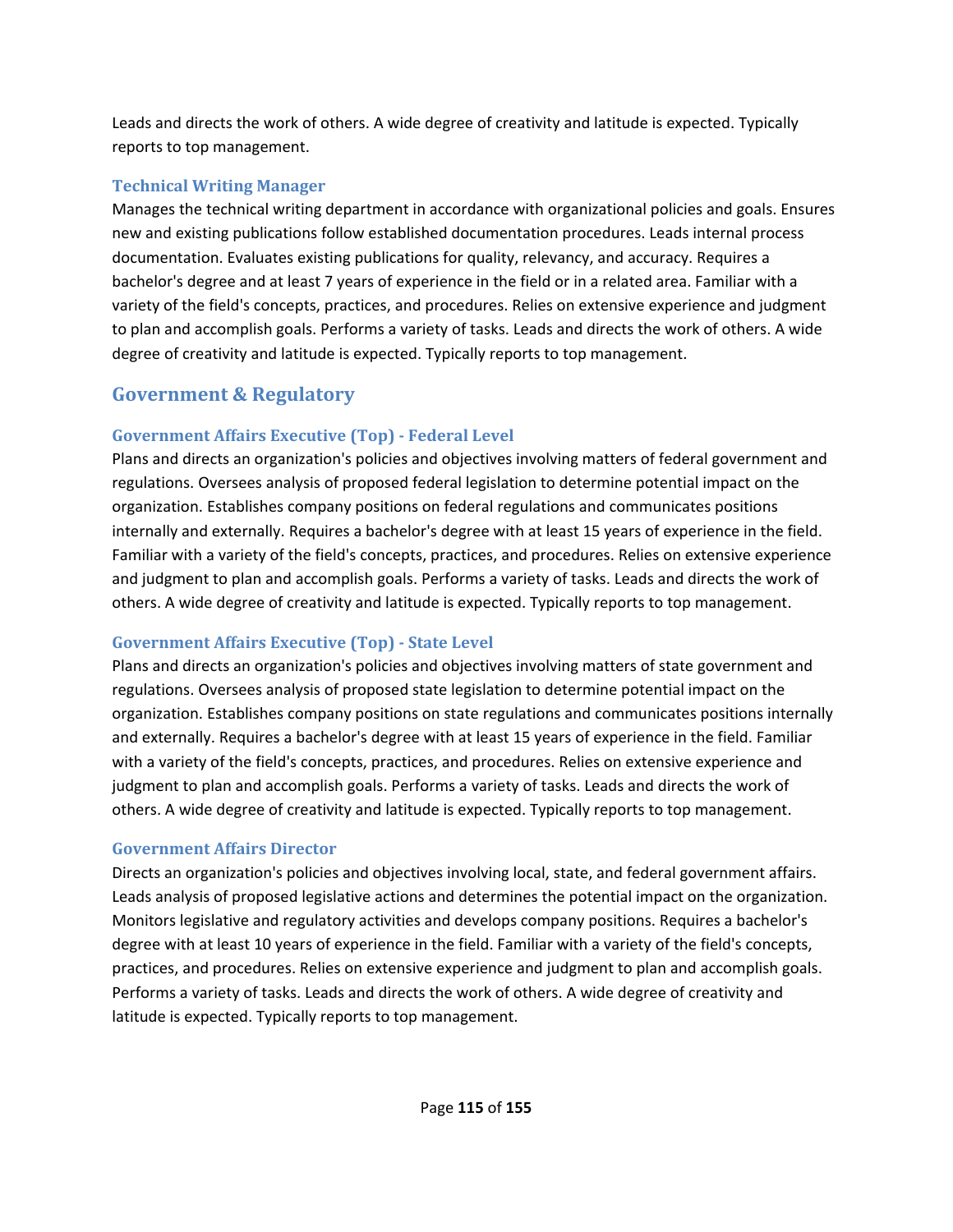#### **Government Affairs Manager**

Administers and maintains policies and objectives involving local, state, and federal government affairs. Manages staff who liaise between legislative entities and the organization. Monitors legislative and regulatory activities and oversees writing and review of new policies that support organizational goals. Analyzes proposed legislative actions and determines the potential impact on the organization. Requires a bachelor's degree with at least 7 years of experience in the field. Familiar with a variety of the field's concepts, practices, and procedures. Relies on extensive experience and judgment to plan and accomplish goals. Performs a variety of tasks. Leads and directs the work of others. A wide degree of creativity and latitude is expected. Typically reports to a head of a unit/department.

### **Regulatory Affairs Executive (Top)**

Oversees the entire regulation process for products requiring governmental approval by ensuring that all necessary applications are filed and handling all government interactions. Develops procedures to ensure regulatory compliance. Requires a bachelor's degree in area of specialty and 15 years of experience in the field or in a related area. Demonstrates expertise in a variety of the field's concepts, practices, and procedures. Relies on extensive experience and judgment to plan and accomplish goals. Performs a variety of tasks. Leads and directs the work of others. A wide degree of creativity and latitude is expected. Typically reports to top management.

### **Regulatory Affairs Director**

Directs the regulation process for products requiring governmental approval by ensuring that all necessary applications are filed and handling all government interactions. Assists in developing procedures to ensure regulatory compliance. Requires a bachelor's degree with at least 10 years of experience in the field. Familiar with a variety of the field's concepts, practices, and procedures. Relies on extensive experience and judgment to plan and accomplish goals. Performs a variety of tasks. Leads and directs the work of others. A wide degree of creativity and latitude is expected. Typically reports to top management.

### **Regulatory Affairs Manager**

Oversees the regulation process for products requiring governmental approval, including filing necessary applications and handling all government interactions. Coordinates inspection of the organization and contract facilities, and develops procedures to ensure regulatory compliance. Requires a bachelor's degree in area of specialty and at least 7 years of experience in the field or in a related area. Familiar with a variety of the field's concepts, practices, and procedures. Relies on extensive experience and judgment to plan and accomplish goals. Performs a variety of tasks. Leads and directs the work of others. A wide degree of creativity and latitude is expected. Typically reports to top management.

# **Legal Services**

# **Legal Executive (Top)**

Plans and directs all aspects of an organization's legal affairs and ensures maximum protection of its legal rights. Leads the defense of the organization in lawsuits and the prosecution of lawsuits on behalf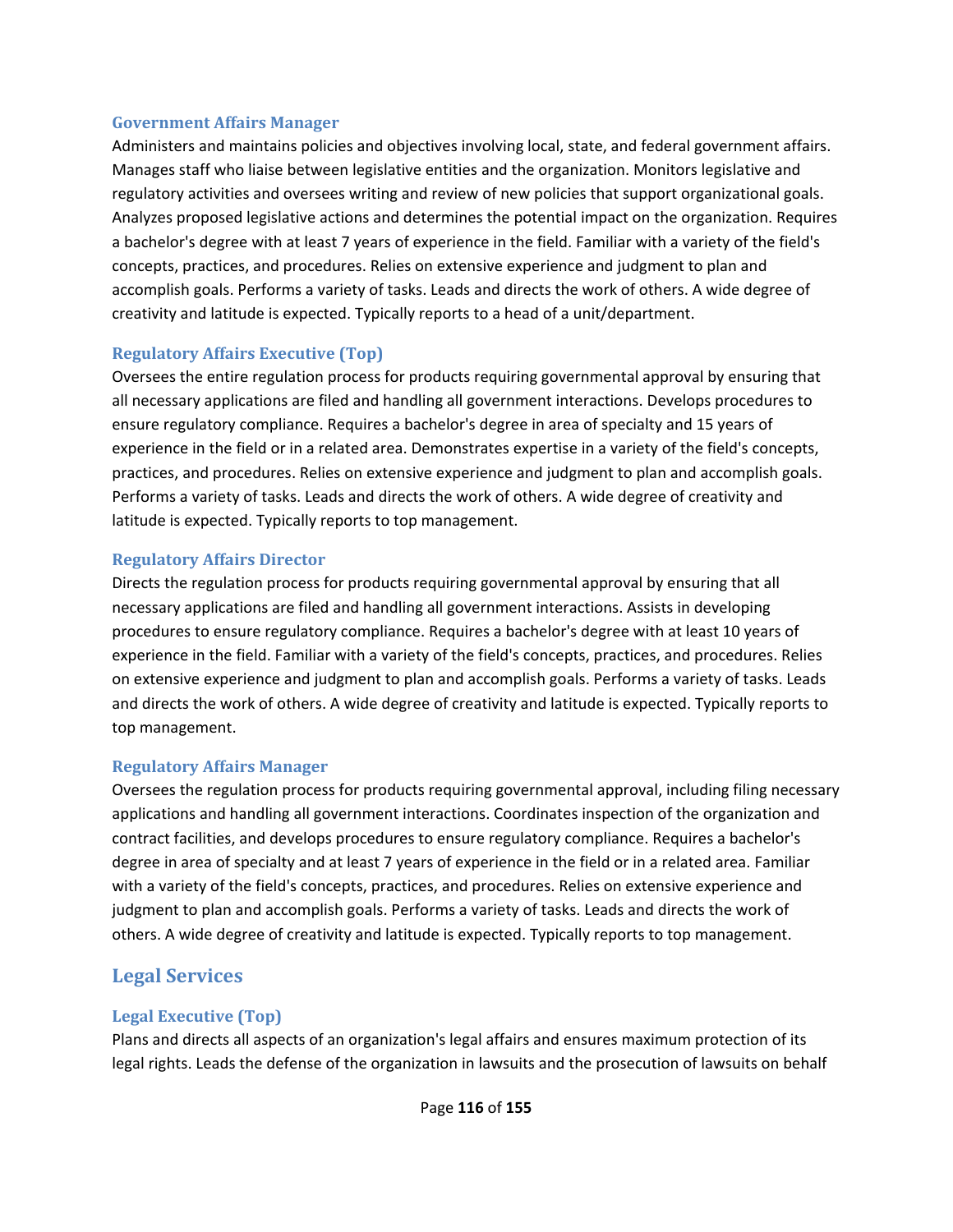of the organization against others. Provides legal expertise to other departments where needed. Must be a graduate of an accredited law school with at least 15 years of experience and be admitted into the state bar. Demonstrates expertise in a variety of the field's concepts, practices, and procedures. Relies on extensive experience and judgment to plan and accomplish goals. Performs a variety of tasks. Leads and directs the work of others. A wide degree of creativity and latitude is expected. Typically reports to top management.

### **Legal Services Director**

Oversees the activities of the organization's legal department. Provides legal advice and interpretation to senior management regarding contracts, state/federal regulatory requirements, intellectual property or trademark protection, or other business affairs. Coordinates the work of internal or external legal staff. Must be a graduate of an accredited law school with at least 8 years of experience as an attorney and admitted into the state bar. Familiar with a variety of the field's concepts, practices, and procedures. Relies on extensive experience and judgment to plan and accomplish goals. Performs a variety of tasks. Leads and directs the work of others. A wide degree of creativity and latitude is expected. Typically reports to top management.

### **Legal Secretary I**

Performs secretarial and administrative duties for an attorney. Responsibilities will include typing letters, memos and reports, answering phones, and filing. Requires a high school diploma with 0-2 years of experience in the field or in a related area. Familiar with standard concepts, practices, and procedures within a particular field. Relies on experience and judgment to plan and accomplish goals. Performs a variety of tasks. Works under general supervision. A certain degree of creativity and latitude is required. Typically reports to a supervisor or manager.

### **Legal Secretary II**

Performs secretarial and administrative duties for an attorney. Responsibilities will include typing letters, memos and reports, answering phones, and filing. Requires a high school diploma with 2-4 years of experience in the field or in a related area. Familiar with standard concepts, practices, and procedures within a particular field. Relies on experience and judgment to plan and accomplish goals. Performs a variety of tasks. Works under general supervision. A certain degree of creativity and latitude is required. Typically reports to a supervisor or manager.

# **Legal Secretary III**

Performs secretarial and administrative duties for an attorney. Responsibilities will include typing letters, memos and reports, answering phones, and filing. Requires a high school diploma with at least 4-6 years of experience in the field or in a related area. Familiar with a variety of the field's concepts, practices, and procedures. Relies on experience and judgment to plan and accomplish goals. Performs a variety of complicated tasks. May direct and lead the work of others. A wide degree of creativity and latitude is expected. Typically reports to a manager or head of a unit/department.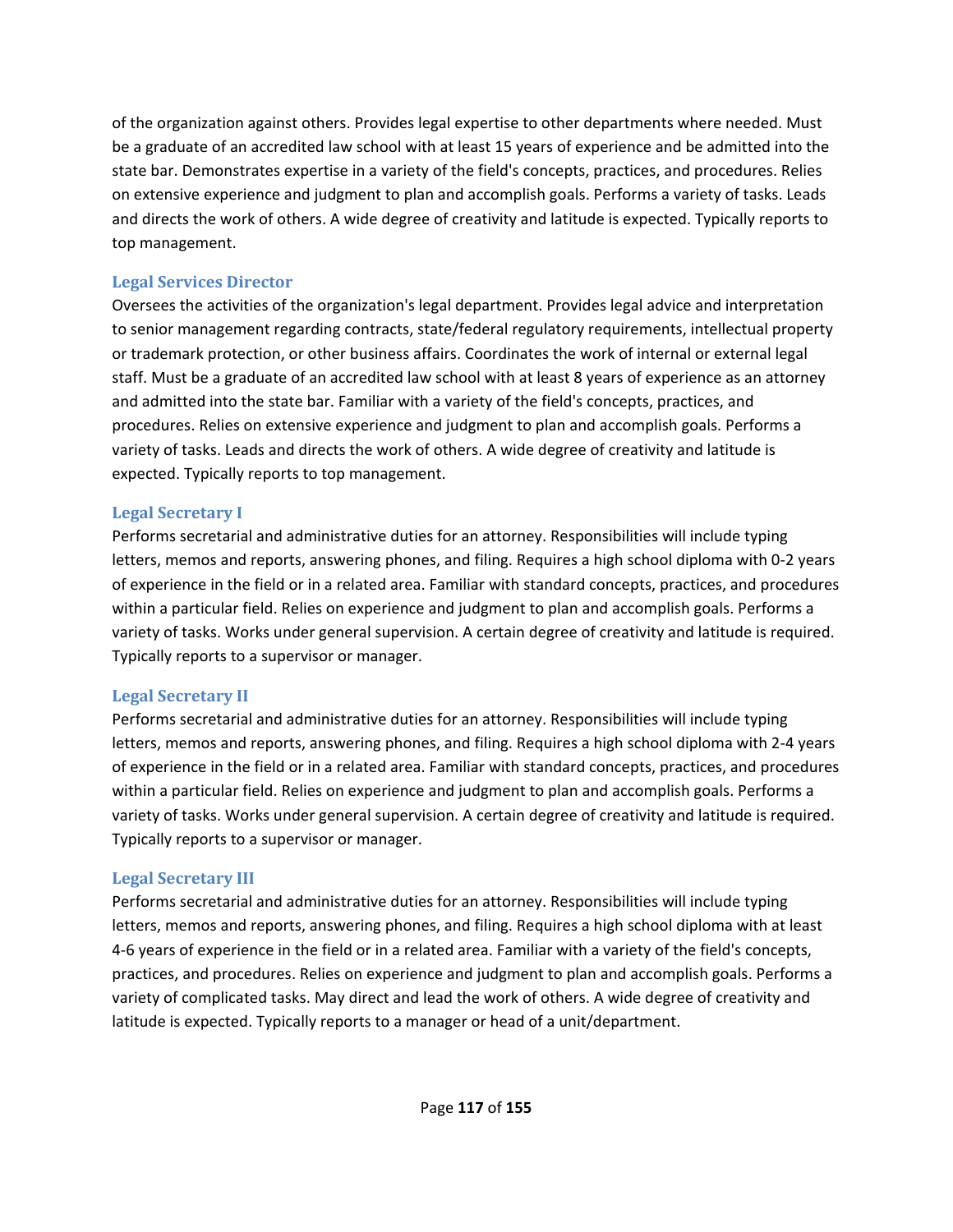#### **Legal Secretary IV**

Performs secretarial and administrative duties for an attorney. Responsibilities will include typing letters, memos and reports, answering phones, and filing. Requires a high school diploma with at least 7 years of experience in the field or in a related area. Familiar with a variety of the field's concepts, practices, and procedures. Relies on extensive experience and judgment to plan and accomplish goals. Performs a variety of complicated tasks. May direct and lead the work of others. A wide degree of creativity and latitude is expected. Typically reports to a manager or head of a unit/department.

#### **Paralegal Manager**

Responsible for distributing cases to the paralegals and assuring their timely completion. Provides research and training support to the paralegals on statutes, recorded judicial decisions, and other legal articles or documents. Validates and oversees the preparation of legal documents, such as briefs, appeals, wills, or contracts. May require a bachelor's degree and at least 8 years of experience in the field or in a related area. Familiar with a variety of the field's concepts, practices, and procedures. Relies on extensive experience and judgment to plan and accomplish goals. Performs a variety of tasks. Leads and directs the work of others. A wide degree of creativity and latitude is expected. Typically reports to the head of a unit/department.

#### **Paralegal Supervisor**

Supervises the preparation of legal documents such as briefs, appeals, wills, and contracts to ensure the work is completed accurately and timely. Trains and supports the paralegals on statutes, recorded judicial decisions, and other legal articles or documents. Requires a bachelor's degree in area of specialty and 4-6 years of experience in the field or in a related area. Familiar with a variety of the field's concepts, practices, and procedures. Relies on extensive experience and judgment to plan and accomplish goals. Performs a variety of tasks. Leads and directs the work of others. A wide degree of creativity and latitude is expected. Typically reports to a manager.

#### **Paralegal I**

Provides support to attorneys. Under the direction of an attorney, resolves routine legal issues. Researches and analyzes law sources such as statutes, recorded judicial decisions, legal articles, treaties, constitutions, and legal codes to prepare legal documents, such as briefs, pleadings, appeals, wills, contracts, etc. May require an associate's degree or its equivalent and 0-2 years of experience in the field or in a related area. Has knowledge of commonly-used concepts, practices, and procedures within a particular field. Relies on instructions and pre-established guidelines to perform the functions of the job. Works under immediate supervision; typically reports to an attorney.

### **Paralegal II**

Provides support to attorneys. Under the direction of an attorney, resolves routine legal issues. Researches and analyzes law sources such as statutes, recorded judicial decisions, legal articles, treaties, constitutions, and legal codes to prepare legal documents, such as briefs, pleadings, appeals, wills, contracts, etc. May require an associate's degree or its equivalent and 2-5 years of experience in the field or in a related area. Familiar with a variety of the field's concepts, practices, and procedures. Relies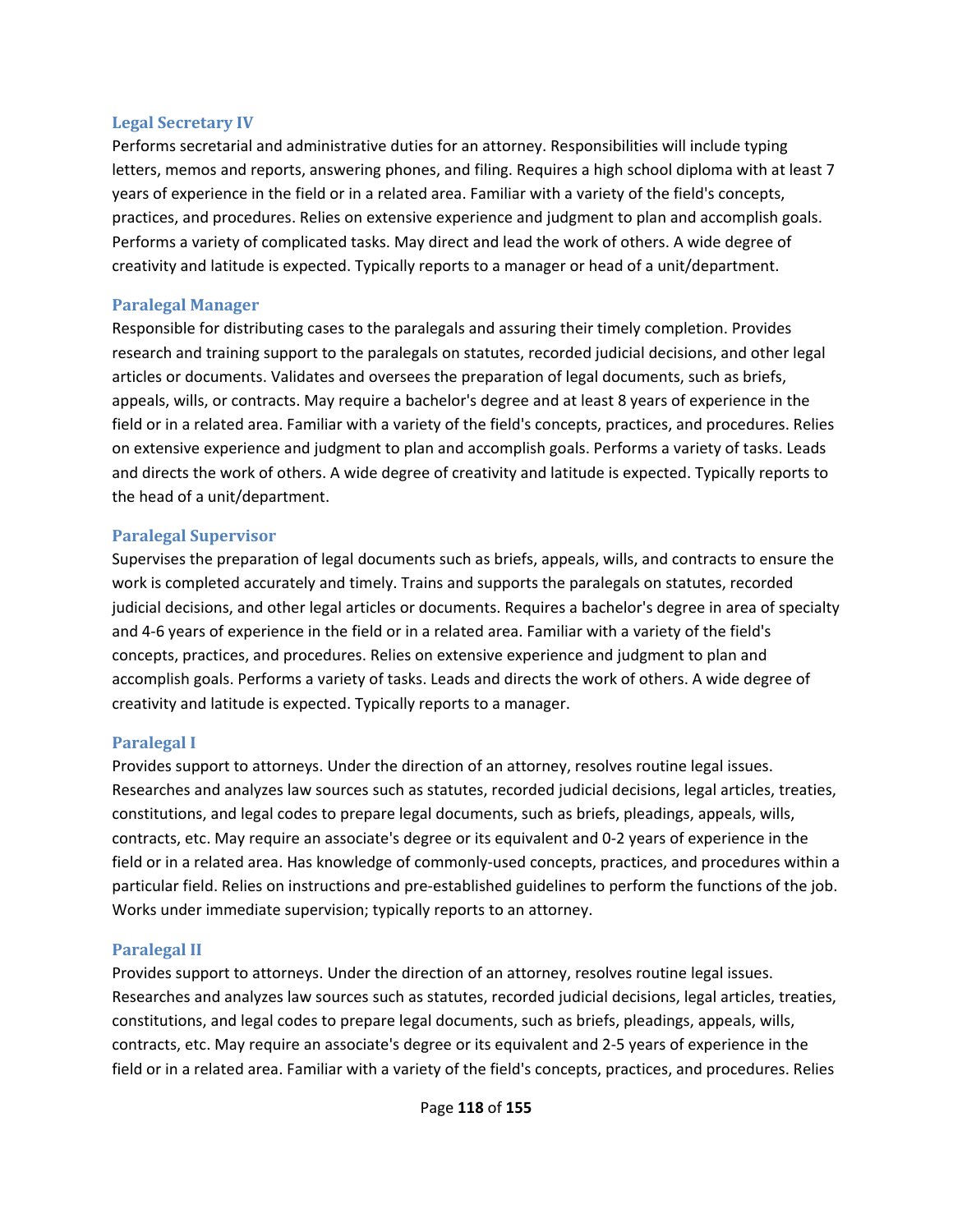on experience and judgment to plan and accomplish goals. Performs a variety of tasks. Works under general supervision. Typically reports to an attorney.

#### **Paralegal III**

Provides support to attorneys. Under the direction of an attorney, resolves routine legal issues. Researches and analyzes law sources such as statutes, recorded judicial decisions, legal articles, treaties, constitutions, and legal codes to prepare legal documents, such as briefs, pleadings, appeals, wills, contracts, etc. May require a bachelor's degree and 5-8 years of experience in the field or in a related area. Familiar with a variety of the field's concepts, practices, and procedures. Relies on experience and judgment to plan and accomplish goals. Performs a variety of tasks. May lead and direct the work of others. A wide degree of creativity and latitude is expected. Typically reports to an attorney.

#### **Paralegal IV**

Provides support to attorneys. Under the direction of an attorney, resolves routine legal issues. Researches and analyzes law sources such as statutes, recorded judicial decisions, legal articles, treaties, constitutions, and legal codes to prepare legal documents, such as briefs, pleadings, appeals, wills, contracts, etc. May require a bachelor's degree and at least 8 years of experience in the field or in a related area. Familiar with a variety of the field's concepts, practices, and procedures. Relies on extensive experience and judgment to plan and accomplish goals. Performs a variety of tasks. May lead and direct the work of others. A wide degree of creativity and latitude is expected. Typically reports to an attorney.

#### **Tax Attorney I**

Acts as organization's representation in dealing with local, state, and federal taxing agencies. Responsible for developing tax saving plans and preparing legal documents involving liabilities. Offers counsel on the impact of tax laws and preparation of tax activities. Requires a JD with 0-2 years of experience in the field or in a related area. Familiar with standard concepts, practices, and procedures within a particular field. Relies on limited experience and judgment to plan and accomplish goals. Performs a variety of tasks. Works under general supervision. A certain degree of creativity and latitude is required. Typically reports to a manager or head of a unit/department.

#### **Tax Attorney II**

Acts as organization's representation in dealing with local, state, and federal taxing agencies. Responsible for developing tax saving plans and preparing legal documents involving liabilities. Offers counsel on the impact of tax laws and preparation of tax activities. Requires a JD with 2-5 years of experience in the field or in a related area. Familiar with standard concepts, practices, and procedures within a particular field. Relies on limited experience and judgment to plan and accomplish goals. Performs a variety of tasks. Works under general supervision. A certain degree of creativity and latitude is required. Typically reports to a manager or head of a unit/department.

#### **Tax Attorney III**

Acts as organization's representation in dealing with local, state, and federal taxing agencies. Responsible for developing tax saving plans and preparing legal documents involving liabilities. Offers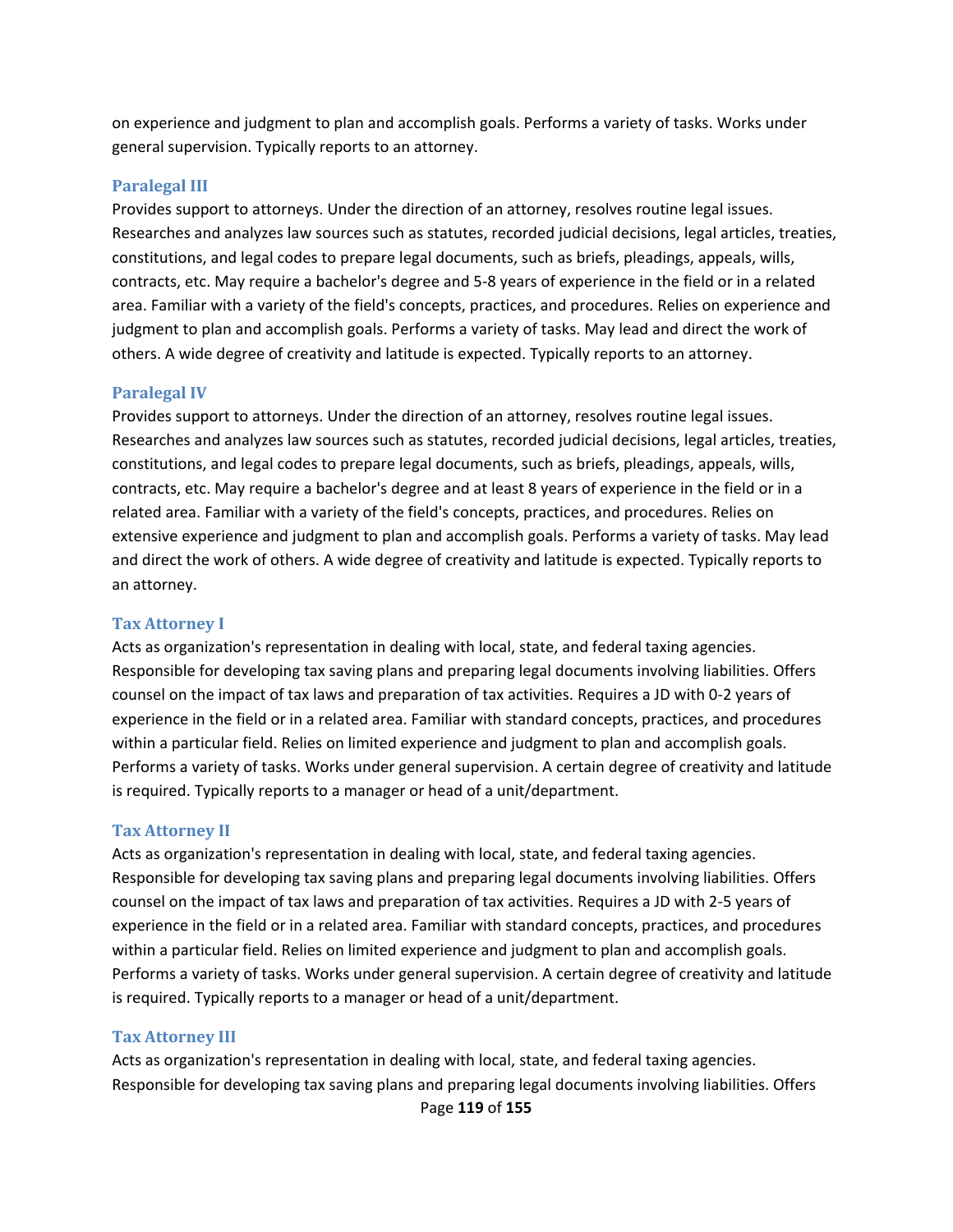counsel on the impact of tax laws and preparation of tax activities. Requires a JD with 5-8 years of experience in the field or in a related area. Familiar with a variety of the field's concepts, practices, and procedures. Relies on experience and judgment to plan and accomplish goals. Performs a variety of tasks. May lead and direct the work of others. A wide degree of creativity and latitude is expected. Typically reports to a manager or head of a unit/department.

#### **Tax Attorney IV**

Acts as organization's representation in dealing with local, state, and federal taxing agencies. Responsible for developing tax saving plans and preparing legal documents involving liabilities. Offers counsel on the impact of tax laws and preparation of tax activities. Requires a JD with at least 8 years of experience in the field or in a related area. Familiar with a variety of the field's concepts, practices, and procedures. Relies on extensive experience and judgment to plan and accomplish goals. Performs a variety of tasks. May lead and direct the work of others. A wide degree of creativity and latitude is expected. Typically reports to a manager or head of a unit/department.

### **Privacy**

#### **Privacy Executive (Top)**

Plans and directs all aspects of an organization's privacy policies, objectives, and initiatives in accordance with security laws. Develops and directs privacy training programs. Communicates policies to customers, shareholders, and media. Requires a bachelor's degree in area of specialty and at least 10 years of experience in the field or in a related area. Familiar with a variety of the field's concepts, practices, and procedures. Relies on extensive experience and judgment to plan and accomplish goals. Performs a variety of tasks. Leads and directs the work of others. A wide degree of creativity and latitude is expected. Typically reports to top management.

#### **Privacy Director**

Designs and develops the goals, policies, and procedures of the organization's privacy programs in accordance with security laws. Plans and directs privacy training programs and activities. Responsible for research and response to consumer, government, and media inquiries. Requires a bachelor's degree in area of specialty and at least 7 years of experience in the field or in a related area. Familiar with a variety of the field's concepts, practices, and procedures. Relies on extensive experience and judgment to plan and accomplish goals. Performs a variety of tasks. Leads and directs the work of others. A wide degree of creativity and latitude is expected. Typically reports to top management.

### **Compliance**

#### **Corporate Compliance Executive (Top)**

Responsible for an organization's compliance with financial policy and reporting regulations. Plans and directs programs, policies, and practices to ensure that all business units' activities are in compliance with regulatory requirements. Tracks laws and regulations that might affect the organization's policies and implements necessary changes. Requires a bachelor's degree in area of specialty and at least 15 years of experience in the field or in a related area. Demonstrates expertise in a variety of the field's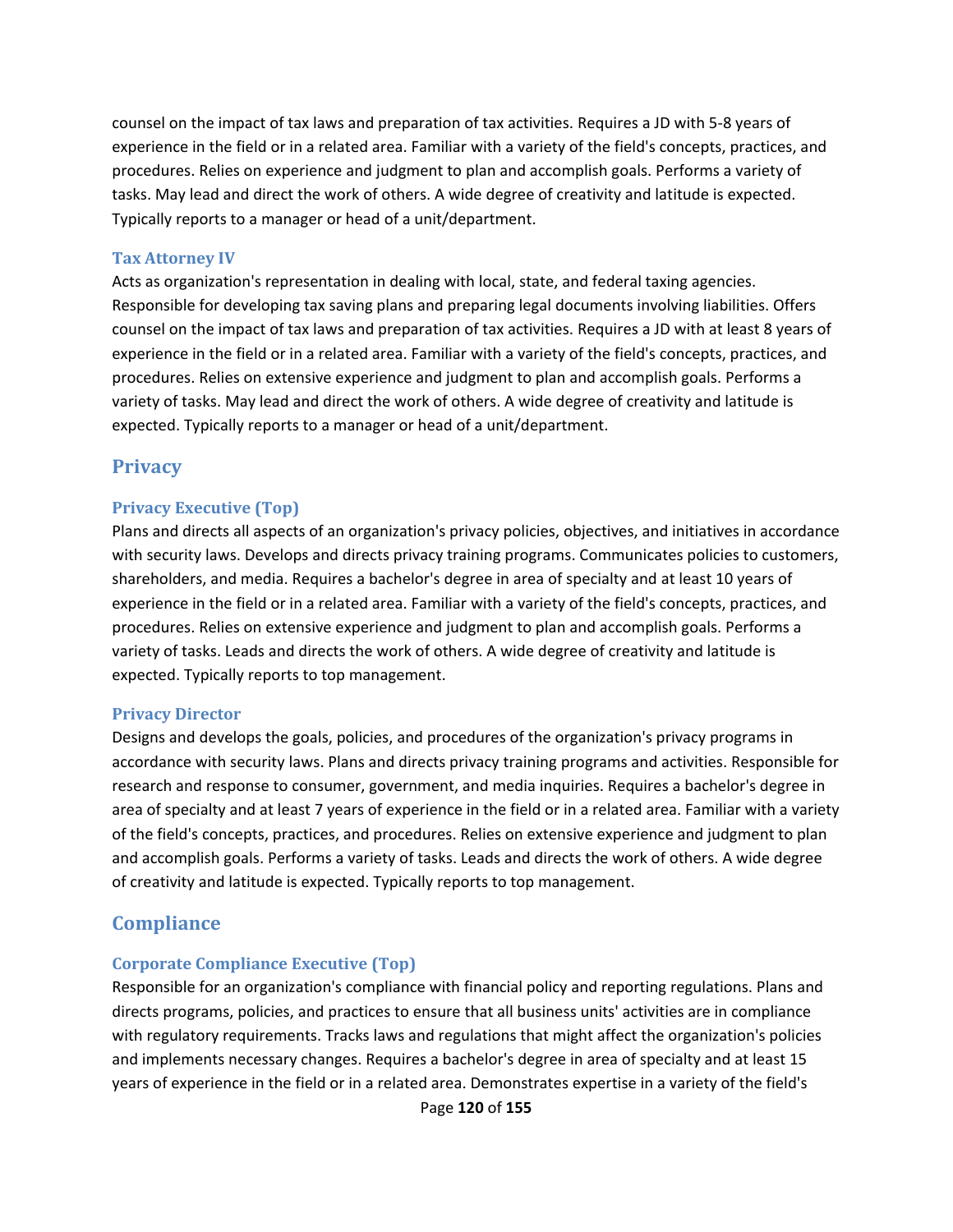concepts, practices, and procedures. Relies on extensive experience and judgment to plan and accomplish goals. Performs a variety of tasks. Leads and directs the work of others. A wide degree of creativity and latitude is expected. Typically reports to top management.

# **Corporate Compliance Director**

Directs programs, policies, and practices to ensure that all business units are in compliance with financial policy and reporting regulations. Tracks laws and regulations that might affect the organization's policies and implements necessary changes. Requires a bachelor's degree in area of specialty and at least 10 years of experience in the field or in a related area. Demonstrates expertise in a variety of the field's concepts, practices, and procedures. Relies on extensive experience and judgment to plan and accomplish goals. Performs a variety of tasks. Leads and directs the work of others. A wide degree of creativity and latitude is expected. Typically reports to top management.

# **Compliance Manager**

Designs and implements programs, policies, and practices to ensure that all business units are in compliance with federal, state, and local regulatory requirements. Tracks laws and regulations that might affect the organization's policies. Prepares compliance reports to present to management. Requires a bachelor's degree in a related area and at least 7 years of experience in the field. Familiar with a variety of the field's concepts, practices, and procedures. Relies on experience and judgment to plan and accomplish goals. Performs a variety of tasks. Leads and directs the work of others. A wide degree of creativity and latitude is expected. Typically reports to top management.

# **Compliance Coordinator**

Assists with the preparation and completion of regulatory and compliance documents. Ensures compliance with contractual requirements and federal, state, and local government regulations. Requires a bachelor's degree in a related area and 2-4 years of experience in the field or in a related area. Familiar with standard concepts, practices, and procedures within a particular field. Relies on limited experience and judgment to plan and accomplish goals. Performs a variety of tasks. Works under general supervision. A certain degree of creativity and latitude is required. Typically reports to a supervisor or manager.

# **Community Development Compliance Specialist**

Responsible for the coordination and completion of government, regulatory, and compliance documents for all community development activities in an organization. Ensures adherence with Community Reinvestment Act banking laws. Requires a bachelor's degree in a related area and 2-4 years of experience in the field or in a related area. Familiar with standard concepts, practices, and procedures within a particular field. Relies on limited experience and judgment to plan and accomplish goals. Performs a variety of tasks. Works under general supervision. A certain degree of creativity and latitude is required. Typically reports to a supervisor or manager.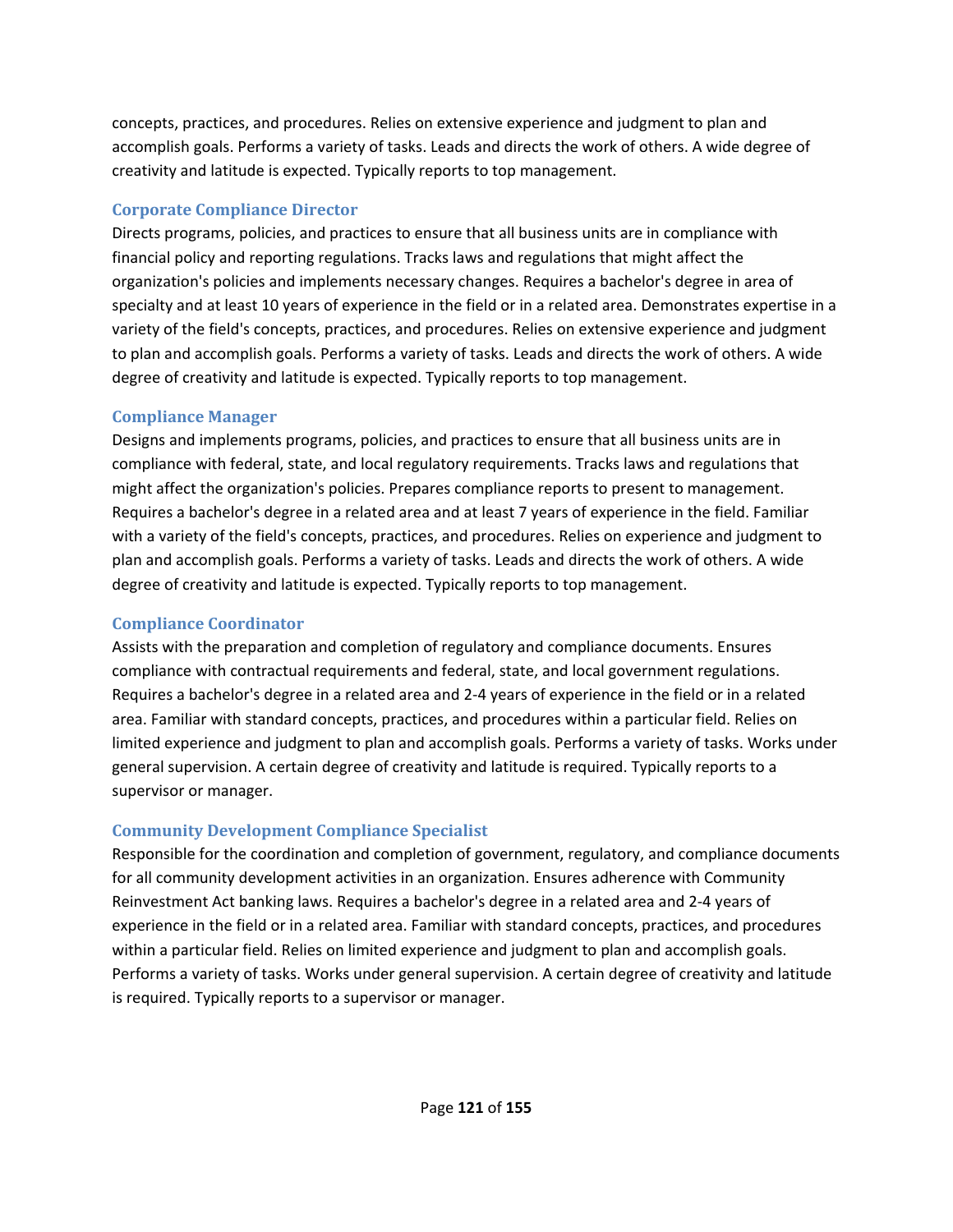# **Training**

# **Learning (Knowledge) Executive (Top)**

Ensures that all employees have access to pertinent business information and knowledge. Accountable for design, development, and release of knowledge systems, applications, and services for all business functions. Requires a bachelor's degree with at least 15 years of experience in the field. Familiar with a variety of the field's concepts, practices, and procedures. Relies on extensive experience and judgment to plan and accomplish goals. Performs a variety of tasks. Leads and directs the work of others. A wide degree of creativity and latitude is expected. Typically reports to top management.

# **Top Training Executive**

Responsible for all aspects of an organization's corporate training policies, objectives, and initiatives. Plans and directs new training techniques and suggests enhancements to existing training programs. Oversees relationship with vendors to ensure appropriate employee participation in outside training programs. Requires a bachelor's degree in area of specialty and at least 15 years of experience in the field or in a related area. Familiar with a variety of the field's concepts, practices, and procedures. Relies on extensive experience and judgment to plan and accomplish goals. Performs a variety of tasks. Leads and directs the work of others. A wide degree of creativity and latitude is expected. Typically reports to top management.

### **In-service Training Director**

Directs the design, planning, and implementation of corporate in-service training programs. Ensures that the training programs meet federal, state, and local regulations. Measures the impact of programs and learning activities. Approves new training techniques and suggests improvement to existing training programs. Requires a bachelor's degree in area of specialty and at least 7 years of experience in the field or in a related area. Familiar with a variety of the field's concepts, practices, and procedures. Relies on extensive experience and judgment to plan and accomplish goals. Performs a variety of tasks. Leads and directs the work of others. A wide degree of creativity and latitude is expected. Typically reports to top management.

# **Training Director**

Directs the design, planning, and implementation of corporate training programs, policies, and procedures. Approves new training techniques and suggests enhancements to existing training programs. Oversees relationships with vendors to ensure employee participation in outside training programs. Requires a bachelor's degree in area of specialty and at least 10 years of experience in the field or in a related area. Familiar with a variety of the field's concepts, practices, and procedures. Relies on extensive experience and judgment to plan and accomplish goals. Performs a variety of tasks. Leads and directs the work of others. A wide degree of creativity and latitude is expected. Typically reports to top management.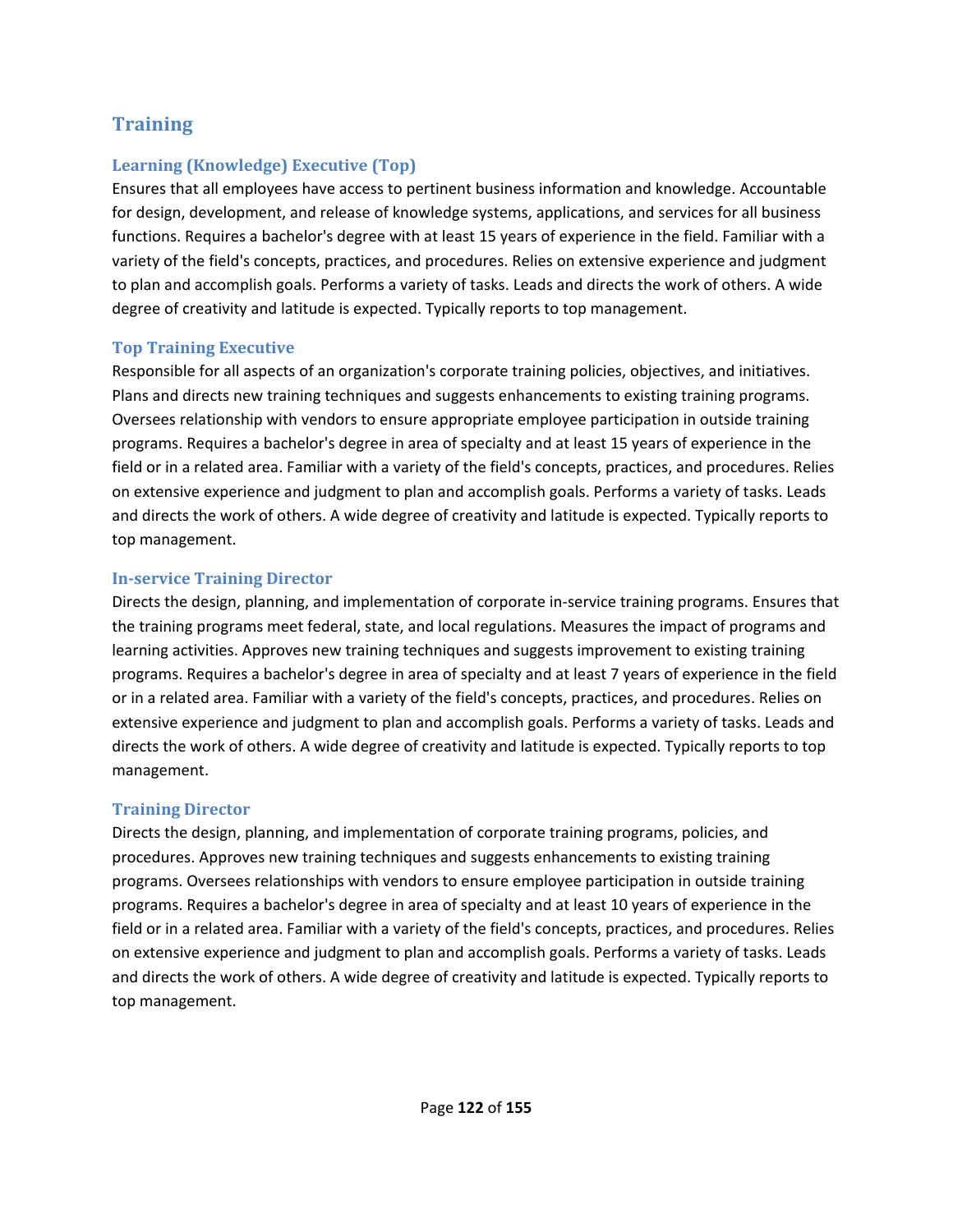#### **Training Manager**

Designs, plans, and implements corporate training programs, policies, and procedures. Researches new training techniques and suggests enhancements to existing training programs. Contracts with vendors for employee participation in outside training programs. Requires a bachelor's degree in a related area and at least 7 years of experience in the field or in a related area. Familiar with a variety of the field's concepts, practices, and procedures. Relies on extensive experience and judgment to plan and accomplish goals. Performs a variety of tasks. Leads and directs the work of others. A wide degree of creativity and latitude is expected. Typically reports to a head of a unit/department or top management.

### **Technical Training Manager**

Manages, participates in, and conducts technical training programs. Determines training objectives. Writes training programs, including outlines, text, handouts, tests, and designs laboratory exercises. Lectures class on safety, installation, programming, maintenance, and repair of machinery and equipment, following outline, handouts and texts. Administers written and practical exams and writes performance reports to evaluate trainees' performance. Requires a bachelor's degree and at least 7 years of technical experience. Familiar with a variety of the field's concepts, practices, and procedures. Relies on experience and judgment to plan and accomplish goals. Performs a variety of complicated tasks. May lead and direct the work of others. May report directly to an executive or head of a unit/department.

# **Training Center Manager**

Manages all operational activities of the training center. Works with executives to develop corporate training center strategies and initiatives. Contracts with vendors to allow for employee participation in outside training programs. Responsibilities may include performing a needs analysis on current employees and training the trainer on techniques and program design. Requires a bachelor's degree in a related area and at least 7 years of experience in the field or in a related area. Familiar with a variety of the field's concepts, practices, and procedures. Relies on extensive experience and judgment to plan and accomplish goals. Performs a variety of tasks. Leads and directs the work of others. A wide degree of creativity and latitude is expected. Typically reports to a head of a unit/department.

# **Quality Assurance**

# **Top Total Quality Executive**

Oversees all aspects of an organization's total quality function. Responsible for planning and directing total quality policies, programs, and initiatives to improve the quality of organizational processes, products, and services. Requires a bachelor's degree with at least 15 years of experience in the field. Familiar with a variety of the field's concepts, practices, and procedures. Relies on extensive experience and judgment to plan and accomplish goals. Performs a variety of tasks. Leads and directs the work of others. A wide degree of creativity and latitude is expected. Typically reports to top management.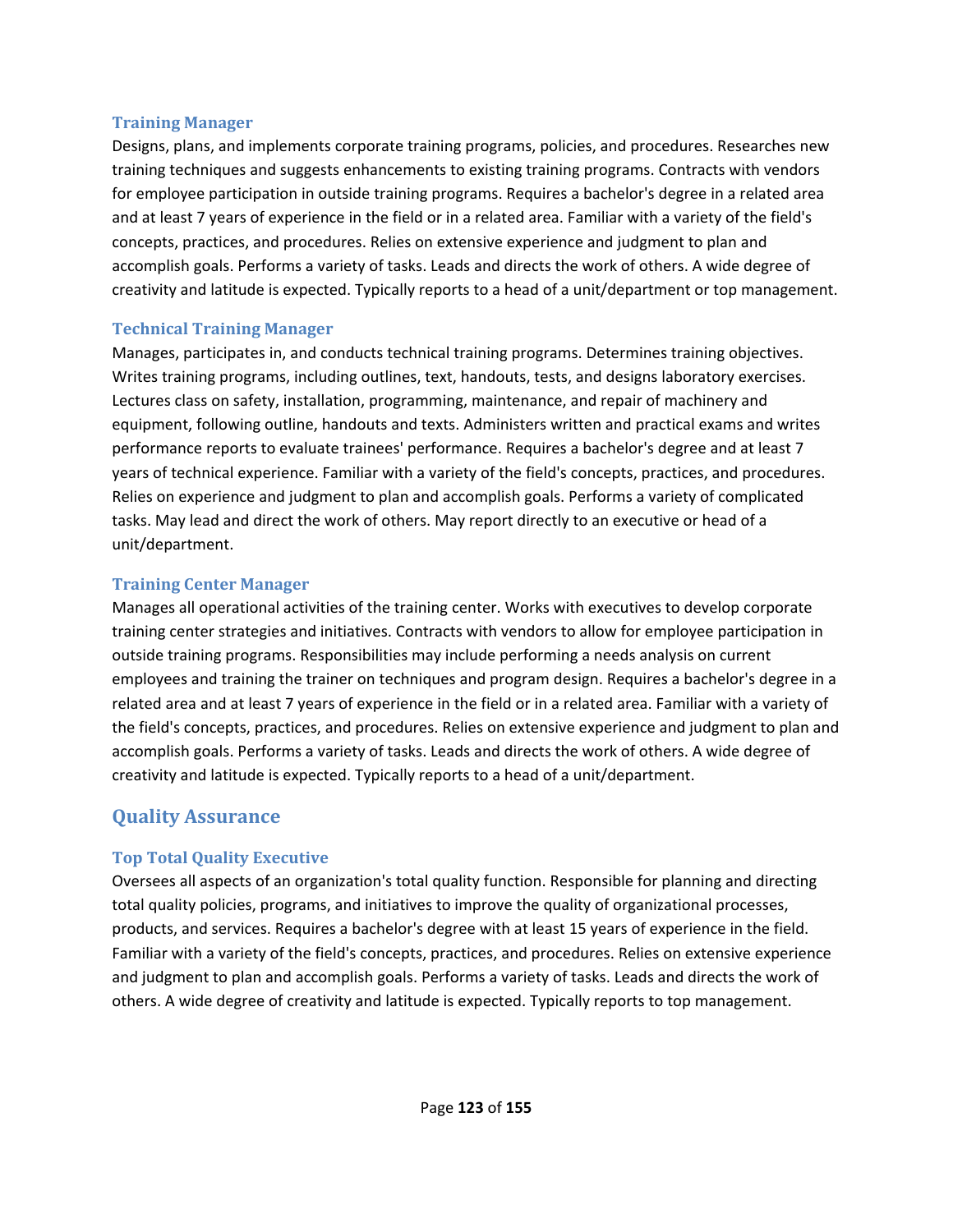### **Top Quality Control Executive**

Oversees all aspects of an organization's quality control function. Ensures products meet corporate standards as well as all applicable government regulations. Develops procedures for testing of final product and makes decisions regarding the issuance of recall notices. Requires a bachelor's degree with at least 15 years of experience in the field. Familiar with a variety of the field's concepts, practices, and procedures. Relies on extensive experience and judgment to plan and accomplish goals. Performs a variety of tasks. Leads and directs the work of others. A wide degree of creativity and latitude is expected. Typically reports to top management.

### **Quality Assurance Director**

Responsible for planning and directing quality assurance policies, programs, and initiatives. Directs process and product testing to ensure quality standards are met during production. Requires a bachelor's degree with at least 12 years of experience in the field. Familiar with a variety of the field's concepts, practices, and procedures. Relies on extensive experience and judgment to plan and accomplish goals. Performs a variety of tasks. Leads and directs the work of others. A wide degree of creativity and latitude is expected. Typically reports to top management.

### **Quality Assurance Manager**

Responsible for the design and implementation of policies and procedures to ensure that quality standards are met during production. Oversees testing of processes and products. Requires a bachelor's degree in area of specialty and at least 6 years of experience in the field or in a related area. Familiar with a variety of the field's concepts, practices, and procedures. Relies on extensive experience and judgment to plan and accomplish goals. Performs a variety of tasks. Leads and directs the work of others. A wide degree of creativity and latitude is expected. Typically reports to a head of a unit/department.

# **Security**

# **Corporate Security Executive (Top)**

Develops and implements policies to ensure physical safety of all property and assets owned by the organization. Oversees administration and operation of the organization's security equipment and staff. May communicate with law enforcement on security matters. Requires a bachelor's degree with at least 10 years of experience in the field. Familiar with a variety of the field's concepts, practices, and procedures. Relies on extensive experience and judgment to plan and accomplish goals. Performs a variety of tasks. Leads and directs the work of others. A wide degree of creativity and latitude is expected. Typically reports to top management.

### **Security Director**

Administers and maintains policies to ensure physical safety of all property and assets owned by the organization. Supervises administration and operation of organization's security equipment and staff. May communicate with law enforcement on security matters. Requires a bachelor's degree with at least 7 years of experience in the field. Familiar with a variety of the field's concepts, practices, and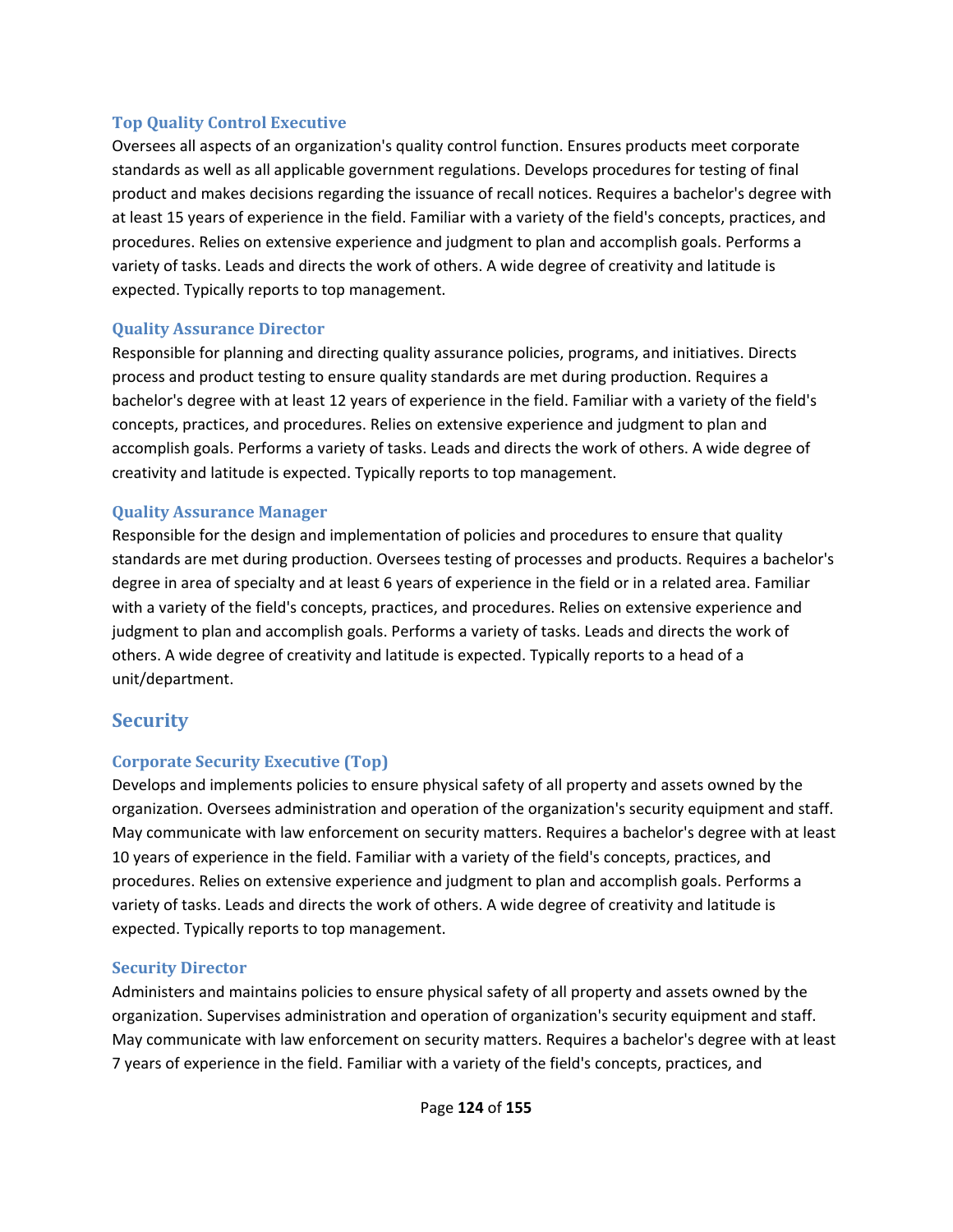procedures. Relies on extensive experience and judgment to plan and accomplish goals. Performs a variety of tasks. Leads and directs the work of others. A wide degree of creativity and latitude is expected. Typically reports to a top management.

#### **Security Manager**

Manages a group of security guards who ensure the protection of an organization's facilities. Develops and enforces security procedures and regulations. Acts as a liaison to all departments on security measures, procedures, and needs. Requires a bachelor's degree and at least 5 years of experience in the field or in a related area. Familiar with a variety of the field's concepts, practices, and procedures. Relies on experience and judgment to plan and accomplish goals. Performs a variety of tasks. Leads and directs the work of others. A wide degree of creativity and latitude is expected. Typically reports to a manager or head of a unit/department.

#### **Security Manager - Cross-Platform**

Ensures that all system platforms are functional and secure. Works with upper management to determine acceptable level of risk for enterprise computing platforms. Requires a bachelor's degree with at least 8 years of experience in the field. Familiar with a variety of the field's concepts, practices, and procedures. Relies on extensive experience and judgment to plan and accomplish goals. Performs a variety of tasks. Leads and directs the work of others. A wide degree of creativity and latitude is expected. Typically reports to top management.

#### **Security Manager - IS**

Responsible for developing and managing Information Systems security, including disaster recovery, database protection and software development. Manages IT security analysts to ensure that all applications are functional and secure. Requires a bachelor's degree with at least 6-8 years of experience in the field. Familiar with a variety of the field's concepts, practices, and procedures. Relies on extensive experience and judgment to plan and accomplish goals. Performs a variety of tasks. Leads and directs the work of others. A wide degree of creativity and latitude is expected. Typically reports to top management.

#### **Security Manager - Data Warehouse Information**

Develops and maintains data warehouse platform security standards. Implements upgrades and modifications to existing information security hardware and software. Is also responsible for disaster recovery and business continuation planning. Requires a bachelor's degree with at least 7 years of experience in the field. Familiar with a variety of the field's concepts, practices, and procedures. Relies on extensive experience and judgment to plan and accomplish goals. Performs a variety of tasks. May lead and direct the work of others. A wide degree of creativity and latitude is expected. Typically reports to top management.

#### **Security Manager - Data**

Manages and guides the maintenance of systems to protect data from unauthorized users. Develops and administers policies and procedures for identifying, reporting, and resolving security violations. May require a bachelor's degree in area of specialty and at least 7 years of experience in the field. Familiar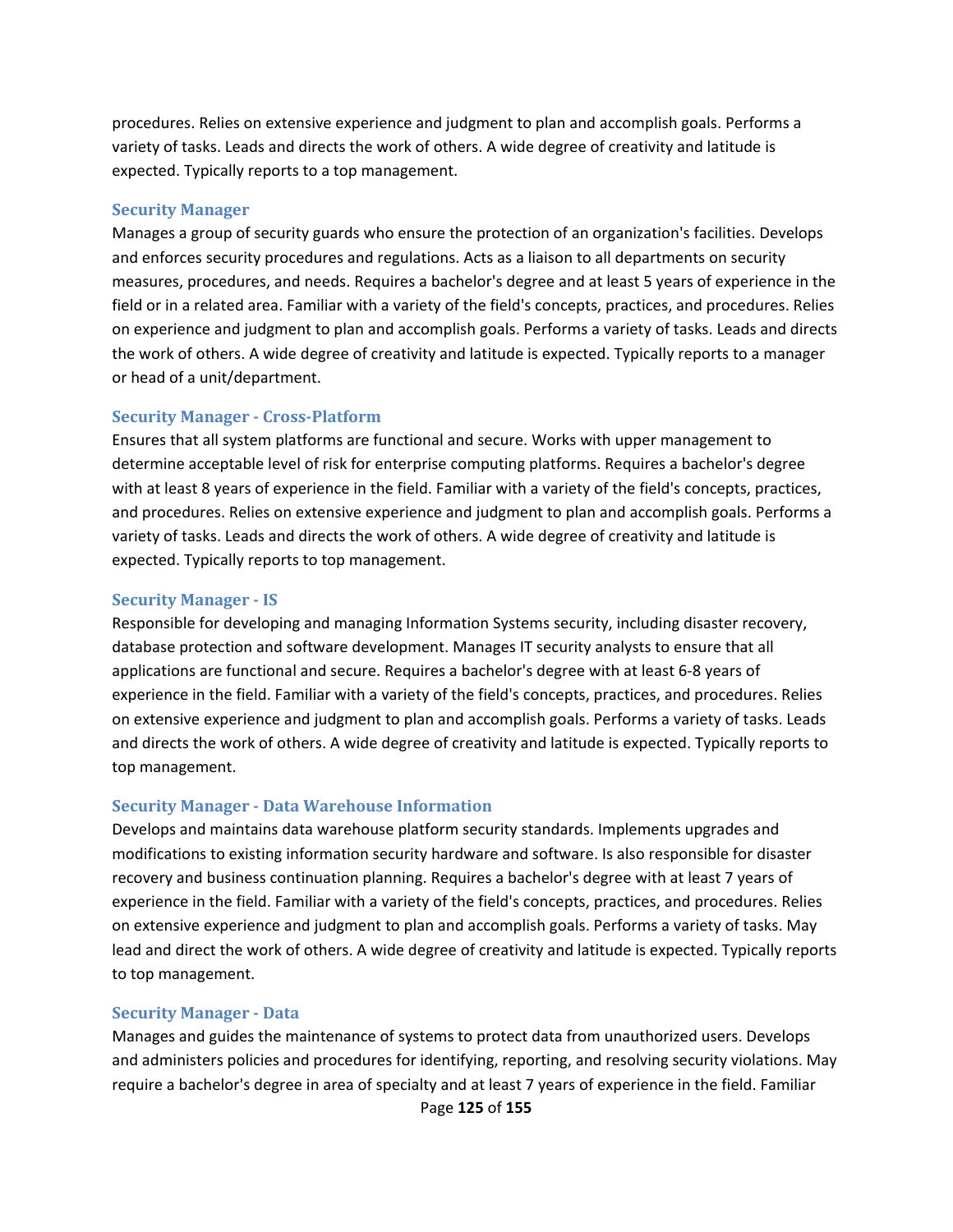with a variety of the field's concepts, practices, and procedures. Relies on extensive experience and judgment to plan and accomplish goals. Performs a variety of tasks. Leads and directs the work of others. A wide degree of creativity and latitude is expected. Typically reports to a head of a unit/department.

### **Security Analyst, Sr. - Data**

Maintains systems to protect data from unauthorized users. Identifies, reports, and resolves security violations. May require a bachelor's degree in area of specialty and 2-4 years of experience in the field or in a related area. Familiar with standard concepts, practices, and procedures within a particular field. Relies on experience and judgment to plan and accomplish goals. Performs a variety of tasks. Works under general supervision. A certain degree of creativity and latitude is required. Typically reports to a supervisor or manager.

# **Disaster Recovery**

### **Disaster Recovery Director**

Oversees all activities for ensuring the security and integrity of company data, databases, information systems, and technology. Develops disaster recovery and resumption plans for the organization. Directs the implementation of data models, database designs, data access and table maintenance codes. Establishes policies for resolving database performance, capacity and replication issues. Requires a bachelor's degree in a related area and at least 10 years of experience in the field or in a related area. Familiar with concepts, practices, and procedures within a particular field. Relies on extensive experience and judgment to plan and accomplish goals. Performs a variety of tasks. Leads and directs the work of others. A wide degree of creativity and latitude is required. Typically reports to a top management.

# **Disaster Recovery Manager**

Manages daily activities for ensuring the security and integrity of company data, databases, information systems, and technology. Manages disaster recovery and resumption plans. Guides the implementation of data models, database designs, data access and table maintenance codes. Implements policies for resolving database performance, capacity and replication issues. Requires a bachelor's degree in a related area and at least 7 years of experience in the field or in a related area. Familiar with concepts, practices, and procedures within a particular field. Relies on experience and judgment to plan and accomplish goals. Performs a variety of tasks. Leads and directs the work of others. A wide degree of creativity and latitude is required. Typically reports to a head of a unit/department.

# **Disaster Recovery Analyst**

Assists in developing, implementing and maintaining policies, procedures, and programs for ensuring the security and integrity of company data, databases, information systems, and technology. Coordinates, tests, and administers disaster recovery and resumption plans. Implements data models, database designs, data access, and table maintenance codes. Requires a bachelor's degree in a related area and 0-3 years of experience in the field or in a related area. Familiar with standard concepts,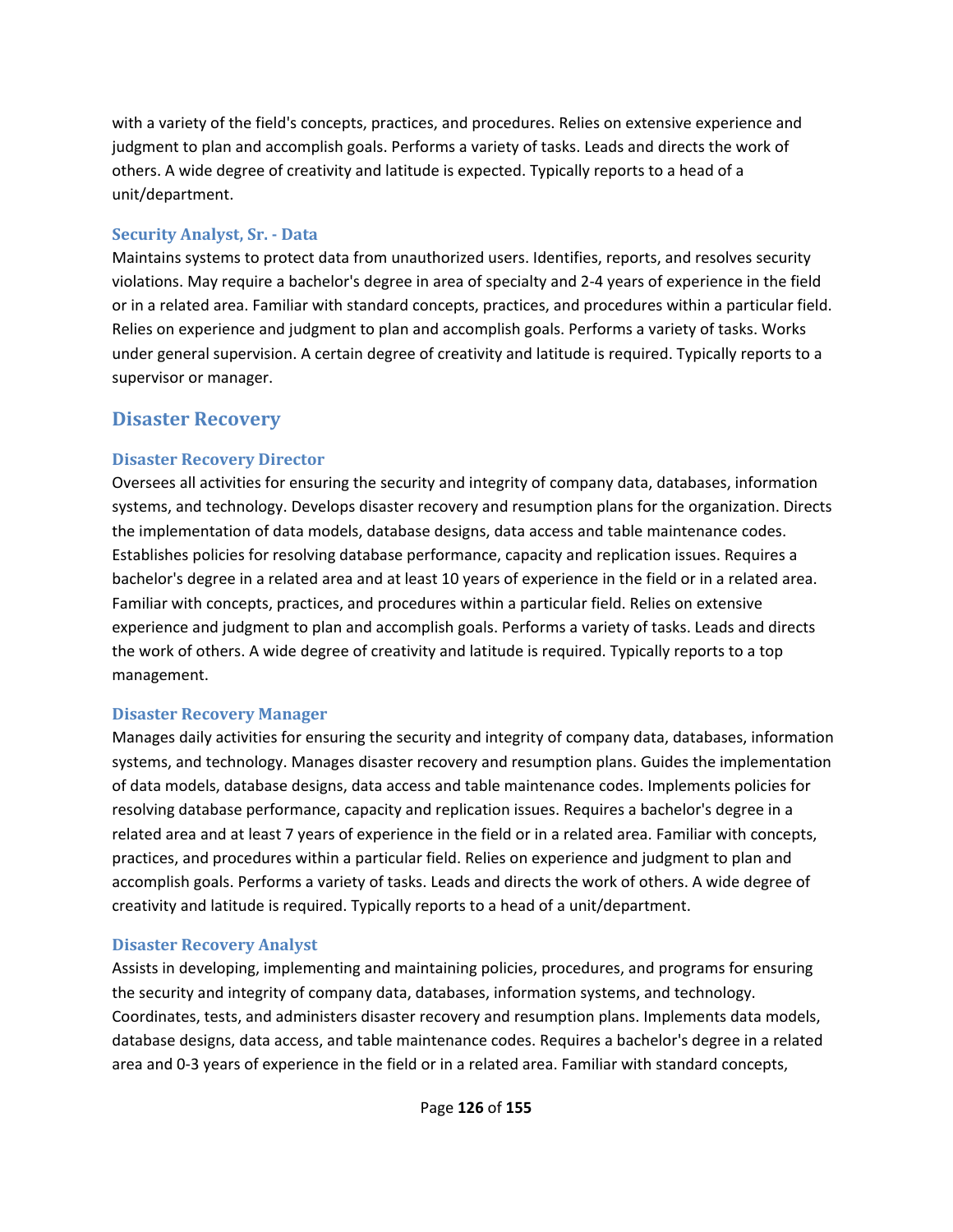practices, and procedures within a particular field. Relies on experience and judgment to plan and accomplish goals. Performs a variety of tasks. Works under general supervision. A certain degree of creativity and latitude is required. Typically reports to a manager.

# **Disaster Recovery Administrator**

Develops, implements and maintains policies, procedures, and programs for ensuring the security and integrity of company data, databases, information systems, and technology. Supervises the implementation of data models, database designs, data access and table maintenance codes. Resolves database performance issues, database capacity issues, database replication and other distributed data issues. Oversees all aspects of the organization's resumption plan. Requires a bachelor's degree in a related area and at least 5 years of experience in the field or in a related area. Familiar with standard concepts, practices, and procedures within a particular field. Relies on experience and judgment to plan and accomplish goals. Performs a variety of tasks. Works under limited supervision. A certain degree of creativity and latitude is required. Typically reports to a manager.

# **Environmental, Health, Safety, Welfare**

# **Top Environmental, Health and Safety Executive**

Oversees organizational compliance with local, state and federal environment, health and safety regulations. Represents the organization in external affairs related to the environment or environmental legislation. Ensures compliance with all environmental, health and safety regulations, and keeps abreast of any changes to laws and regulations that impact the organization. Requires a bachelor's degree and at least 15 years of experience in the field or in a related area. Familiar with standard concepts, practices, and procedures within a particular field. Relies on extensive experience and judgment to plan and accomplish goals. Performs a variety of complex tasks. Leads and directs the work of others. A wide degree of creativity and latitude is required. Typically reports to top management.

# **Top Environmental Executive**

Plans and directs all aspects of an organization's activities concerning the environment. Identifies environmental issues that may affect the organization or its employees and develops plans for corrective actions. Requires a bachelor's degree with at least 15 years of experience in the field. Demonstrates expertise in a variety of the field's concepts, practices, and procedures. Relies on extensive experience and judgment to plan and accomplish goals. Performs a variety of tasks. Leads and directs the work of others. A wide degree of creativity and latitude is expected. Typically reports to top management.

# **Top Materials Management Executive**

Plans and directs all aspects of an organization's materials management policies, objectives, and initiatives. Responsible for purchase of raw materials, supplies, and equipment. Directs warehousing and distribution channels and ensures material needs are met throughout the product creation process. Requires a bachelor's degree with at least 15 years of experience in the field. Demonstrates expertise in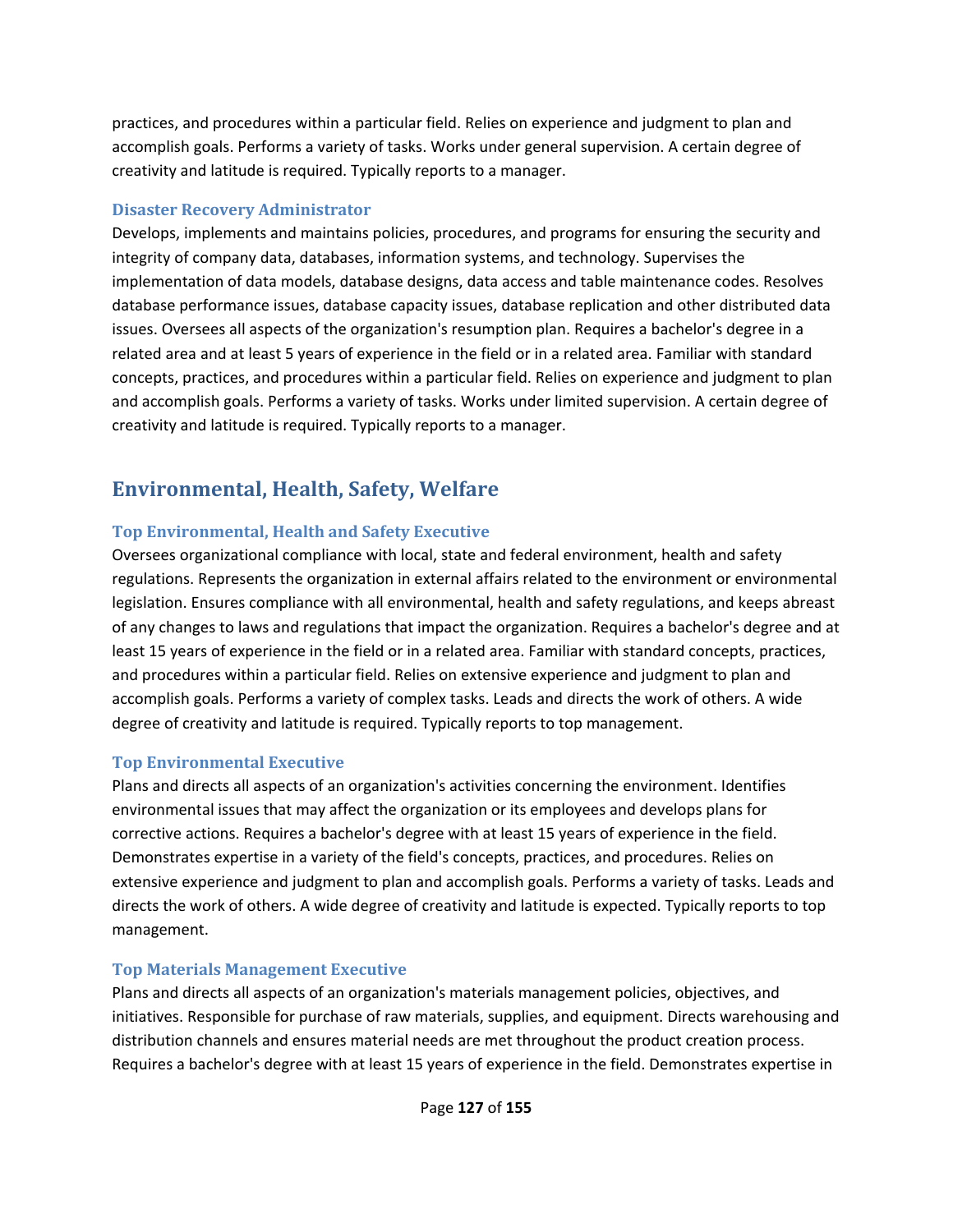a variety of the field's concepts, practices, and procedures. Relies on extensive experience and judgment to plan and accomplish goals. Performs a variety of tasks. Leads and directs the work of others. A wide degree of creativity and latitude is expected. Typically reports to top management.

# **Top Supply Chain Management Executive**

Plans and directs all aspects of an organization's supply chain policies, objectives, and initiatives. Oversees the organization's inventory, warehousing, distribution and transportation functions. Requires a bachelor's degree with at least 15 years of experience in the field. Demonstrates expertise in a variety of the field's concepts, practices, and procedures. Relies on extensive experience and judgment to plan and accomplish goals. Performs a variety of tasks. Leads and directs the work of others. A wide degree of creativity and latitude is expected. Typically reports to top management.

# **Top Facilities Management Executive**

Plans and directs the goals and policies of maintenance service and repairs in the areas of plumbing, carpentry, painting, plastering, and machine and electrical servicing for the organization's facilities. Requires a bachelor's degree and at least 15 years of experience in the field or in a related area. Familiar with standard concepts, practices, and procedures within a particular field. Relies on extensive experience and judgment to plan and accomplish goals. Performs a variety of complex tasks. Leads and directs the work of others. A wide degree of creativity and latitude is required. Typically reports to top management.

# **Equipment Director**

Directs the operations of the equipment procurement, inventory management and maintenance function. Manages the records, licenses, inspections, warrantees, and service agreements for the organization's construction related equipment and tools. Minimizes organizational cost through product standardization and tracking. Tracks quality throughout the product lifetime. Requires a bachelor's degree and at least 7 years of experience in the field or in a related area. Familiar with a variety of the field's concepts, practices, and procedures. Relies on extensive experience and judgment to plan and accomplish goals. Performs a variety of tasks. Leads and directs the work of others. A wide degree of creativity and latitude is required. Typically reports to top management.

# **Equipment Manager**

Manages daily operations for the equipment procurement, inventory management and maintenance function. Tracks the records, licenses, inspections, warrantees, and service agreements for the organization's equipment and tools. Minimizes organizational cost through product standardization and tracking. Tracks quality throughout the product lifetime. Requires a bachelor's degree and at least 5 years of experience in the field or in a related area. Familiar with a variety of the field's concepts, practices, and procedures. Relies on extensive experience and judgment to plan and accomplish goals. Performs a variety of tasks. Leads and directs the work of others. A wide degree of creativity and latitude is required. Typically reports to a head of a unit/department.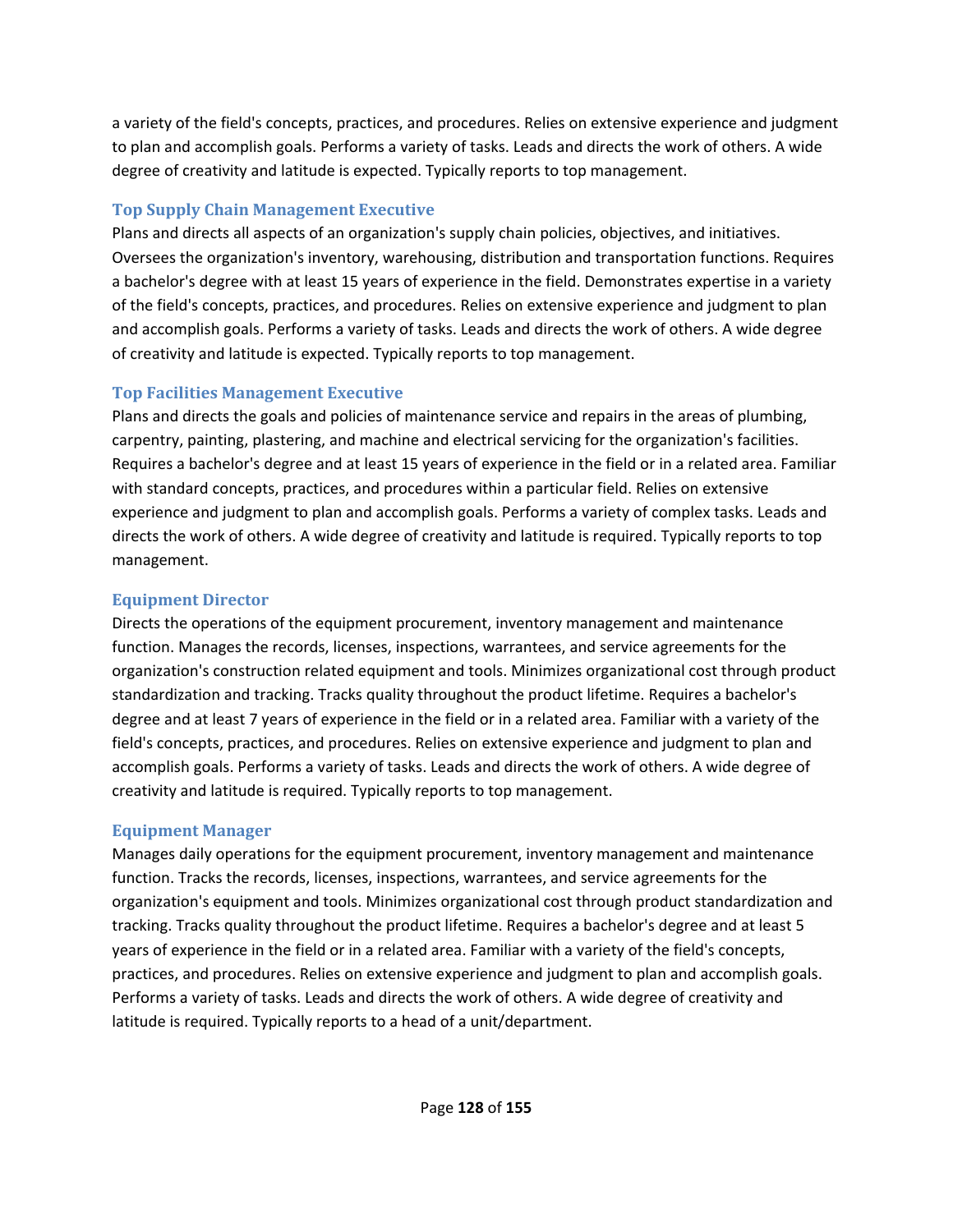#### **Materials Director**

Directs and oversees an organization's material management policies, objectives, and initiatives. Responsible for purchase of raw materials, supplies, and equipment. Requires a bachelor's degree with at least 10 years of experience in the field. Familiar with a variety of the field's concepts, practices, and procedures. Relies on extensive experience and judgment to plan and accomplish goals. Performs a variety of tasks. Leads and directs the work of others. A wide degree of creativity and latitude is expected. Typically reports to top management.

#### **Top Manufacturing Executive**

Oversees all aspects of an organization's manufacturing processes. Plans and directs the purchase, maintenance, and layout of equipment. Establishes workflow and assembly methods to maximize efficiency of manufacturing operations. Directs and monitors workforce utilization. Ensures manufacturing performance and quality goals are met. Requires a bachelor's degree with at least 15 years of experience in the field. Familiar with a variety of the field's concepts, practices, and procedures. Relies on extensive experience and judgment to plan and accomplish goals. Performs a variety of tasks. Leads and directs the work of others. A wide degree of creativity and latitude is expected. Typically reports to top management.

### **Manufacturing Director**

Directs and oversees an organization's manufacturing processes. Oversees equipment purchase, maintenance and layout. Monitors and evaluates workflow and assembly methods and makes recommendations for process improvements. Oversees staffing, scheduling and training for production. Ensures manufacturing performance and quality goals are met. Requires a bachelor's degree with at least 10 years of experience in the field. Familiar with a variety of the field's concepts, practices, and procedures. Relies on extensive experience and judgment to plan and accomplish goals. Performs a variety of tasks. Leads and directs the work of others. A wide degree of creativity and latitude is expected. Typically reports to top management.

### **Manufacturing Manager**

Manages one or more manufacturing processes. Assists with planning and directing the layout of equipment. Ensures production follows appropriate workflow and assembly methods. Hires, schedules and trains production staff. Ensures manufacturing performance and quality goals are met. Requires a bachelor's degree with at least 7 years of experience in the field. Familiar with a variety of the field's concepts, practices, and procedures. Relies on extensive experience and judgment to plan and accomplish goals. Performs a variety of tasks. Leads and directs the work of others. A wide degree of creativity and latitude is required. Typically reports to a unit/department head.

### **Top Distribution Executive**

Oversees all aspects of distribution operations. Develops policies and procedures for distribution processes in order to ensure optimization and compliance with established standards and regulations. Requires a bachelor's degree with at least 15 years of experience in the field. Demonstrates expertise in a variety of the field's concepts, practices, and procedures. Relies on extensive experience and judgment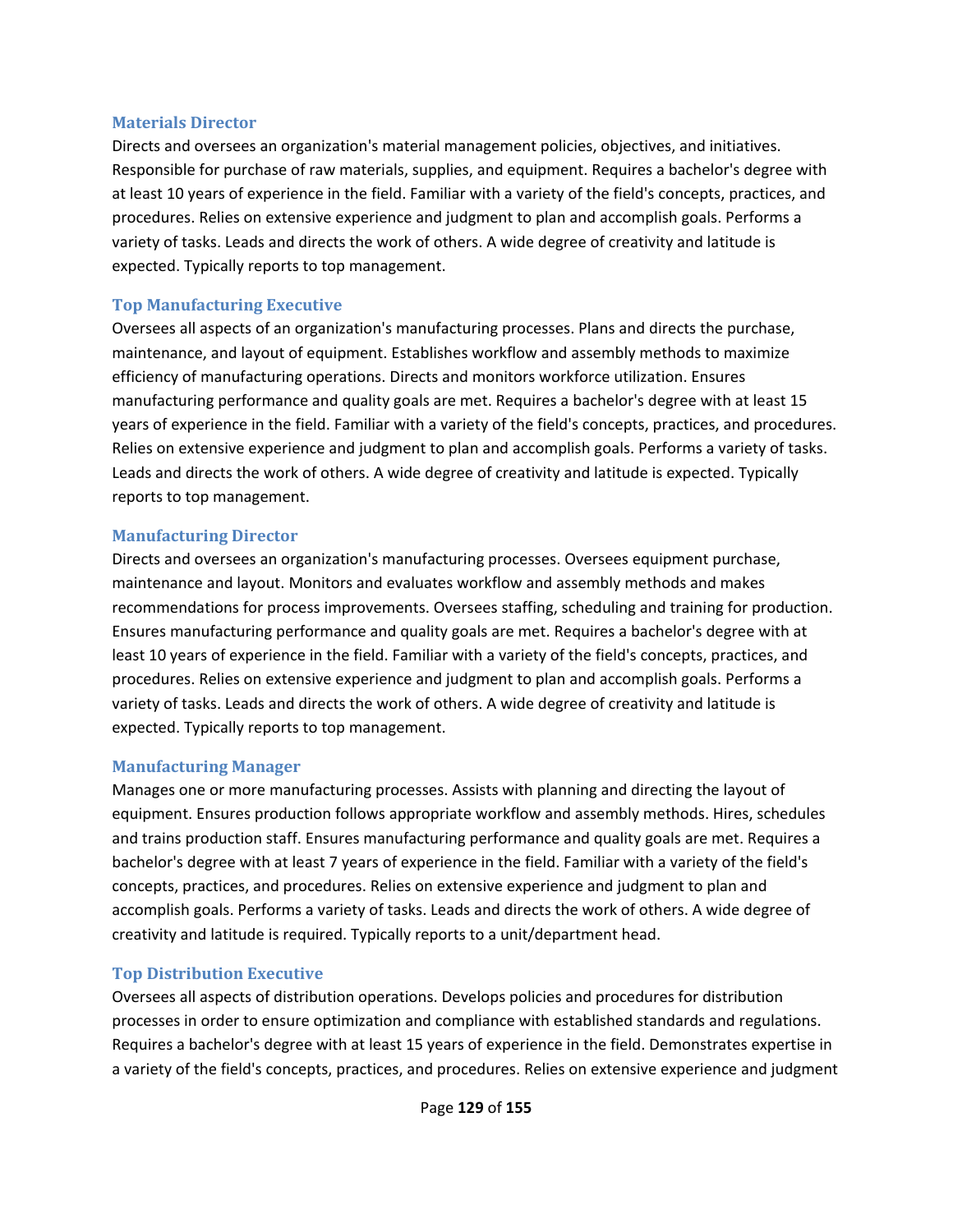to plan and accomplish goals. Performs a variety of tasks. Leads and directs the work of others. A wide degree of creativity and latitude is expected. Typically reports to top management.

#### **Distribution Director**

Directs all aspects of the distribution operation including merchandise inventory, shipping and receiving, and maintenance of facilities. Ensures timely deliveries to maximize sales. May require a bachelor's degree in area of specialty and at least 10 years of experience in the field or in a related area. Familiar with a variety of the field's concepts, practices, and procedures. Relies on extensive experience and judgment to plan and accomplish goals. Performs a variety of tasks. Leads and directs the work of others. A wide degree of creativity and latitude is expected. Typically reports to top management.

#### **Top Logistics Management Executive**

Plans and directs all aspects of an organization's logistics management program. Develops policies and procedures for logistic processes in order to ensure optimization and compliance with established standards and regulations. Requires a bachelor's degree with at least 15 years of experience in the field. Demonstrates expertise in a variety of the field's concepts, practices, and procedures. Relies on extensive experience and judgment to plan and accomplish goals. Performs a variety of tasks. Leads and directs the work of others. A wide degree of creativity and latitude is expected. Typically reports to top management.

#### **Logistics Director**

Directs and oversees operations within the organization's logistics department, including the transportation and storage of goods, vendor selection and negotiation, distribution, and inventory control. Develops logistics plans and procedures to ensure that internal and client needs are met. Typically requires a bachelor's degree in area of specialty and at least 10 years of experience in the field. Familiar with a variety of the field's concepts, practices, and procedures. Relies of extensive experience and judgment to plan and accomplish goals. Performs a variety of complicated tasks. Leads and directs the work of others. A wide degree of creativity and latitude is expected. Typically reports to top management.

#### **Logistics Manager**

Manages multiple functions within an organization's logistics department. Responsibilities may include the transportation of raw materials and/or finished goods, vendor selection and negotiation, distribution of supplies as needed, and inventory control. Requires a bachelor's degree in area of specialty and 5-7 years of experience in the field or in a related area. Familiar with a variety of the field's concepts, practices, and procedures. Relies on extensive experience and judgment to plan and accomplish goals. Performs a variety of tasks. Leads and directs the work of others. A wide degree of creativity and latitude is expected. Typically reports to top management.

#### **Fleet Manager**

Manages the operation and maintenance of the organization's motor vehicles. Oversees DOT compliance and reporting as it relates to the fleet. Develops and implements vehicle and equipment preventive maintenance programs. Manages fleet department budgets. Develops and maintains outside

Page **130** of **155**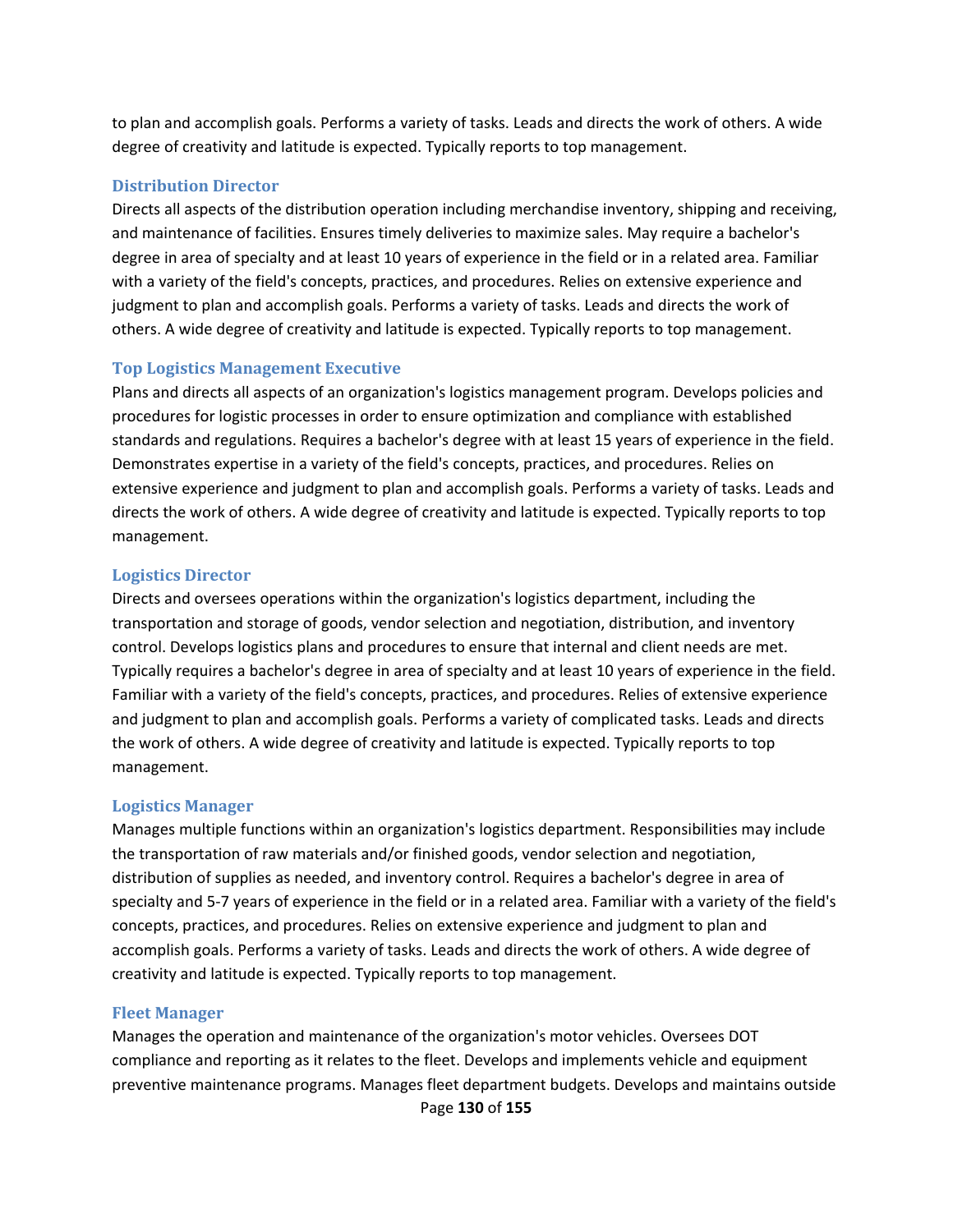vendor and service provider relationships. May require an associate's degree with at least 7 years of experience in the field. Familiar with a variety of the field's concepts, practices, and procedures. Relies on experience and judgment to plan and accomplish goals. Performs a variety of tasks. Leads and directs the work of others. A wide degree of creativity and latitude is expected. Typically reports to a head of a unit/department.

### **Fleet Administrator**

Assists in the administration and coordination of the organization's fleet of motor vehicles. Maintains accurate records of vehicles. Ensures compliance with government rules and regulations and files paperwork in support of this compliance as needed. Schedules repairs or preventative maintenance, ensuring that the necessary numbers of fleet vehicles are available at all times. Prior knowledge of DMV policies and procedures is preferred. Requires an associate's degree and 0-2 years of experience in the field or in a related area. Has knowledge of commonly-used concepts, practices, and procedures within a particular field. Relies on instructions and pre-established guidelines to perform the functions of the job. Works under immediate supervision. Typically reports to a supervisor.

# **Top Product Management Executive**

Directs and oversees all aspects of product life cycle management including understanding market demands, technology trends, and the competitive field. Responsible for managing the strategic product roadmap, product development, product launch, and product marketing in order to gain maximum benefit from each product. Requires a bachelor's degree in area of specialty and at least 15 years of experience in the field or in a related area. Familiar with a variety of the field's concepts, practices, and procedures. Relies on extensive experience and judgment to plan and accomplish goals. Performs a variety of tasks. Leads and directs the work of others. Typically reports to top management.

# **Emergency Services Director**

Directs the staff and programs of the emergency services unit. Develops and introduces approved standards and guidelines for emergency service programs. Ensures quality care for patients. Requires a bachelor's degree with at least 10 years of experience in the field. Familiar with a variety of the field's concepts, practices, and procedures. Relies on extensive experience and judgment to plan and accomplish goals. Performs a variety of tasks. Leads and directs the work of others. A wide degree of creativity and latitude is expected. Typically reports to top management.

# **Health Education & Coaching Director**

Oversees a team responsible for providing proactive healthcare education and coaching to plan members. Develops and implements programs designed to increase the overall health of members and improve plan performance. Reviews existing plans for effectiveness and modifies as needed. Monitors performance of individual health educators or coaches and recommends training or other improvement plans. Typically requires a bachelor's degree in a related area, licensure as a registered nurse (RN), and at least 10 years of experience in the field. Familiar with a variety of the field's concepts, practices, and procedures. Relies on extensive experience and judgment to plan and accomplish goals. Performs a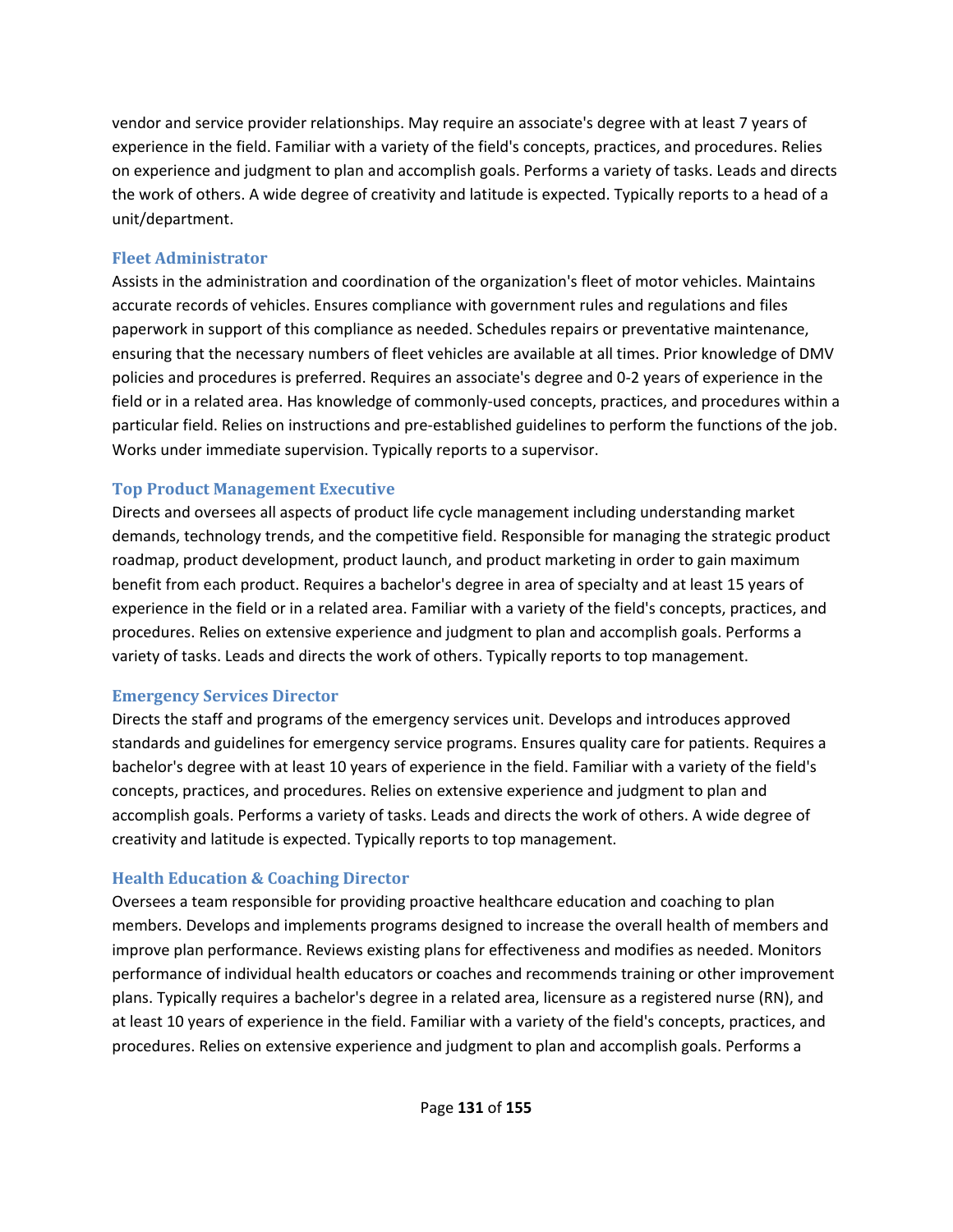variety of tasks. Leads and directs the work of others. A wide degree of creativity and latitude is expected. Typically reports to top management.

### **Top Behavioral Health Executive**

Responsible for all aspects of a healthcare organization's behavioral health function. Creates standards and guidelines for behavioral care services and programs. Oversees the study and treatment of patients with emotional, mental, or psychological disorders. May be responsible for both inpatient and outpatient treatment. Requires a master's degree/Ph.D with at least 15 years of experience in the field. Familiar with a variety of the field's concepts, practices, and procedures. Relies on extensive experience and judgment to plan and accomplish goals. Performs a variety of tasks. Leads and directs the work of others. A wide degree of creativity and latitude is expected. Typically reports to top management.

# **Behavioral Health Director**

Oversees the study and treatment of patients with emotional, mental, or psychological disorders. May be responsible for both inpatient and outpatient treatment. Requires a master's degree/Ph.D and at least 7 years of experience in the field or in a related area. Familiar with a variety of the field's concepts, practices, and procedures. Relies on extensive experience and judgment to plan and accomplish goals. Performs a variety of tasks. Leads and directs the work of others. A wide degree of creativity and latitude is expected. Typically reports to top management.

# **Environmental, Health and Safety Director**

Oversees organizational compliance with local, state and federal environment, health and safety regulations. Ensures that environmental policy and procedure manuals are available and updated at all times. Ensures compliance with all environmental, health and safety regulations, and keeps abreast of any changes to laws and regulations that impact the organization. Ensures projects are completed on time and within budget. Requires a bachelor's degree and at least 10 years of experience in the field or in a related area. Familiar with standard concepts, practices, and procedures within a particular field. Relies on extensive experience and judgment to plan and accomplish goals. Performs a variety of complex tasks. Leads and directs the work of others. A wide degree of creativity and latitude is required. Typically reports to a unit/department head.

# **Community Health Director**

Responsible for developing plans for community-based health programs aimed at the prevention of disease and promotion of health. Recommends community health initiatives, policy implications and best practices after reviewing health literature and statistics. Identifies community health program related grant funding and develops grant proposals. Manages specific community health programs from planning and design through implementation and evaluation. Requires a master's degree in a related area and at least 10 years of experience in the field or in a related area. Familiar with a variety of the field's concepts, practices, and procedures. Relies on extensive experience and judgment to plan and accomplish goals. Performs a variety of tasks. Leads and directs the work of others. A wide degree of creativity and latitude is expected. Typically reports to top management.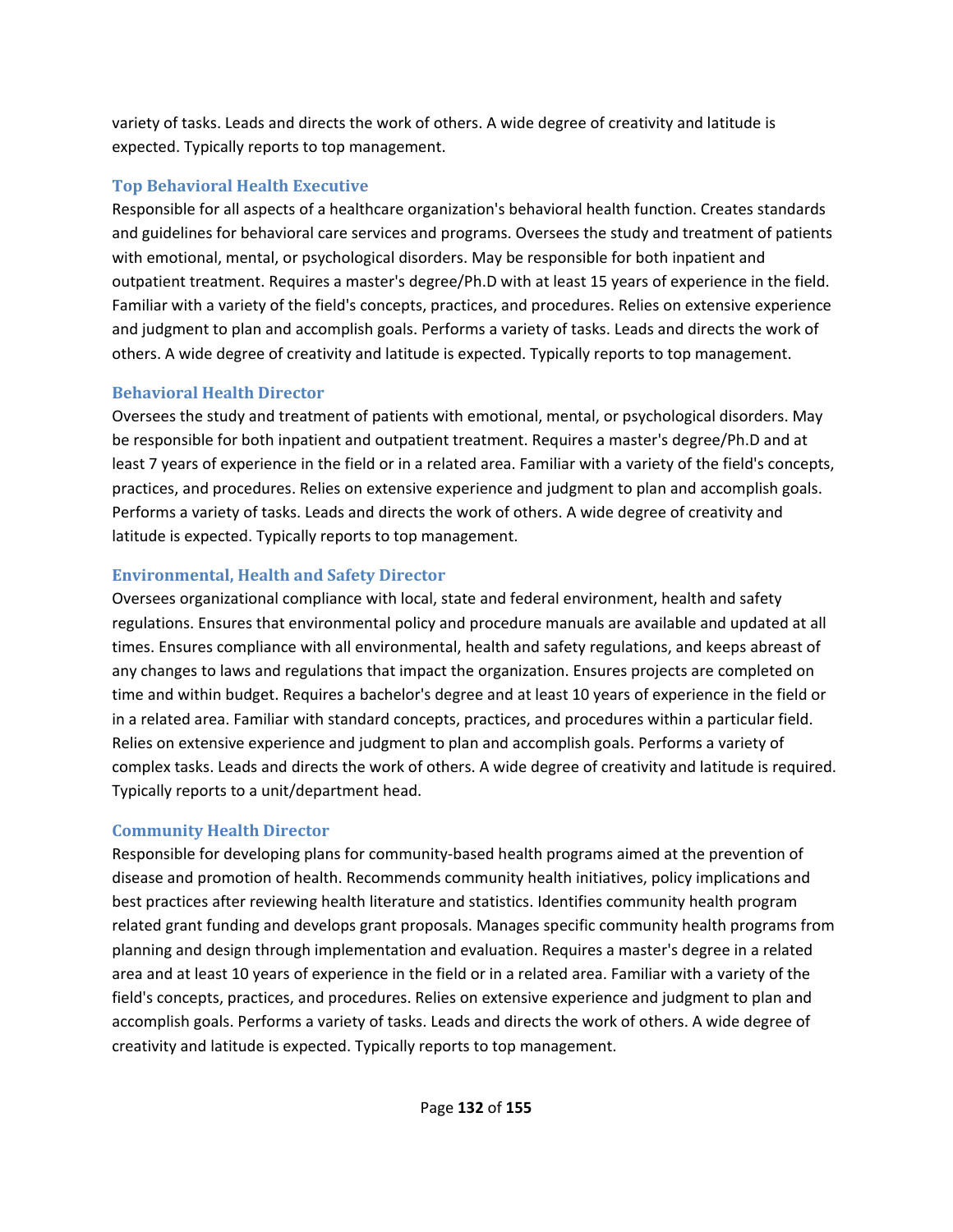#### **Health and Safety Manager**

Monitors the removal of physical, biological and chemical hazards, and training of employees on safety policies, procedures, and regulations. Verifies compliance with health and safety regulations and ensures all necessary records are maintained and prepared according to established guidelines. Manages the participation in Occupational Safety and Health Administration (OSHA) inspections, providing inspectors with appropriate documents and identifying safety measures. Ensures projects are completed on time and within budget. Acts as advisor to health and safety administration team regarding projects, tasks, and operations. Requires a bachelor's degree and at least 10 years of experience in the field or in a related area. Familiar with standard concepts, practices, and procedures within a particular field. Relies on extensive experience and judgment to plan and accomplish goals. Performs a variety of complex tasks. A certain degree of creativity and latitude is required. Typically reports to a unit/department head.

#### **Safety Director**

Directs an organization's safety programs. Develops, implements, and manages safety programs, policies, and procedures. Must be aware of federal, state and local safety laws to ensure the organization complies with all regulations. Responsible for maintenance of safety and accident records. May require a bachelor's degree and 10 to 12 years of experience. Familiar with a variety of the field's concepts, practices, and procedures. Relies on extensive experience and judgment to plan and accomplish goals. Performs a variety of tasks. Leads and directs the work of others. A wide degree of creativity and latitude is expected. Typically reports to top management.

### **Top Inventory Control Executive**

Oversees all aspects of an organization's production and inventory management policies, objectives, and initiatives. Responsible for production planning, master scheduling, and inventory management. Requires a bachelor's degree with at least 15 years of experience in the field. Demonstrates expertise in a variety of the field's concepts, practices, and procedures. Relies on extensive experience and judgment to plan and accomplish goals. Performs a variety of tasks. Leads and directs the work of others. A wide degree of creativity and latitude is expected. Typically reports to top management.

### **Inventory Control Manager**

Ensures adequate inventory of materials and products in accordance with inventory cycles and organizational philosophy. Conducts daily inventory analysis to solve inventory problems. Develops and implements inventory control procedures. Coordinates and manages daily physical cycle counts. Trains and manages an inventory team. Requires a bachelor's degree with 7 years of experience in the field. Familiar with a variety of the field's concepts, practices, and procedures. Relies on experience and judgment to plan and accomplish goals. Performs a variety of tasks. Leads and directs the work of others. A wide degree of creativity and latitude is expected. Typically reports to a head of a unit/department.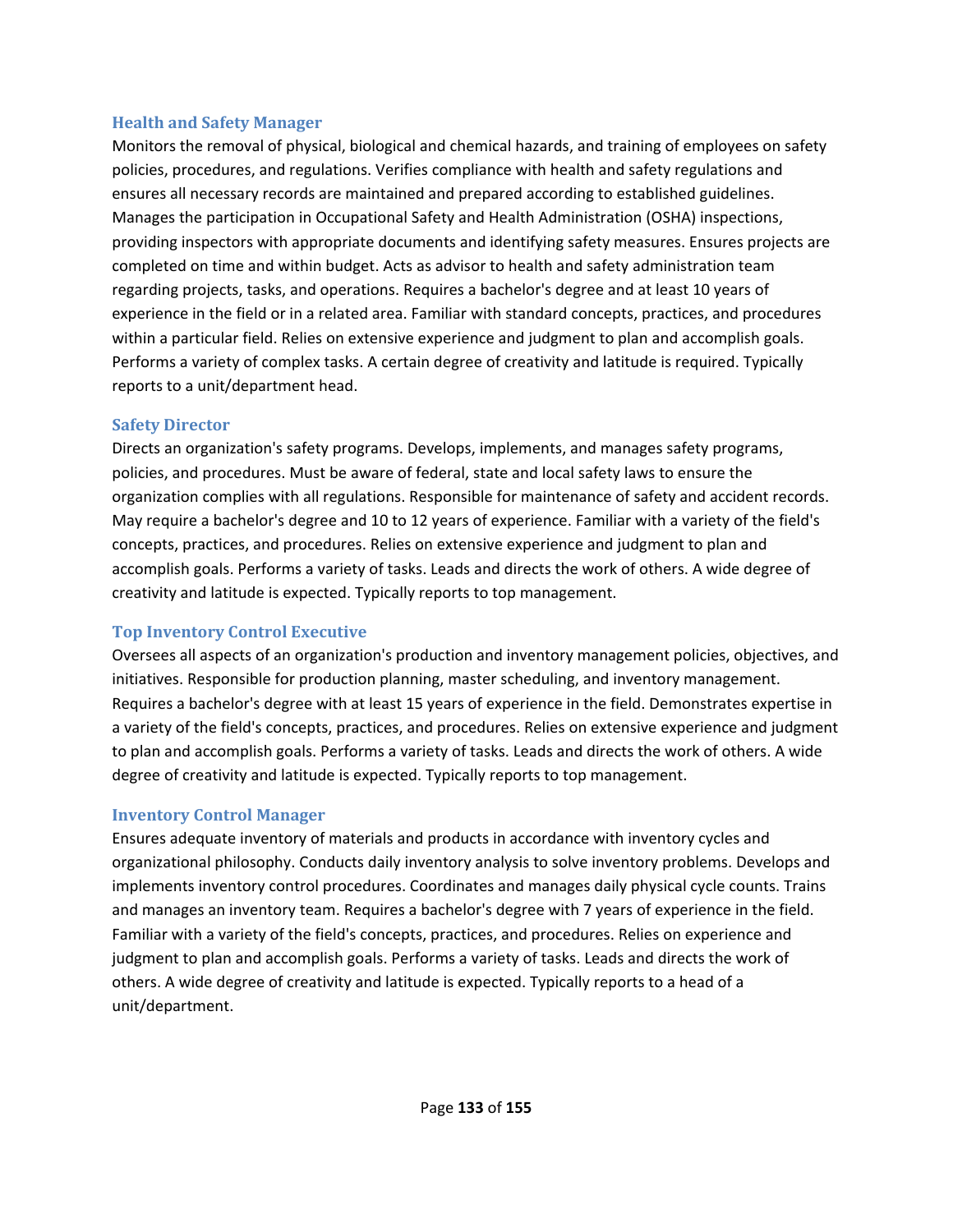### **Top Loss Control Executive**

Directs and plans the safety programs for the insured clients. Ensures professional and efficient loss control services to meet needs of the clients. Interacts with management and other departments for a variety of resources on all loss control issues. Stays abreast of any changes to laws and regulations pertaining to loss control and makes recommendations to top management. Requires a bachelor's degree with at least 10 years of experience in the field. Familiar with a variety of the field's concepts, practices, and procedures. Relies on extensive experience and judgment to plan and accomplish goals. Performs a variety of tasks. Leads and directs the work of others. A wide degree of creativity and latitude is expected. Typically reports to top management.

# **Real Estate**

### **Top Land Executive**

Plans and directs all aspects of an organization's land activities, including land acquisitions, leasing and selling. Manages and maintains landowners and stakeholders relationships. Requires a bachelor's degree with at least 15 years of experience in the field. Familiar with a variety of the field's concepts, practices, and procedures. Relies on extensive experience and judgment to plan and accomplish goals. Performs a variety of tasks. May provide consultation on complex projects and is considered to be the top level contributor/specialist. Typically reports to top management.

### **Top Real Estate Executive**

Plans and directs all aspects of an organization's real estate activities, including land/building acquisitions, leasing, and site location. Requires a bachelor's degree with at least 15 years of experience in the field. Familiar with a variety of the field's concepts, practices, and procedures. Relies on extensive experience and judgment to plan and accomplish goals. Performs a variety of tasks. Leads and directs the work of others. A wide degree of creativity and latitude is expected. Typically reports to top management.

# **Top Commercial Real Estate Executive**

Oversees all aspects of an organization's commercial real estate function. Responsible for planning and directing commercial real estate loans, policies, and objectives. Requires a bachelor's degree with at least 15 years of experience in the field. Familiar with a variety of the field's concepts, practices, and procedures. Relies on extensive experience and judgment to plan and accomplish goals. Performs a variety of tasks. Leads and directs the work of others. A wide degree of creativity and latitude is expected. Typically reports to top management.

### **Commercial Real Estate Manager**

Manages associates soliciting and servicing a variety of real estate commercial loans. Offers guidance and support to commercial real estate loan officers. May require a bachelor's degree and at least 8 years of experience in the field or in a related area. Familiar with a variety of the field's concepts, practices, and procedures. Relies on extensive experience and judgment to plan and accomplish goals. Performs a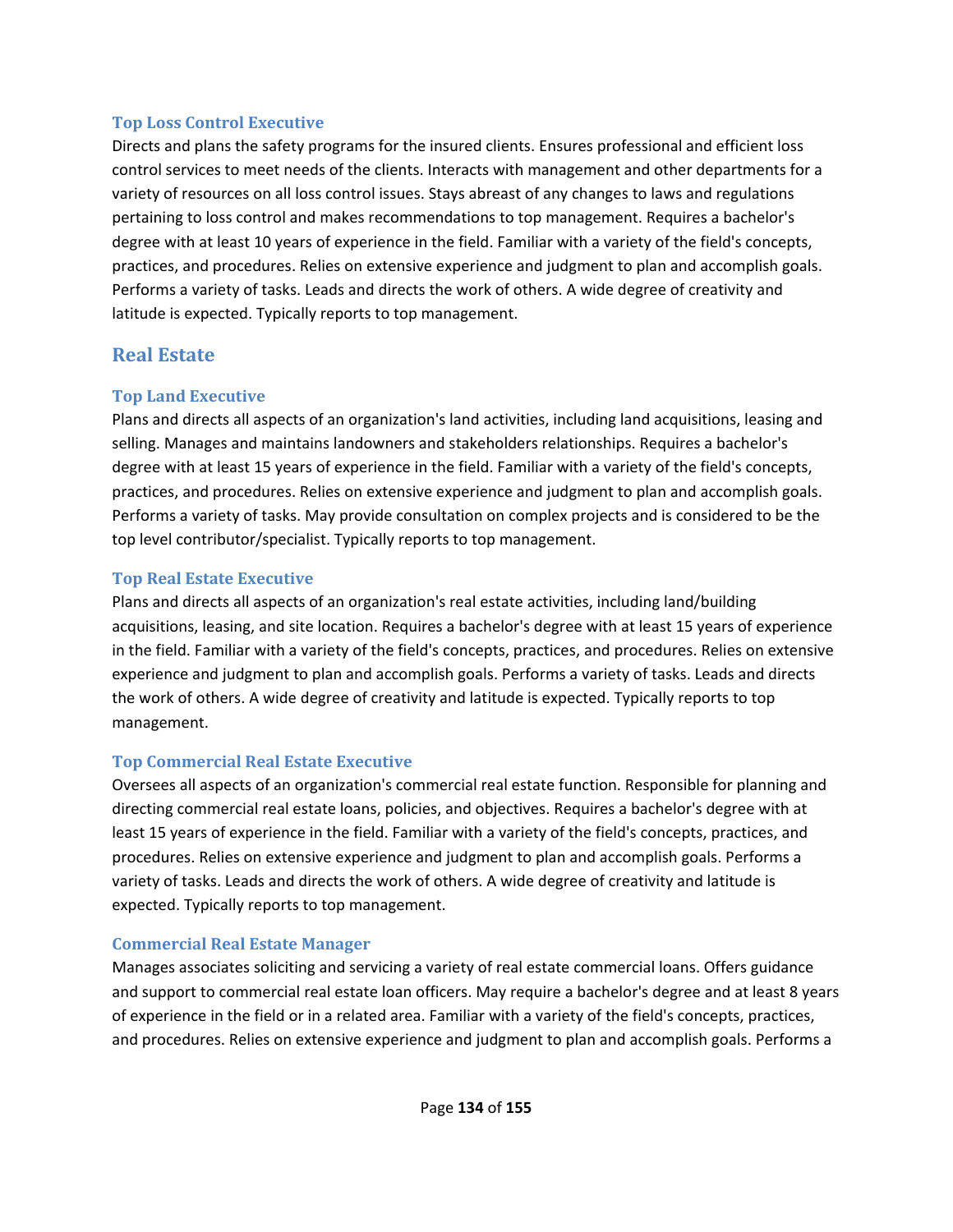variety of tasks. Leads and directs the work of others. A wide degree of creativity and latitude is expected. Typically reports to top management.

#### **Intellectual Property Support Manager**

Provides support to the intellectual property unit of an organization and maintains a portfolio of current patents. Oversees research on developments in IP and patent law and provides support in preparation and filing of patents. Requires a bachelor's degree in area of specialty and at least 5 years of experience in the field or in a related area. Familiar with a variety of the field's concepts, practices, and procedures. Relies on experience and judgment to plan and accomplish goals. Performs a variety of tasks. May lead and direct the work of others. A degree of creativity and latitude is expected. Typically reports to top management.

#### **Top Property Acquisitions Executive**

Plans and directs an organization's real estate acquisition activities. Oversees the research, evaluation, and selection of properties for acquisition and makes decisions to align the real estate portfolio with the organization's goals, needs, and acceptable risk levels. Requires a bachelor's degree and at least 15 years of experience in the field. Demonstrates expertise in a variety of the field's concepts, practices, and procedures. Relies on experience and judgment to plan and accomplish goals. Performs a variety of tasks. Leads and directs the work of others. A wide degree of creativity and latitude is expected. Typically reports to top management.

#### **Property Acquisitions Manager**

Determines organization's need for additional land or office space and researches locations to determine appropriateness. Researches, negotiates and elects to purchase short- and long-term lease agreements that meet the organization's goals. May require a bachelor's degree in area of specialty and at least 8 years of experience in the field or in a related area. Familiar with a variety of the field's concepts, practices, and procedures. Relies on extensive experience and judgment to plan and accomplish goals. May lead and direct the work of others. Typically reports to a head of a unit/department.

#### **Property Manager**

Responsible for the maintenance of a portfolio of properties. Directs the buying, selling, and leasing of properties in the portfolio. May manage commercial, industrial, or residential properties. Provides information on operating costs as well as the annual budget for the properties. Requires a bachelor's degree and at least 5 years of experience in the field or in a related area. Familiar with a variety of the field's concepts, practices, and procedures. Relies on extensive experience and judgment to plan and accomplish goals. Performs a variety of tasks. May lead and direct the work of others. A wide degree of creativity and latitude is expected. Typically reports to top management.

#### **Residential Property Manager**

Responsible for the daily operations of one or more residential properties. Oversees sales/leasing, marketing, maintenance, and other support staff. Provides information on operating costs as well as the annual budget for the properties. May be responsible for development and implementation of programs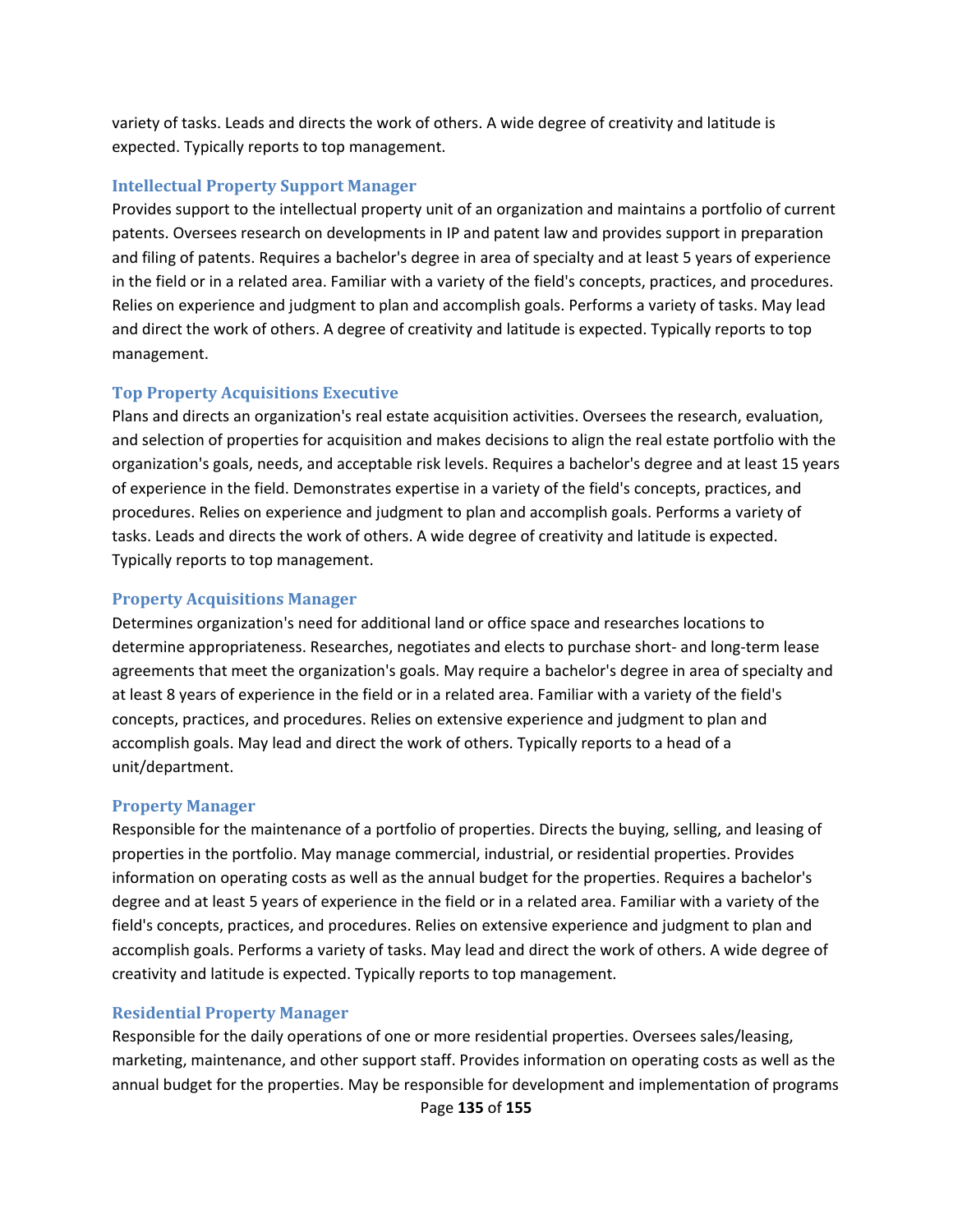designed to increase occupancy or lease renewal rates. May require a bachelor's degree and at least 5 years of experience in the field or in a related area. Familiar with a variety of the field's concepts, practices, and procedures. Relies on extensive experience and judgment to plan and accomplish goals. Performs a variety of tasks. May lead and direct the work of others. A wide degree of creativity and latitude is expected. Typically reports to top management.

#### **Top Retail Real Estate Executive**

Plans and directs all aspects of an organization's retail real estate functions. Responsible for company expansion into new markets. Visits and approves new retail locations. Works with top management to develop organization's business strategy on real estate assets and acquisitions. Requires a bachelor's degree in area of specialty and at least 15 years of experience in the field or in a related area. Familiar with a variety of the field's concepts, practices, and procedures. Relies on extensive experience and judgment to plan and accomplish goals. Performs a variety of tasks. Leads and directs the work of others. A wide degree of creativity and latitude is expected. Typically reports to top management.

#### **Retail Real Estate Manager**

Oversees regional real estate operations, including leasing, purchasing, and sale of property as well as compliance with zoning regulations. May serve as a point of contact for the community. Requires a bachelor's degree in area of specialty and 6-8 years of experience in the field or in a related area. Familiar with a variety of the field's concepts, practices, and procedures. Relies on extensive experience and judgment to plan and accomplish goals. Performs a variety of tasks. Leads and directs the work of others. A wide degree of creativity and latitude is expected. Typically reports to top management.

#### **Transportation Director**

Responsible for the operation of the company's transportation network. May oversee the acquisition of transportation providers to develop broader network. Ensures the alignment between third party partners and distribution centers to fulfill customer needs. Requires a bachelor's degree in area of specialty and at least 10 years of experience in the field or in a related area. Familiar with a variety of the field's concepts, practices, and procedures. Relies on extensive experience and judgment to plan and accomplish goals. Performs a variety of tasks. Leads and directs the work of others. A wide degree of creativity and latitude is expected. Typically reports to top management.

#### **Real Estate and Relocation Director**

Directs and oversees an organization's real estate activities, including land/building acquisitions, leasing, and site location. Requires a bachelor's degree with at least 10 years of experience in the field. Familiar with a variety of the field's concepts, practices, and procedures. Relies on extensive experience and judgment to plan and accomplish goals. Performs a variety of tasks. Leads and directs the work of others. A wide degree of creativity and latitude is expected. Typically reports to top management.

#### **Transportation Manager**

Page **136** of **155** Manages and coordinates the transportation network within an organization. Handles domestic and/or international transportation request to meet customer needs. Responsible for evaluation and improvement of transportation network. Requires a bachelor's degree in area of specialty and at least 7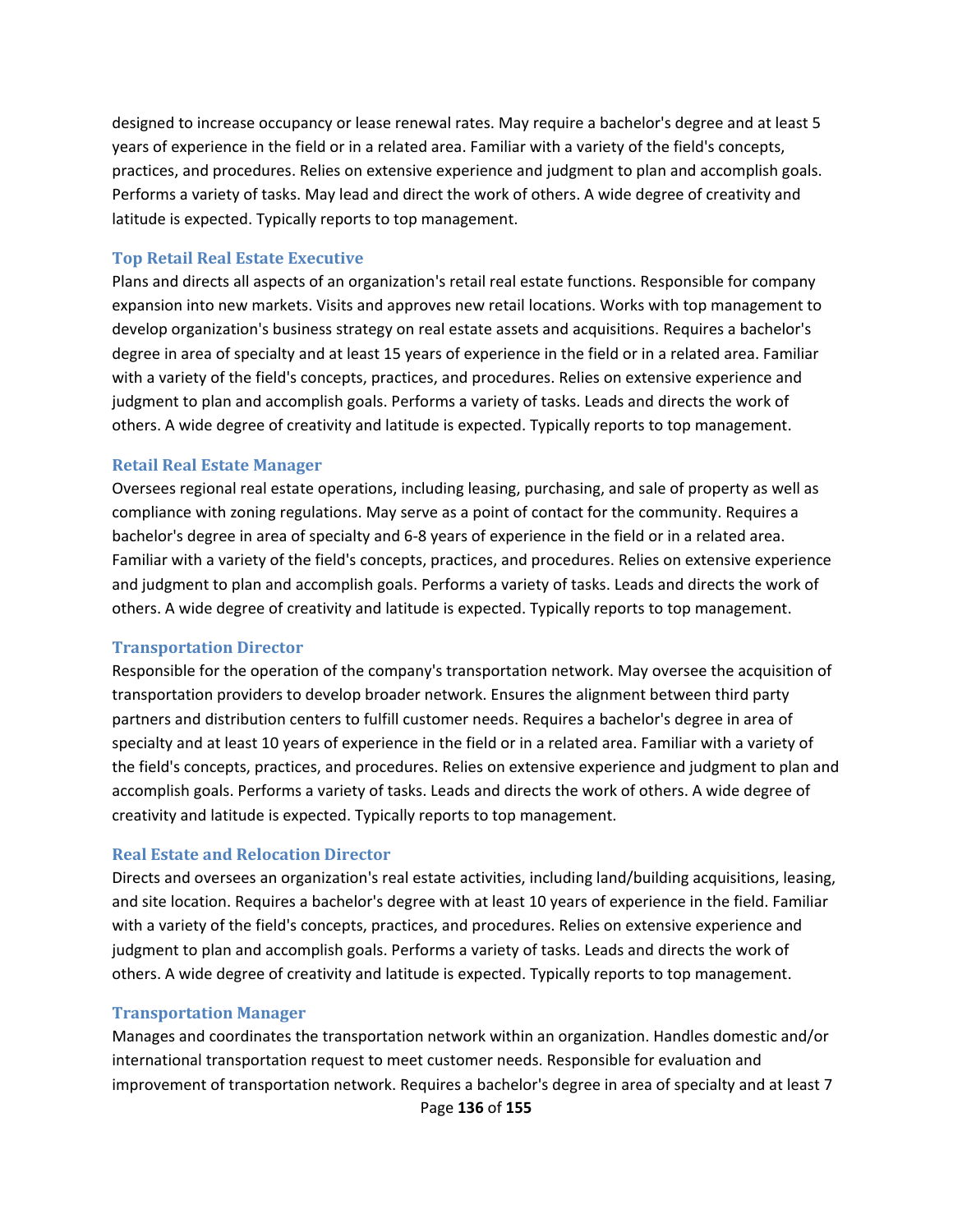years of experience in the field or in a related area. Relies on extensive experience and judgment to plan and accomplish goals. Performs a variety of tasks. Leads and directs the work of others. A wide degree of creativity and latitude is expected. Typically reports to a head of a unit/department.

### **Warehouse Manager**

Manages all warehouse activities. Manages the warehouse ensuring the receipt, coordination, and safety of goods coming through a warehouse. Also ensures that orders arrive and are dispatched on time to the appropriate destinations and in the expected quantities. Requires a high school diploma or its equivalent with 5-7 years of experience in the field or in a related area. Familiar with a variety of the field's concepts, practices, and procedures. Relies on experience and judgment to plan and accomplish goals. Performs a variety of complicated tasks. Leads and directs the work of others. A wide degree of creativity and latitude is required. Typically reports to a head of a unit/department.

# **Enterprise**

# **Top Enterprise Operations Executive**

Plans and directs all aspects of the organization's technical infrastructure. Oversees implementation and maintenance of enterprise-wide system tools and ensures scalability and accessibility of applications or services. Establishes and approves operating policies to mitigate risk. Requires a bachelor's degree in area of specialty and at least 15 years of experience in the field or in a related area. Familiar with a variety of the field's concepts, practices, and procedures. Relies on extensive experience and judgment to plan and accomplish goals. Performs a variety of tasks. Leads and directs the work of others. A wide degree of creativity and latitude is expected. Typically reports to top management.

# **Enterprise Infrastructure Architect**

Responsible for designing and implementing information systems which will adequately support the enterprise infrastructure of the organization. Analyzes system requirements and ensures that systems will offer security and will be effectively integrated with current applications. Ensures that all systems are working at optimal levels and offers support to application development department regarding new technologies and system requirements. Has thorough knowledge of infrastructure, application programming, and web and software applications. Requires a bachelor's degree in area of specialty and 6-8 years of experience in the field or in a related area. Familiar with a variety of the field's concepts, practices, and procedures. Relies on extensive experience and judgment to plan and accomplish goals. Performs a variety of tasks. Leads and directs the work of others. A wide degree of creativity and latitude is expected. Typically reports to top management.

# **Enterprise Architecture Director**

Responsible for designing architecture for an organization on an enterprise level. Defines system and application architecture and provides vision, problem anticipation, and problem solving ability to organization. Requires a master's degree in area of specialty and 10 years of experience in the field or in a related area. Familiar with a variety of the field's concepts, practices, and procedures. Relies on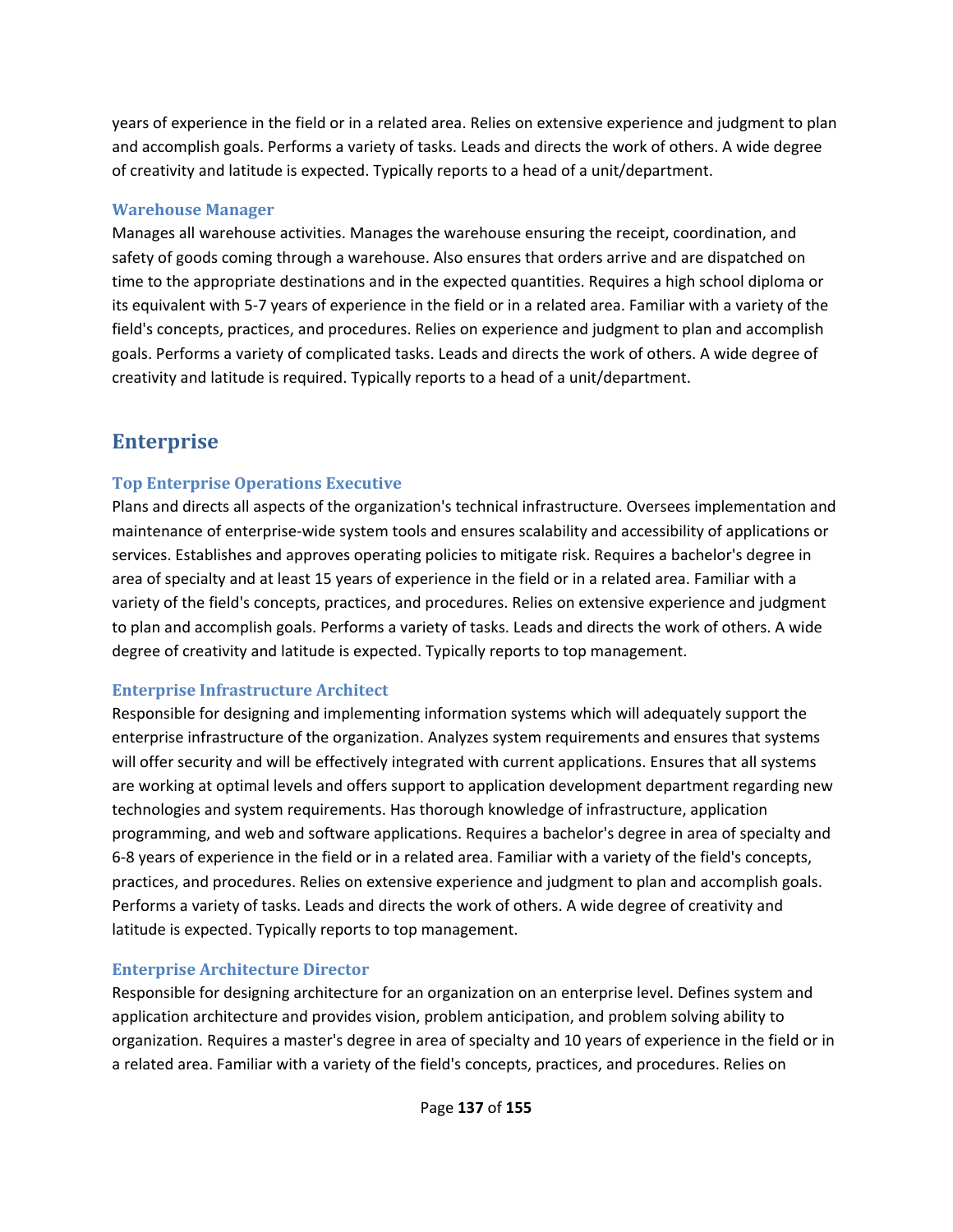extensive experience and judgment to plan and accomplish goals. Performs a variety of tasks. Leads and directs the work of others. A wide degree of creativity and latitude is expected. Typically reports to top management.

### **Enterprise Operations Manager**

Manages the daily activities of an enterprise operations unit. Responsible for planning and directing budgets, goals, and business objectives. Implements and maintains enterprise-wide system tools and ensures scalability. Follows established operating policies to mitigate risk. Requires a bachelor's degree in area of specialty and at least 5 years of experience in the field or in a related area. Familiar with a variety of the field's concepts, practices, and procedures. Relies on extensive experience and judgment to plan and accomplish goals. Performs a variety of tasks. Leads and directs the work of others. A wide degree of creativity and latitude is expected. Typically reports to a head of a unit/department.

### **Enterprise Operations Director**

Directs and oversees operational aspects of the organization's technical infrastructure. Monitors accessibility of applications or services. Leads implementation and maintenance of enterprise-wide system tools and ensures scalability. Implements and maintains operating policies to mitigate risk. Requires a bachelor's degree with at least 10 years of experience in the field. Familiar with a variety of the field's concepts, practices, and procedures. Relies on extensive experience and judgment to plan and accomplish goals. Performs a variety of tasks. Leads and directs the work of others. A wide degree of creativity and latitude is expected. Typically reports to top management.

# **Enterprise Infrastructure Manager**

Manages and coordinates all infrastructure projects to meet client needs. Ensures thats the standards and procedures are followed during design and implementation of information systems. Responsible for monitoring the systems to ensure the highest level of infrastructure performance. Requires a bachelor's degree in area of specialty and at least 5 years of experience in the field or in a related area. Familiar with a variety of the field's concepts, practices, and procedures. Relies on extensive experience and judgment to plan and accomplish goals. Performs a variety of tasks. Leads and directs the work of others. A wide degree of creativity and latitude is expected. Typically reports to a head of a unit/department.

# **Enterprise Infrastructure Director**

Responsible for determining current and future enterprise infrastructure needs. Oversees the design and implementation of information systems that support the enterprise infrastructure of the organization. Requires a bachelor's degree with at least 10 years of experience in the field. Familiar with a variety of the field's concepts, practices, and procedures. Relies on extensive experience and judgment to plan and accomplish goals. Performs a variety of tasks. Leads and directs the work of others. A wide degree of creativity and latitude is expected. Typically reports to top management.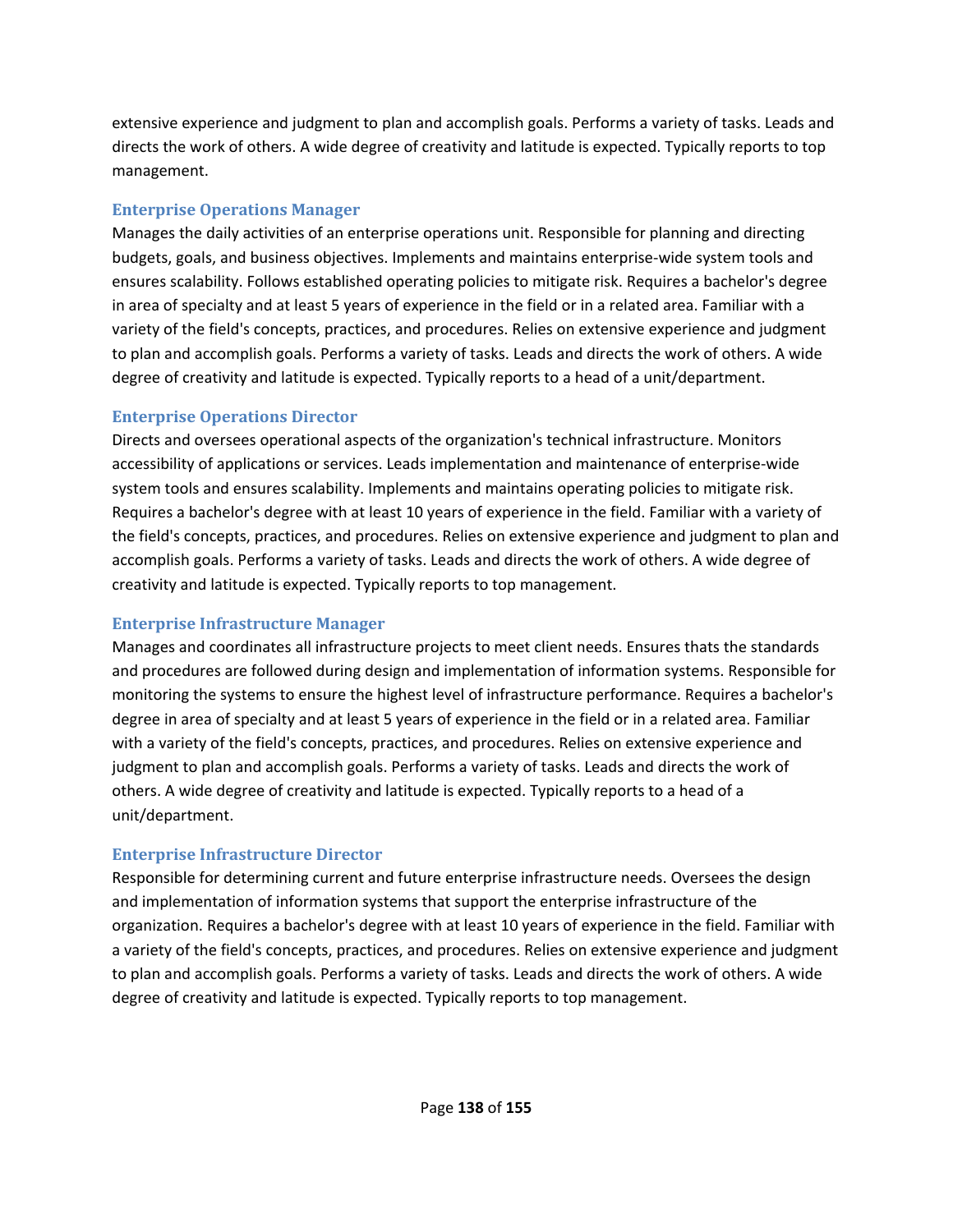### **ERP**

#### **ERP Project Manager**

Develops, plans, and implements the Enterprise Resource Planning (ERP) system. Sets deadlines, assigns responsibilities, and monitors progress for the ERP system. Evaluates and recommends changes to current and future ERP system requirements to meet organizational needs. Requires a bachelor's degree in area of specialty and at least 8 years of experience in the field or in a related area. Familiar with a variety of the field's concepts, practices, and procedures. Relies on extensive experience and judgment to plan and accomplish goals. Performs a variety of tasks. Leads and directs a group of ERP Analysts. A wide degree of creativity and latitude is expected. Typically reports to top management.

#### **ERP Analyst I**

Assists with the development and maintenance of the Enterprise Resource Planning (ERP) program. Customizes and configures workflow to allow the integration of client/server applications. Tests ERP layout to ensure the system is meeting corporate needs. May require a bachelor's degree in area of specialty and 0-2 years of experience in the field or in a related area. Has knowledge of commonly-used concepts, practices, and procedures within a particular field. Relies on instructions and pre-established guidelines to perform the functions of the job. Works under immediate supervision. Typically reports to a supervisor or manager.

#### **ERP Analyst II**

Assists with the development and maintenance of the Enterprise Resource Planning (ERP) program. Customizes and configures workflow to allow the integration of client/server applications. Tests ERP layout to ensure the system is meeting corporate needs. May require a bachelor's degree in area of specialty and 2-4 years of experience in the field or in a related area. Familiar with standard concepts, practices, and procedures within a particular field. Relies on limited experience and judgment to plan and accomplish goals. Performs a variety of tasks. Works under general supervision. A certain degree of creativity and latitude is required. Typically reports to a supervisor or manager.

#### **ERP Analyst III**

Assists with the development and maintenance of the Enterprise Resource Planning (ERP) program. Customizes and configures workflow to allow the integration of client/server applications. Tests ERP layout to ensure the system is meeting corporate needs. May require a bachelor's degree in area of specialty and 4-6 years of experience in the field or in a related area. Familiar with a variety of the field's concepts, practices, and procedures. Relies on extensive experience and judgment to plan and accomplish goals. Performs a variety of tasks. May lead and direct the work of others. A wide degree of creativity and latitude is expected. Typically reports to a supervisor or manager.

#### **Program Management**

#### **Program Management Office Director**

Directs and oversees the Program Management Office (PMO) to ensure IT programs and projects meet organization goals and requirements. Develops and implements PMO processes and policies, directs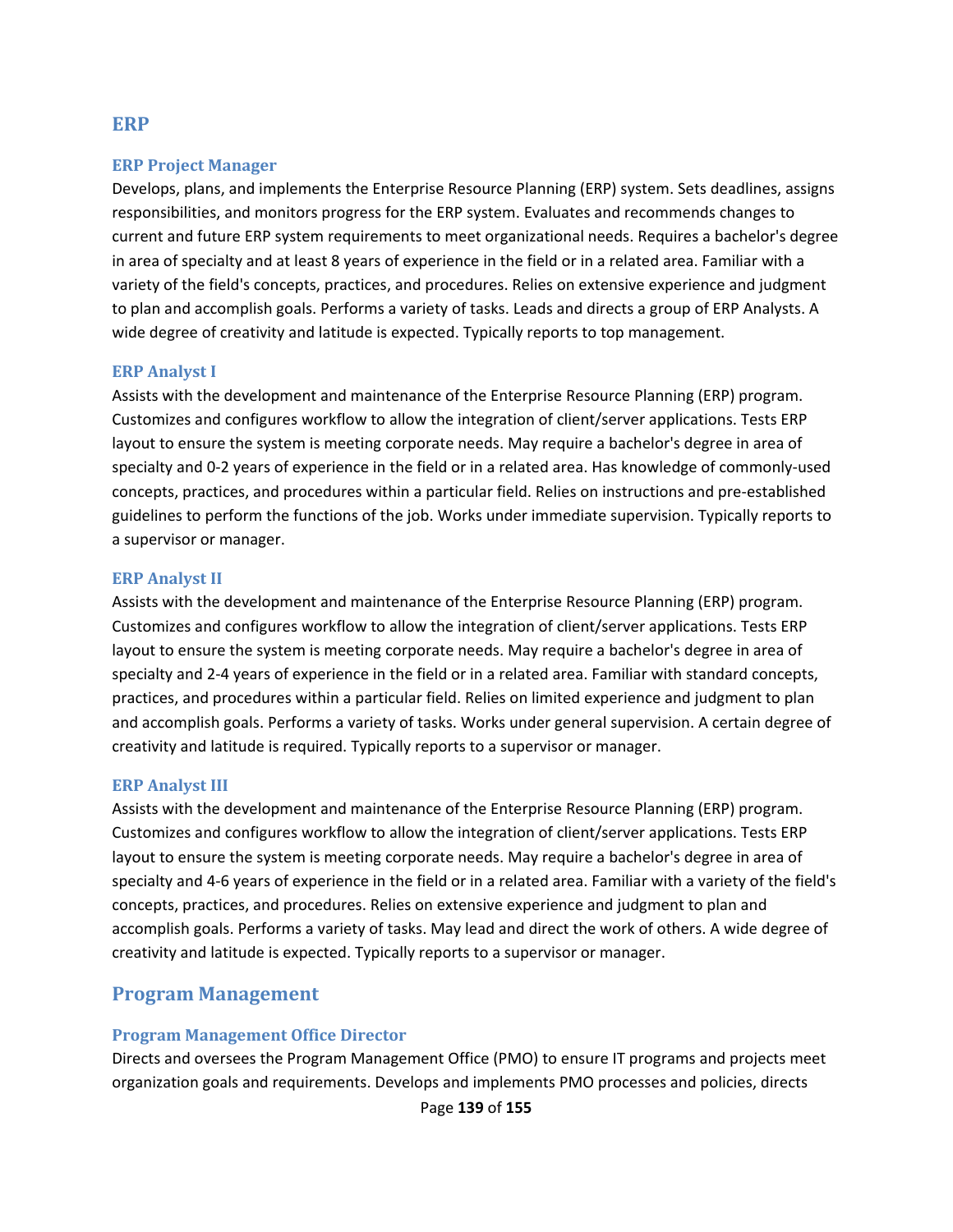project management staff, and works with other department leaders to define, prioritize, and develop projects and programs. Requires a bachelor's degree in a related area and at least 10 years of experience in the field or in a related area. Familiar with concepts, practices, and procedures within a particular field. Relies on extensive experience and judgment to plan and accomplish goals. Performs a variety of tasks. Leads and directs the work of others. A wide degree of creativity and latitude is required. Typically reports to a top management.

### **Program Manager**

Coordinates and monitors the scheduling, pricing, and technical performance of company programs. Responsibilities also include aiding in the negotiation of contracts and contractual changes and coordinating preparations of proposals, plans, specifications, and financial conditions of contracts. Develops new business and expands product line. Ensures adherence to master plans and schedules, develops solutions to program problems, and directs work of incumbents assigned to program from various departments. Ensures projects are completed on time and within budget. Acts as advisor to program team regarding projects, tasks, and operations. Requires a bachelor's degree and at least 10 years of experience in the field or in a related area. Familiar with standard concepts, practices, and procedures within a particular field. Relies on extensive experience and judgment to plan and accomplish goals. Performs a variety of complex tasks. A certain degree of creativity and latitude is required. Typically reports to a unit/department head.

# **Program Management Office Manager**

Manages day-to-day activities in the Program Management Office (PMO) to ensure IT programs and projects meet organization goals and requirements. Implements and provides guidance related to PMO processes and policies, oversees the work of project management staff, and works with other department leaders to define, prioritize, and develop projects and programs. Requires a bachelor's degree in a related area and at least 7 years of experience in the field or in a related area. Familiar with concepts, practices, and procedures within a particular field. Relies on extensive experience and judgment to plan and accomplish goals. Performs a variety of tasks. Leads and directs the work of others. A wide degree of creativity and latitude is required. Typically reports to a head of a unit/department.

# **Project Management**

# **Project Management Director**

Directs, supervises, and governs corporate projects. Reviews proposals to determine costs, timeline, funding, staffing requirements, and goals. Oversees the work of project managers and their project teams. Requires a bachelor's degree in area of specialty and at least 10 years of experience in the field or in a related area. Familiar with a variety of the field's concepts, practices, and procedures. Relies on extensive experience and judgment to plan and accomplish goals. Performs a variety of tasks. Leads and directs the work of others. A wide degree of creativity and latitude is expected. Typically reports to top management.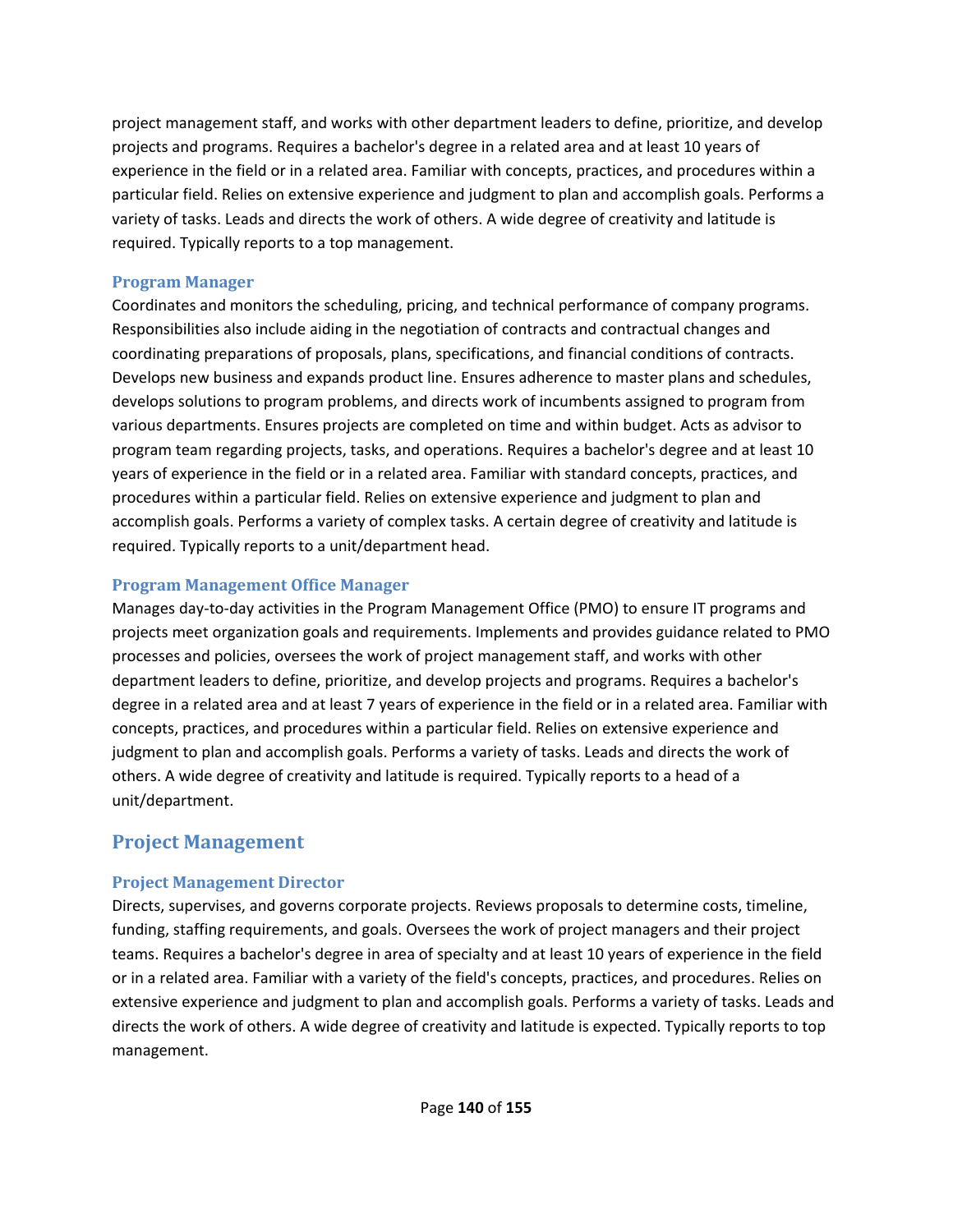#### **Project Management Manager**

Responsible for the coordination and completion of projects. Plans, sets deadlines, assigns responsibilities, and monitors project completion. Requires a bachelor's degree in area of specialty and 6-8 years of experience in the field or in a related area. Project Management certification is preferred. Familiar with a variety of the field's concepts, practices, and procedures. Relies on extensive experience and judgment to plan and accomplish goals. Performs a variety of tasks. Leads and directs the work of others. A wide degree of creativity and latitude is expected. Typically reports to a manager or head of a unit/department.

### **Project Administrator I**

Plans and coordinates project scheduling, budgeting, and administrative tasks. Supports the project staff by facilitating project logistics such as meetings, conference rooms, conference calls, etc. Takes meeting minutes and action items during meetings and performs basic follow-up. Assists in development of presentations. Requires a bachelor's degree in a related area and 4-6 years of experience in the field or in a related area. Familiar with a variety of the field's concepts, practices, and procedures. Relies on experience and judgment to plan and accomplish goals. Performs a variety of tasks. Typically reports to a project leader or manager.

### **Project Administrator II**

Plans and coordinates project scheduling, budgeting, and administrative tasks. Supports the project staff by facilitating project logistics such as meetings, conference rooms, conference calls, etc. Takes meeting minutes and action items during meetings and performs basic follow-up. Assists in development of presentations. Requires a bachelor's degree in a related area with at least 7 years of experience in the field or in a related area. Familiar with a variety of the field's concepts, practices, and procedures. Relies on experience and judgment to plan and accomplish goals. Performs a variety of tasks. Typically reports to a project leader or manager.

### **Project Manager I**

Responsible for the coordination and completion of projects. Oversees all aspects of projects. Sets deadlines, assigns responsibilities, and monitors and summarizes progress of project. Prepares reports for upper management regarding status of project. May require a bachelor's degree and 2-4 years of experience in the field or in a related area. Familiar with a variety of the field's concepts, practices, and procedures. Relies on limited experience and judgment to plan and accomplish goals. Performs a variety of tasks. Leads and directs the work of others. A wide degree of creativity and latitude is expected. Typically reports to a manager or head of a unit/department.

# **Project Manager II**

Responsible for the coordination and completion of projects. Oversees all aspects of projects. Sets deadlines, assigns responsibilities, and monitors and summarizes progress of project. Prepares reports for upper management regarding status of project. May require a bachelor's degree and 4-7 years of experience in the field or in a related area. Familiar with a variety of the field's concepts, practices, and procedures. Relies on extensive experience and judgment to plan and accomplish goals. Performs a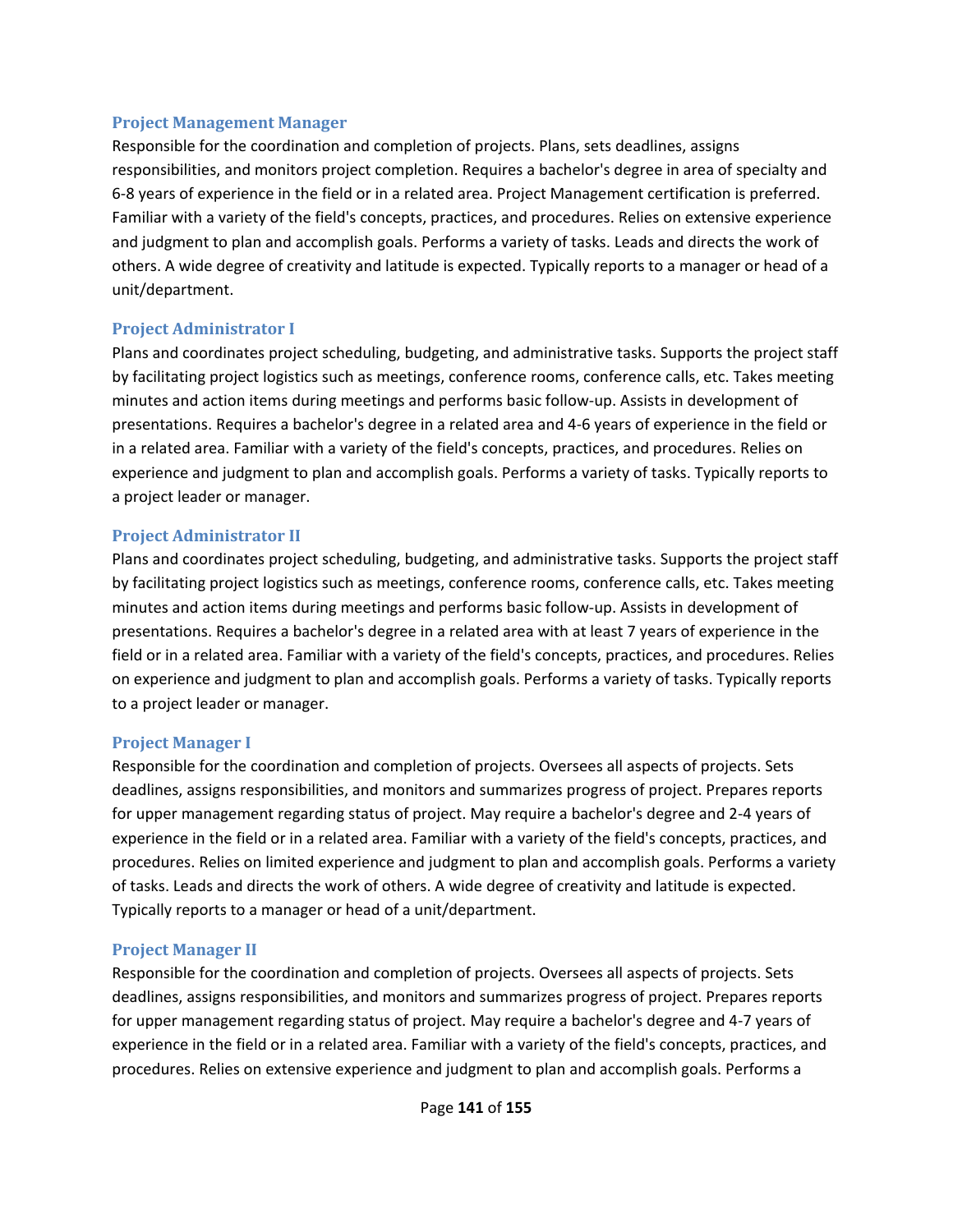variety of tasks. Leads and directs the work of others. A wide degree of creativity and latitude is expected. Typically reports to a manager or head of a unit/department.

### **Project Manager III**

Responsible for the coordination and completion of projects. Oversees all aspects of projects. Sets deadlines, assigns responsibilities, and monitors and summarizes progress of project. Prepares reports for upper management regarding status of project. May require a bachelor's degree and at least 7 years of experience in the field or in a related area. Familiar with a variety of the field's concepts, practices, and procedures. Relies on extensive experience and judgment to plan and accomplish goals. Performs a variety of tasks. Leads and directs the work of others. A wide degree of creativity and latitude is expected. Typically reports to a manager or head of a unit/department.

# **Project Planning**

# **Project Planner I**

Responsible for planning and scheduling various project workloads. Gathers and analyzes information to prepare status reports. Ensures that assignment and scheduling of work follows company policy. Evaluates current procedures and recommends changes to improve the efficiency of planning and scheduling of projects. Requires a bachelor's degree and 0-3 years of experience in the field or in a related area. Familiar with a variety of the field's concepts, practices, and procedures. Relies on extensive experience and judgment to plan and accomplish goals. Performs a variety of tasks. A wide degree of creativity and latitude is expected. Typically reports to a head of a unit/department.

# **Project Planner II**

Responsible for planning and scheduling various project workloads. Gathers and analyzes information to prepare status reports. Ensures that assignment and scheduling of work follows company policy. Evaluates current procedures and recommends changes to improve the efficiency of planning and scheduling of projects. Requires a bachelor's degree and 3-5 years of experience in the field or in a related area. Familiar with a variety of the field's concepts, practices, and procedures. Relies on extensive experience and judgment to plan and accomplish goals. Performs a variety of tasks. A wide degree of creativity and latitude is expected. Typically reports to a manager or head of a unit/department.

# **Project Planner III**

Responsible for planning and scheduling various project workloads. Gathers and analyzes information to prepare status reports. Ensures that assignment and scheduling of work follows company policy. Evaluates current procedures and recommends changes to improve the efficiency of planning and scheduling of projects. Requires a bachelor's degree and 5-7 years of experience in the field or in a related area. Familiar with a variety of the field's concepts, practices, and procedures. Relies on extensive experience and judgment to plan and accomplish goals. Performs a variety of tasks. May lead and direct the work of others. A wide degree of creativity and latitude is expected. Typically reports to a head of a unit/department.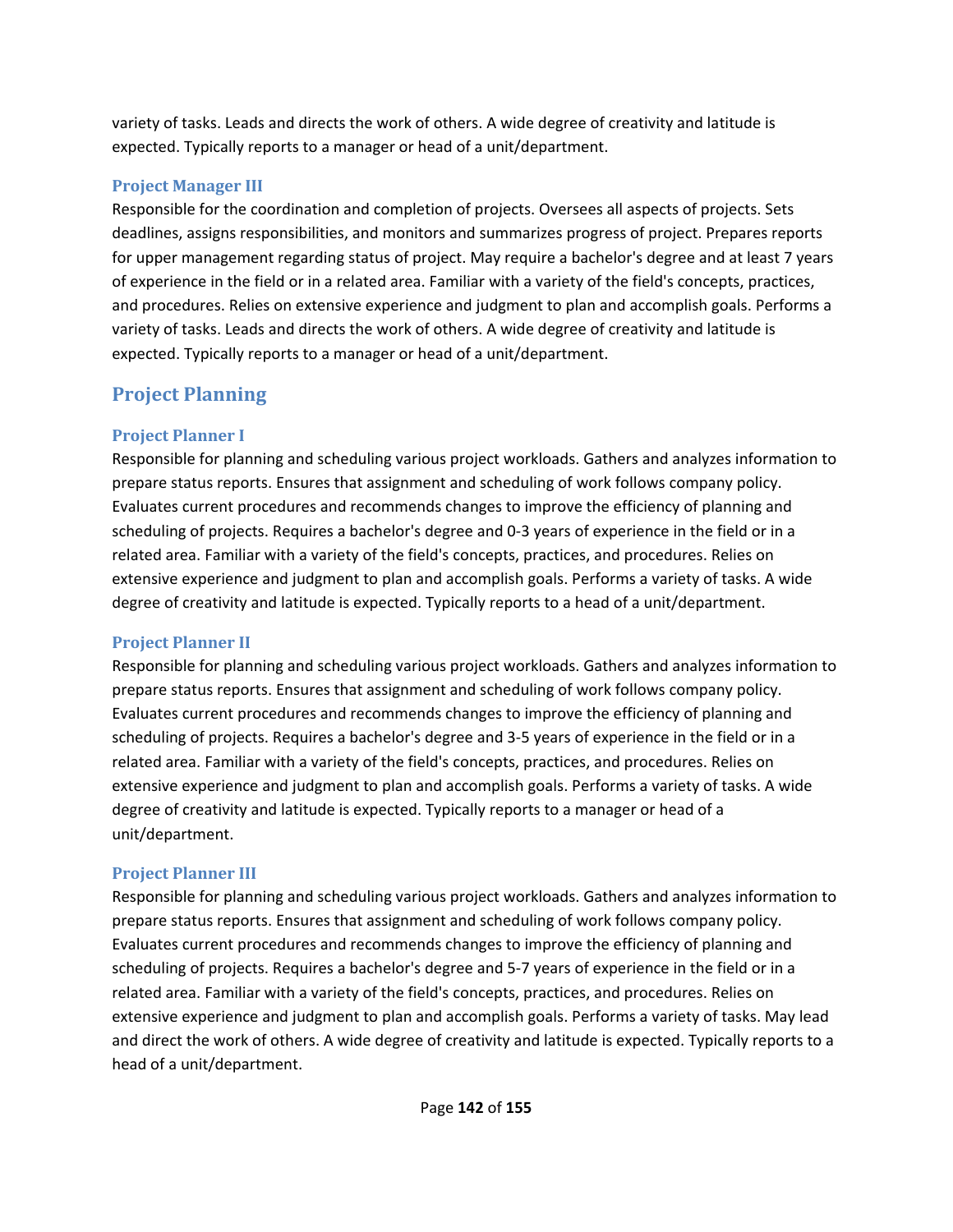# **Other Planning Management**

### **Planning Director**

Directs and oversees an organization's planning function to promote organizational effectiveness. Works with the top management to provide broad-based strategic thought leadership on a variety of business topics. Leads the preparation of quarterly business updates, Board presentations, and other critical business updates. Requires a bachelor's degree with at least 10 years of experience in the field. Familiar with a variety of the field's concepts, practices, and procedures. Relies on extensive experience and judgment to plan and accomplish goals. Performs a variety of tasks. Leads and directs the work of others. A wide degree of creativity and latitude is expected. Typically reports to top management.

# **Product/Brand Management Director**

Directs and oversees all aspects of product life cycle management including understanding market demands, technology trends, and the competitive field. Responsible for managing the strategic product roadmap, product development, product launch, and product marketing in order to gain maximum benefit from each product. Typically requires a bachelor's degree and at least 10 years of experience in the field. Familiar with a variety of the field's concepts, practices, and procedures. Relies on experience and judgment to plan and accomplish goals. Performs a variety of complicated tasks. Leads and directs the work of others. A wide degree of creativity and latitude is expected. Typically reports to top management.

# **Case Management Director**

Oversees a staff of case managers responsible for patient care coordination. Develops and implements case management programs, including utilization review, intake or discharge planning, and managed care contracting or negotiation. Evaluates patient care data to ensure that care is provided in accordance with clinical guidelines and organizational standards. Seeks treatments that balance clinical and financial concerns with the family's needs and the patient's quality of life. Requires certification as a registered nurse with at least 7 years of clinical experience. Familiar with standard concepts, practices, and procedures within a particular field. Relies on extensive experience and judgment to plan and accomplish goals. Performs a variety of tasks. Leads and directs the work of others. A wide degree of creativity and latitude is required. Typically reports to top management.

# **Work/Life Program Manager**

Designs and carries out work/life policies, such as telecommuting, flex-time, job sharing, and dependent care assistance. Responsibilities may include Employee Assistance Programs. Promotes work and family programs to the organization's management team. Communicates and encourages work and family programs to employees. Requires a bachelor's degree in area of specialty and at least 5 years of experience in the field or in a related area. Familiar with a variety of the field's concepts, practices, and procedures. Relies on extensive experience and judgment to plan and accomplish goals. Performs a variety of tasks. Leads and directs the work of others. A wide degree of creativity and latitude is expected. Typically reports to a head of unit/department.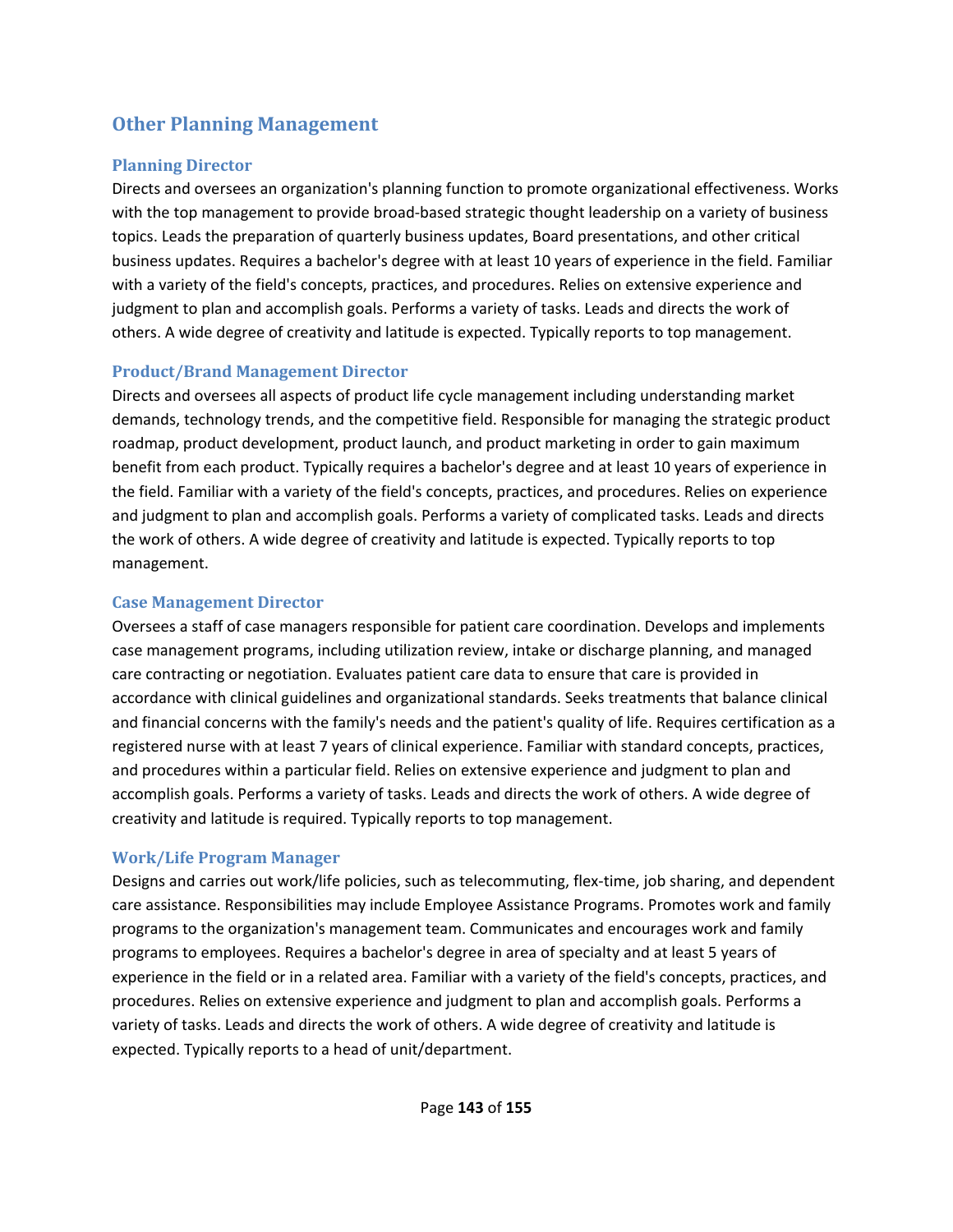#### **Wellness Program Manager**

Manages, designs and implements policies and procedures relating to a company's wellness programs and activities designed to improve employee health and well being. Facilitates changes and/or additions to programs that reflect the changing needs of the employees. Requires a bachelor's degree in a related area and at least 7 years of experience in the field. Familiar with a variety of the field's concepts, practices, and procedures. Relies on extensive experience and judgment to plan and accomplish goals. Performs a variety of tasks. Leads and directs the work of others. A wide degree of creativity and latitude is expected. Typically reports to top management.

### **Wellness Program Administrator**

Assists in the administration of wellness programs and activities designed to improve employee health and well being. Recommends changes and/or additions to programs that reflect the changing needs of the employees. May require a bachelor's degree in area of specialty and 2-4 years of experience in the field or in a related area. Familiar with standard concepts, practices, and procedures within a particular field. Relies on experience and judgment to plan and accomplish goals. Performs a variety of tasks. Works under general supervision. A certain degree of creativity and latitude is required. Typically reports to a supervisor.

#### **Data Management Director**

Directs and oversees the design and development of systems used for managing data such as data warehouses, data stores, and other business intelligence systems. Responsible for maintaining and monitoring the data systems to ensure they meet organizational requirements. Requires a bachelor's degree and at least 10 years of direct experience in the field. Familiar with a variety of the field's concepts, practices, and procedures. Relies on extensive experience and judgment to plan and accomplish goals. Performs a variety of tasks. Leads and directs the work of others. A wide degree of creativity and latitude is expected. Typically reports to top management.

### **CRM Program Director**

Manages the Customer Relationship Management (CRM) enterprise initiative. Reviews CRM project proposals to determine costs, timeline, funding, staffing requirements and goals. Requires a bachelor's degree in area of specialty and at least 10 years of experience in the field or in a related area. Familiar with a variety of the field's concepts, practices, and procedures. Relies on extensive experience and judgment to plan and accomplish goals. Performs a variety of tasks. Leads and directs the work of others. A wide degree of creativity and latitude is expected. Typically reports to top management.

## **Strategic Planning**

### **Strategic Planning Executive (Top)**

Ensures the best use of organization's resources by defining and planning an organization's strategic and long-range goals. Evaluates existing plans to ensure growth and profitability and makes adjustments as necessary. Requires a bachelor's degree with at least 15 years of experience in the field. Demonstrates expertise in a variety of the field's concepts, practices, and procedures. Relies on extensive experience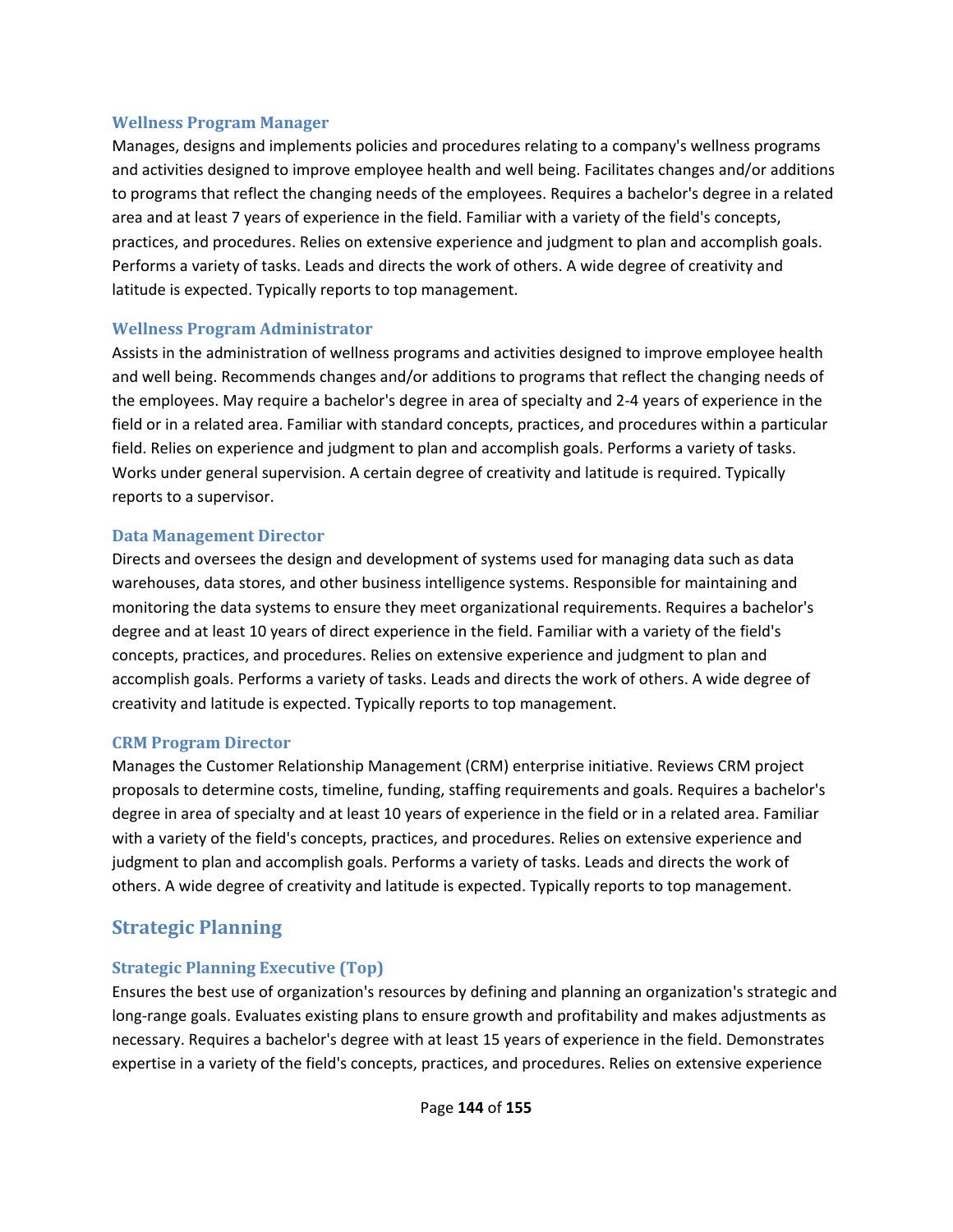and judgment to plan and accomplish goals. Performs a variety of tasks. Leads and directs the work of others. A wide degree of creativity and latitude is expected. Typically reports to top management.

#### **Strategic Planning Director**

Directs and oversees an organization's strategic and long-range goal planning function. Responsible for overseeing organizational reviews, communicating results to top management, and developing strategies based on organizational reviews. Requires a bachelor's degree with at least 10 years of experience in the field. Familiar with a variety of the field's concepts, practices, and procedures. Relies on extensive experience and judgment to plan and accomplish goals. Performs a variety of tasks. Leads and directs the work of others. A wide degree of creativity and latitude is expected. Typically reports to top management.

#### **Strategic Planning Manager**

Responsible for planning and directing an organization's strategic and long-range goals. Conducts organizational reviews to identify strengths, weaknesses, and opportunities and to evaluate operational effectiveness. Requires a bachelor's degree and at least 7 years of experience in the field or in a related area. Familiar with a variety of the field's concepts, practices, and procedures. Relies on extensive experience and judgment to plan and accomplish goals. Performs a variety of tasks. Leads and directs the work of others. A wide degree of creativity and latitude is expected. Typically reports to top management.

#### **Strategic Planning Director**

Directs and oversees an organization's strategic and long-range goal planning function. Responsible for overseeing organizational reviews, communicating results to top management, and developing strategies based on organizational reviews. Requires a bachelor's degree with at least 10 years of experience in the field. Familiar with a variety of the field's concepts, practices, and procedures. Relies on extensive experience and judgment to plan and accomplish goals. Performs a variety of tasks. Leads and directs the work of others. A wide degree of creativity and latitude is expected. Typically reports to top management.

#### **Strategic Planning Analyst I**

Responsible for developing long-term goals and strategic objectives for an organization. Identifies, analyzes, and monitors issues that affect profitability, growth, and productivity. May also be responsible for recommending financial and non-financial strategic alternatives and developing and maintaining operational plans. Requires a bachelor's degree and 0-2 years of experience in the field or in a related area. Has knowledge of commonly-used concepts, practices, and procedures within a particular field. Relies on instructions and pre-established guidelines to perform the functions of the job. Works under immediate supervision. Primary job functions do not typically require exercising independent judgment. Typically reports to a project leader or manager.

#### **Strategic Planning Analyst II**

Responsible for developing long-term goals and strategic objectives for an organization. Identifies, analyzes, and monitors issues that affect profitability, growth, and productivity. May also be responsible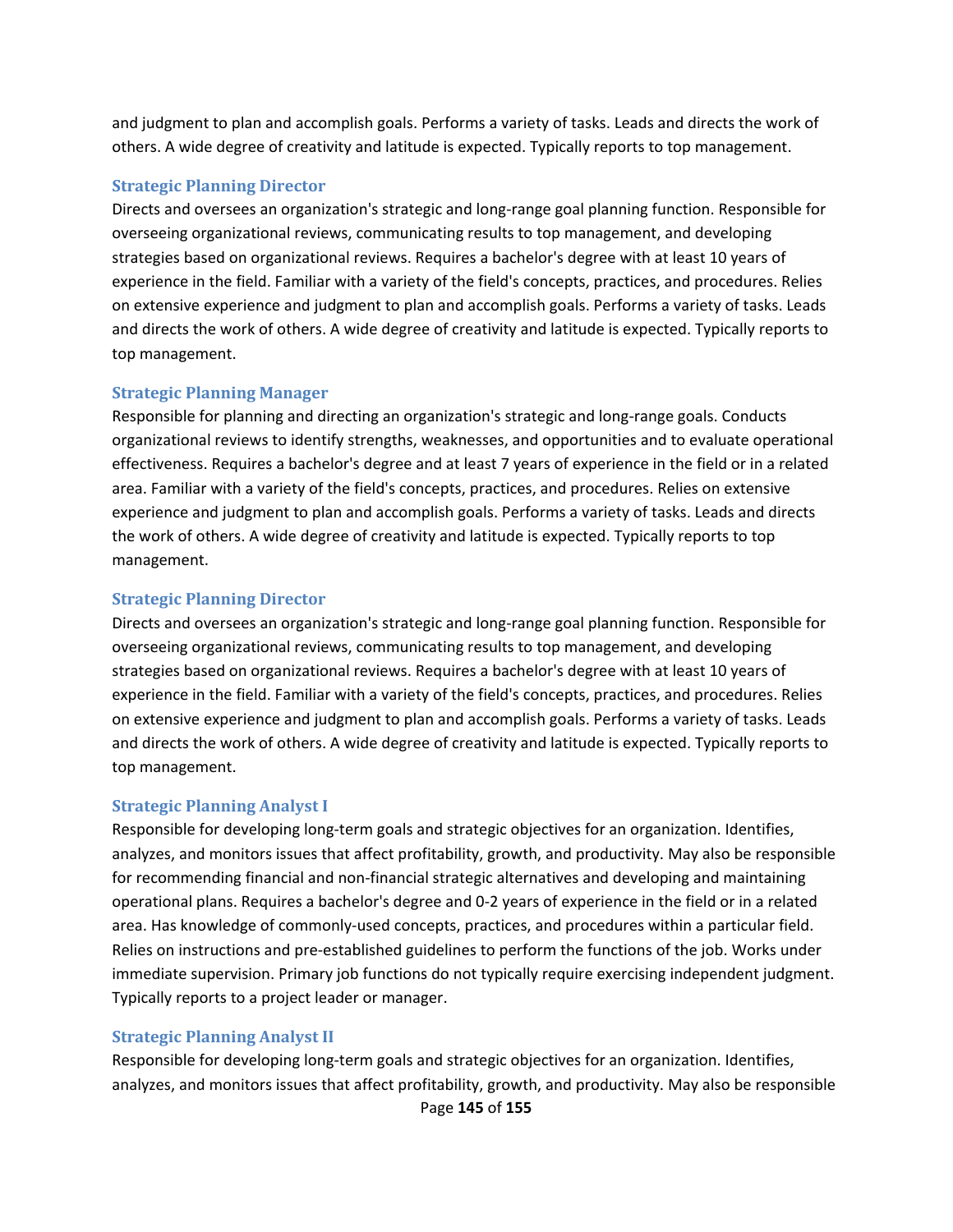for recommending financial and non-financial strategic alternatives and developing and maintaining operational plans. Requires a bachelor's degree and 2-5 years of experience in the field or in a related area. Familiar with standard concepts, practices, and procedures within a particular field. Relies on experience and judgment to plan and accomplish goals. Performs a variety of tasks. Works under general supervision. A certain degree of creativity and latitude is required. Typically reports to a supervisor or manager.

# **Networking**

# **Network Planning**

### **Top Network Planning Executive**

Ensures the best use of an organization's network resources by defining and planning an organization's network system goals. Determines need for new products and systems based on budget, client needs, and improvements in technology. May work closely with several functional areas in an organization to ensure that the network is meeting the expectations of clients. Requires a bachelor's degree with at least 15 years of experience in the field. Demonstrates expertise in a variety of the field's concepts, practices, and procedures. Relies on extensive experience and judgment to plan and accomplish goals. Performs a variety of tasks. Leads and directs the work of others. A wide degree of creativity and latitude is expected. Typically reports to top management.

### **Network Planning Manager**

Develops, plans, and implements the overall strategic goals of an organization's network system. Evaluates and recommends changes to current and future network requirements to meet the organization's needs. Requires a bachelor's degree in a related area and at least 8 years of experience in the field. Familiar with a variety of the field's concepts, practices, and procedures. Relies on extensive experience and judgment to plan and accomplish goals. Performs a variety of tasks. Leads and directs the work of others. A wide degree of creativity and latitude is expected. Typically reports to a head of a unit/department.

### **Network Planning Analyst I**

Reviews, plans, and evaluates network systems. Provides documentation/project tracking and management reporting. Provides tactical and strategic input on overall network planning and related projects. May require a bachelor's degree in a related area and 0-2 years of experience in the field or in a related area. Has knowledge of commonly-used concepts, practices, and procedures within a particular field. Relies on instructions and pre-established guidelines to perform the functions of the job. Works under immediate supervision. Primary job functions do not typically require exercising independent judgment. Typically reports to a project leader or manager.

### **Network Planning Analyst II**

Reviews, plans, and evaluates network systems. Provides documentation/project tracking and management reporting. Provides tactical and strategic input on overall network planning and related projects. May require a bachelor's degree in a related area and 2-4 years of experience in the field or in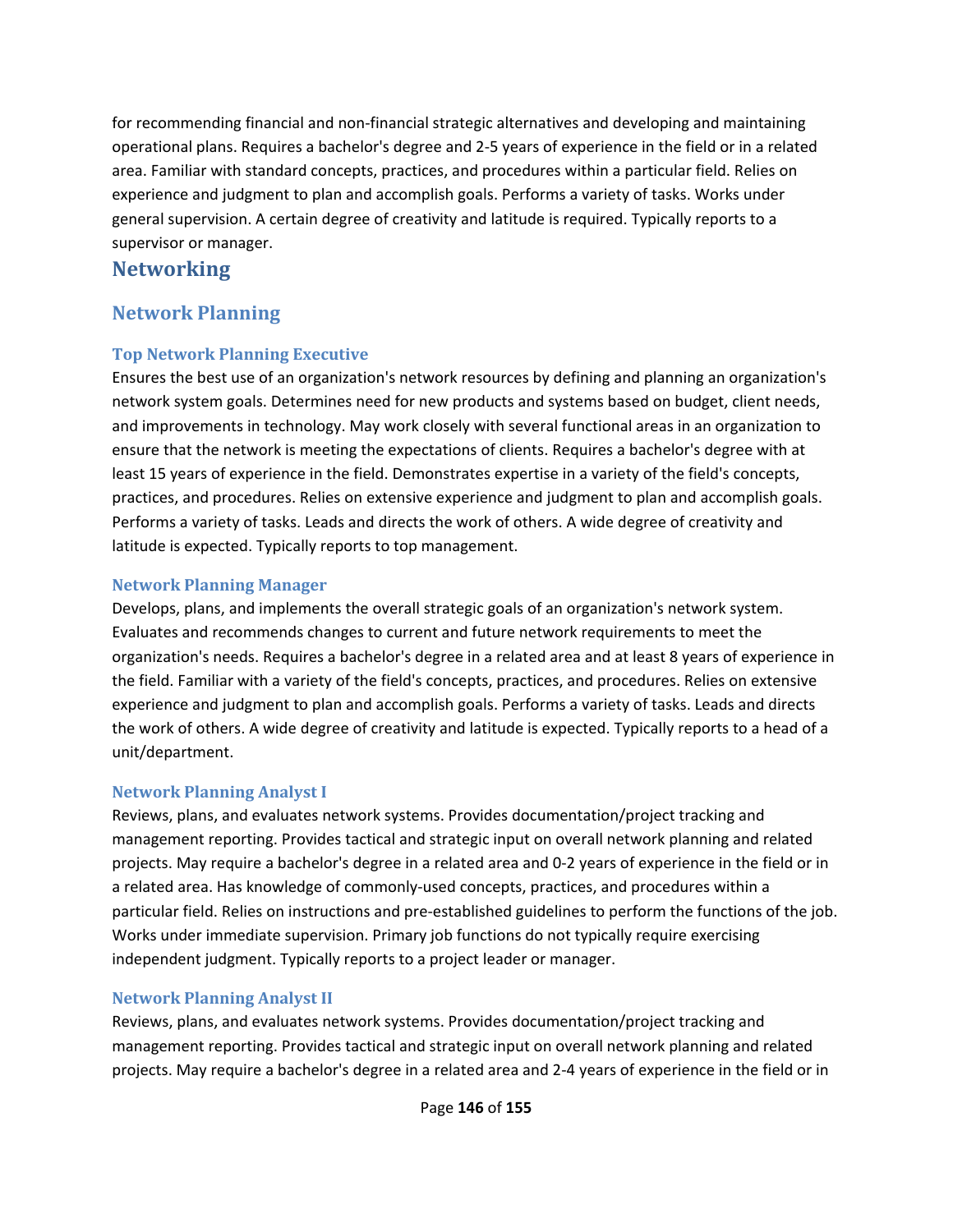a related area. Familiar with standard concepts, practices, and procedures within a particular field. Relies on limited experience and judgment to plan and accomplish goals. Performs a variety of tasks. Works under general supervision; typically reports to a project leader or manager. A certain degree of creativity and latitude is required.

### **Network Planning Analyst III**

Reviews, plans, and evaluates network systems. Provides documentation/project tracking and management reporting. Provides tactical and strategic input on overall network planning and related projects. May require a bachelor's degree in a related area and 4-6 years of experience in the field or in a related area. Familiar with a variety of the field's concepts, practices, and procedures. Relies on experience and judgment to plan and accomplish goals. Performs a variety of complicated tasks. May lead and direct the work of others. Typically reports to a project leader or manager. A wide degree of creativity and latitude is expected.

## **Network Planning Analyst IV**

Reviews, plans, and evaluates network systems. Provides documentation/project tracking and management reporting. Provides tactical and strategic input on overall network planning and related projects. Requires a bachelor's degree in area of specialty and 6-8 years of experience in the field or in a related area. Familiar with a variety of the field's concepts, practices, and procedures. Relies on extensive experience and judgment to plan and accomplish goals. Performs a variety of tasks. Leads and directs the work of others. A wide degree of creativity and latitude is expected. Typically reports to a manager or head of a unit/department.

## **Network Planning Analyst V**

Reviews, plans, and evaluates network systems. Provides documentation/project tracking and management reporting. Provides tactical and strategic input on overall network planning and related projects. Requires a bachelor's degree in area of specialty and at least 8-10 years of experience in the field or in a related area. Demonstrates expertise in a variety of the field's concepts, practices, and procedures. Relies on extensive experience and judgment to plan and accomplish goals. Performs a variety of tasks. May provide consultation on complex projects and is considered to be the top level contributor/specialist. A wide degree of creativity and latitude is expected. Typically reports to a manager or head of a unit/department.

## **Network Service Director**

Directs the operations of the service delivery department for a telecommunications network. Ensures client service is prompt and accurate. Responsible for the design of strategic service plans and promotion of the organization's products or services. May require a bachelor's degree in area of specialty and at least 10 years of experience in the field or in a related area. Familiar with a variety of the field's concepts, practices, and procedures. Relies on extensive experience and judgment to plan and accomplish goals. Performs a variety of tasks. Leads and directs the work of others. A wide degree of creativity and latitude is expected. Typically reports to top management.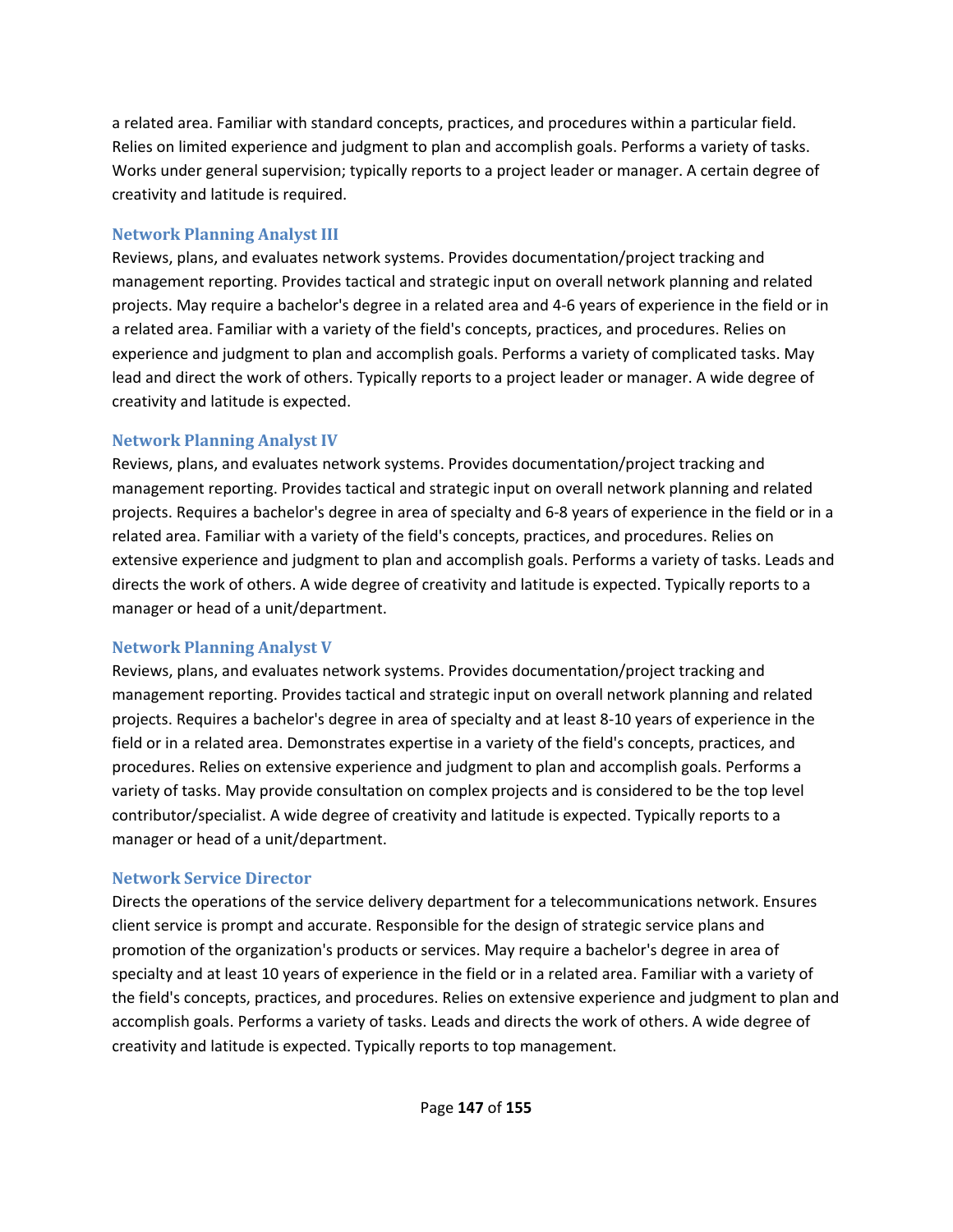# **Network Engineering**

### **Network Engineering Director**

Responsible for all aspects of an organization's network systems including software and hardware. Recommends, implements, and maintains network architectures (LAN and WAN). Requires a bachelor's degree with at least 10 years of experience in the field. Familiar with a variety of the field's concepts, practices, and procedures. Relies on extensive experience and judgment to plan and accomplish goals. Performs a variety of tasks. Leads and directs the work of others. A wide degree of creativity and latitude is expected. Typically reports to top management.

### **Network Engineer I**

Assists in the development and maintenance of network communications. Uses knowledge of LAN/WAN systems to help design and install internal and external networks. Tests and evaluates network systems to eliminate problems and make improvements. Requires a bachelor's degree in area of specialty and 0- 2 years of experience in the field or in a related area. Has knowledge of commonly-used concepts, practices, and procedures within a particular field. Relies on experience, and judgement to perform the functions of the job. Works under general supervision. Typically reports to a supervisor.

### **Network Engineer II**

Assists in the development and maintenance of network communications. Uses knowledge of LAN/WAN systems to help design and install internal and external networks. Tests and evaluates network systems to eliminate problems and make improvements. Requires a bachelor's degree in area of specialty and 2- 5 years of experience in the field or in a related area. Familiar with standard concepts, practices, and procedures within a particular field. Relies on experience and judgment to plan and accomplish goals. Performs a variety of tasks. Works under general supervision. A certain degree of creativity and latitude is required. Typically reports to a supervisor.

### **Network Engineer III**

Assists in the development and maintenance of network communications. Uses knowledge of LAN/WAN systems to help design and install internal and external networks. Tests and evaluates network systems to eliminate problems and make improvements. Requires a bachelor's degree and at least 5 years of experience in the field or in a related area. Familiar with a variety of the field's concepts, practices, and procedures. Relies on experience and judgment to plan and accomplish goals. Performs a variety of tasks. May lead and direct the work of others. A wide degree of creativity and latitude is expected. Typically reports to a supervisor or manager.

## **Network Engineer IV**

Assists in the development and maintenance of network communications. Uses knowledge of LAN/WAN systems to help design and install internal and external networks. Tests and evaluates network systems to eliminate problems and make improvements. Requires a bachelor's degree and 6-8 years of experience in the field or in a related area. Familiar with a variety of the field's concepts, practices, and procedures. Relies on experience and judgment to plan and accomplish goals. Performs a variety of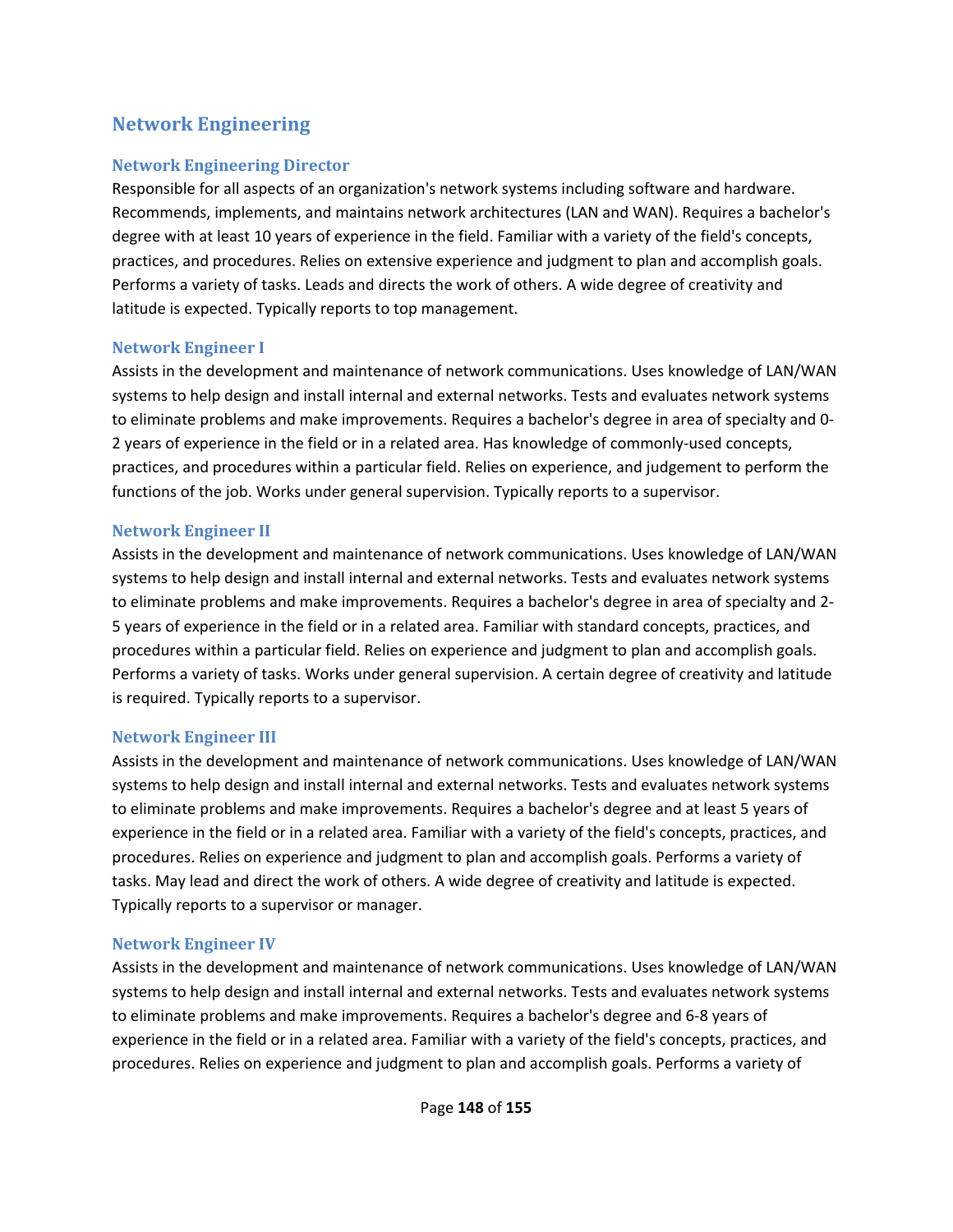tasks. May lead and direct the work of others. A wide degree of creativity and latitude is expected. Typically reports to a manager.

### **Network Engineer V**

Assists in the development and maintenance of network communications. Uses knowledge of LAN/WAN systems to help design and install internal and external networks. Tests and evaluates network systems to eliminate problems and make improvements. Requires a bachelor's degree and at least 8 years of experience in the field or in a related area. Familiar with a variety of the field's concepts, practices, and procedures. Relies on experience and judgment to plan and accomplish goals. Performs a variety of tasks. May lead and direct the work of others. A wide degree of creativity and latitude is expected. Typically reports to a manager.

# **Network Operations**

## **Network Operations Director**

Responsible for the overall performance and availability of network. Analyzes network and recommends upgrades/changes; assesses organization's current and future network needs. Requires a bachelor's degree with at least 10 years of experience in the field. Familiar with a variety of the field's concepts, practices, and procedures. Relies on extensive experience and judgment to plan and accomplish goals. Performs a variety of tasks. Leads and directs the work of others. A wide degree of creativity and latitude is expected. Typically reports to top management.

## **Network Operations Manager**

Responsible for the daily performance and availability of the organization's network. Analyzes network and recommends upgrades/changes; assesses organization's current and future network needs. Oversees the daily operations of network staff and records incidents and changes. Requires a bachelor's degree in area of specialty and at least 8 years of experience in the field or in a related area. Familiar with a variety of the field's concepts, practices, and procedures. Relies on extensive experience and judgment to plan and accomplish goals. Performs a variety of tasks. Leads and directs the work of others. A wide degree of creativity and latitude is expected. Typically reports to top management.

## **Network Administrator I**

Sets up, configures, and supports internal and/or external networks. Develops and maintains all systems, applications, security, and network configurations. Troubleshoots network performance issues and creates and maintains a disaster recovery plan. Recommends upgrades, patches, and new applications and equipment. Provides technical support and guidance to users. May require a bachelor's degree in area of specialty and 0-2 years of experience in the field or in a related area. Has knowledge of commonly-used concepts, practices, and procedures within a particular field. Relies on instructions and pre-established guidelines to perform the functions of the job. Works under immediate supervision. Typically reports to a supervisor or manager.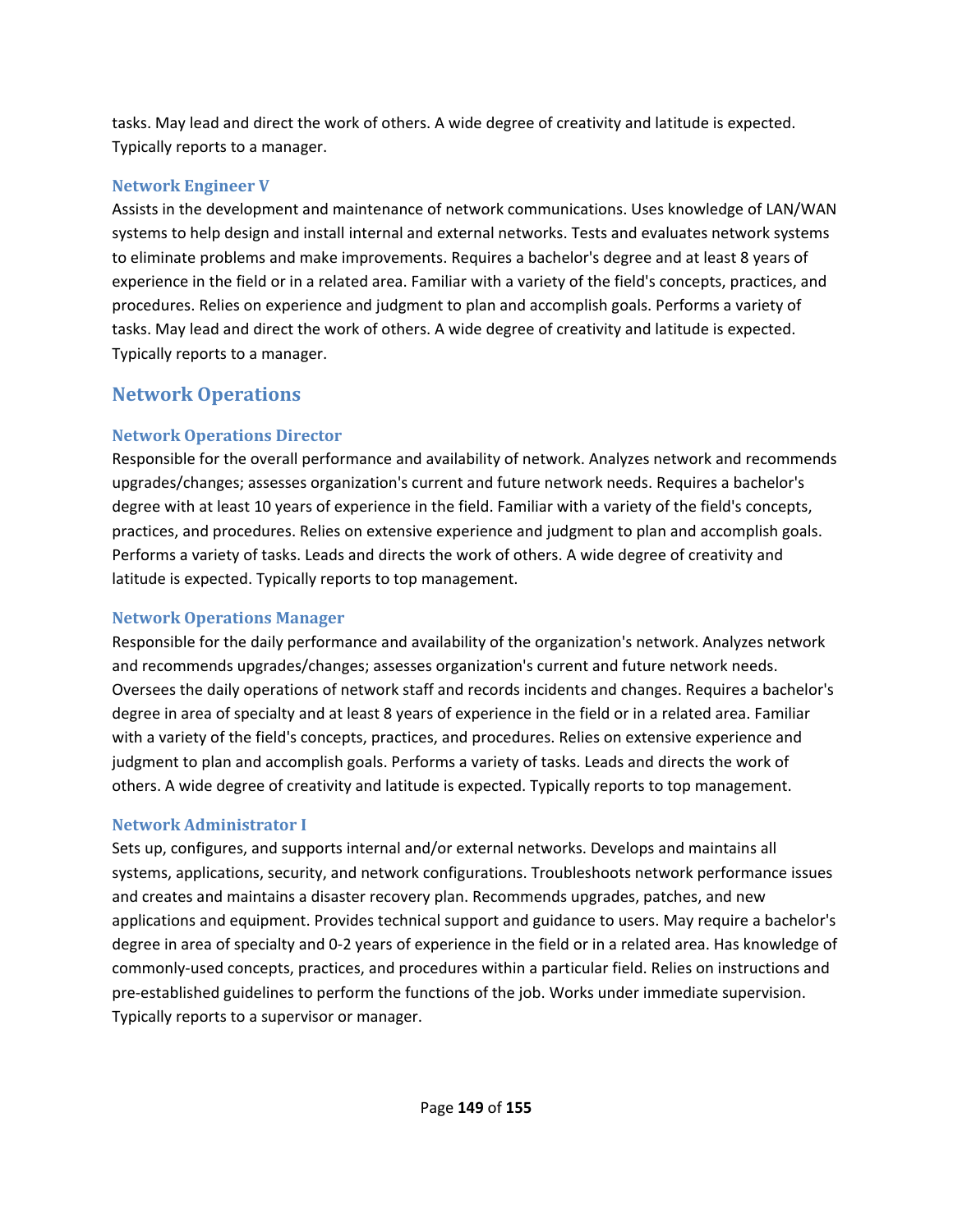#### **Network Administrator II**

Sets up, configures, and supports internal and/or external networks. Develops and maintains all systems, applications, security, and network configurations. Troubleshoots network performance issues and creates and maintains a disaster recovery plan. Recommends upgrades, patches, and new applications and equipment. Provides technical support and guidance to users. May require a bachelor's degree in area of specialty and 2-4 years of experience in the field or in a related area. Familiar with standard concepts, practices, and procedures within a particular field. Relies on limited experience and judgment to plan and accomplish goals. Performs a variety of tasks. Works under general supervision. A certain degree of creativity and latitude is required. Typically reports to a supervisor or manager.

### **Network Administrator III**

Sets up, configures, and supports internal and/or external networks. Develops and maintains all systems, applications, security, and network configurations. Troubleshoots network performance issues and creates and maintains a disaster recovery plan. Recommends upgrades, patches, and new applications and equipment. Provides technical support and guidance to users. May require a bachelor's degree in area of specialty and 4-6 years of experience in the field or in a related area. Familiar with a variety of the field's concepts, practices, and procedures. Relies on experience and judgment to plan and accomplish goals. Performs a variety of tasks. May lead and direct the work of others. A wide degree of creativity and latitude is expected. Typically reports to a manager or head of a unit/department.

### **Network Administrator IV**

Sets up, configures, and supports internal and/or external networks. Develops and maintains all systems, applications, security, and network configurations. Troubleshoots network performance issues and creates and maintains a disaster recovery plan. Recommends upgrades, patches, and new applications and equipment. Provides technical support and guidance to users. May require a bachelor's degree in area of specialty and 6-8 years of experience in the field or in a related area. Familiar with a variety of the field's concepts, practices, and procedures. Relies on extensive experience and judgment to plan and accomplish goals. Performs a variety of tasks. Leads and directs the work of others. A wide degree of creativity and latitude is expected. Typically reports to a manager or head of a unit/department.

### **Network Administrator V**

Sets up, configures, and supports internal and/or external networks. Develops and maintains all systems, applications, security, and network configurations. Troubleshoots network performance issues and creates and maintains a disaster recovery plan. Recommends upgrades, patches, and new applications and equipment. Provides technical support and guidance to users. May require a bachelor's degree in area of specialty and 8-10 years of experience in the field or in a related area. Familiar with a variety of the field's concepts, practices, and procedures. Relies on extensive experience and judgment to plan and accomplish goals. Performs a variety of tasks. May provide consultation on complex projects and is considered to be the top level contributor/specialist. Typically reports to a manager or head of a unit/department.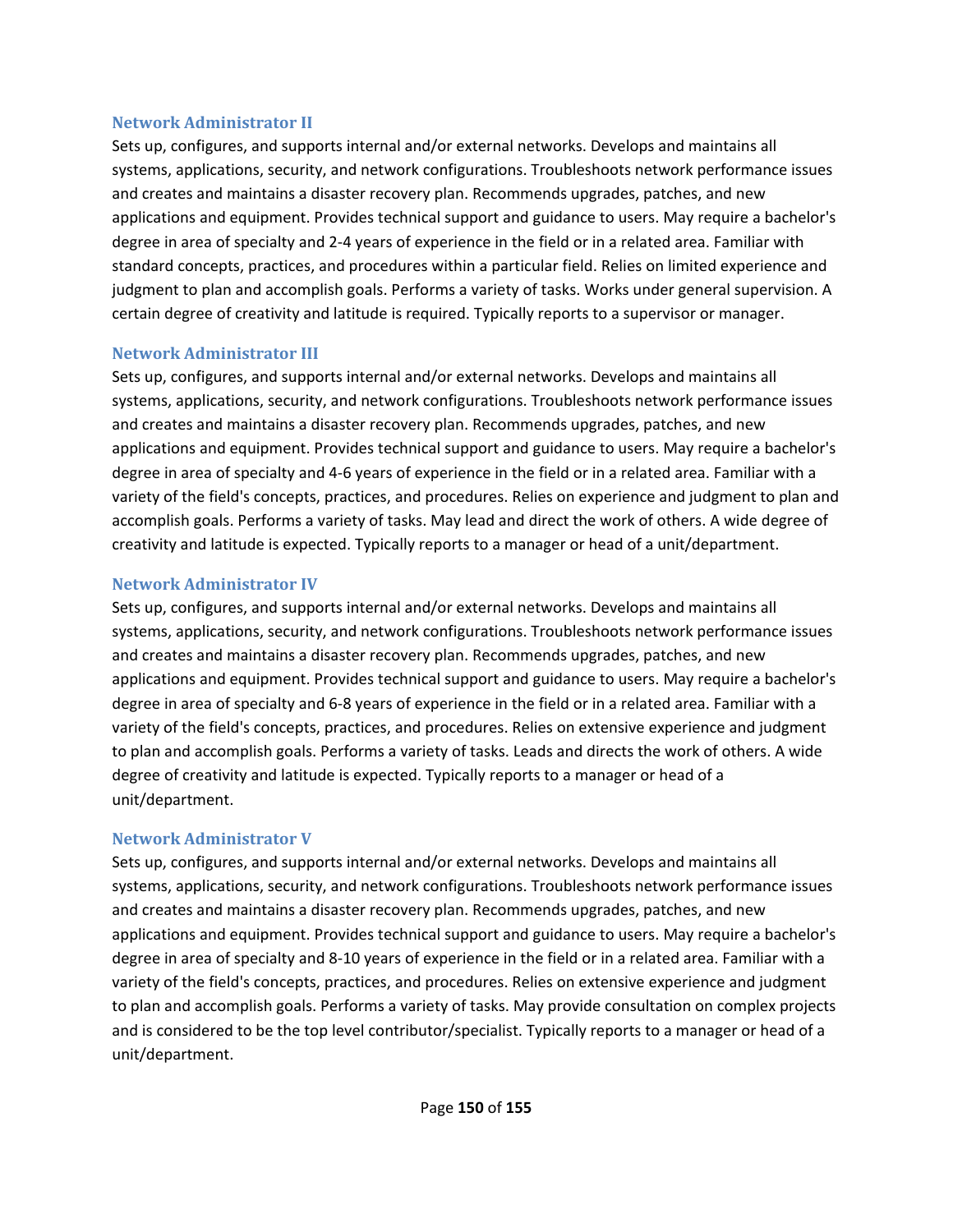### **Top Network Provider Executive**

Plans and directs all aspects of an organization's provider network function. Responsible for developing the network and negotiating and administering contracts. Oversees provider relations and monitors and directs all provider services. Requires a bachelor's degree with at least 15 years of experience in the field. Familiar with a variety of the field's concepts, practices, and procedures. Relies on extensive experience and judgment to plan and accomplish goals. Performs a variety of tasks. Leads and directs the work of others. A wide degree of creativity and latitude is expected. Typically reports to top management.

### **Network Provider Director**

Directs and oversees the development of a healthcare network. Manages the negotiation of managed care or other payor contracts. Requires a bachelor's degree in area of specialty and at least 10 years of experience in the field or in a related area. Familiar with a variety of the field's concepts, practices, and procedures. Relies on experience and judgment to plan and accomplish goals. Performs a variety of tasks. Leads and directs the work of others. A wide degree of creativity and latitude is expected. Typically reports to top management.

# **Applications Development**

### **Applications Development Director**

Plans, coordinates, and supervises all activities related to the design, development, and implementation of the organization's applications development and analysis function. Manages multiple development teams supporting different lines of businesses. Work closely with clients in order to map and support their operational needs. Responsible for developing, distributing, supporting, enforcing, and integrating best practices and technology standards across the organization. Requires a bachelor's degree in area of specialty and at least 10 years of experience in the field or in a related area. Familiar with a variety of the field's concepts, practices, and procedures. Relies on extensive experience and judgment to plan and accomplish goals. Performs a variety of tasks. Leads and directs the work of others. A wide degree of creativity and latitude is expected. Typically reports to top management.

### **Applications Development Manager**

Manages a team of analysts or developers responsible for the organization's applications development and analysis function. Evaluates existing applications to determine technical changes, schedules projects and resources, and monitors project timelines. Sets and implements policies and procedures related to application quality standards and testing. Requires a bachelor's degree in a related area and at least 7 years of experience with applications development. Relies on extensive experience and judgment to plan and accomplish goals. Performs a variety of tasks. Leads and directs the work of others. A wide degree of creativity and latitude is required. Typically reports to a head of a unit or department.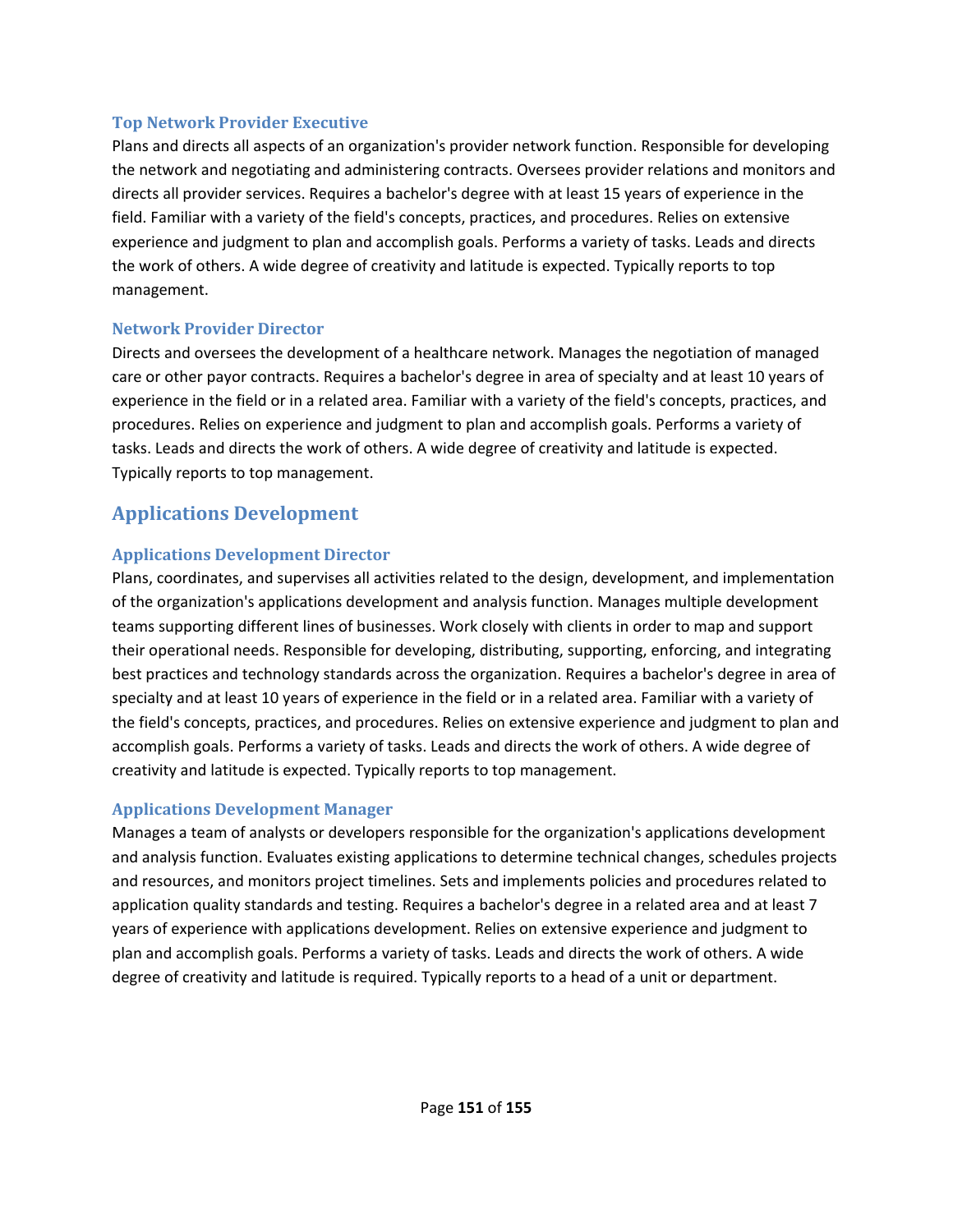# **Internet Technology**

## **IT Quality Assurance Director**

Responsible for planning and directing quality assurance policies, programs and initiatives. Develops and tracks operational metrics for the quality assurance function. Directs the design and implementation of IT services. Requires a bachelor's degree with at least 15 years of experience in the field. Familiar with a variety of the field's concepts, practices, and procedures. Relies on extensive experience and judgment to plan and accomplish goals. Performs a variety of tasks. Leads and directs the work of others. A wide degree of creativity and latitude is expected. Typically reports to top management.

### **IT Quality Assurance Manager**

Defines and implements IT quality assurance practices and procedures. Manages a group of quality assurance analysts who test, evaluate, and validate IT initiatives and identify issues in software or services. Analyzes discrepancies in service or performance and makes recommendations for product or service updates. Requires a bachelor's degree with at least 7 years of experience in the field. Familiar with a variety of the field's concepts, practices, and procedures. Relies on extensive experience and judgment to plan and accomplish goals. Performs a variety of tasks. Leads and directs the work of others. A wide degree of creativity and latitude is expected. Typically reports to head of a unit/department.

### **IT Asset Manager**

Manages the operations of the IT procurement and inventory management function. Manages the maintenance of records and databases containing information regarding licenses, warranties, and service agreements for the organization's hardware and software. Minimizes organizational cost through product standardization and tracking. Tracks quality throughout the product lifetime. Requires a bachelor's degree and at least 7 years of experience in the field or in a related area. Familiar with a variety of the field's concepts, practices, and procedures. Relies on extensive experience and judgment to plan and accomplish goals. Performs a variety of tasks. Leads and directs the work of others. A wide degree of creativity and latitude is required. Typically reports to a head of a unit/department.

## **IT Asset Management Administrator**

Responsible for administrative duties within the IT procurement and inventory management function. Maintains records and databases containing information regarding licenses, warranties, and service agreements for the organization's hardware and software. Minimizes organizational cost through product standardization and tracking. Tracks quality throughout the product lifetime. Requires a bachelor's degree and 0-3 years of experience in the field or in a related area. Has knowledge of commonly-used concepts, practices, and procedures within a particular field. Relies on instructions and pre-established guidelines to perform the functions of the job. Works under general supervision. Typically reports to a supervisor or manager.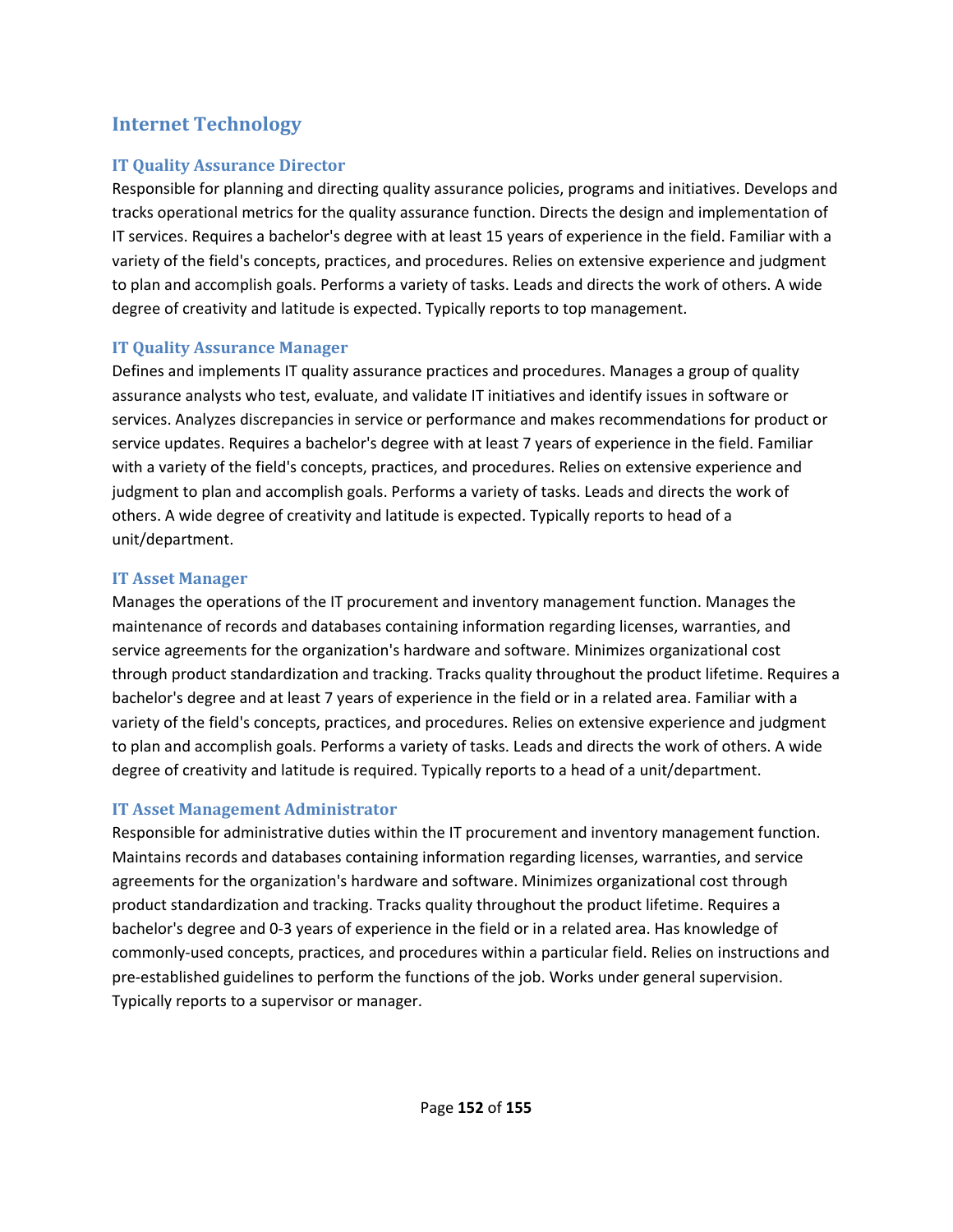### **IT Vendor Relationship Manager**

Manages the outsourcing process for the organization's IT department. Oversees the evaluation and selection of vendors as well as the negotiation of purchase contracts or service level agreements. Handles problems with vendors or products as necessary. May be responsible for budgeting. Requires a bachelor's degree and at least 7 years of experience in the field or a related area. Familiar with a variety of the field's concepts, practices, and procedures. Relies on extensive experience and judgment to plan and accomplish goals. Performs a variety of tasks. Leads and directs the work of others. A wide degree of creativity and latitude is required. Typically reports to a head of a unit/department.

#### **IT Procurement Manager**

Manages activities in the information technology procurement function. Ensures products and services are purchased in the most cost- and time-efficient manner. Evaluates contracts and vendors; makes final decisions regarding suppliers. May serve as a mediator during disputes between vendors and IT staff. Requires a bachelor's degree in area of specialty and at least 7 years of experience in the field or in a related area. Familiar with a variety of the field's concepts, practices, and procedures. Relies on extensive experience and judgment to plan and accomplish goals. Leads and directs the work of others. A wide degree of creativity and latitude is expected. Typically reports to a head of a unit/department.

#### **IT Procurement Administrator**

Directs the daily activities of the technology purchasing function. Reviews technology purchasing decisions, orders, and vendor contracts. Oversees the ordering of materials and supplies from vendors. Researches, interviews, and negotiates with suppliers to obtain prices and specifications. Creates purchase orders for the acquisition of materials and performs related administrative tasks. May require a bachelor's degree in area of specialty and 0-2 years of experience in the field or in a related area. Familiar with a variety of the field's concepts, practices, and procedures. Relies on experience and judgment to plan and accomplish goals. Performs a variety of tasks. A certain degree of creativity and latitude is expected. Typically reports to a supervisor or manager.

### **IT Project Coordinator**

Coordinates all IT projects and ensures company resources are utilized appropriately. Compiles project status reports, coordinates project schedules, manages project meetings, and identifies and resolves technical problems. Identifies and analyzes systems requirements and defines project scope, requirements, and deliverables. Coordinates project activities and ensures all project phases are documented appropriately. Requires a bachelor's degree and at least 5 years of experience in the field or in a related area. Familiar with standard concepts, practices, and procedures within a particular field. Relies on experience and judgment to plan and accomplish goals. Performs a variety of tasks. A degree of creativity and latitude is required. Typically reports to a supervisor or manager.

### **IT Project Manager I**

Responsible for the coordination and completion of projects within the information technology department. Oversees all aspects of projects. Sets deadlines, assigns responsibilities, and monitors and summarizes progress of project. Builds and maintains working relationships with team members,